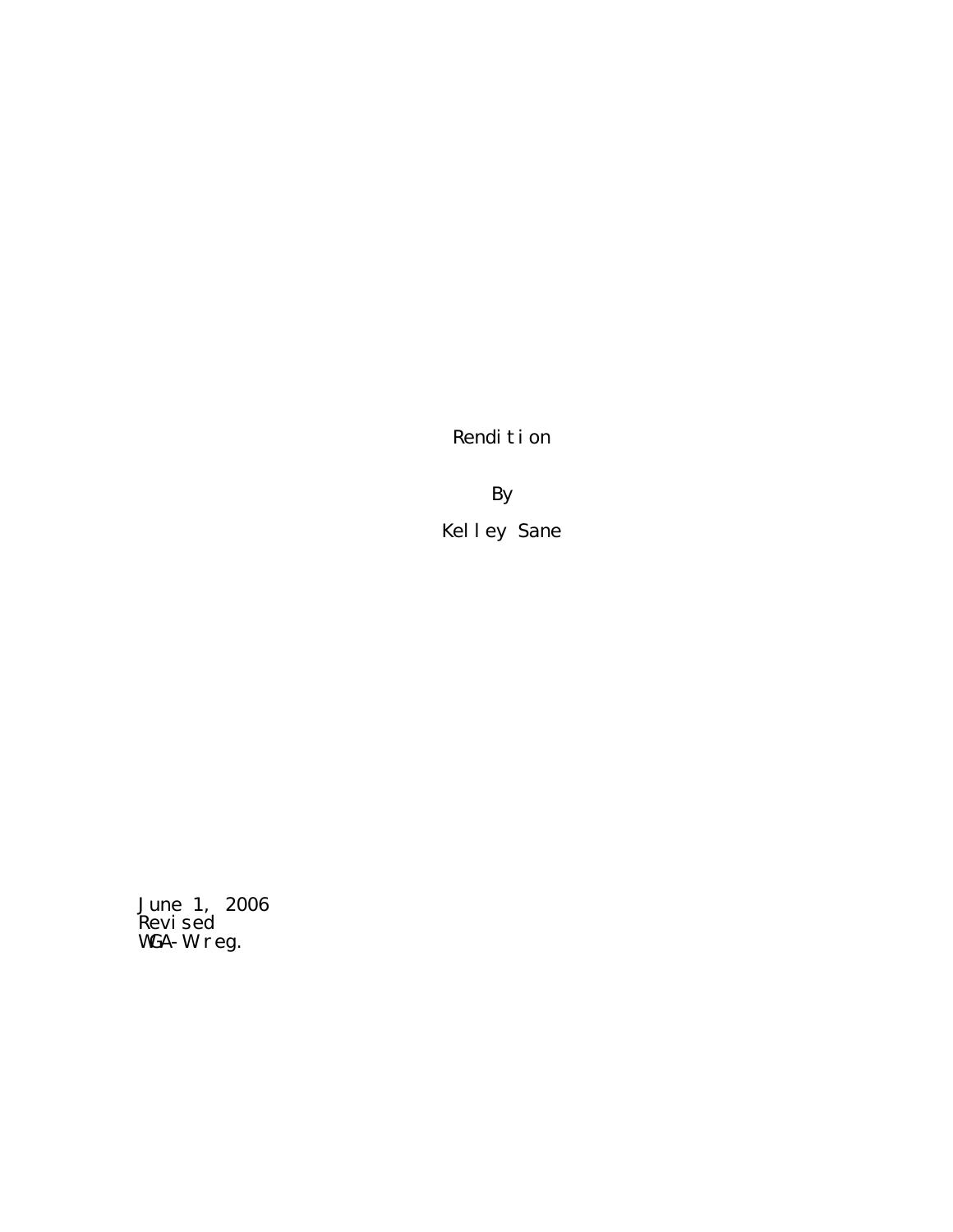EXT. RIO DE JANEIRO - DUSK

From the Sea. Calm, quiet.

TITLE CARD: "RIO DE JANEIRO"

A breathtaking view of the city tucked between rain forest clad cliffs, Ipanema and Copacabana beaches and the statue, CHRIST THE REDEEMER on Corcovado mountain.

CLOSER

Scattered beach loungers take in the last moments of sun.

CLOSER STILL

The heart of the Rua Dos Oitis, bars, shops and restaurants.

INT. BACKSEAT, TAXI - CONTINUOUS

Rush hour. ANWAR EL-IBRAHIM, Egyptian, 35, sits anxiously. He checks his watch, wipes sweat from his forehead. The heat's intolerable. He loosens his tie and rolls down the window.

The driver switches on the radio, SALSA MUSIC.

ANWAR Is there a faster way? My flight's in an hour-twenty.

# DRI VER

(broken English) What can I do? Traffic is traffic. Once we get past the light it should be okay.

Not the answer he wanted. Anwar leans back, rests his arm on his GREEN AND WHITE SUITCASE laying next to him.

EXT. RIO AIRPORT, INTERNATIONAL TERMINAL - CONTINUOUS

Anwar's taxi pulls up. Anwar grabs his suitcase, bag, pays the driver then rushes into the terminal.

EXT. TORONTO, CANADA - DAY

Upper middle class suburb.

TITLE CARD: "TORONTO, CANADA"

ANGLE DOWN to

ANWAR AND ISABELLA'S FRONT LAWN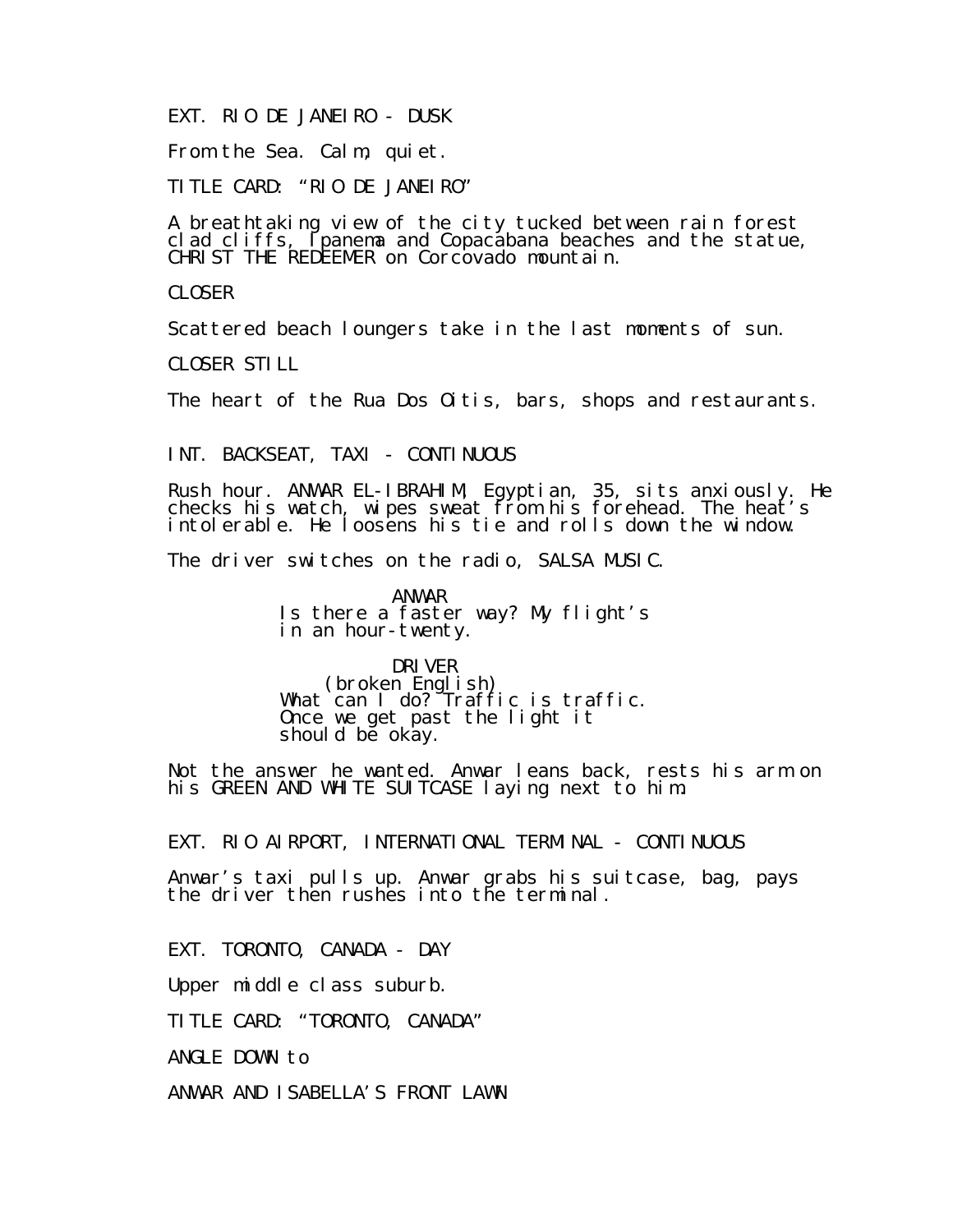JEREMY EL-IBRAHIM, 7, kicks a soccer ball around the yard.

ISABELLA FIELDS EL-IBRAHIM, 30, watches adoringly from the front steps with her mother-in-law, NURU EL-IBRAHIM, 65.

Isabella's American, pretty, SEVEN MONTHS PREGNANT wearing a loose jogging suit. Nuru′s Egyptian, dressed in a black Bŭrka and Shari.

THE PHONE RINGS FROM INSIDE

Nuru stands. Isabella stands, moves toward the door.

ISABELLA

I got it.

INT. KITCHEN, ANWAR AND ISABELLA'S HOUSE - CONTINUOUS

Upscale. Isabella enters and answers the phone.

ISABELLA

Hello?

INT. RIO AIRPORT, INTERNATIONAL TERMINAL - NIGHT

Anwar rushes to his gate. He's on his cell.

ANWAR It's me, I only have a minute.

INTERCUT BETWEEN ISABELLA AND ANWAR IN BRAZIL.

Isabella smiles, leans against the refrigerator.

ISABELLA You didn't call yesterday.

ANWAR

Honey, I had meetings all day.

There are photos and postcards on the fridge door. One stands out: A vacation Polaroid of ISABELLA AND ANWAR on a beach.

> ISABELLA You were at the beach falling in love with a topless Brazilian, while I'm here with your mother.

Anwar arrives at the gate. He hands his ticket to the TICKETING AGENT and continues on to the plane.

> ANWAR What? I can barely hear you.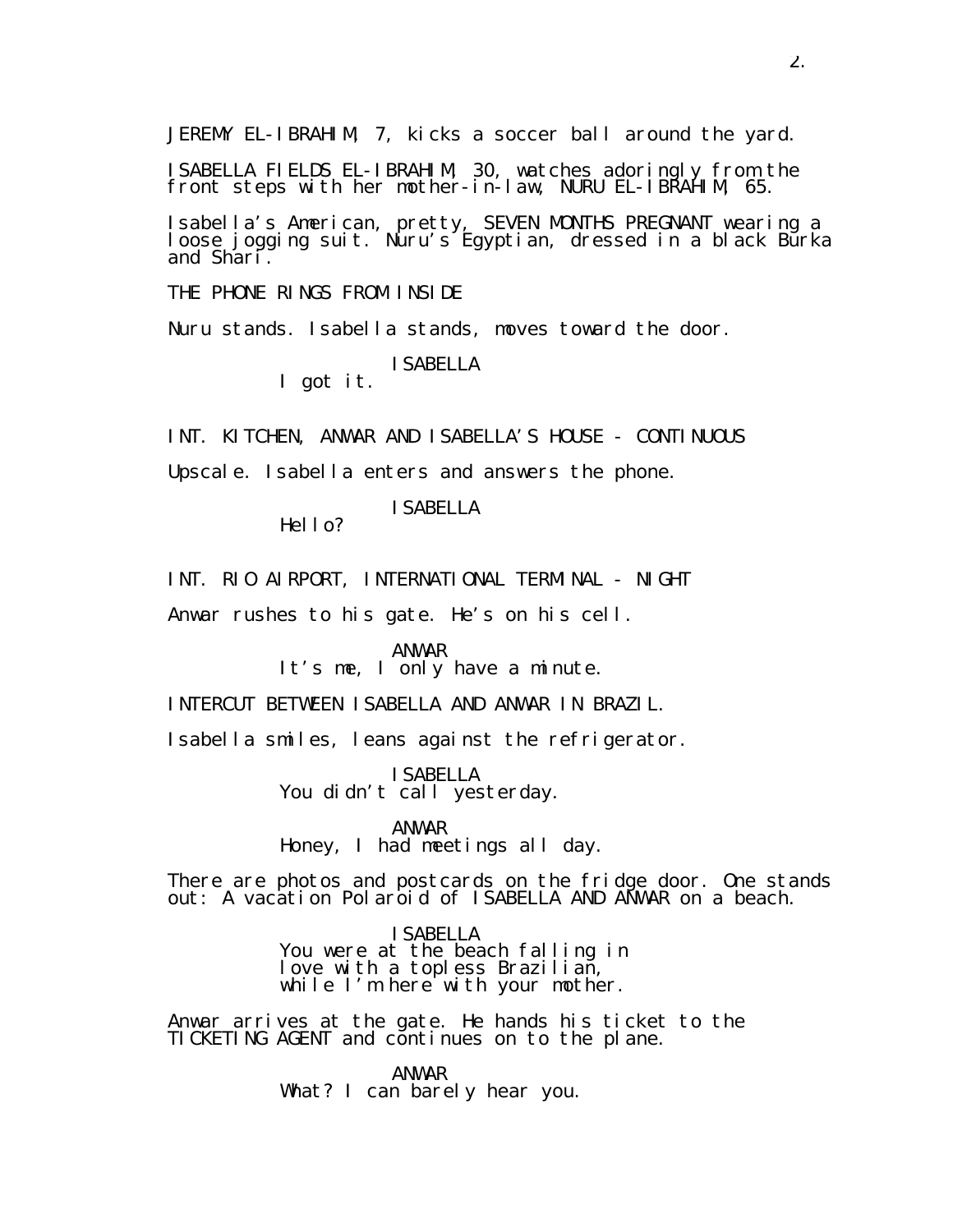ISABELLA Nothing. Come home.

ANWAR How are you feeling? The baby?

ISABELLA Good, everything's good.

Anwar enters the plane.

ANWAR The monkey and Mom?

ISABELLA She's blown the speakers on her TV cause she always has the volume so loud. He starts soccer tomorrow, he's grown out of his shoes. The painters finished the baby's room, the crib arrived…

Anwar finds his first-class seat.

ANWAR

Honey, I'm on the plane. I gotta go. Tell my mother we'll get her a new TV. I'll take Jeremy for new boots when I get home. Give them both a kiss.

ISABELLA What about me?

Anwar shoves his overnight in the overhead compartment.

ANWAR You get the biggest one. I'll call you from New York. I love you.

ISABELLA

I love you too.

DISTANT ECHO OF THE ISLAMIC CALL TO PRAYER.

EXT. CAIRO, EGYPT - DAWN

The CALL TO PRAYER continues.

Hundreds of Mosques and modern buildings pierce the morning haze hanging over the city.

TITLE CARD: "CAIRO, EGYPT"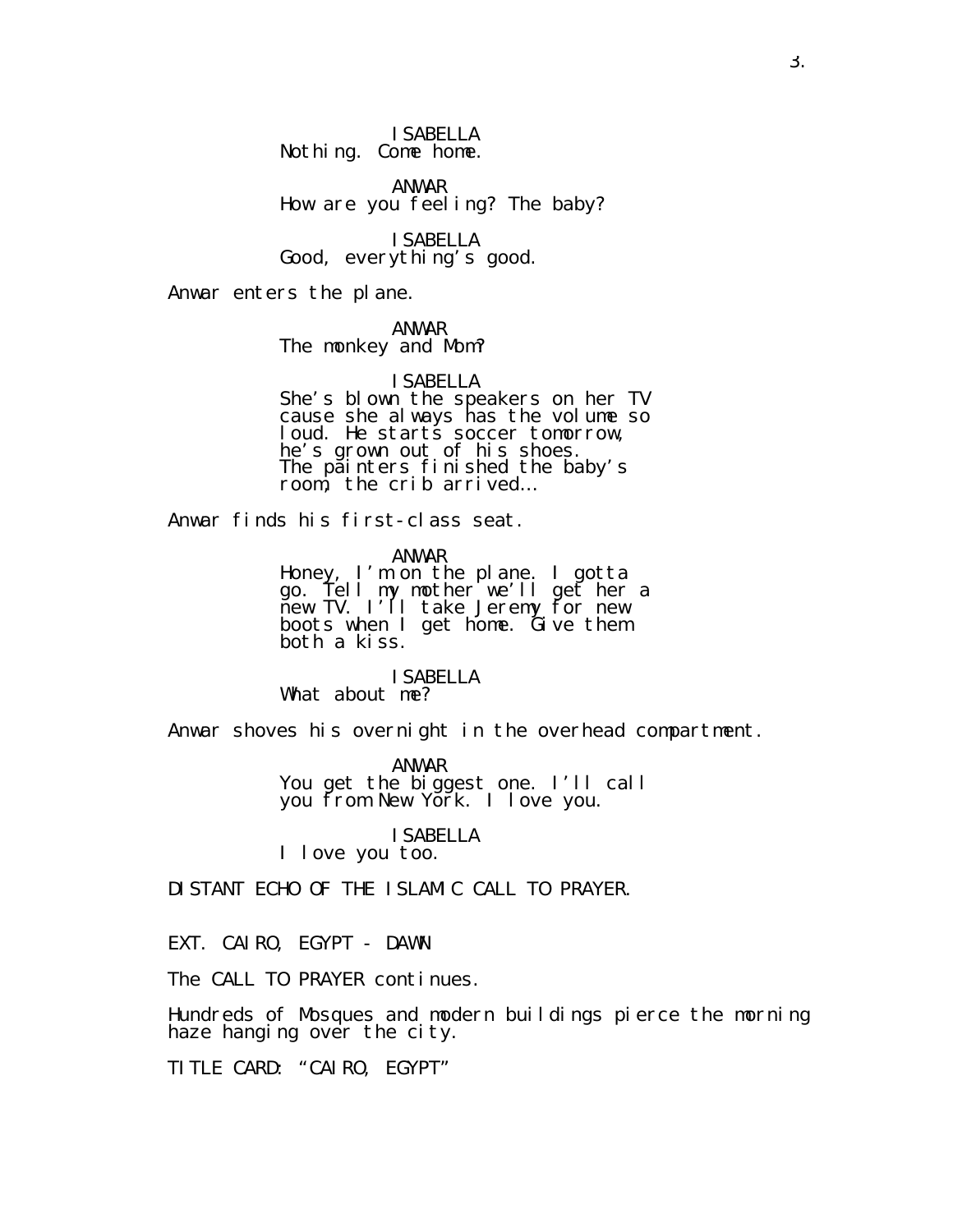EXT. SECLUDED GATED COMMUNITY, CAIRO - DAWN

A huge metal gate. Two guards are posted. A group of kids walk by on thĕir way to school in identical ŭniforms. They are clósely followed by elderly women in burkas.

Beyond the gates

a row of white stucco houses.

INT. BEDROOM, DOUGLAS' HOUSE - CONTINUOUS

DOUGLAS FREEMAN, 30s, lies in bed sound asleep.

A glint of direct sunlight creeps up Douglas' face to his eyes. Douglas stirs, wakes. He sits up, rubs his face, head, fantasizes about two more hours of sleep.

He checks the clock on the nightstand, "6:27 AM." Next to the clock: A half empty bottle of bourbon and two glasses.

SOUND OF THE SHOWER from the adjoining bathroom.

He looks over to

the other side of the bed, empty. He looks to the bathroom door, blurry-eyed. He gets out of bed and moves to the bathroom. Hé réaches fŏr the door knob, stops.

The FAINT SOUND OF A VOICE under the running water.

Douglas holds very still, listening.

A BARELY AUDIBLE VOICE, IN ARABIC.

FEMALE VOICE (0. S.) (Subtitled) …nothing… …no. …today… I'm running late. …ťo you tomorrow. I gotta gõ.

The shower is shut off. Douglas moves back to the bed and climbs under the covers. Still.

SAFIYA emerges from the bathroom in a towel. She's 30, Egyptian, pretty. Douglas stirs, stretches.

> DOUGLAS What time is it? SAFIYA (surprised he's awake) 6:30. (a little dig) It's not like I can sleep in.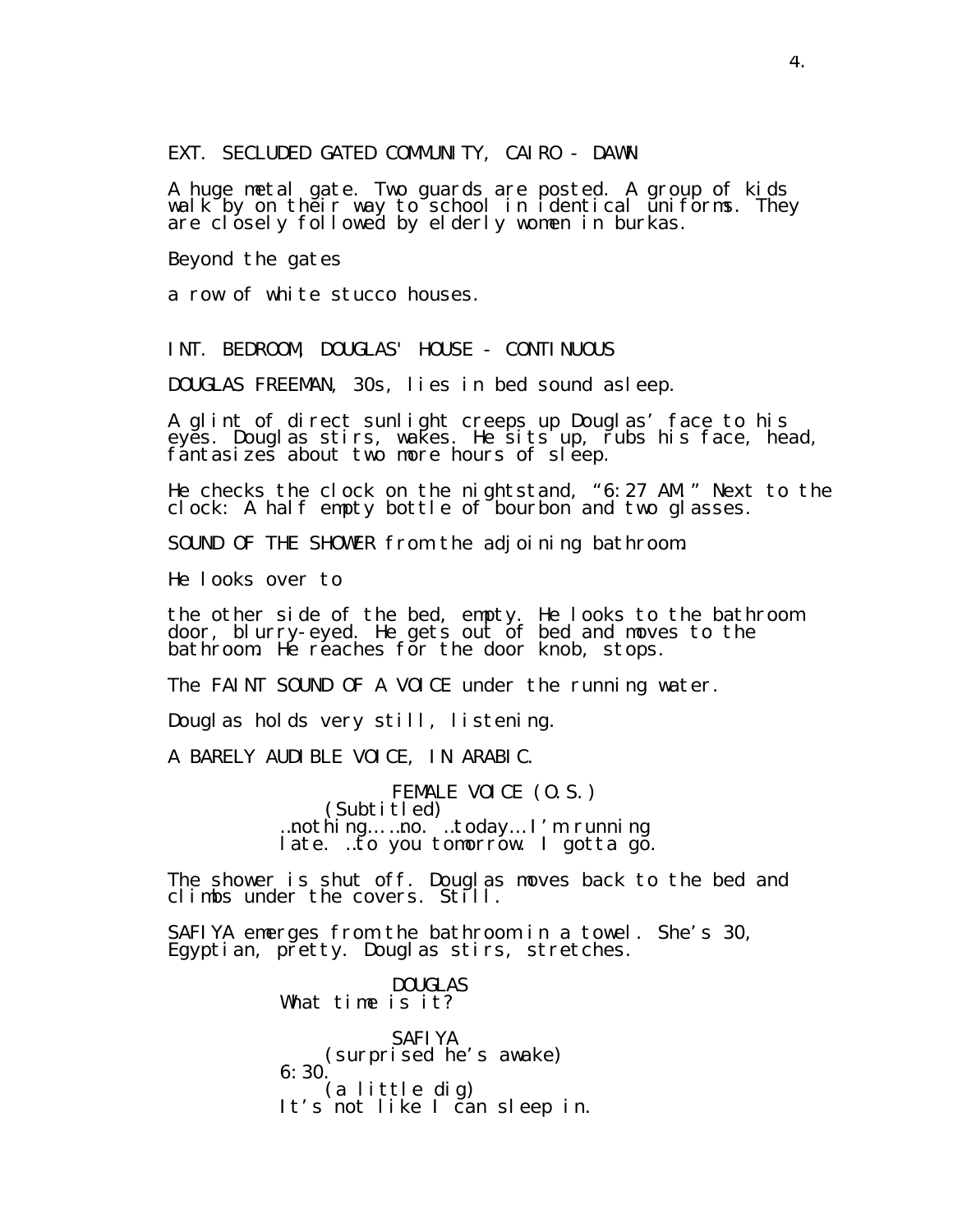She sits on the bed, leans in for a kiss. He turns away.

DOUGLAS I have to brush my teeth.

She curls up next to him. Holds him.

SAFIYA When's he picking you up?

## DOUGLAS

7:15.

SAFIYA (kisses his neck) Is he picking you up every morning?

DOUGLAS No. We have a breakfast meeting with Abasi.

SAFIYA Where are you meeting?

DOUGLAS Who were you talking to on the phone?

Douglas can't see the expression on her face. She's thinking.

SAFIYA

When?

DOUGLAS Just now, in the bathroom?

SAFIYA My mother. Why? Is that okay?

DOUGLAS At 6 in the morning?

SAFIYA She wakes up early. What?

DOUGLAS Nothing, I'm just asking.

A bit annoyed, Safiya gets out of bed and starts to dress.

SAFIYA She's alone now. My brother's in London. I'm all she has.

Safiya slips on her top, the back is unbuttoned.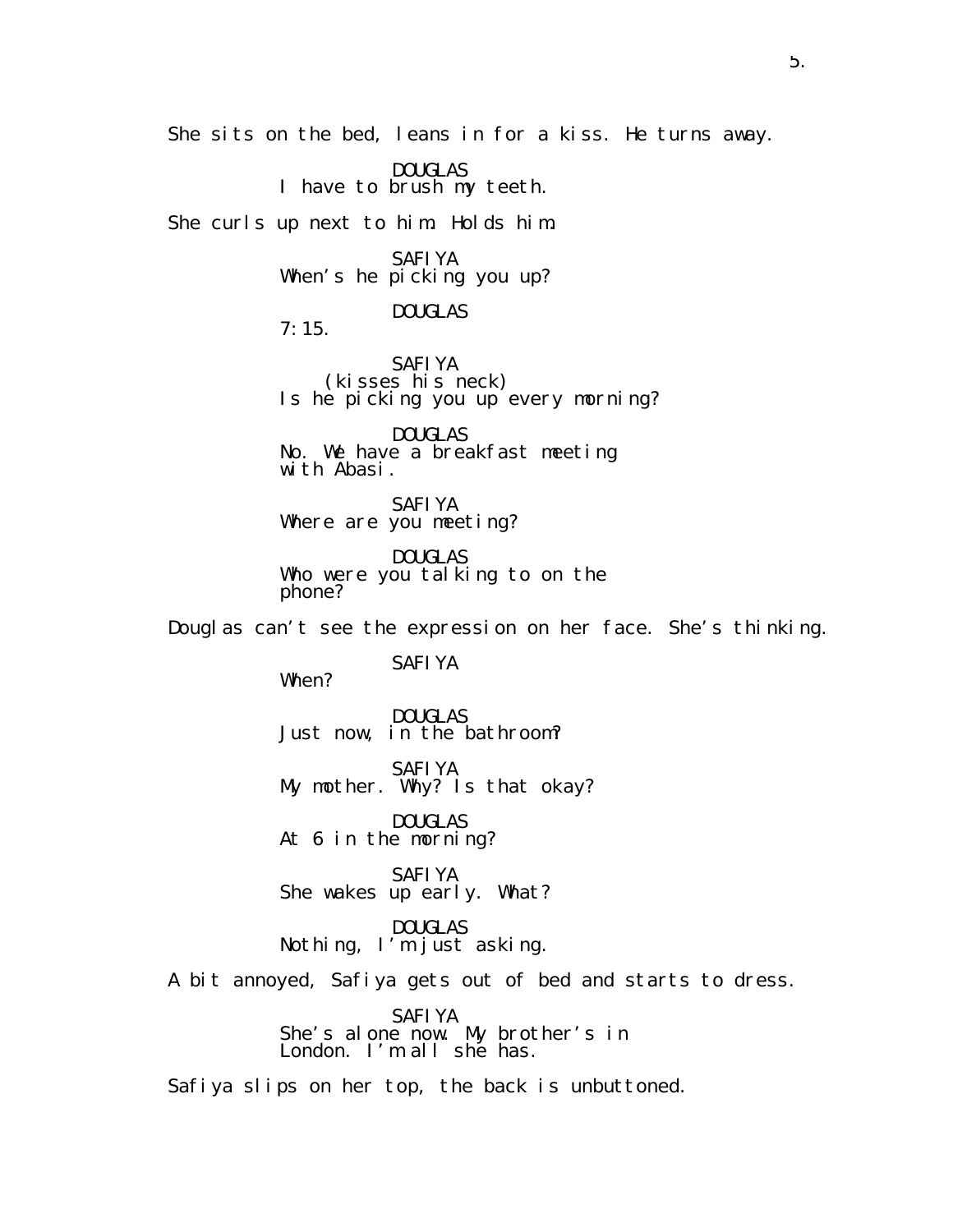Help me.

Douglas gets out of bed and buttons it up. Safiya checks her reflection in the mirror. He kisses her neck, it makes her smile.

> DOUGLAS Where did you park?

SAFIYA Where I always park. You're not the only one taking a chance here.

DOUGLAS He can't see you here, Safi. There's no way of explaining it.

SAFIYA (turns to him, smirking) Sure there is. I came by late last night to bring you some documents to sign. I tripped and fell into your bed.

Douglas smiles. She gives him a quick kiss on the cheek.

SAFIYA I'll see you at the office.

INT. BEDROOM, ABASI AND SEMIA'S HOME, CAIRO - MORNING

An old fan turns slowly against a ceiling.

Lying in bed, watching it, lost in thought is ABASI ZAWAHIRI, 50. He's heavyset, seems troubled.

ANNA, 9, bursts into the bedroom door and leaps on the bed.

IN ARABIC WITH ENGLISH SUBTITLES

ANNA Daddy, did I wake you?

ABASI No, sweetheart.

Abasi manages a smile, tickles her. She laughs with delight. He stops, lays back in bed. Anna moves up next to him.

> ANNA Daddy, do you dream about me when you're sleeping?

Abasi collects his thoughts. He slides his arm around her.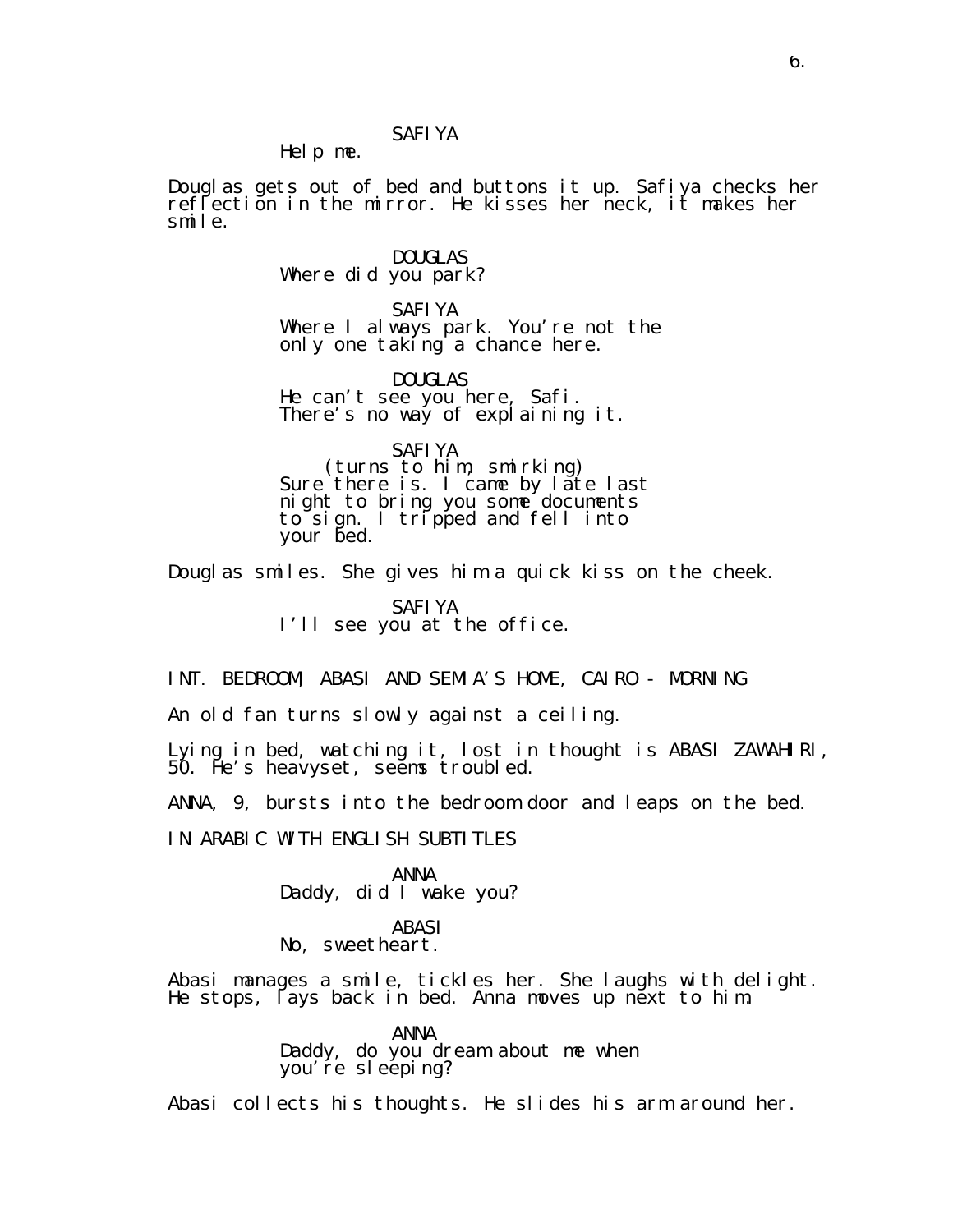ABASI I dream about you and your sister.

ANNA Fatima said you stop dreaming when you get married.

ABASI You dream all your life. It's one of Allah's gifts.

ANNA Do you dream when you die, daddy?

ABASI I don't know.

ANNA I'm gonna dream about you when I die.

Abasi watches her for a BEAT. He kisses her. She beams.

INT. ABASI'S KITCHEN - DAY

SEMIA, Egyptian, 45, prepares breakfast. Anna's at the table. Abasi enters and sits. He wears a well-tailored suit and tie. Semia ignores him. Anna sits quietly reflecting the tense mood of her mother.

> ANNA When is Fatima coming home?

## ABASI

Eat your food.

Awkward silence. Semia brings Anna a glass of juice.

SEMIA

There is one girl sitting here, Aba. There should be two. We aren't a family unless we are all here.

Abasi SLAMS his hand on the table. Anna wants to cry.

### ABASI

I didn't tell her to leave.

SEMIA

You did, by not listening. Call her, Aba. She doesn't want to marry.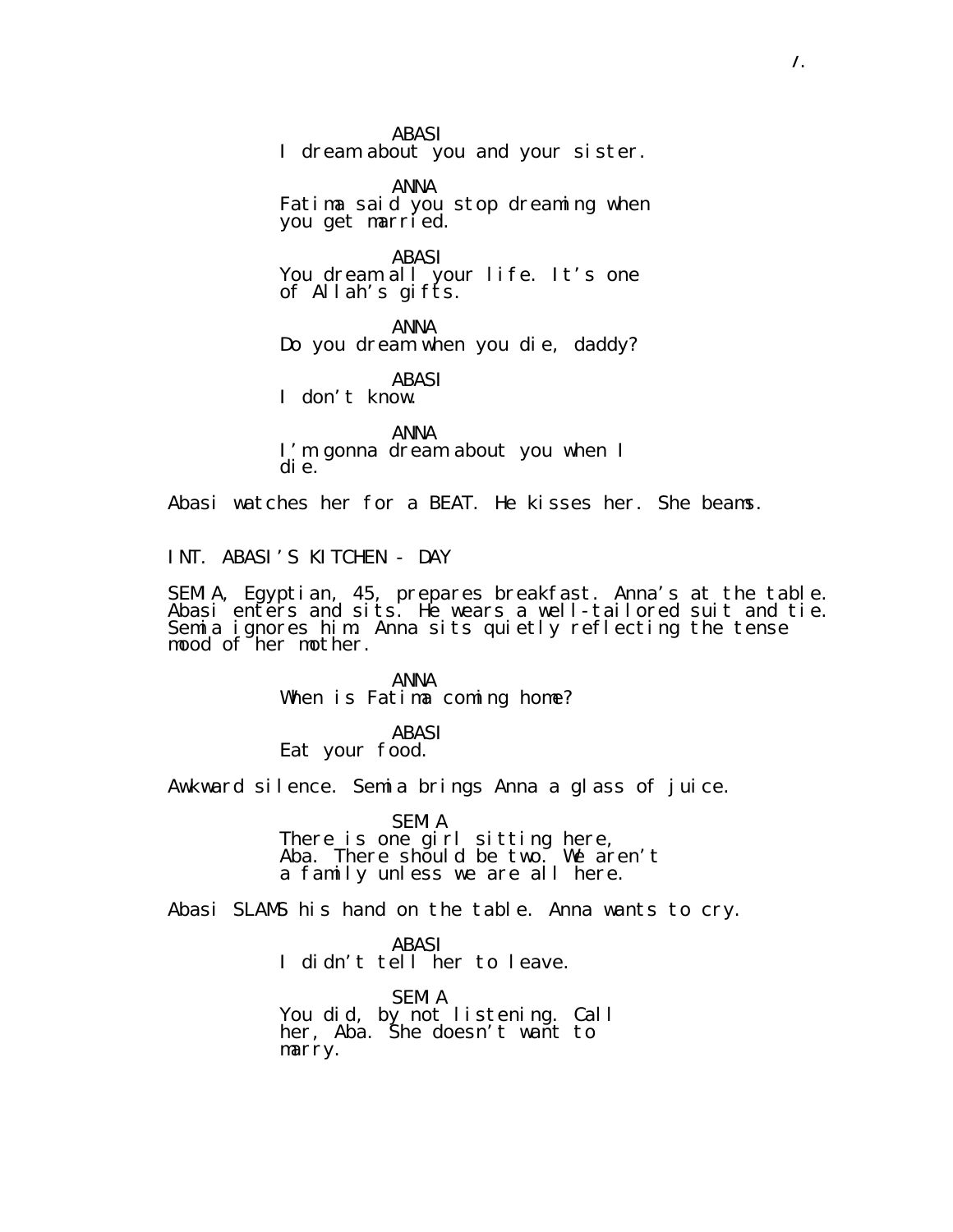ABASI It's not her choice to make. There are rules!

SEMIA

It's not the same as when we were young. She has to be part of this deci ši on.

Silence. Semia rests her hand on Abasi's shoulder.

SEMIA (CONT'D) Call her, Aba. For me.

ABASI I have called! I call her everyday!

SEMIA Tell her you made a mistake. Please, Aba.

Abasi doesn't respond. Semia's hand slides off his shoulder. She exits.

EXT. LAYLA'S APARTMENT, CAIRO - DAY (DESATURATED)

Upscal e and expensive.

INT. LAYLA'S APARTMENT - CONTINUOUS (DESATURATED)

Imported furniture, wide screen TV, top of the line stereo. The living room leads to an expansive balcony with amazing views of the city.

OPEN PLAN KITCHEN

LAYLA, Egyptian, 35, tailored business suit, spoons homemade preserves onto a biscuit and eats it. She's in a hurry.

FATIMA ZAWAHIRI, Egyptian, 20, wearing a bathrobe, enters. She's naturally pretty sans any make-up. She sits at the table. She looks exhausted. Layla watches her, concerned. She tries to lighten the mood with a smile.

> LAYLA Try this. I think I added too much sugar.

Layla brings a spoonful to Fatima's mouth.

FATIMA It tastes fine to me.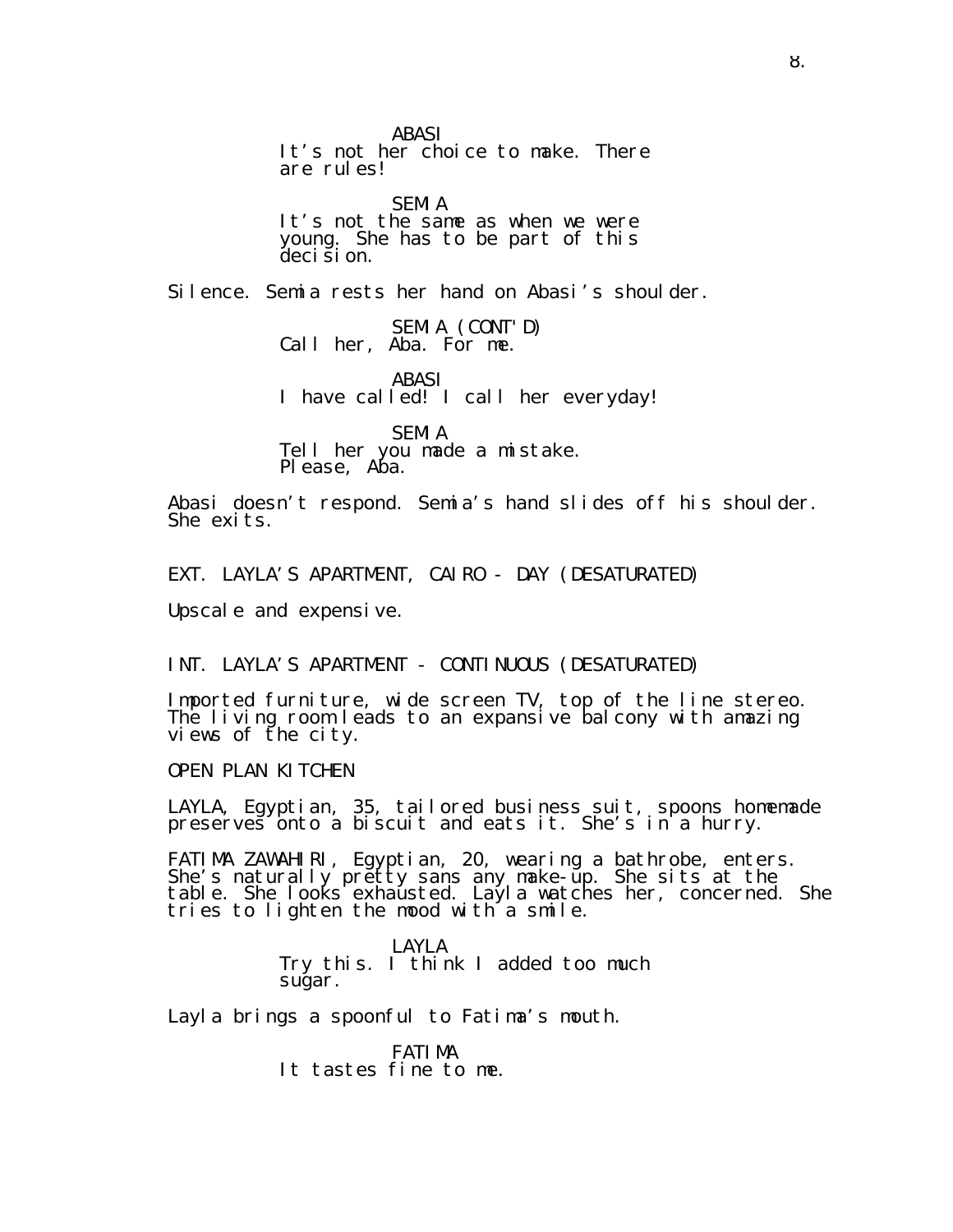LAYLA Sweet girl, and a terrible liar. Have yŏu called your father?

Fatima reaches for the toast, knocks over the milk. She stands, bumps the table hard, covers her mouth.

FATIMA

I'm sorry, I'm sorry.

Layla calmly rights the milk container, wipes up the table.

LAYLA It's nothing. Sit down.

Fatima sits, calms.

LAYLA It's going to be okay, sweetie.

Layla puts her hand on Fatima's, reassuringly.

LAYLA I'm proud of you for holding your ground.

Fatima looks up to her aunt. They share a moment.

INTERCOM BUZZER

LAYLA That's my taxi.

Layla stands, puts on her coat. Gathers a large briefcase.

LAYLA I'll be gone for three days. I want you in this apartment by eight. Do you understand me?

### FATIMA

Yes.

LAYLA I mean it. (gathers her purse) If your parents knew I was leaving you here alone, theydd kill me. Don't make a fool of me. And don't be late for school.

Layla kisses Fatima on the cheek and exits. HOLD on Fatima.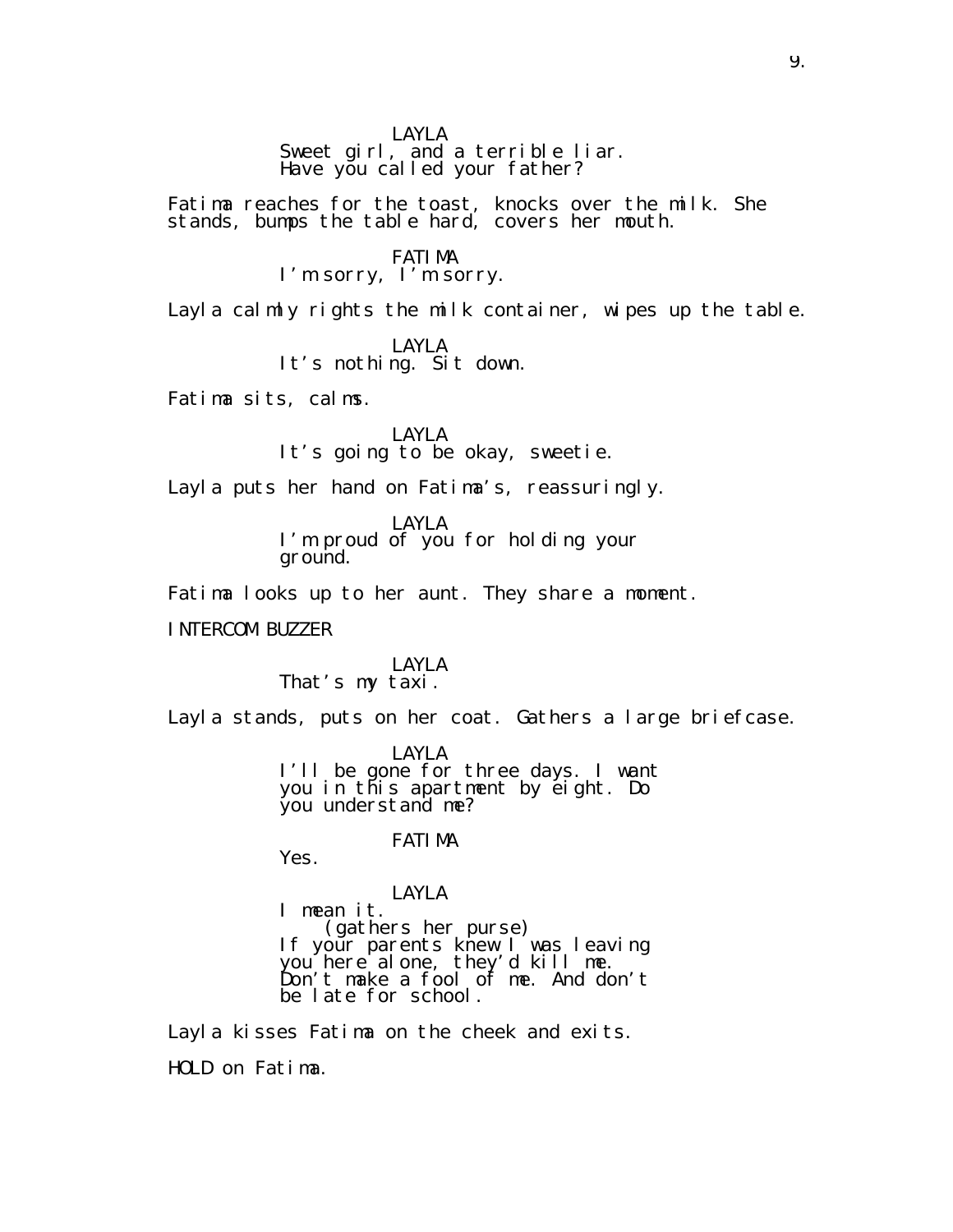EXT. LAYLA'S APARTMENT COMPLEX - DAY (DESATURATED)

Fatima rolls her bike out onto the street. She rides away.

EXT. CAIRO STREET - CONTINUOUS (DESATURATED)

Fatima turns down a street, a tougher part of the city: slum housing, abandoned cars, bicycle šhells chained to pošts.

She approaches an intersection. Her spirit lifts upon seeing

a YOUNG MAN on his bike waiting at the corner. He turns to Fatima and flashes a smile. This is KHALID EL-EMIN, 20, Egyptian, handsome, almost pretty.

> KHALID You're always late.

FATIMA (smiles) But you always wait.

KHALID Give me a kiss, right now.

FATIMA (blushes) Are you crazy?

KHALID (makes a goofy face) Yes, a madman.

FATIMA Did you bring my CD?

Khalid makes a face suggesting he forgot.

FATIMA Khalid?

Khalid pulls the CD and smiles. He hands it to her.

FATIMA Did you listen to it?

KHALID

It's okay.

Khalid starts on his bike. Fatima rides after him.

FATIMA You have the worst taste in music.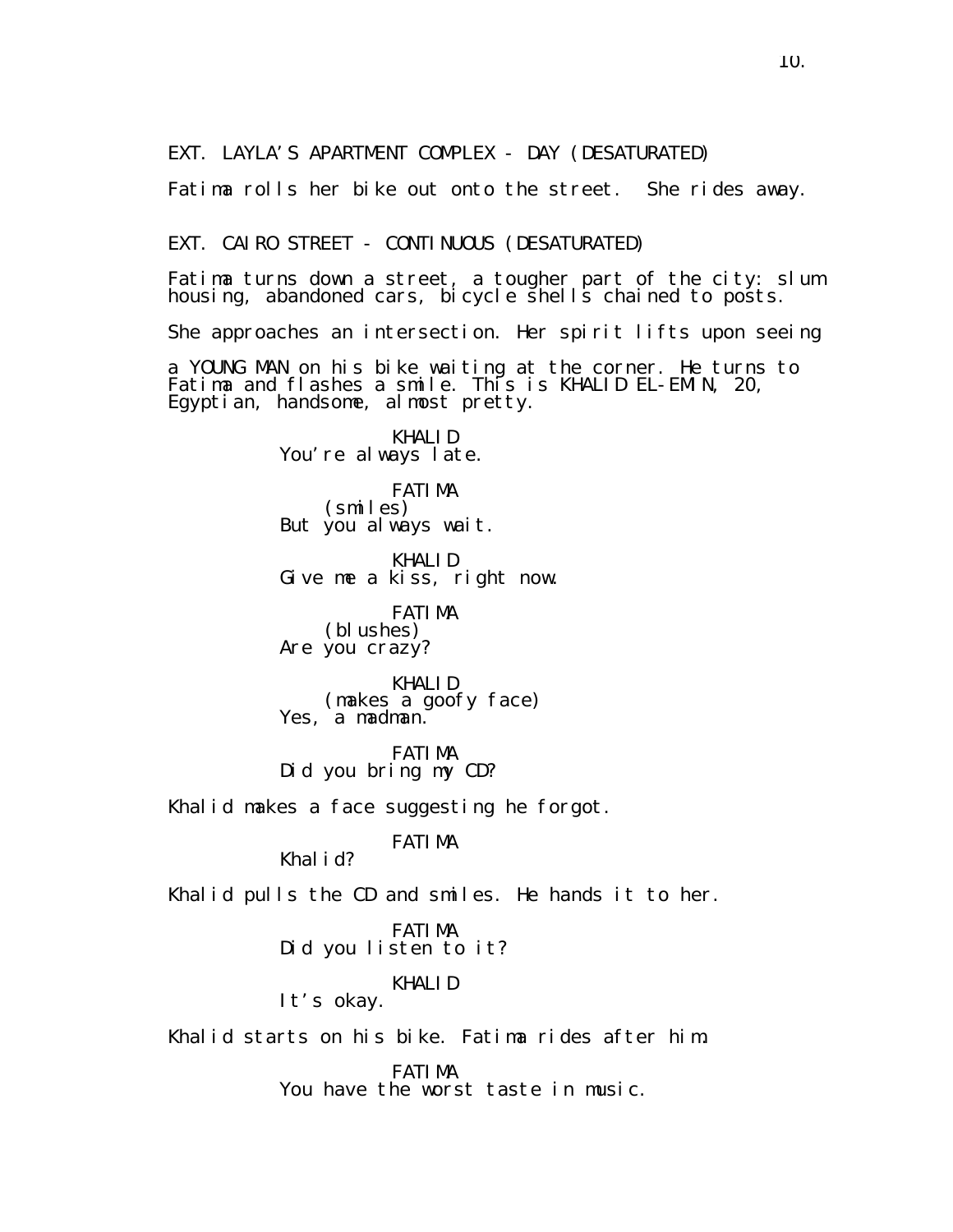EXT. CAIRO STREET - DAY

A BLACK SUV cruises down the street.

## INT. BLACK SUV - CONTINUOUS

Douglas sits next to WILLIAM DIXON, 50, American, seasoned. Up front, a DRIVER and GUARD #1. Douglas reads off his notes.

> DOUGLAS You have meetings with Zaher El Saka, Interior, and Abdel El Aziz, head of Defense on Friday. I tried to set them up earlier, but…

DIXON Have you met this Abasi, Zawa…

DOUGLAS …Zawahiri. Yes, I have.

DIXON What's he like?

DOUGLAS Tough, persistent…

Guard #1 lights up a cigarette.

DIXON No smoking. Okay? (to Douglas) Tell him no smoking.

Dixon winds down his window. The guard looks to Douglas as if he doesn't understand.

> DOUGLAS (in ARABIC) He doesn't want to smell your smoke. Put it out.

The guard puts it out. Chagrined.

EXT. SADAT PLAZA, CAIRO - DAY (DESATURATED)

A bustling, congested four-lane TURNABOUT circling a statue dedicated to former PRESIDENT ANWAR SADAT.

Khalid and Fatima approach the turnabout. Fatima stops.

FATIMA We can't go that way.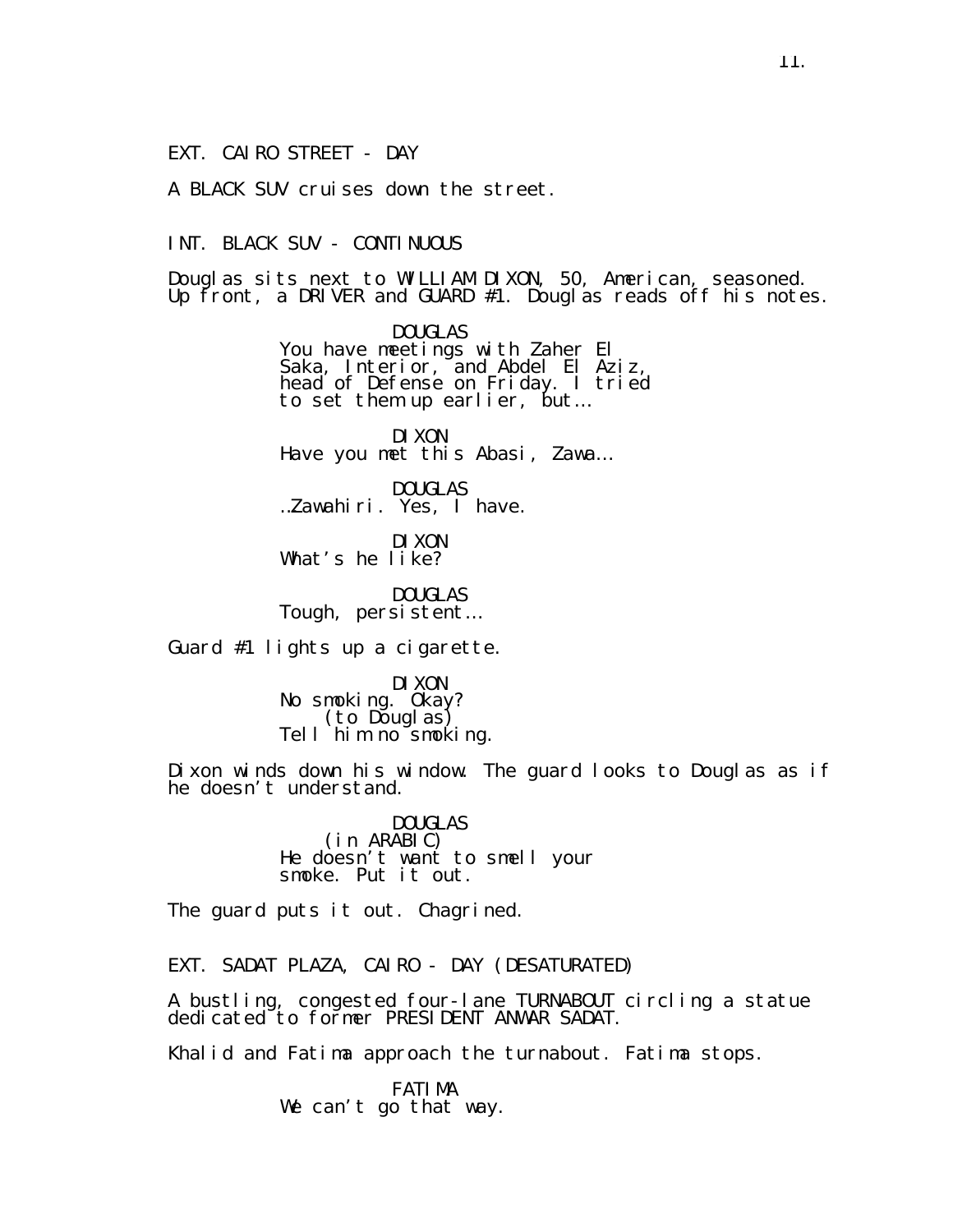KHALID It's the shortest.

FATIMA My father has coffee there every morning. What if he sees us?

KHALID What if he sees us? I want to meet him.

FATIMA You know that's not possible.

Fatima rides off onto

A DIFFERENT STREET

Khalid follows. Calls out as he catches up:

KHALID Has he called you?

FATIMA Only to yell at me. I'm not going to marry someone I don't know. (more desperate) We should run away. Just go.

KHALID Where? How would we live? You have to be realistic, Fatima.

Fatima knows he's right. She nods. Khalid leans over, kisses her cheek. She smiles. They continue on.

EXT. SADAT PLAZA, CAIRO - DAY

A cacophony of high-end shops, teahouses, fabric stores. Arab music mixes with horns and the clattering of voices.

A BLACK MERCEDES pulls up in front of

A TEA HOUSE

VAHE, 50, in a tailored suit and ROMO, 30, a thug, exit the car and survey the area:

A broken down-looking POLICE SEDAN with two police officers inside sipping coffee.

A CARPET VENDOR beats a Persian rug.

A BUSINESSMAN in a suit cuts through traffic on an old Vespa.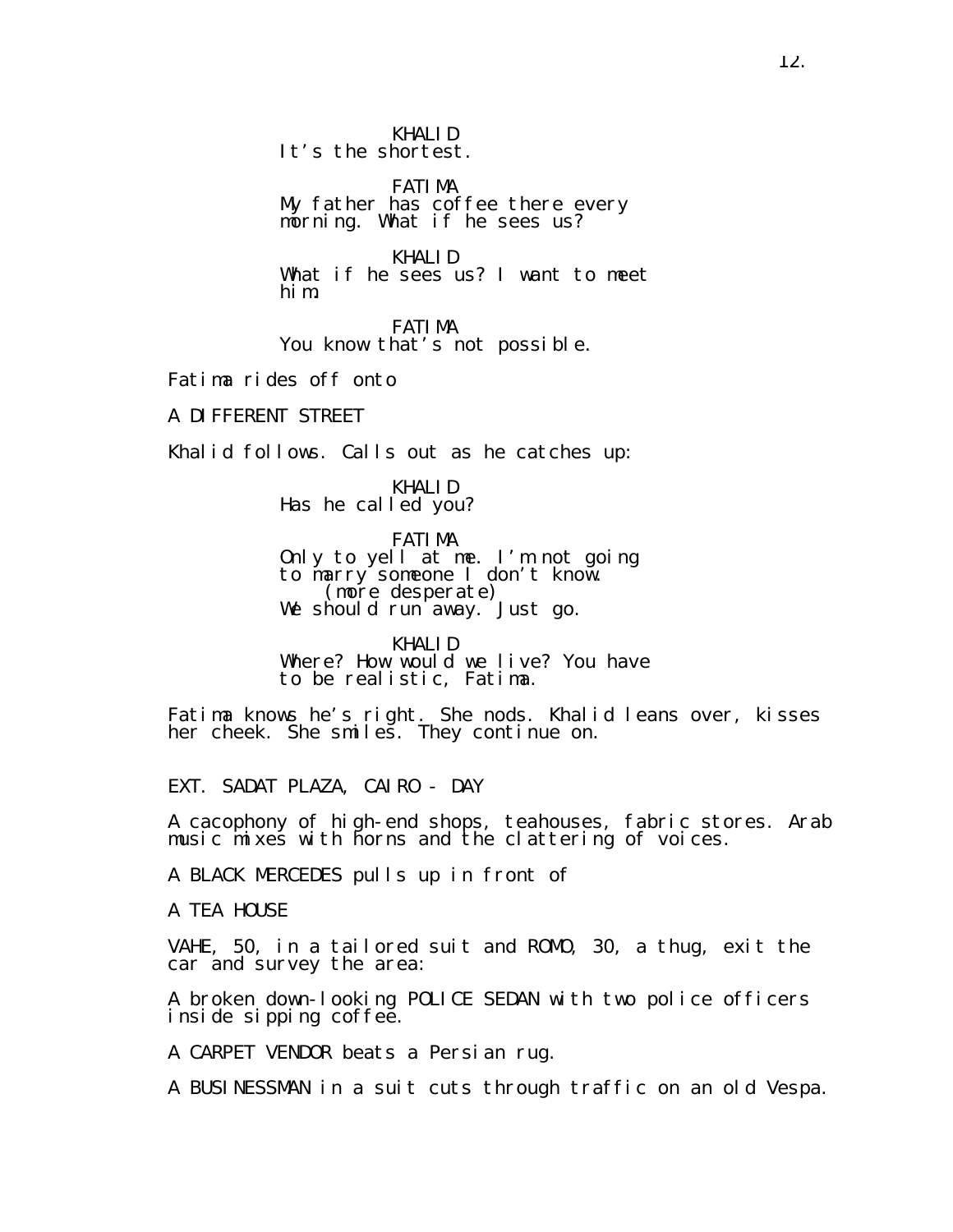Satisfied, Vahe opens the rear door. Abasi exits and moves to the teahouse. He is warmly greeted by the ELDERLY TEA HOUSE OWNER. They share a laugh.

Douglas' BLACK SUV enters the plaza. Traffic is heavy.

INT. BLACK SUV - CONTINUOUS

The driver points, then in Arabic:

DRIVER It's just on the other side.

DIXON What did he say?

DOUGLAS The teahouse is across the plaza.

DIXON How long have you…

SUDDENLY, A GUNSHOT!

THE DRIVER BRAKES HARD. Dixon and Douglas are thrown forward.

ANOTHER GUNSHOT!

THROUGH THE WINDSHIELD -

TWO GUNMEN SHOOT across the plaza from a parked vehicle.

Douglas and Dixon pull their weapons.

DOUGLAS GET US OUT OF HERE!

EXT. SADAT PLAZA TEAHOUSE - CONTINUOUS

Bullets ricochet around Abasi. Vahe and Romo grab him and rush him head first into the car. Pedestrians run in all directions. TOTAL CHAOS.

INT. BLACK SUV - CONTINUOUS

The driver lurches forward, smashes the car in front. Backs up, hard, boxed in. Dixon and Douglas are tossed around.

THROUGH THE OPEN SIDE WINDOW -

A MASSIVE EXPLOSION AND FIREBALL ENGULF THE ENTIRE TURNABOUT.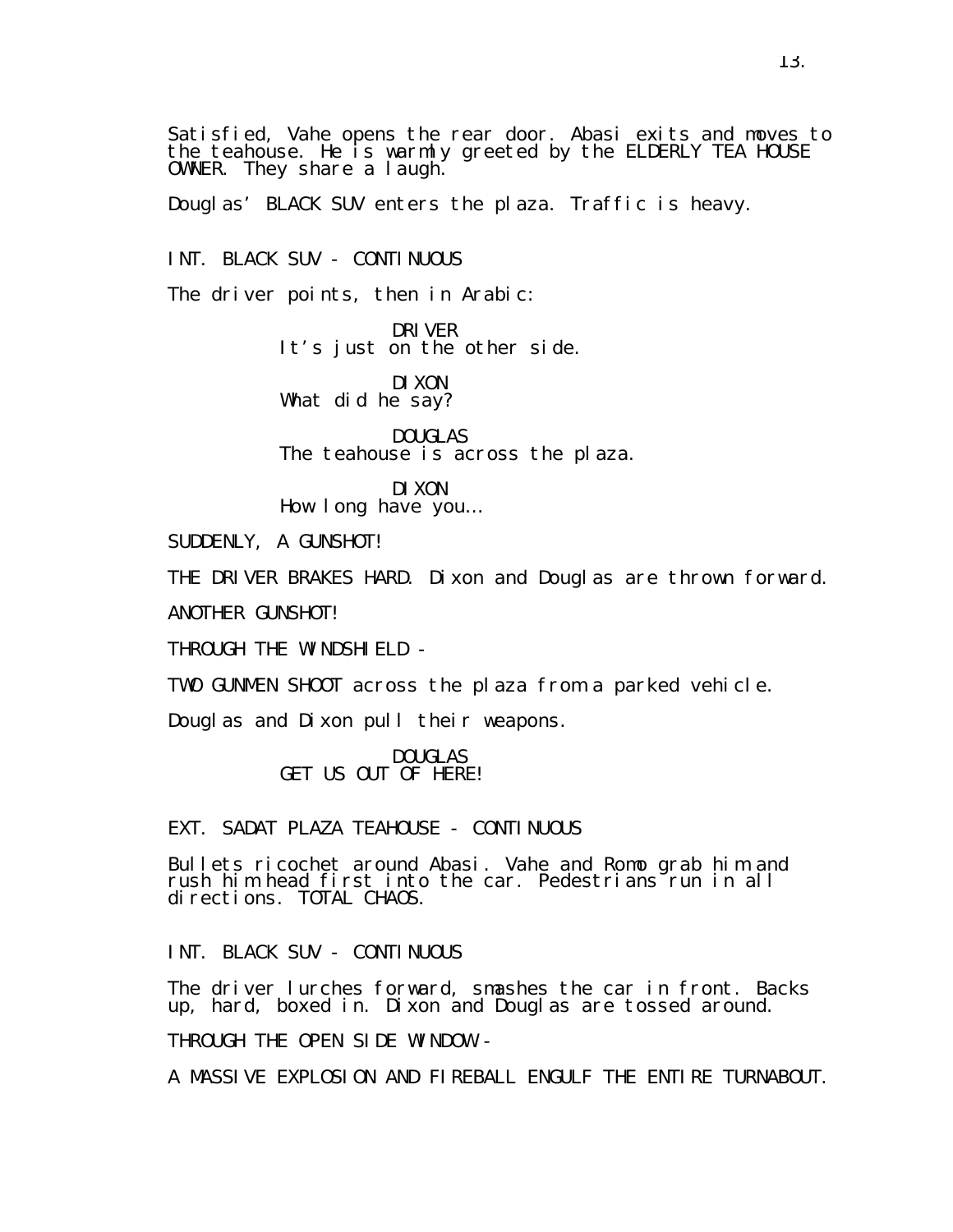Douglas' BLACK SUV is rocked.

SADAT PLAZA

CARS ARE THROWN INTO THE AIR. STORE WINDOWS ARE BLOWN OUT. PEDESTRIANS INSTANTLY INCINERATED.

BLACK SUV

Dixon slumps into Douglas' lap bleeding from the head.

DOUGLAS Jesus. Go! Drive!

EXT. CORRINE AND LARS' HOME, GEORGETOWN - NIGHT

A gorgeous five-bedroom colonial in a nice neighborhood.

TITLE CARD: "GEORGETOWN, DISTRICT OF COLUMBIA"

INT. CORRINE AND LARS WHITMAN'S BEDROOM, VIRGINIA - NIGHT

An immaculate bedroom tastefully decorated.

CORRINE, 50, and LARS, 45, sleep.

The PHONE pierces the silence.

Corrine wakes with a start. She clears her throat and answers the phone as if she's been awake for hours.

CORRINE

Hello?

Corrine sits up and puts on her reading glasses.

CORRINE What's his condition? (pause) Any claim of responsibility?

Lars sits up, groggy.

LARS What is it?

Corrine gestures for him to be quiet. She listens as she writes on a note pad.

> CORRINE Alright. I'm coming in.

Corrine hangs up and climbs out of bed.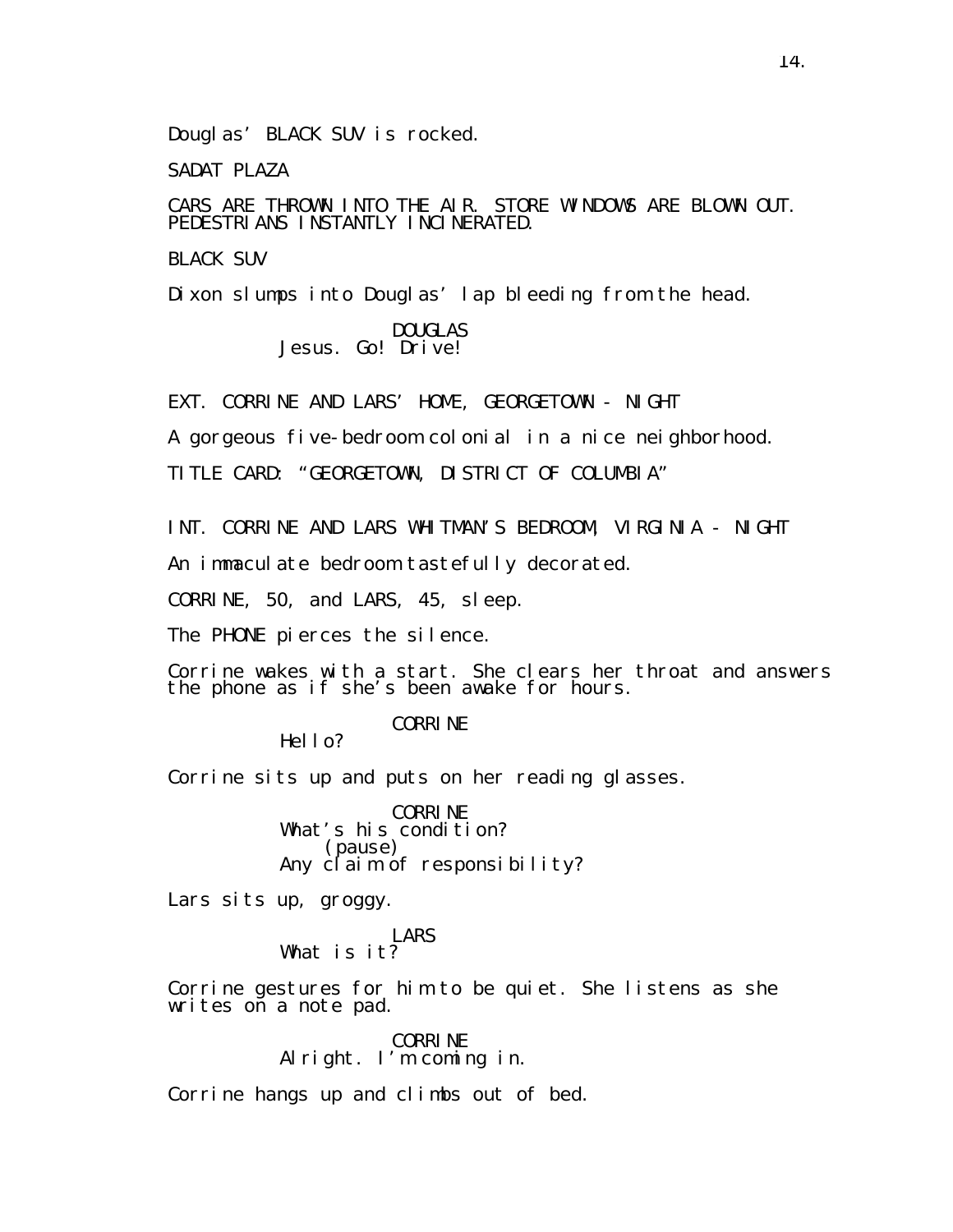LARS What happened?

CORRINE A suicide bombing in Cairo.

LARS Where are you going? It's two-AM.

CORRINE Go back to sleep.

Corrine enters the bathroom and shuts the door. Lars rolls over and goes back to sleep.

EXT. CORRINE HOUSE - NIGHT

Corrine exits the house. She's on her cell.

CORRINE So, he's Egyptian with Canadian citizenship? What′s his name?

She enters a waiting black sedan. It speeds away.

INT. CORRINE'S SEDAN - CONTINUOUS

Corrine on her cell.

CORRINE When does it arrive? (pause) Do it. I'll fax you the authorization when I get to the office. Use Lee Mayer at CIA.

INT. HALLWAY, CAIRO HOSPITAL - DAY

A modern facility. Doctors and nurses move about their business. Douglas speaks to an elderly Egyptian doctor. Douglas has blood all over his shirt.

A CELLPHONE RINGS. Douglas pulls his cell and moves to a quiet corner.

> LEE MAYER (V.O.) Douglas, Lee Mayer. How's Dixon?

EXT. CIA, LANGLEY HEADQUARTERS - NIGHT

ESTABLISHING.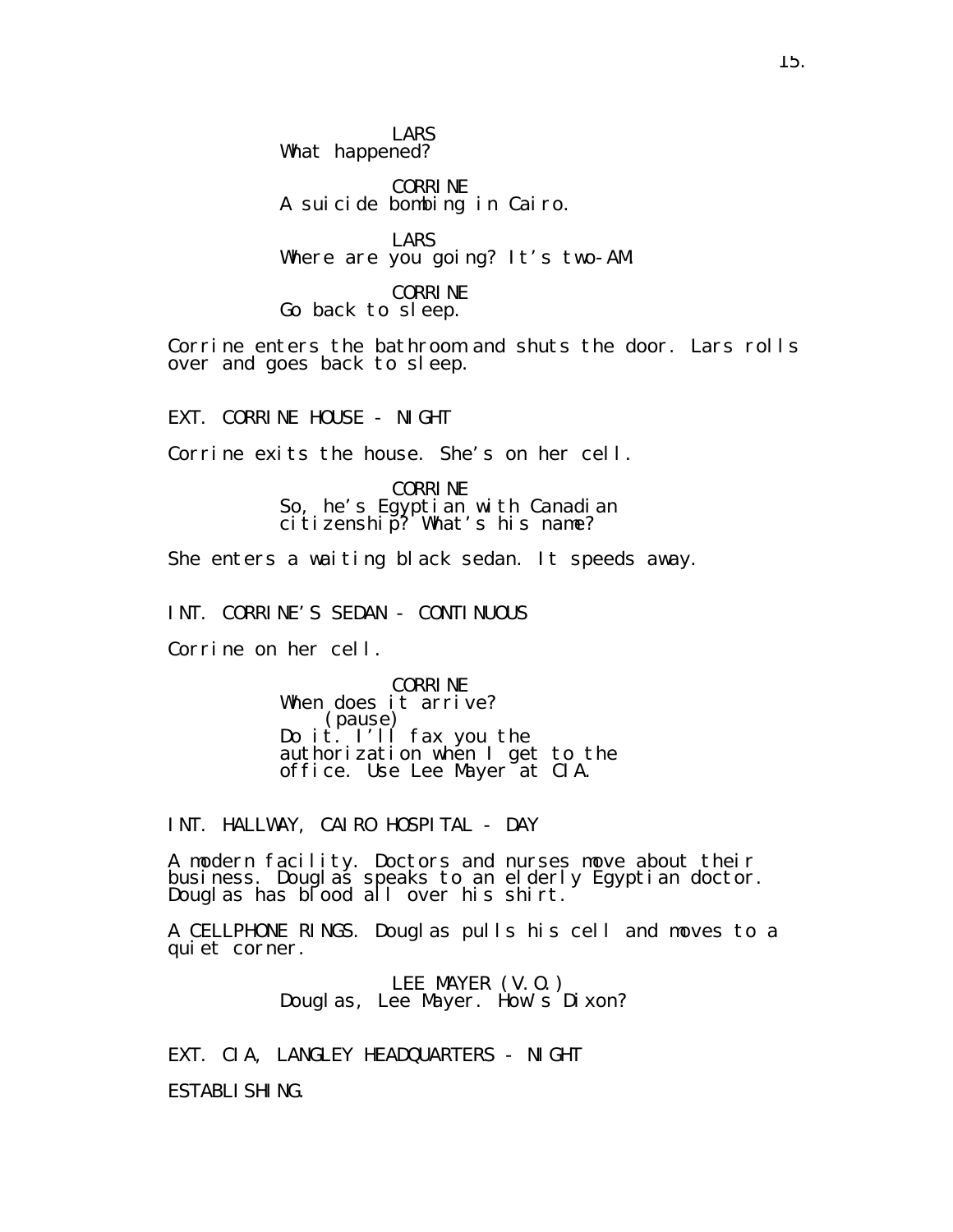TITLE CARD: "CIA HEADQUARTERS, LANGLEY, VIRGINIA"

DOUGLAS (V.O.) He didn't make it.

INT. LEE MAYER'S OFFICE, LANGLEY - NIGHT

LEE MAYER, 50, paces in front of his desk, agitated.

LEE MAYER Fuck. Where are you?

INTERCUT BETWEEN DOUGLAS AND LEE MAYER

DOUGLAS At the hospital.

LEE MAYER Are you hurt?

DOUGLAS

No.

LEE MAYER Listen, you're gonna have to step up for a while, fill in for Dixon. You'll report directly to me. Is that understood?

DOUGLAS

Yes.

LEE MAYER Stay safe. I'll get back to you.

Douglas closes his phone and turns.

The corridor is now choked with horribly INJURED VICTIMS of the bombing, scurrying NURSES and DOCTORS. It takes his breath away.

> FLIGHT ANNOUNCEMENT (V.O.) "Welcome to New York's JFK Airport. Please follow the signs to US customs. Have your passports and declaration forms ready…"

INT. GATE 47, JFK INTERNATIONAL TERMINAL - DAY

Passengers disembark the arriving flight and follow the "WELCOME TO NYC, U.S. IMMIGRATION" signs.

Anwar follows a PASSENGERS IN TRANSIT SIGN.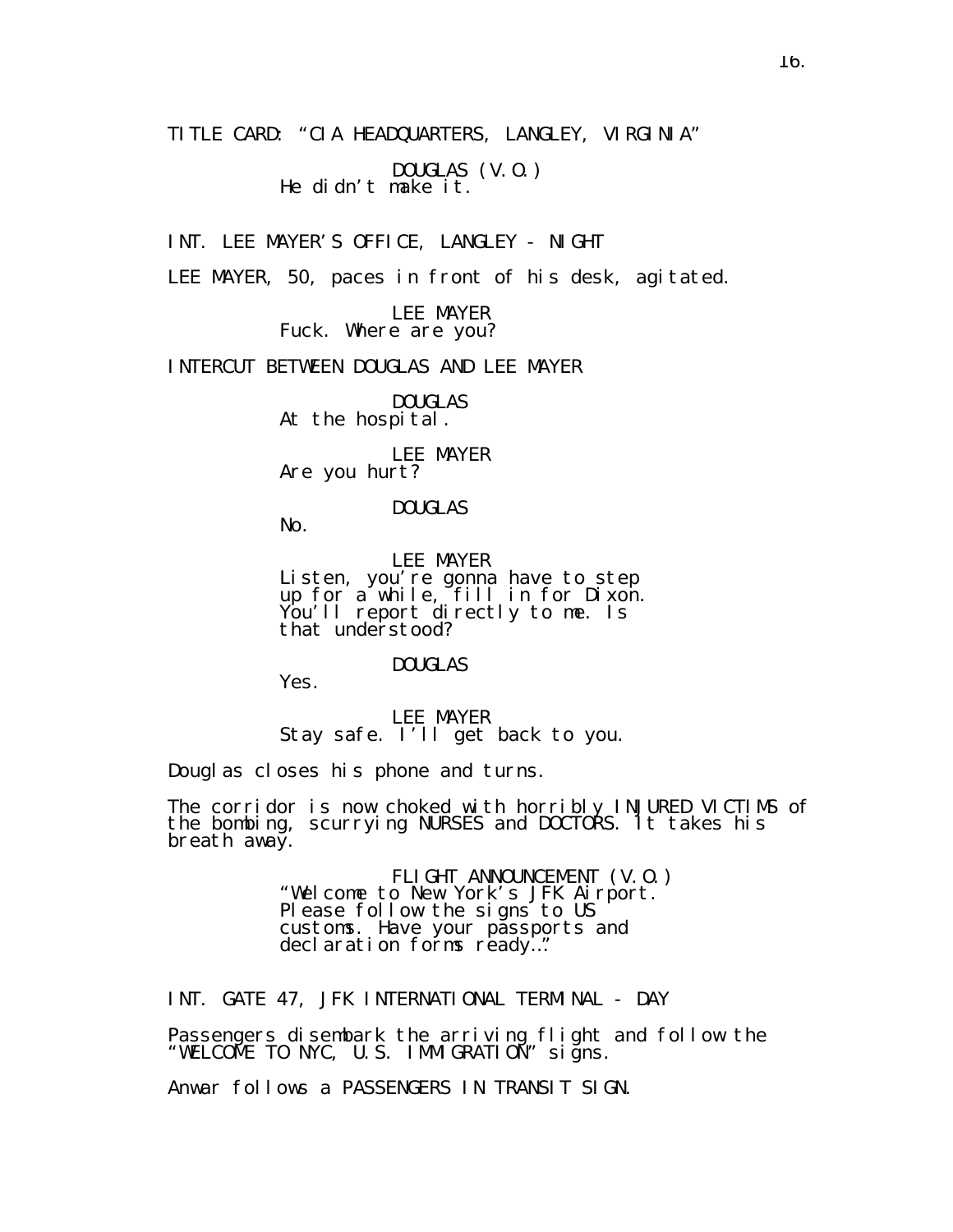A FEMALE SECURITY GUARD cuts him off.

FEMALE SECURITY GUARD Mr. Anwar El-Ibrahim?

> ANWAR (puzzled)

Yes.

FEMALE SECURITY GUARD Sir, we've received an emergency message for you. Could you please follow me.

Anwar, suddenly alarmed, follows the guard to a secure door off the corridor.

> ANWAR What happened? Is it my wife?

FEMALE SECURITY GUARD I apologize, sir, they didn't tell me any details. I was just told to bring you to security.

The guard opens the door with a security card and gestures for Anwar to enter. He does and faces…

…three MASKED MEN. The security guard quickly shuts the door and walks off. There are HEAVY THUMPS against the door.

INT. SECURE HALLWAY, JFK AIRPORT - CONTINUOUS

The MASKED AGENTS hustle a hooded Anwar down the hall.

INT. BAGGAGE LOADING AREA, JFK AIRPORT - DAY

A steady stream of bags move down a CONVEYER BELT.

A MAN IN A BLACK SUIT approaches accompanied by two AIRPORT BAGGAGE HANDLERS.

Anwar's GREEN AND WHITE SUITCASE moves down the belt. The man grabs the bag, checks the name tag and exits.

EXT. HELIPORT, JFK AIRPORT - DAY

A large military helicopter sits on the pad ready for takeoff. The terminal door opens. The agents move Anwar into the helicopter. The helicopter takes off.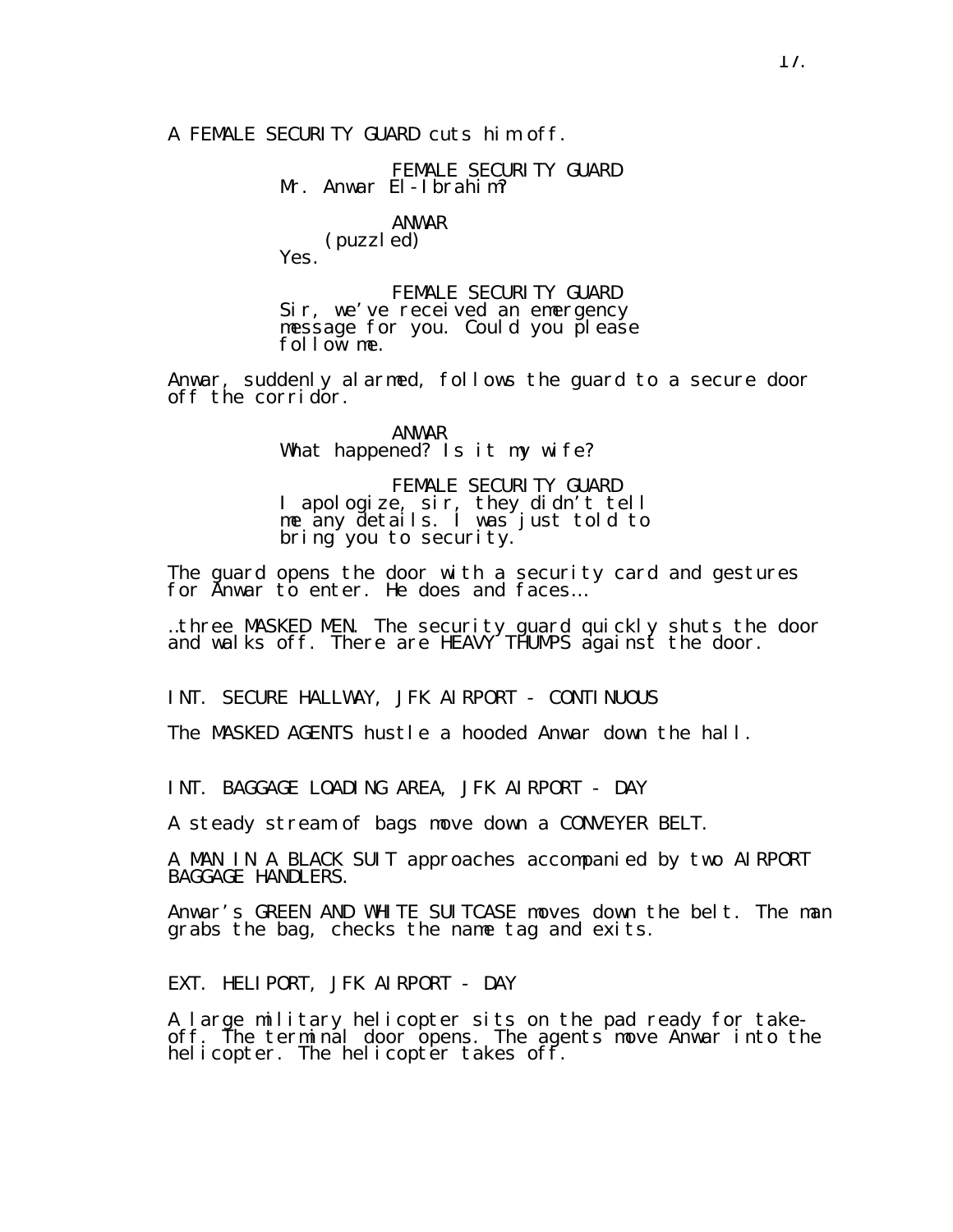EXT. ARRIVALS, TORONTO INTERNATIONAL AIRPORT - DAY Establishing.

INT. TORONTO INTERNATIONAL AIRPORT - CONTINUOUS

Isabella and Jeremy stand at the arrivals gate. The last few passengers trickle out.

## **JEREMY** Where's daddy?

## ISABELLA I don't know, honey.

Isabella pulls out her phone and dials.

EXT. MAXIMUM SECURITY FACILITY IN VIRGINIA - DAY

The helicopter drops from the sky over the facility.

INT. MAXIMUM SECURITY FACILITY, VIRGINIA - CONTINUOUS

A narrow hallway with metal doors on either side. Still hooded and cuffed, Anwar is moved down the hall.

> ANWAR Please! What is going on? I want to speak to a lawyer. This isn't right!

A guard opens one of the interrogation room doors. Anwar is escorted inside.

INTERROGATION ROOM

Lee Mayers sits at a table looking over his notes. The guard cuffs Anwar in the chair across from Lee and pulls his hood off. Anwar is adjusts to the light.

> LEE Rashid Silimi.

ANWAR What is going on? My name is Anwar El-Ibrahim.

LEE Rashid is an Egyptian responsible for a terror attack in Cairo today.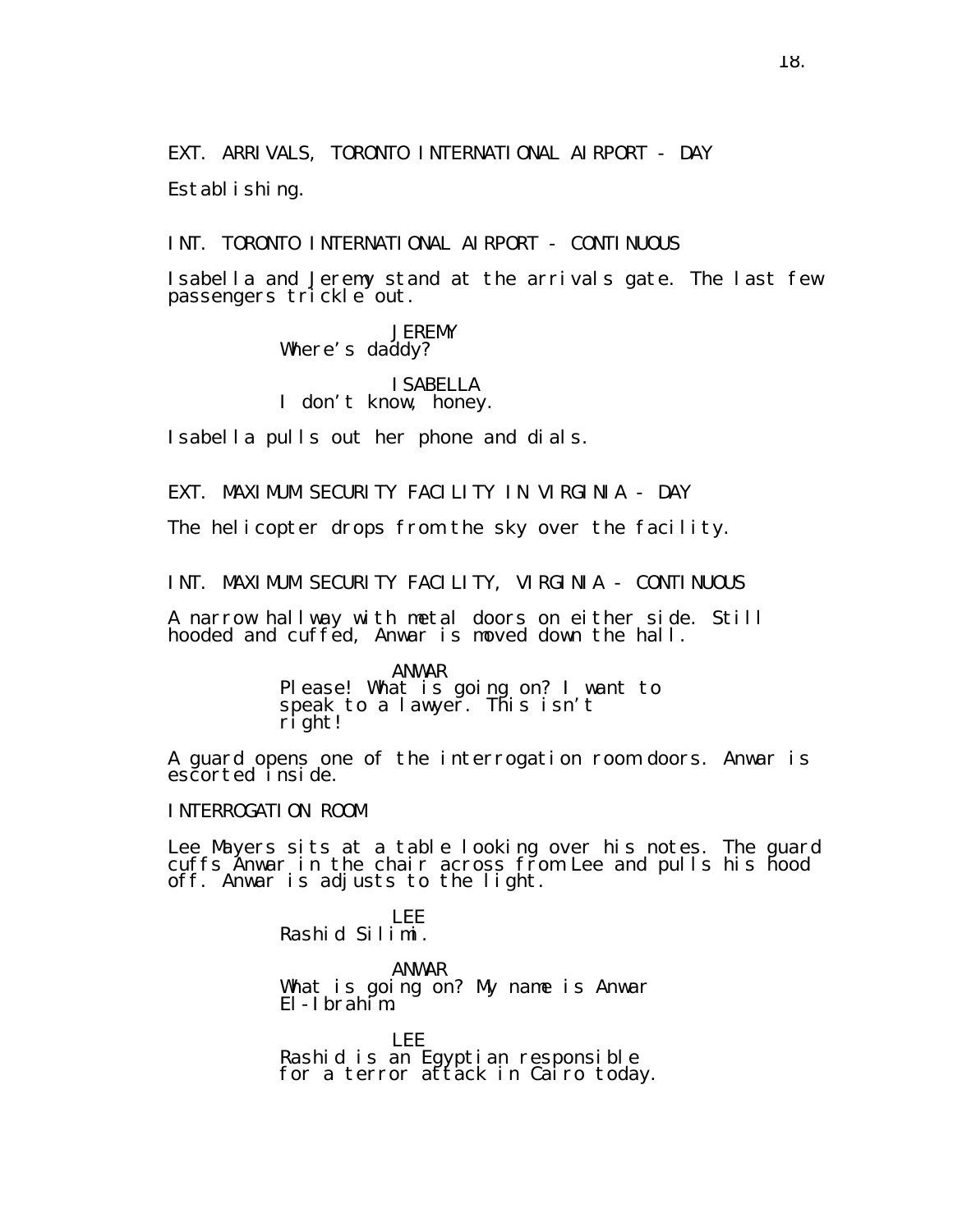I don't know anything about that.

Lee pushes the phone records toward Anwar. Anwar squints to make them out.

> LEE Rashid placed several calls to you as recently as four days ago.

ANWAR I've never talked to anybody named Rashid. I'd like to speak with a lawyer.

LEE What were you doing in Rio?

ANWAR Am I under arrest?

Lee waits. Anwar relents.

ANWAR A Bioengineering conference.

LEE Who did you meet with?

Anwar's about to answer. Lee slides a pen and a pad of paper toward Anwar.

> LEE List them.

Lee waits. After a beat, Anwar starts to write.

ANWAR All well regarded professionals in my industry.

LEE Are you familiar with bomb making techni ques?

ANWAR This is ridiculous.

LEE You've never constructed a bomb?

The repeated question gives Anwar pause. He thinks.

ANWAR I worked on a project commissioned by the ATF. (MORE)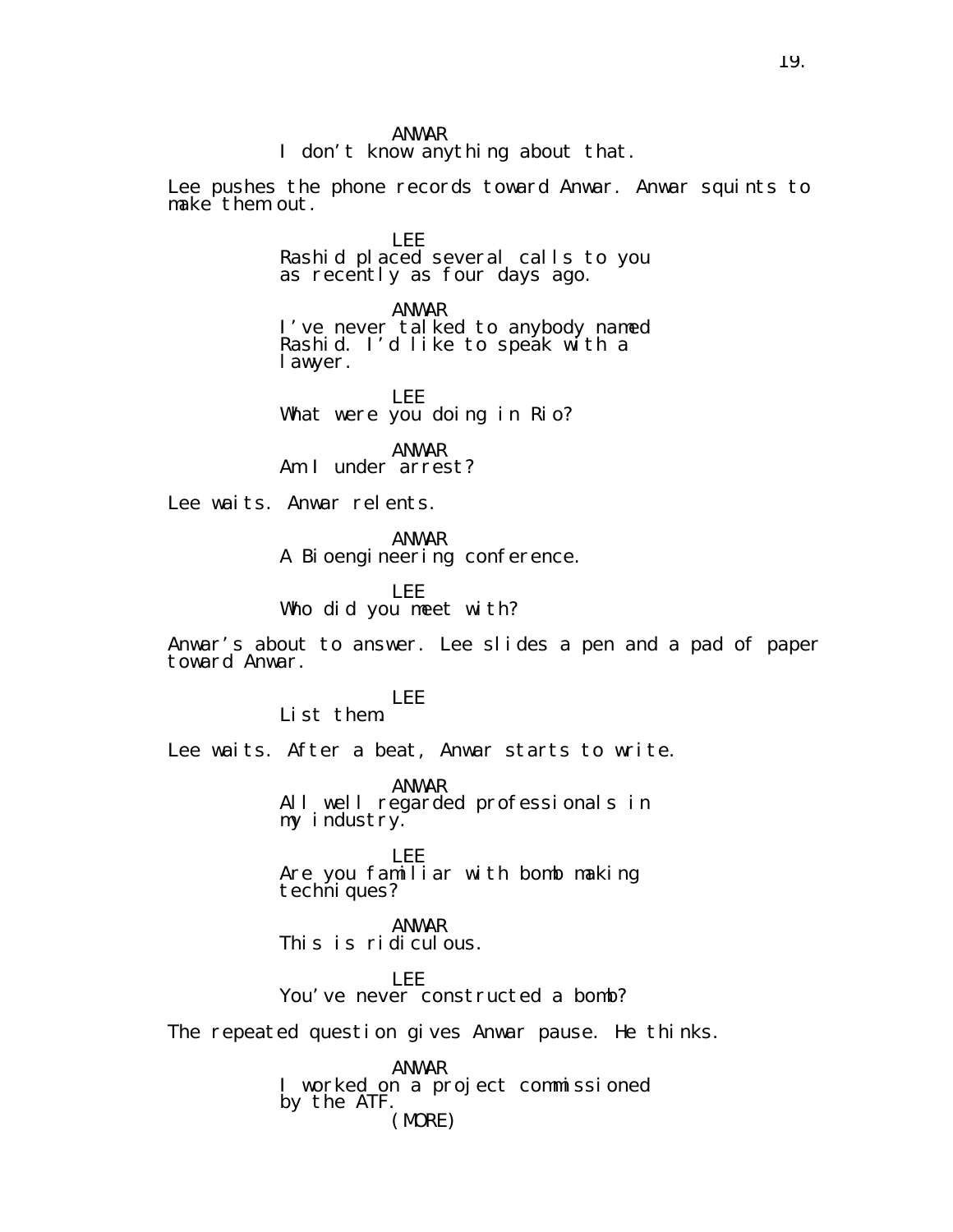A bomb detection study, my company was asked to construct several devices. Six years ago. ANWAR (cont'd)

LEE So you have experience constructing explosive devices?

ANWAR There were twenty of us on that team. Have you arrested them too?

Lee holds his look.

ANWAR

I don't know any Rashid. I have relatives in Egypt. I get calls from time to time asking for this or that. Most of them I've never met. Friends of friends, friends of relatives, cousins. (emphatic) No one has ever asked me to do anything illegal. If they did, I'd report them.

Lee holds on Anwar for a beat. He closes his notebook.

LEE

NYU.

#### ANWAR

 $'92.$ 

### LEE

'93.

A subtle connection.

ANWAR Did you do graduate there too?

#### LEE Col umbi a Law.

ANWAR Michigan State. (leans in to Lee) I don't know what's going on, but I can assure you this is a mistake. I've done nothing wrong.

LEE Willing to take a polygraph test?

ANWAR The sooner the better.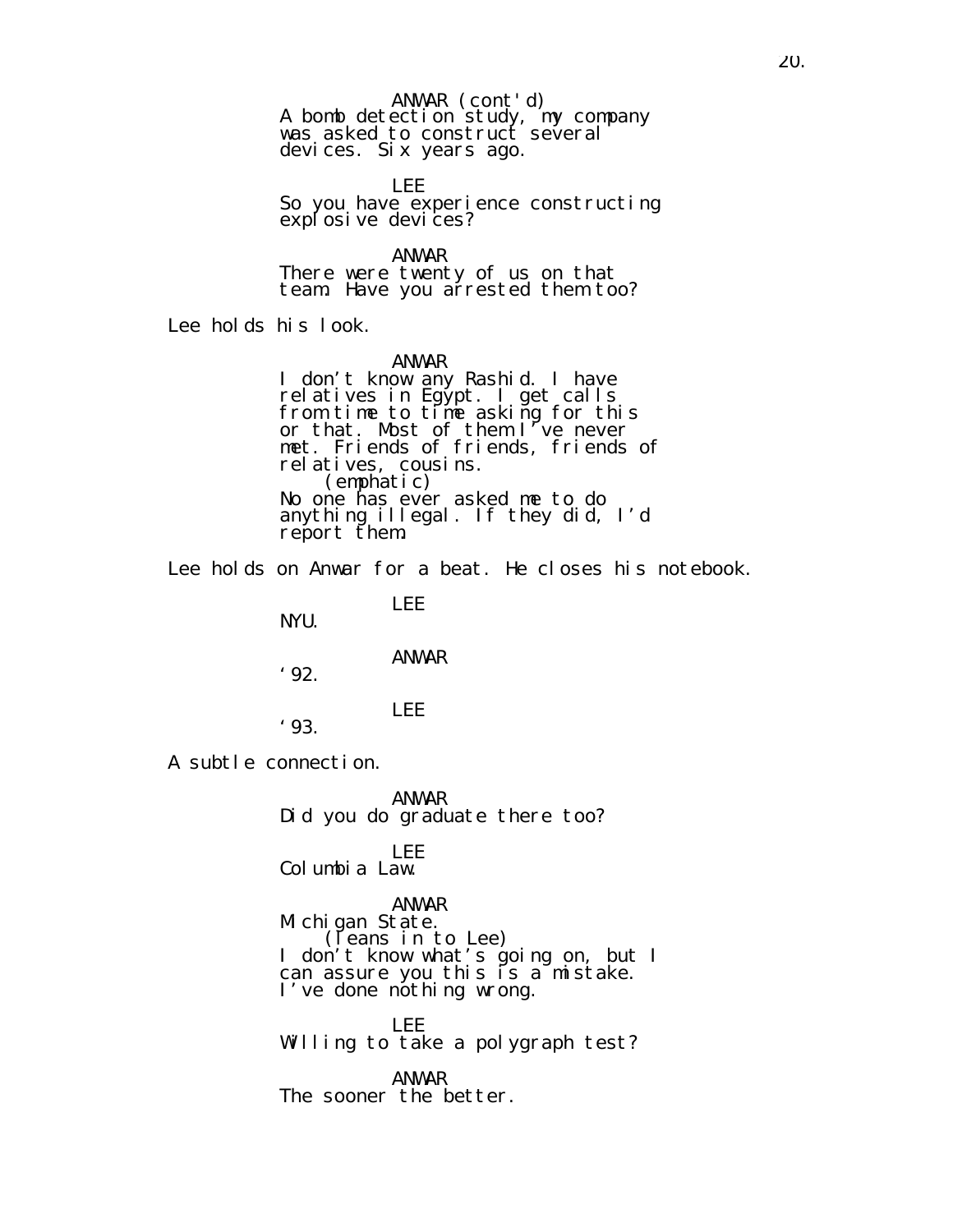EXT. MUKHABARAT SECRET POLICE COMPLEX, CAIRO - DAY

A monolithic maze of buildings protected by roadblocks and armored vehicles.

TITLE CARD: "MUKHABARAT SECRET POLICE, CAIRO"

INT. ABASI'S OFFICE - CONTINUOUS

An elegant room of wood and antique furniture. Abasi, Vahe and Romo enter. Abasi seems visibly shaken.

IN ARABIC WITH SUBTITLES

VAHE …a piece of shrapnel the size of my thumbnail into the head.

Abasi hangs his coat up. He moves to a cabinet and pulls down a bottle of Bourbon. He pours himself a short glass.

A young FEMALE ASSISTANT enters and hands Vahe some documents. She exits.

> VAHE (off the documents) 36 dead, 69 injured.

Vahe hands one of the documents to Abasi.

VAHE Rashid and the El-Hazim Brigade have claimed responsibility on their web-site.

Abasi reads. Vahe reads off the other document.

VAHE You have calls from Corrine Whitman, NSA, Lee Mayers, CIA, and Davis from the State Department.

ABASI (making a point) One dead American. (throws back the bourbon) Surveillance tapes?

Romo shakes his head, "no."

ABASI There are two cameras running on the square at all times.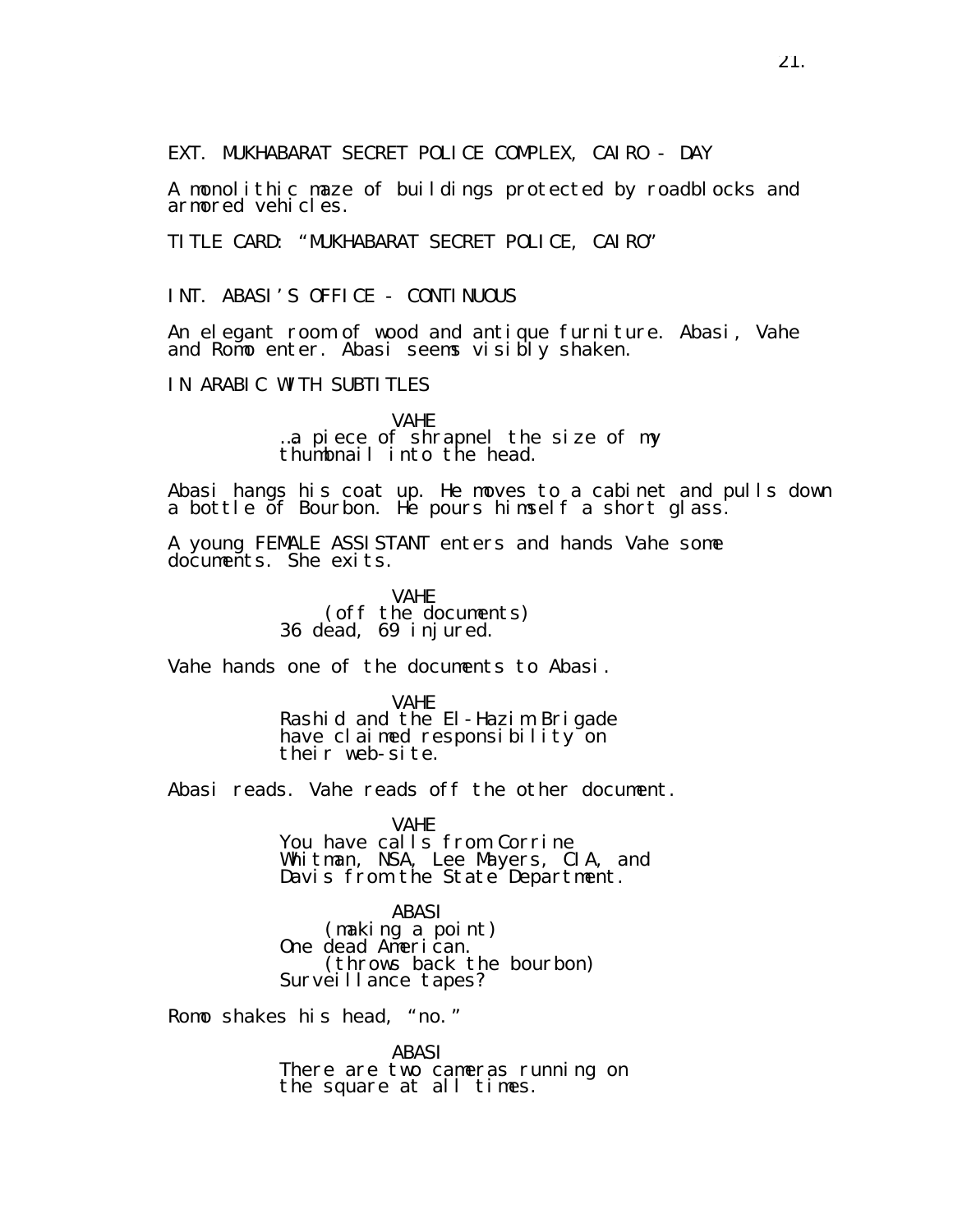ROMO

Both down.

ABASI Tourist video, ATMs, retail shop surveillance. Find something.

Abasi waves them out. Vahe and Romo exit.

EXT. UNITED STATES EMBASSY, CAIRO - DAY

A sprawling multi-building complex surrounded by ten foot walls and barbed wire. The front entrance is blocked by police vehicles and armored personnel carriers. Dozens of police stand guard at the gate.

TITLE CARD: "UNITED STATES EMBASSY, CAIRO"

INT. CIA OFFICES INSIDE THE AMERICAN EMBASSY, CAIRO - DAY

BASEMENT. A high-tech intelligence center. 15 American and Egyptian employees, including Safiya, huddle around a flat screen playing CNN's report of the SADAT PLAZA BOMBING.

ON TV - Aftermath of the explosion: smoldering cars, victims being helped into ambulances, blown out shops.

> CNN TALKING HEAD "The attack, the second in as many weeks, once again raised the specter of one of the United States' closest allies in the Arab world facing a homegrown terrorist threat trying to destabilize the government.

Safiya watches, distressed.

CNN "WITNESS" "Bodies were everywhere. Pieces of flesh, it was disgusting."

Douglas arrives with blood still on his shirt.

Safiya turns to him. She lifts her hands to her mouth.

SAFIYA

Douglas.

They all turn. ANITA GREEN, 45, black, his secretary, moves up to him.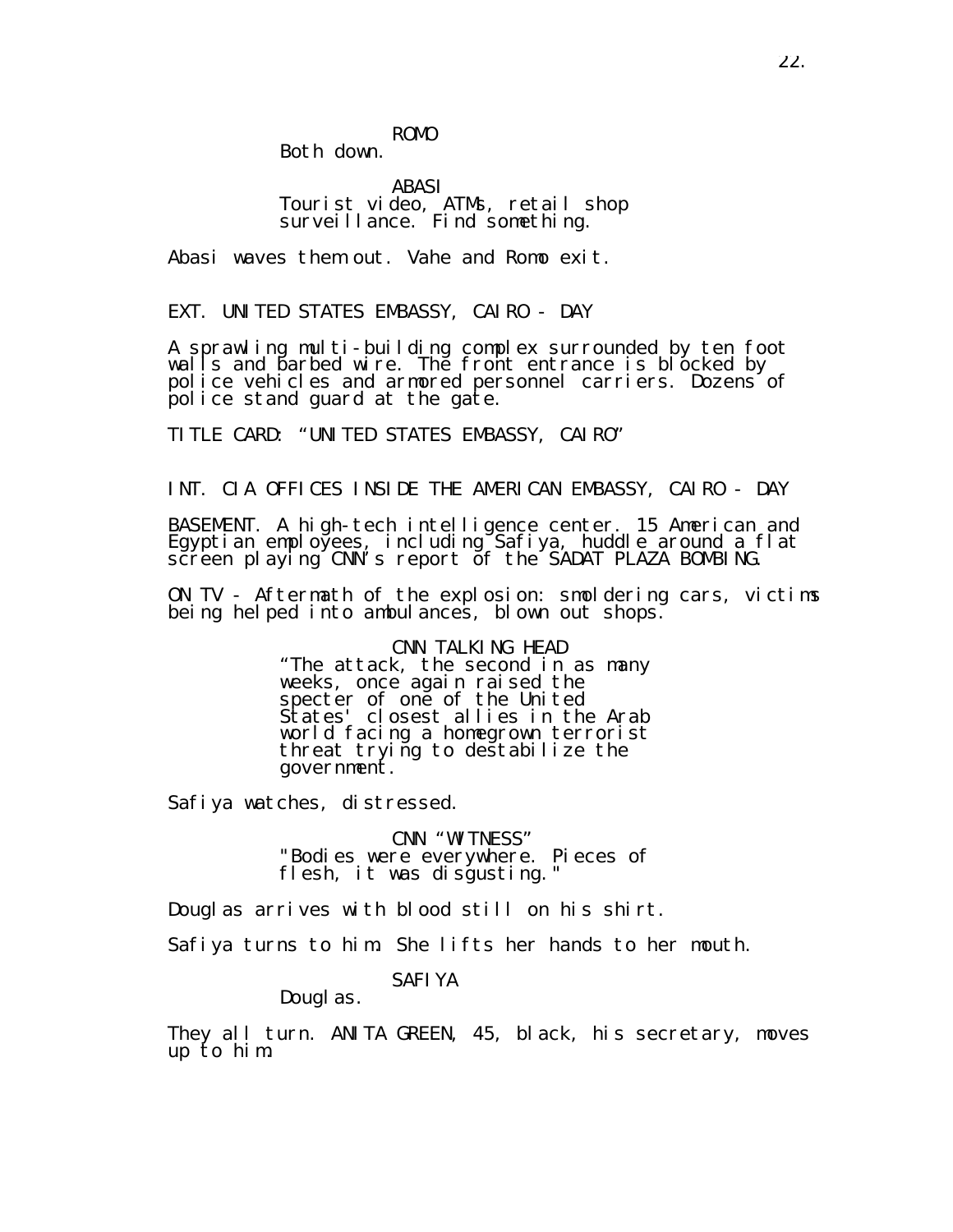ANITA My God, Douglas? Are you okay? You need a doctor?

DOUGLAS I've been asked to fill in for Dixon until a replacement can be sent. I'm gonna need everything we have on the El-Hazim Brigade, asap.

INT. DOUGLAS' OFFICE - CONTINUOUS

A simple office with a minor view. Two computer monitors on his desk, three wall mounted flat screens, stacks of magazines, newspapers neatly arranged.

Douglas enters and moves to the closet. He sees himself in the mirror for the first time.

Stunned disbelief.

He starts to undress.

Safiya enters quietly.

SAFIYA Are you okay?

Douglas struggles to get the words out.

#### DOUGLAS

It happened so...

The door swings open, Anita and a MALE EMPLOYEE enter with paperwork.

> ANITA This is the most recent report on El Hazim. I have Kenny on the phone to Jordan and Syria for background.

Douglas takes the report.

SAFIYA We should have something by the end of the day.

Safiya gives him a look, backs out of the room.

INT. ANWAR AND ISABELLA'S HOME, FRONT DOOR - DAWN

Isabella slips into her coat and picks up her purse. Jeremy stands on the staircase holding his schoolwork.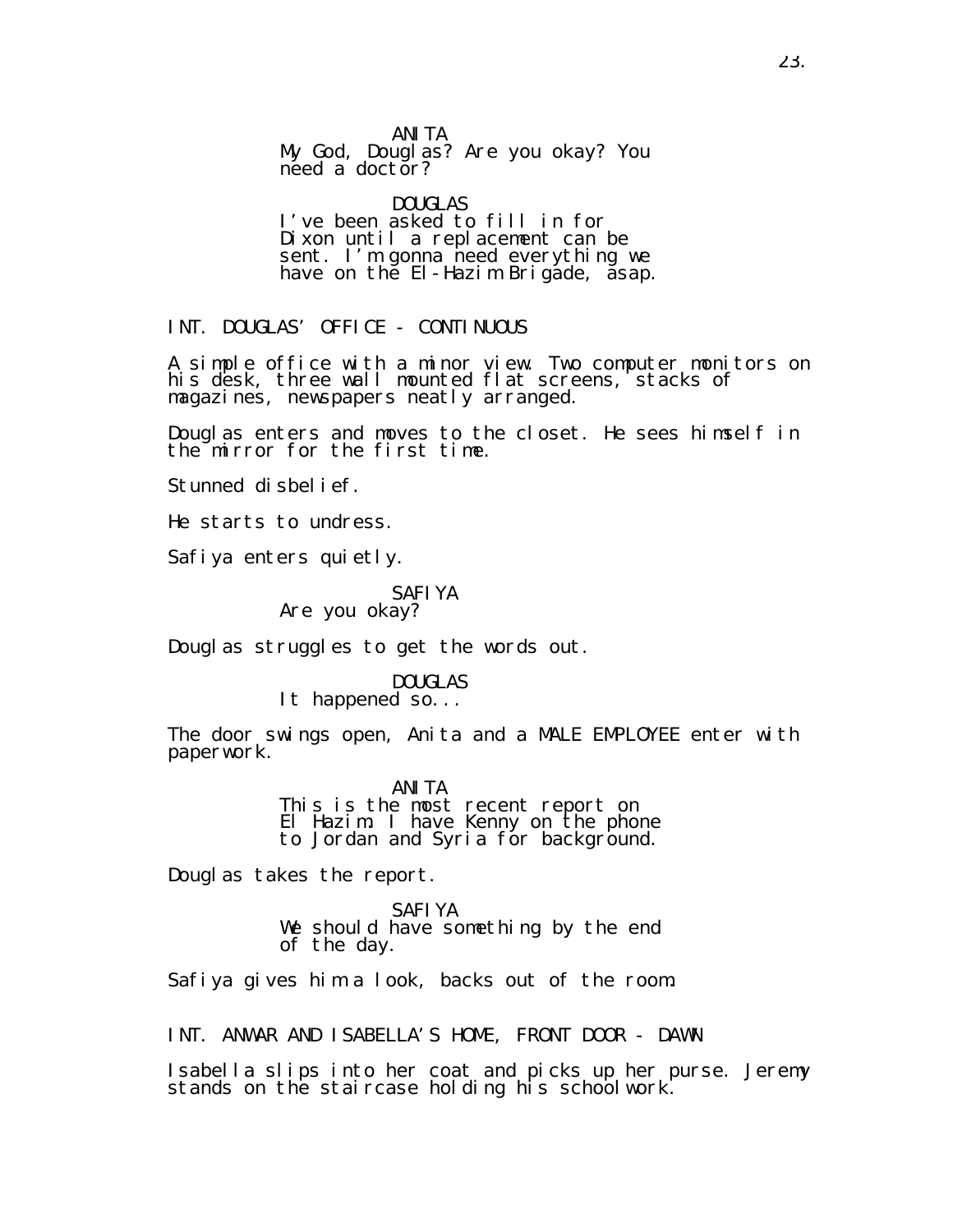JEREMY Mommy, where are you going?

ISABELLA Why are you up so early? Go back to bed.

JEREMY You're supposed to take me to school.

ISABELLA Grandma'll take you. I'll pick you up. (kneels) Monkey kiss. Please.

Jeremy stands defiantly. Isabella waits. Jeremy moves up to his mother and gives her a hug and a kiss.

EXT. UNITED STATES CONSULATE, TORONTO - DAY

A six-story building in the middle of downtown Toronto. The building iš ringed by security personnel and harden barriers.

TITLE CARD: "UNITED STATES CONSULATE, TORONTO"

INT. STEVE CONNER'S DESK, CONSULATE - CONTINUOUS

Isabella sits anxiously across from STEVE CONNER, 40.

ISABELLA I've called the FBI, INS, New York City police, Port Authority. No one can tell me anything. He checked out of his hotel. His company doesn't know where he is. He's not answering his cell.

Steve holds up his hand effectively cutting her off. He turns to his computer, types.

> STEVE I'm not sure I can shed any light on this, Mrs. El…

ISABELLA El-Ibrahim. E-L, dash, I-B-R-A-H-I-M? His name is Anwar.

STEVE According to immigration, Mrs. Ibrahim, there's no record your husband landed in New York.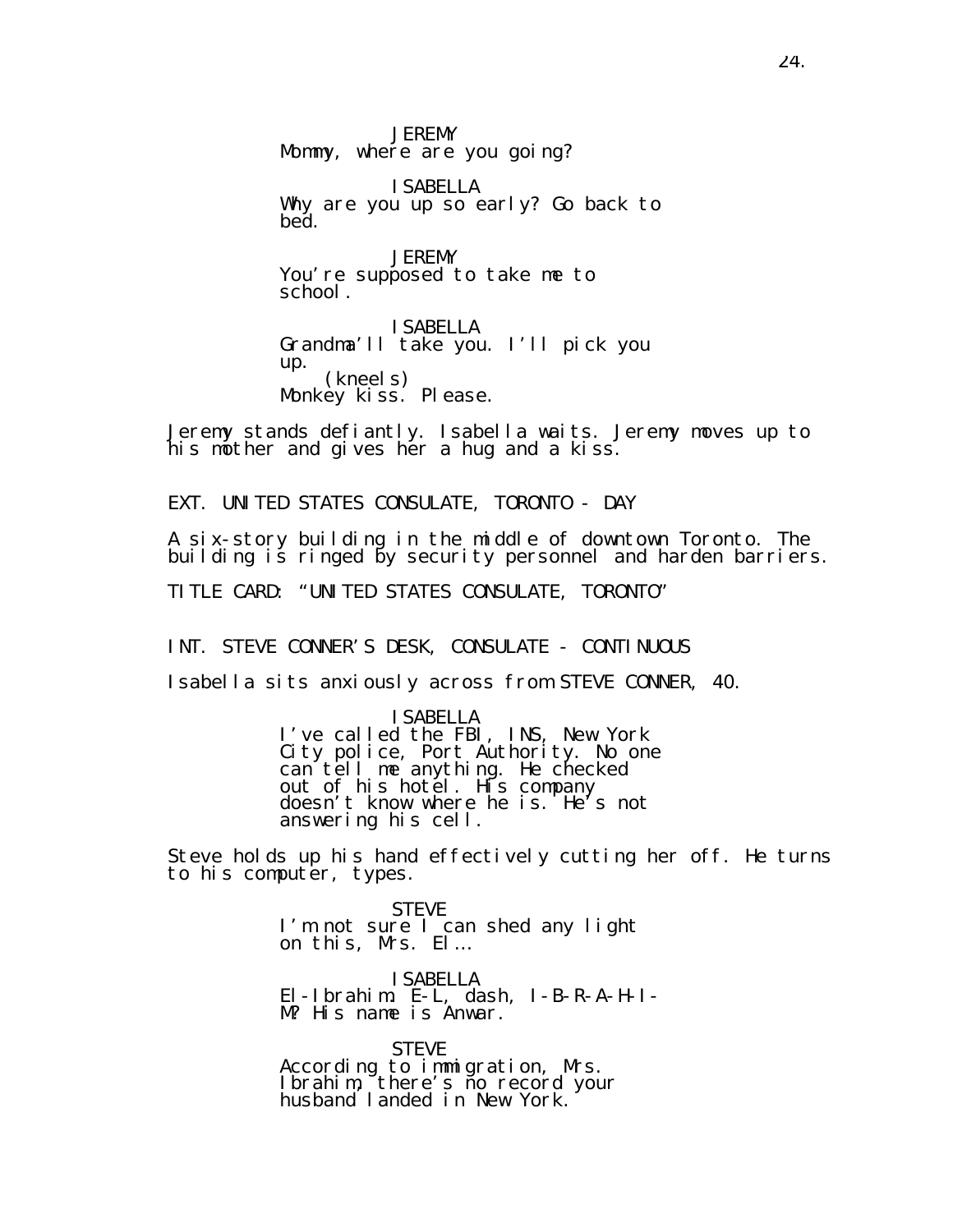ISABELLA That's not possible.

STEVE Maybe he missed his flight.

ISABELLA He called me from the gate. If he had missed his flight he would have called me again.

STEVE What did the airline say?

Isabella senses this is leading nowhere. Her frustration and helplessness builds.

> ISABELLA (wipes her eyes) Can you check again please.

Reluctant, Steve types into his terminal.

STEVE Your husband's Egyptian?

She looks at him as if it were an accusation.

ISABELLA He was born in Egypt. He's a Canadi an citizen.

STEVE Does he have family, friends in Egypt?

ISABELLA Yes, extended family, some friends, I guess.

STEVE Have you spoken to them?

### ISABELLA

My husband didn't go to Egypt. He hásn't been there in eighť, nine years. His mother lives with us.

STEVE I know how difficult this must be for you. But I don't know how the US government can help. There's no record of him at immigration, he wasn't arrested, turned away. (MORE)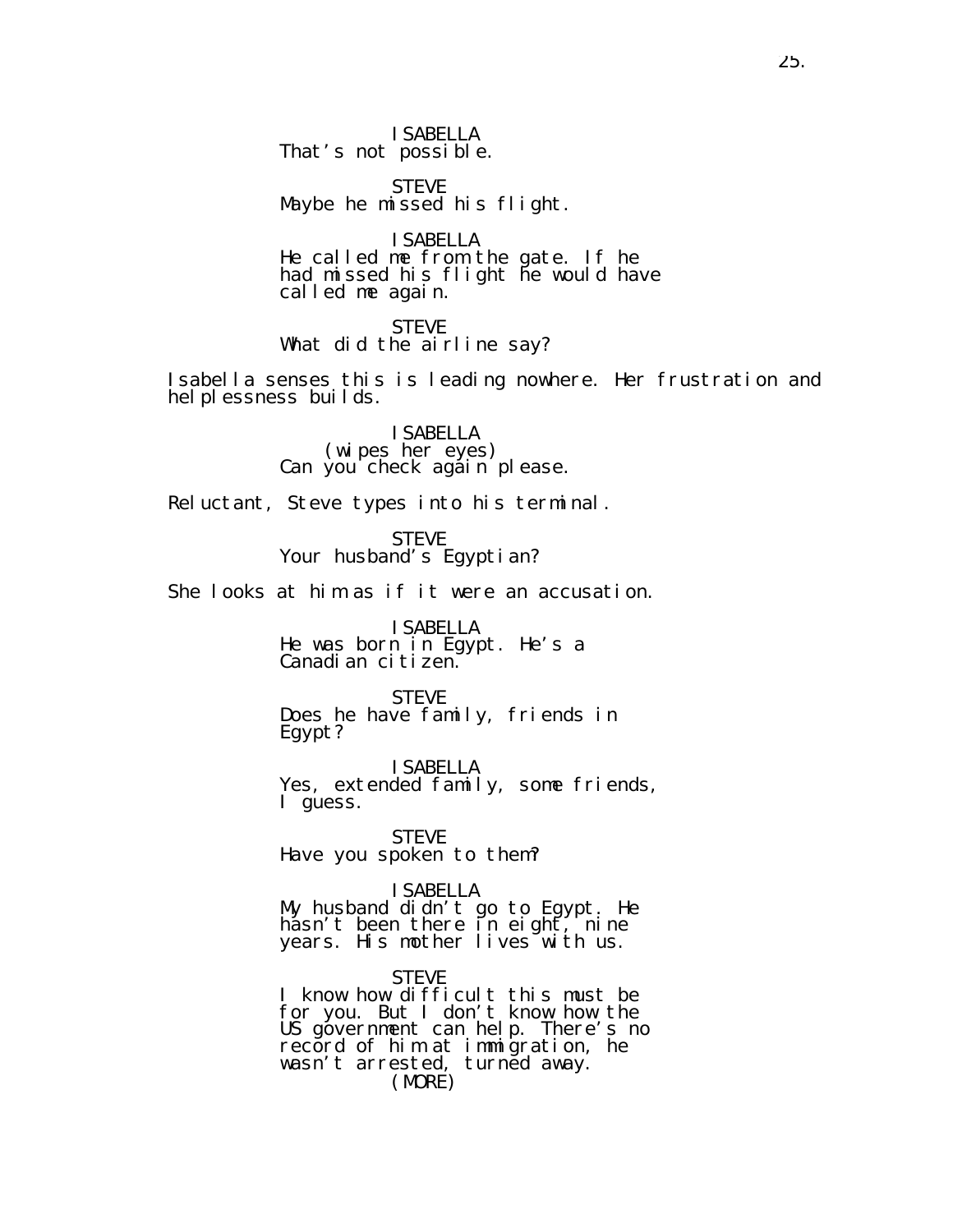The airline says he wasn't on the flight. This seems like a Brazilian police issue. STEVE (cont'd)

Isabella stares at him.

EXT. KHALID'S HOME - DAY (DESATURATED)

A tough neighborhood. Khalid and Fatima ride up to a decrepit house sitting atop an open garage. Fatima is hesitant.

ARABIC WITH ENGLISH SUBTITLES

### KHALID

It's okay.

## FATIMA Just to do homework, Khalid.

They park and lock their bikes. They move up the stairs. Khalid pulls a set of keys from a flower pot near the door.

INT. KHALID'S HOME - CONTINUOUS (DESATURATED)

Khalid leads Fatima inside through a small kitchen and to

HIS BEDROOM

He enters. She stops at the doorway, nervous.

FATIMA What if your grandmother comes back early?

Khalid moves to her and takes her hand.

KHALID She won't, she's all the way in Aswan. To visit her sister.

Fatima gives him a look. Khalid kisses her cheek.

KHALID Relax, it's just us.

He leads her to the bed, draws her down. Smells her hair.

KHALID It smells like cinnamon.

She looks at him and smiles shyly. They kiss. It becomes heated. Suddenly, Fatima pulls̃aw̃ay, st̃ands. This is going too fast.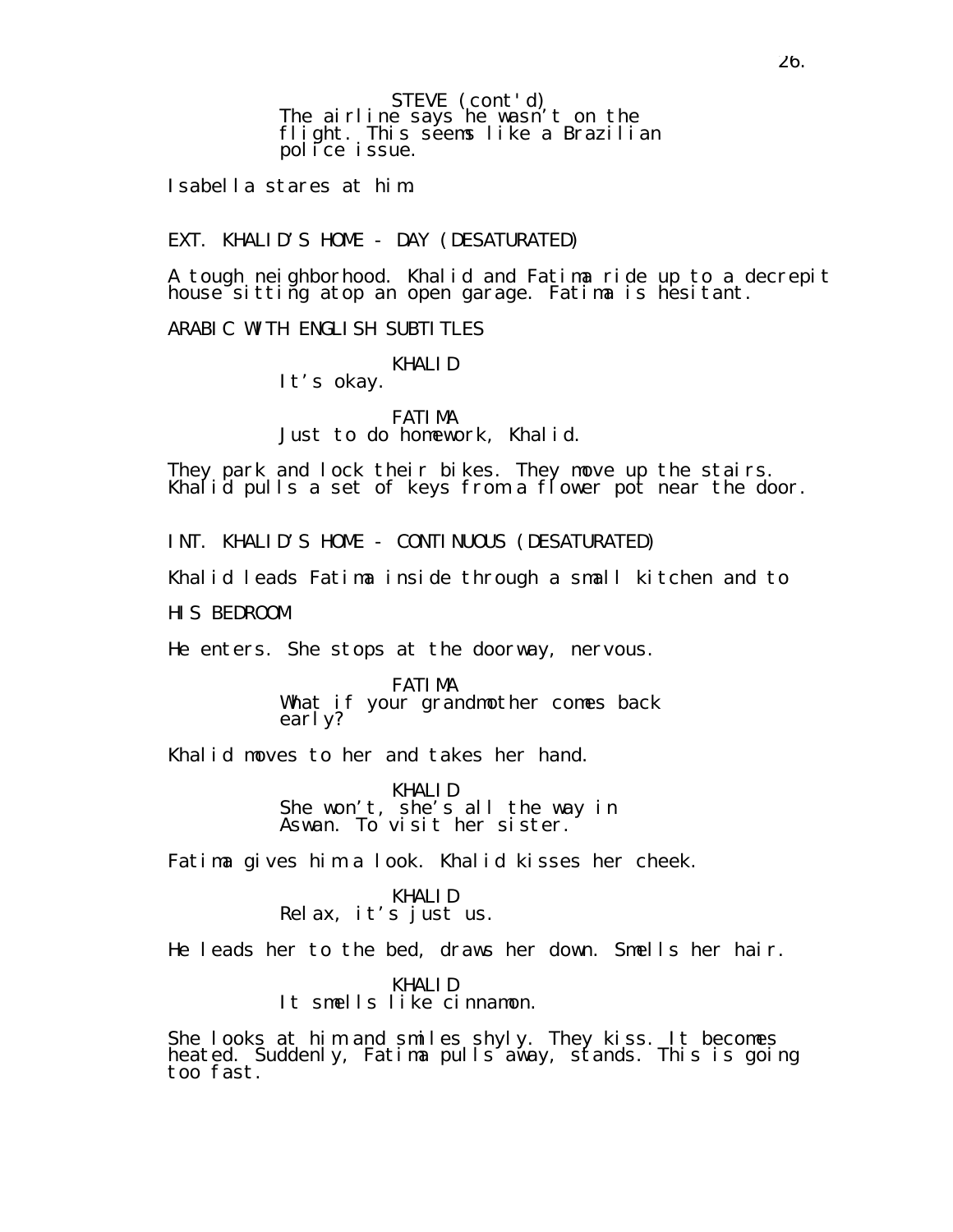KHALID What's wrong?

FATIMA

Nothing.

She looks around the room: Neat, organized. Sports posters, a cluster of soccer trophies, family photos pinned to the wall.

Fatima looks at the photos.

PHOTO of Khalid and FADIL EL-EMIN, his older brother, both with beards, standing beside HABIBAH, their grandmother.

PHOTO of a MIDDLE AGED MAN in a European city.

Fatima leans in for a closer look.

FATIMA This your family?

KHALID That's my brother with my grandmother. And that's my father. He's in Germany.

FATIMA Do you ever see him?

KHALID He calls once in a while, sends money for school.

Fatima points to an old photo of a WOMAN, 25.

FATIMA Is that your mother?

Khalid nods.

FATIMA She was beautiful.

She continues to look over the pictures.

FATIMA You and your brother have the same eyes. Does he still have the beard?

Khalid stands, moves toward the door.

KHALID Are you hungry? We should eat.

FATIMA Where is he?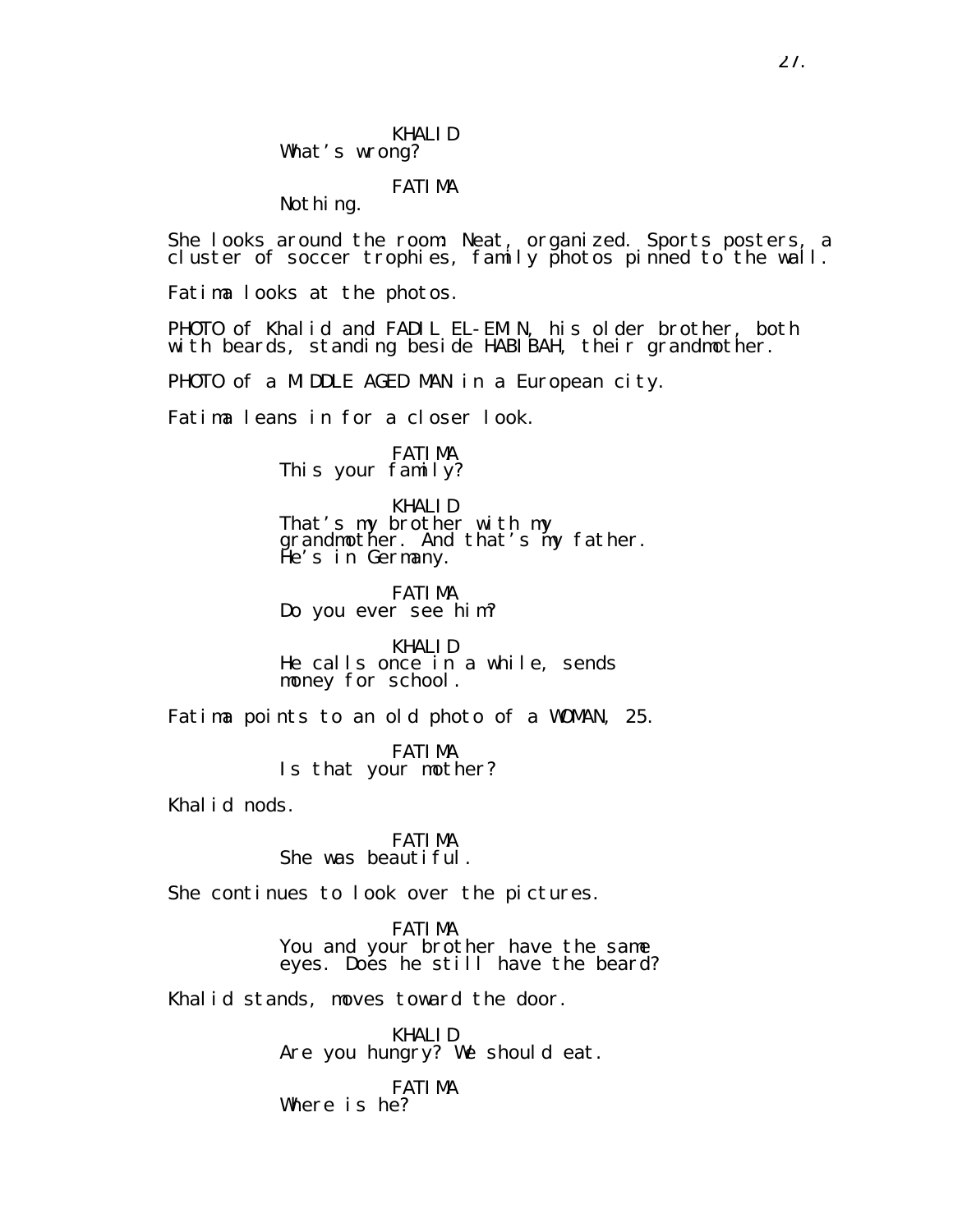KHALID

Jordan.

FATIMA Does he ever come to visit?

KHALID No, not any more.

INT. HOME OFFICE, ANWAR AND ISABELLA'S HOUSE - NIGHT

Isabella types on the computer. Intent. Her wallet is open, her credit cards sitting out. Jeremy walks in wearing his pajamas, half asleep.

> ISABELLA What are you doing up?

**JEREMY** There's something under my bed.

ISABELLA (zero patience) Honey, there is nothing under your bed. Go to your room and go to sleep.

### **JERMEY**

Mommy…

ISABELLA (softens) I'm sorry, baby, go sleep in my bed. I'll be done in a bit.

A beat. Jeremy turns and exits.

Isabella returns to the computer. The printer CLICKS, starts to print.

EXT. NATIONAL SECURITY AGENCY, WASHINGTON - DAY

Establishing of this three building complex.

TITLE CARD: "NATIONAL SECURITY AGENCY, WASHINGTON DC"

INT. CORRINE'S OFFICE, NATIONAL SECURITY AGENCY - DAY

Lee Mayers sits across from Corrine and her assistant, TODD SCOTT, 35. They're going over documents.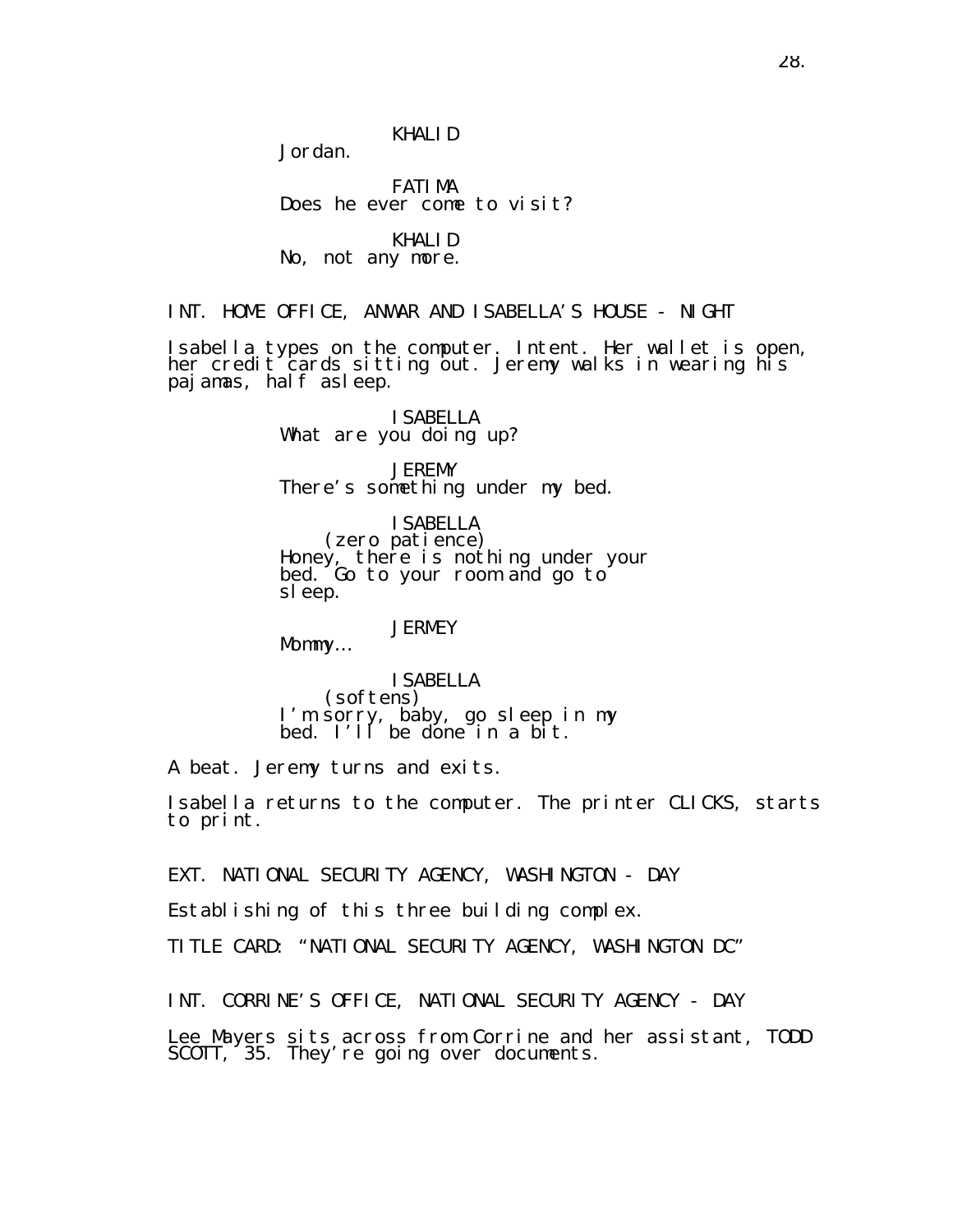LEE

It was an attempt on Abasi Zawahiri. Dixon was in the wrong place at the wrong time.

CORRINE Who gives a shit. They got one of us. It's a victory for them.

TODD The El-Hazim Brigade. A Hezbollah splinter cell.

Corrine picks up a picture of Rashid.

ON PHOTO - He's about 40, bearded.

LEE Rashid Silimi.

TODD A lawyer, went underground after six years in a Jordanian prison.

CORRINE The Jordanians should've executed the son-of-a-bitch when they had the chance.

An awkward silence. Corrine's oblivious, reads her notes.

CORRINE Without Dixon, who do we have?

Todd hands Corrine Douglas' file.

LEE Douglas Freeman.

She looks it over.

TODD

Military family. Schooled in Saudi Arabia. Degree in Business Administration, Princeton. Junior exec in the oil business before 9/11. Then he joined us. Speaks Arabic, Farsi. Five years as an analyst in Middle-east affairs. Bahrain, Syria, Cairo for the last two years.

CORRINE Can he do this?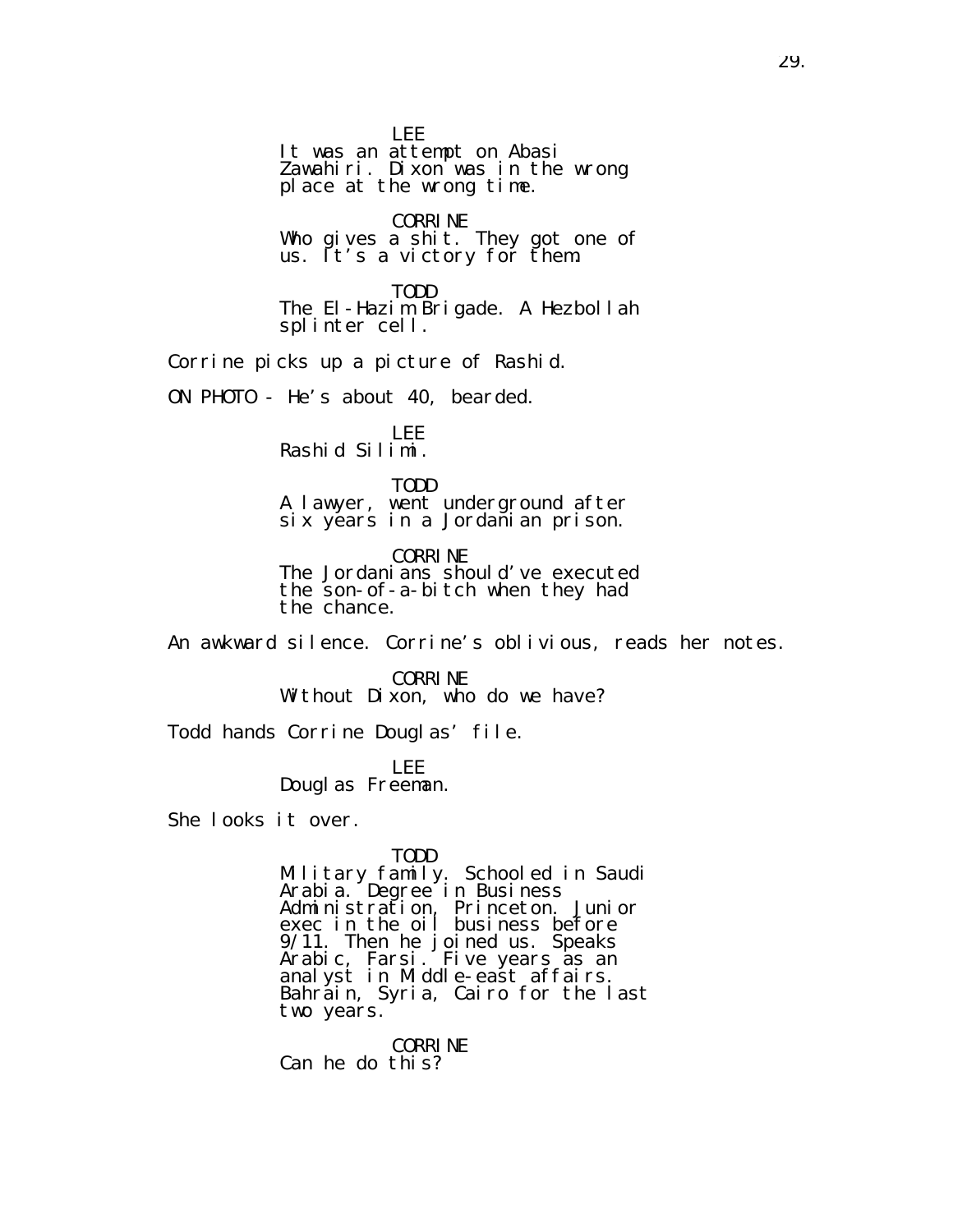LEE He'll do what we tell him to do. Corrine nods, not convinced. CORRINE The Egyptian? TODD Detainee 7786. LEE I polygraphed him. He's clean. CORRINE A polygraph is worthless. LEE (smiles) We always say that when they pass. CORRINE You find something funny? We lost someone today. LEE I ran him by Interpol, Mosad, the Egyptians, nobody's interested. CORRINE

I'm interested. Put him on a plane.

INT. ISABELLA AND ANWAR'S BEDROOM - DAY

Isabella packs her suitcase. It's green and white, a smaller version of Anwar's suitcase. Jeremy wears a Brazil soccer shirt and plays with his toy cars on the floor.

**JEREMY** 

Why can't I come with you?

Jeremy stands and runs around the room pretending his toy car is now an airplane. He moves next to the desk, disturbing a pile of papers, faxes and police reports.

> ISABELLA Jeremy, stay away from the desk. You can play over here.

Isabella watches him, for the moment pulled from her mel ancholy.

> **JEREMY** Are you gonna see daddy?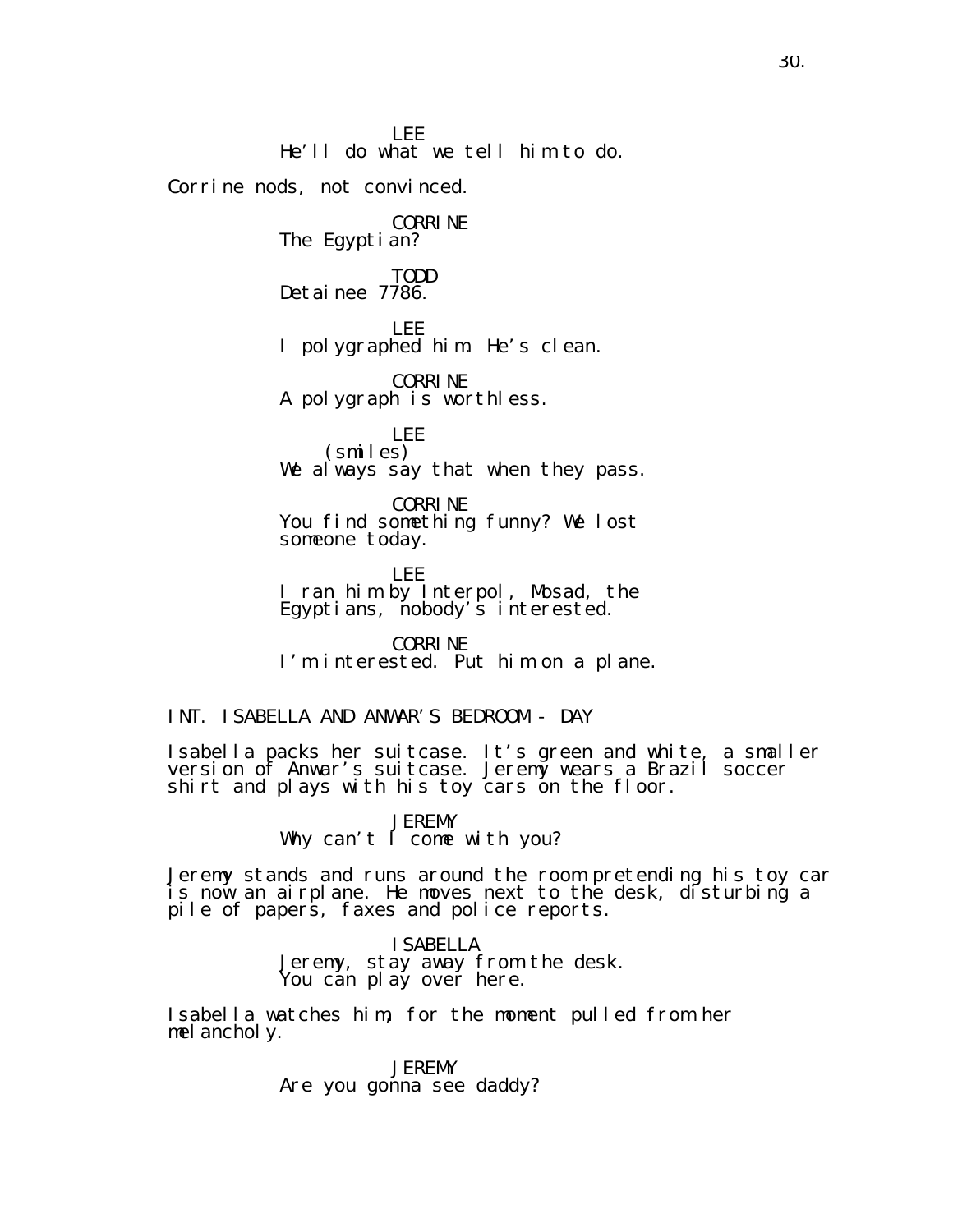Nuru stands at the door.

NURU Jeremy, your food is on the table.

JEREMY I want to wait for mommy.

Nuru gives him a look. Jeremy moves toward the door.

ISABELLA I'll be right down.

Jeremy exits the room. Isabella sits, holds her stomach. Nuru picks Jeremy's toys off the floor.

> NURU You shouldn't lie to the boy. The world has enough lies.

ISABELLA He's seven years old, Nuru, what am I supposed to say?

Their relationship is a testy one.

NURU You tell him the truth.

Isabella stands and resumes packing.

NURU You shouldn't be traveling in your condi ti on.

ISABELLA I know someone in Washington. An old friend. I don't know if he can help, but I have to try.

NURU You don't have to worry. Allah will protect him.

ISABELLA I know he will, Nuru, but I still need to go.

INT. SEDAN, CAIRO - DAY

In traffic. Douglas' driver pulls a pack of cigarettes and offers one to Douglas. He takes it and lights up.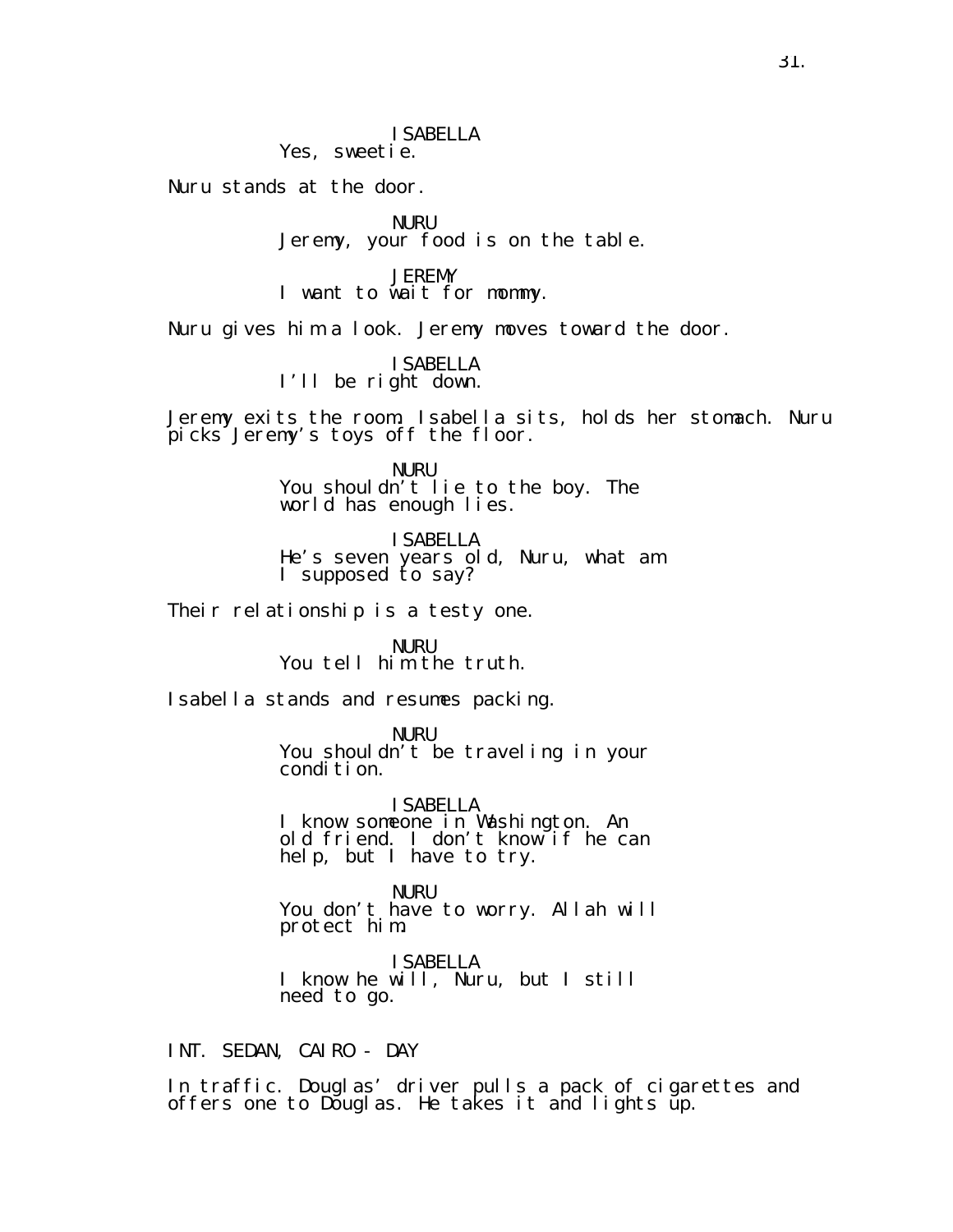EXT. NEW CENTURY COFFEESHOP, CAIRO - CONTINUOUS Douglas' car pulls up to the curb. Douglas exits. INT. NEW CENTURY COFFEESHOP, CAIRO - CONTINUOUS Crowded and smoke filled. Douglas enters and crosses the room to a back room. INT. BACK ROOM - COFFEESHOP - CONTINUOUS FAYET NUBAREK, 50, neat, sits in a corner booth sipping tea. Douglas approaches and takes a seat. He's still on edge. FAYET I'm sorry about Dixon. Did you see anything? Douglas shakes his head as he pours himself a cup of tea. DOUGLAS Do you guys have anything yet? FAYET No, it's too soon. DOUGLAS Could I get your most recent workup on the El-Hazim? FAYET Sure. DOUGLAS And I need a call log on this cell. Douglas hands Fayet a small piece of paper. FAYET Your people can't check this? DOUGLAS It is one of our people. FAYET (hesi tates) Is this business or personal? Douglas shifts awkwardly, remains silent. Fayet slips the number into his pocket.

32.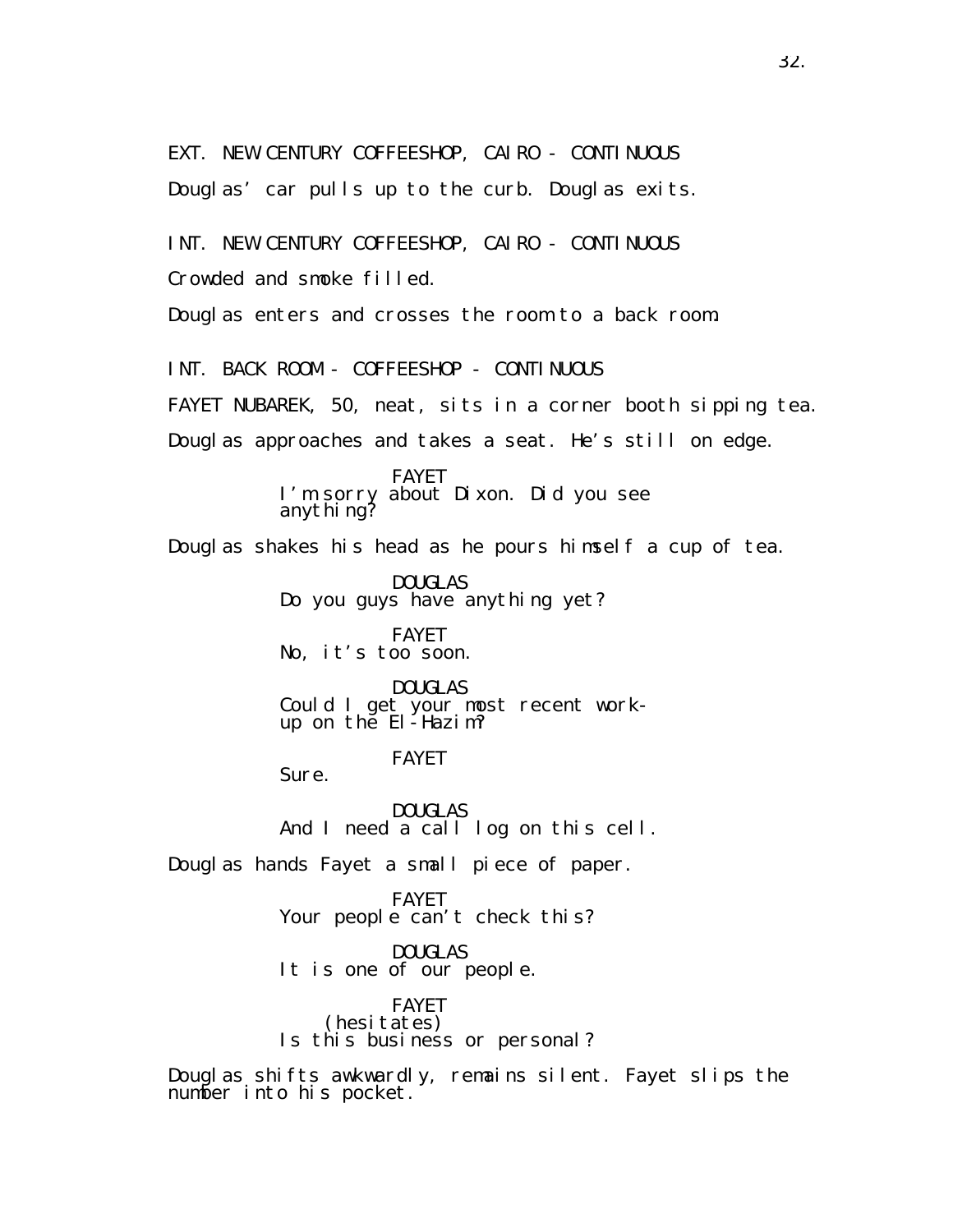FAYET You have a new detainee on the way. A Canadian chemical engineer.

DOUGLAS I haven't read his file.

FAYET Who's observing?

DOUGLAS

I am.

FAYET You're an analyst, Douglas.

Douglas downs the tea, wipes his mouth.

DOUGLAS Call me when you have something.

Douglas stands and exits.

EXT. CAIRO UNIVERSITY - DAY (DESATURATED)

Establishing.

TITLE CARD: "CAIRO UNIVERSITY."

INT. CAIRO UNIVERSITY BUILDING - DAY (DESATURATED)

Fatima walks down a corridor lined with POSTERS OF SHEIK ALBAINI, 60, with a long white beard. The caption, "ALBAINI, WITH WESTERN AGGRESSION, THERE CAN BE NO PEACE."

She peeks into several doors, stands on her toes, peeks through windows. At one door -

HER POV- Khalid, OMAR, 20, and a few BEARDED STUDENTS are arguing around a conference table. Khalid is the only one wiťhouť a beard.

Fatima tries the door, it's locked. Khalid and others see her face at the window.

IN THE HALLWAY

Khalid opens the door, steps out.

KHALID What are you doing here?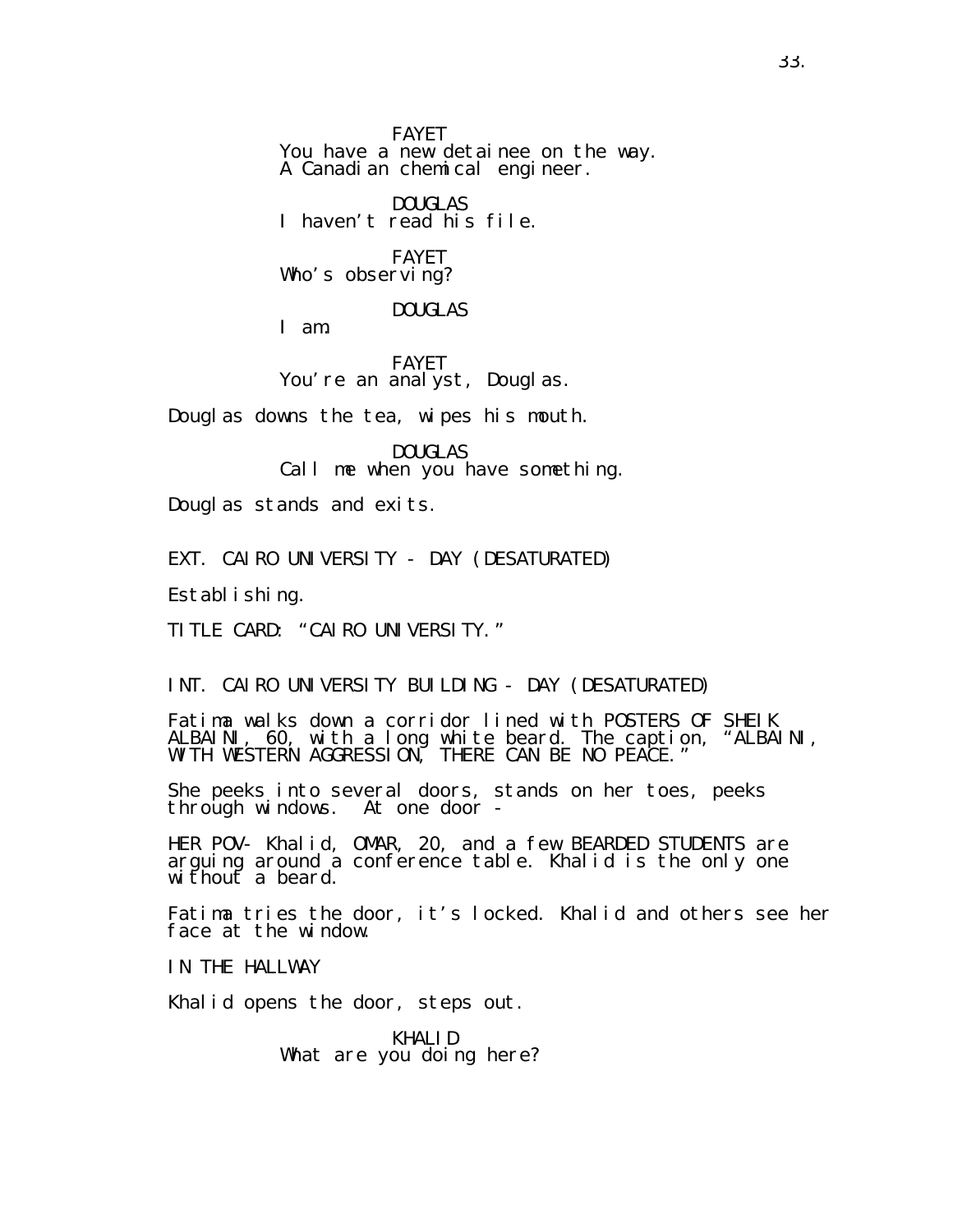FATIMA We were meeting for lunch.

KHALID How did you know I was here?

FATIMA You're not difficult to find.

KHALID  $(half joking)$ You have spies.

FATIMA What were you arguing about?

KHALID

Nothing.

Khalid walks off. Fatima follows.

FATIMA It didn't look like, "nothing."

KHALID (turns to her) They want me to grow my beard back, be like them. But I'm not like that anymore. I want to be with you. Does that answer your question?

FATIMA (smiles) Okay.

Fatima takes his hand.

FATIMA. Come on. We're gonna be late for class.

Khalid slides his hand free.

KHALID I have something to do.

EXT. CAIRO UNIVERSITY BUILDING - CONTINUOUS (DESATURATED)

Khalid approaches the bike racks. Fatima follows.

FATIMA What's the big secret? You can't keep missing class, Khalid. We have exams coming up.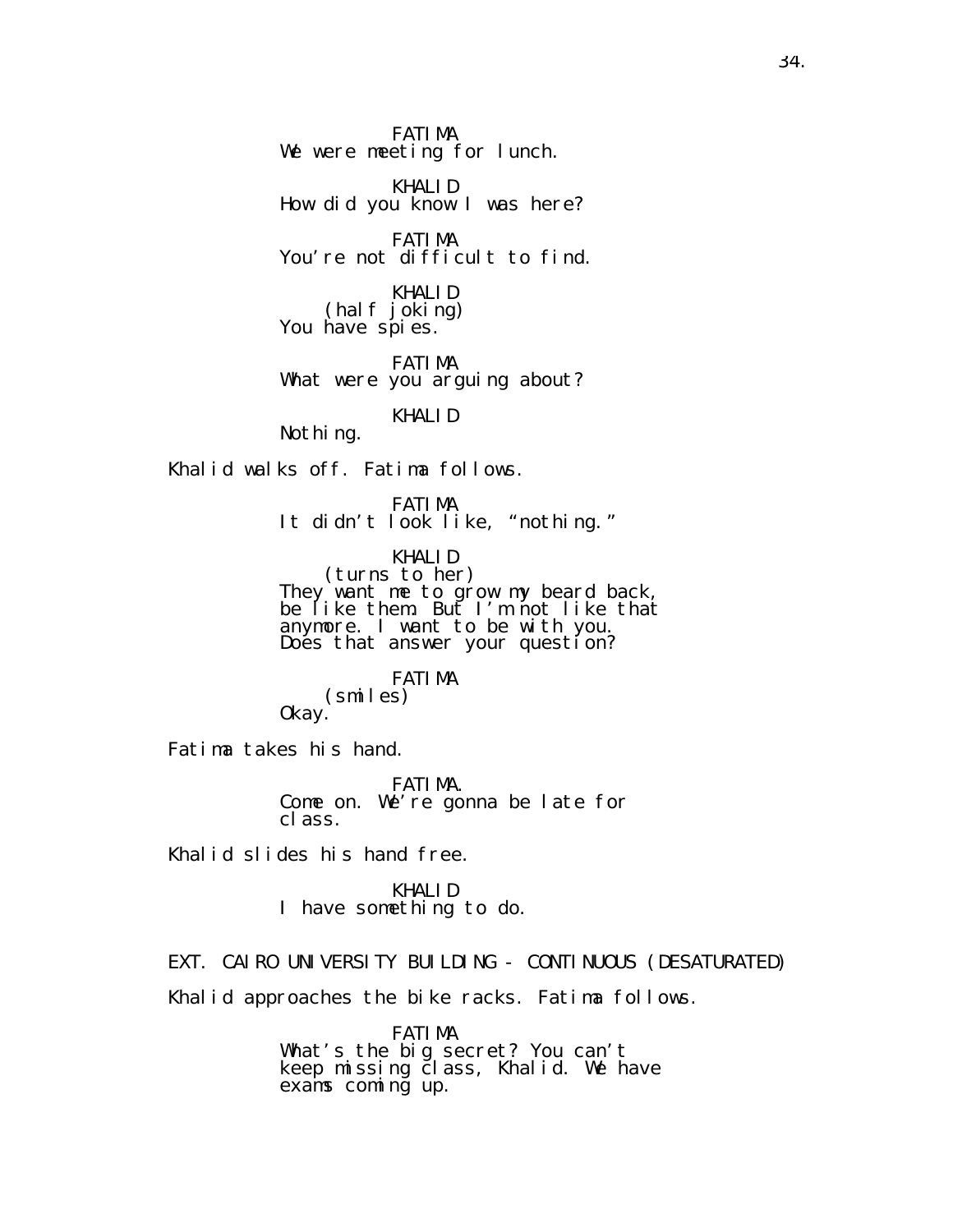Khalid unlocks his bike.

KHALID You take great notes. FATIMA That's not funny. Where are you going?

KHALID (terse) Meet me at the Quad at 7.

Khalid gets on his bike

FATIMA Khalid?

and rides away.

EXT. THE CAPITOL BUILDING - DAY

Establ i shing.

INT. ALAN'S OFFICE, SENATOR HAWKIN'S OFFICE - DAY

The receptionist, SAMANTHA, 45, sits at her desk.

ALAN SMITH, 35, and his assistant, RANDY GREEN, 30, enter.

RANDY …he's saying the bill's gonna stall in committeĕif we don′t ̃go public.

ALAN (to Samantha) Morni<sup>'</sup>ng.

Samantha gestures to the reception seating. Alan turns. Isabella stands, smiles.

> ALAN Oh my God, Izzie, you're here?

They move towards one another and hug warmly.

ISABELLA Thank you for seeing me.

ALAN Look at you. You didn't tell me you were pregnant.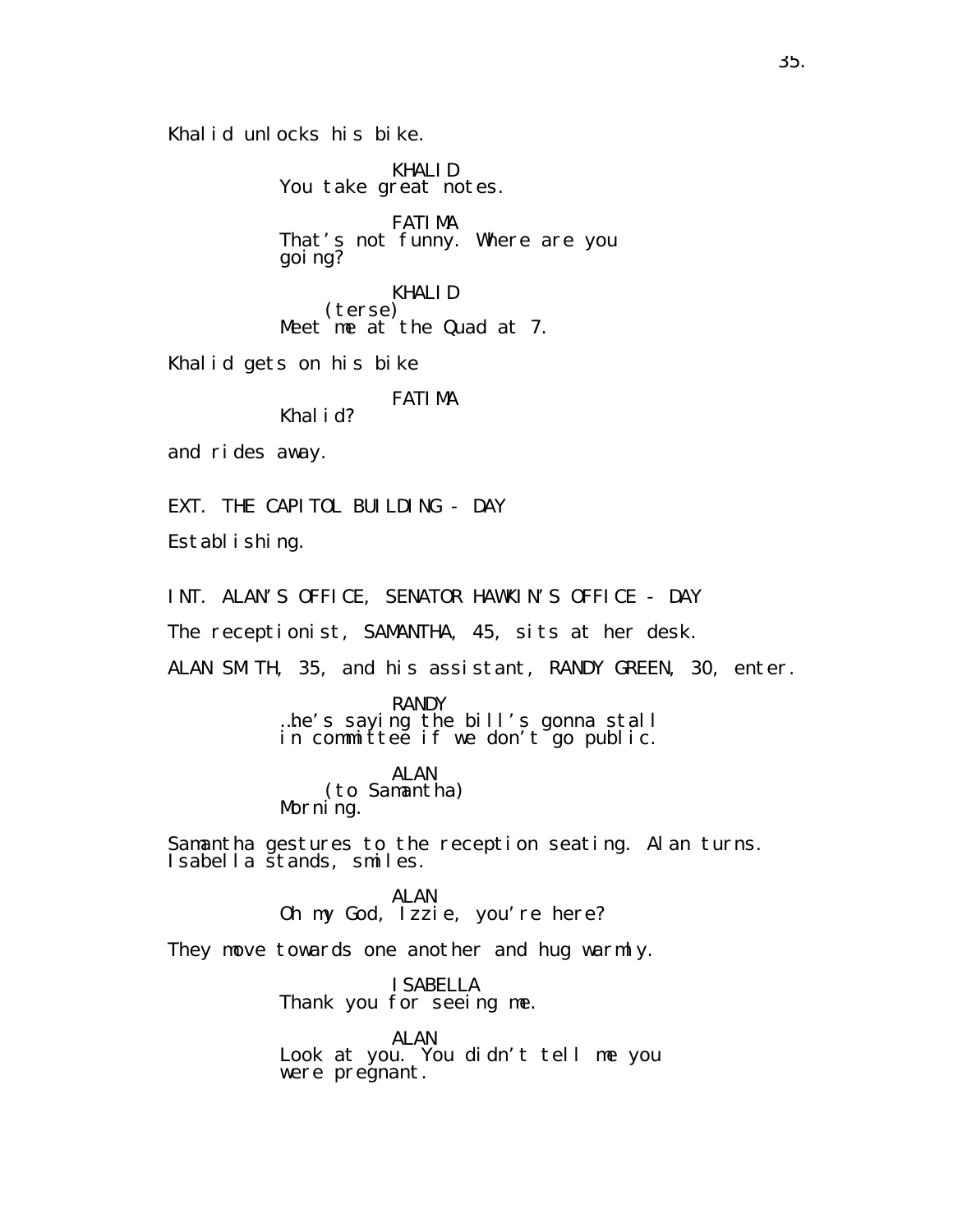ISABELLA Seven and a half months.

ALAN That's incredible. Everyone, Isabella Fields, an old college friend.

Isabella shakes Randy's hand, nods to Samantha.

ALAN Come on, get off your feet. You look like you're about to pop.

Alan leads Isabella into his office.

ALAN (to Samantha) Hold my calls.

INT. ALAN'S OFFICE - CONTINUOUS

Isabella and Alan sit across from one another.

ALAN So, you married Anwar. What did your father say to that?

ISABELLA You can imagine. He passed away a few years ago.

ALAN

I'm sorry.

ISABELLA Did you have a chance to…

ALAN

…I did. My guy at INS got back to me and assures me that your husband hasn't entered the United States.

Alan takes a piece of paper off his desk.

ISABELLA

I know he landed at JFK, Alan.

AI AN

Izzie, they're very strict at the border. Everyone that comes in has to go through immigration. And if there's no record of him...

Samantha knocks on the door and enters.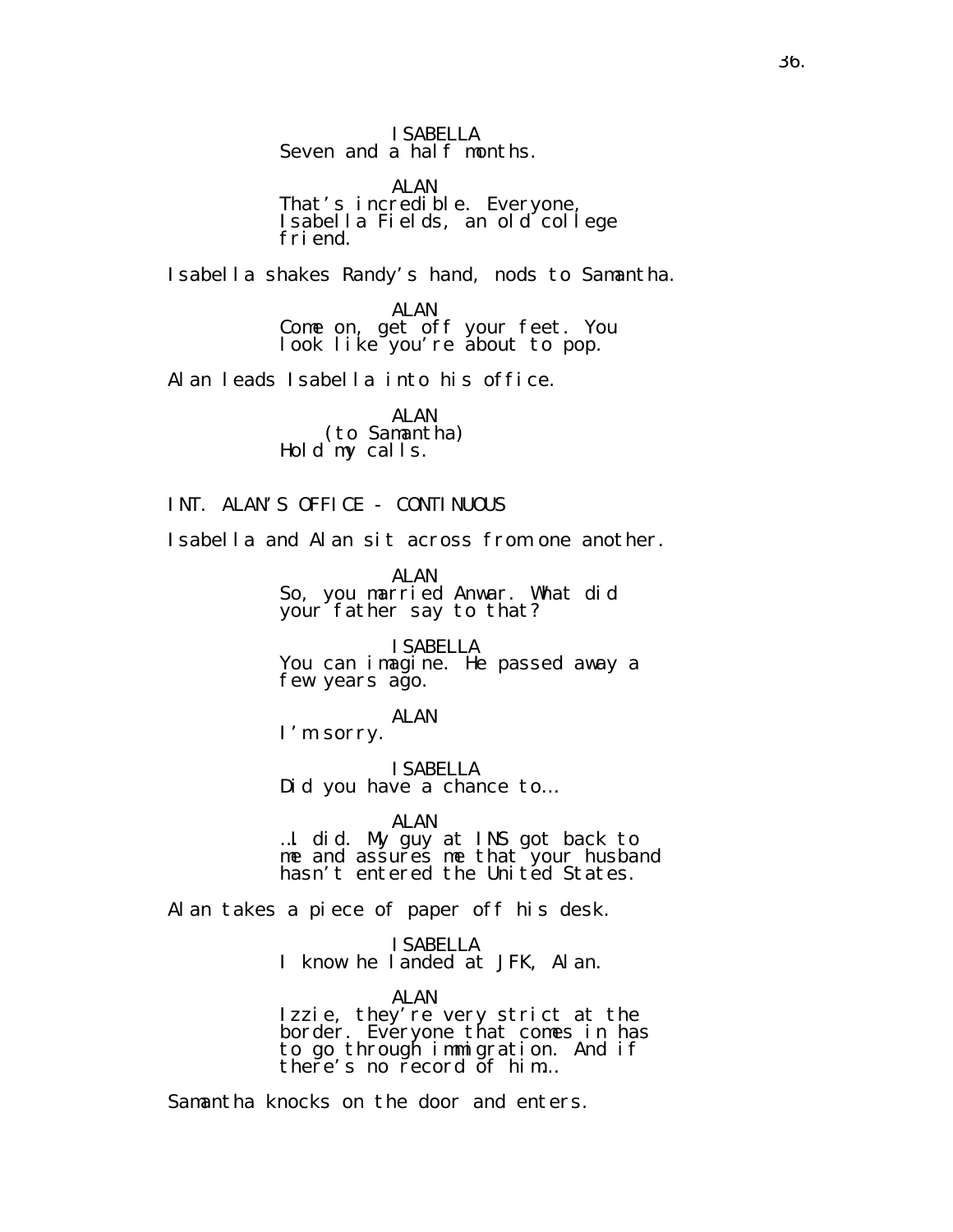SAMANTHA Sorry, but I've got Congressman Lewiš, line 2, săys it'š urgent.

ALAN (checks his watch) Tell him to hold.

Samantha exits.

ALAN We have an important piece of legislation coming up for a vote. A Medicaid bill the senator and I have been working on for a while.

Isabella nods and smiles. She couldn't be less interested.

ALAN Izzie, I'm not sure what else I can do. As far as they're concerned, he didn't land here. They don't see it as an American problem. Have you talked to the Brazilian authori ties?

Isabella places a credit card statement on Alan's desk and slides it towards him.

> ISABELLA I got this off the internet. His credit card statement. He spent 258 dollars on Sky Mall during his flight to New York. He was on the plane, Alan.

SOUND OF JET ENGINES AS WE CUT TO

EXT. RUNWAY, MILITARY AIRPORT, CAIRO - DAY

A private jet lands.

An Egyptian police sedan waits on the runway. The car doors open, Vahe and Romo exit as the plane taxis to a stop twenty yards in front of them.

The plane door swings open, stairs descend.

Vahe and Romo approach the plane as

TWO AMERICAN AGENTS escort a cuffed and HOODED ANWAR down the stairs. They guide him to Vahe and Romo who place their hands on him and lead him to their car.

CLOSE ON ANWAR.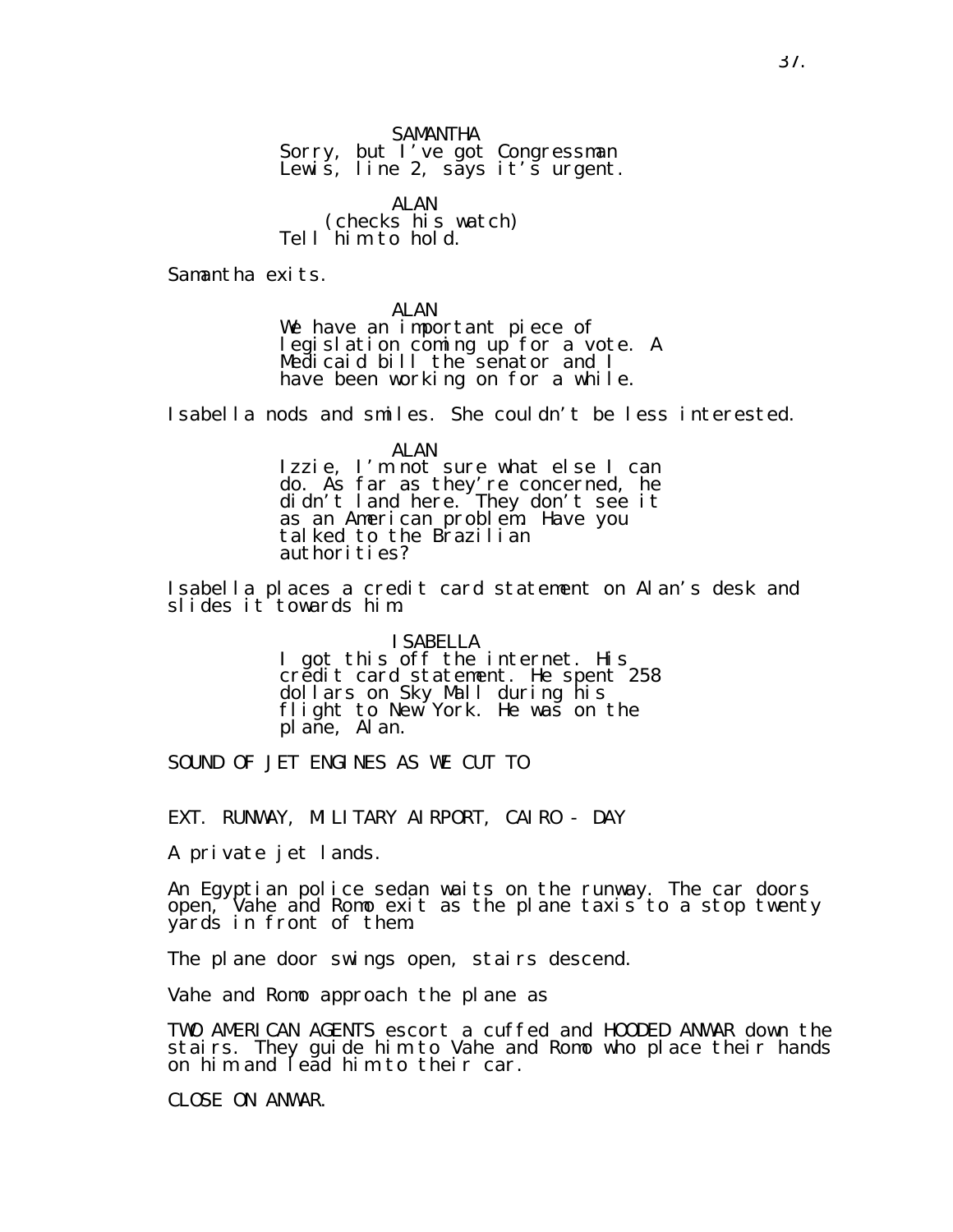ANWAR (muffled) Where are you taking me?

### VAHE (in Arabic) Do not speak.

They push Anwar into their car and slam the door.

INT. ALAN'S OFFICE - DAY

The door opens. Samantha steps in.

# **SAMANTHA** I've got Jim Alderman on the line.

Alan picks up the phone. Isabella watches, nervously.

ALAN Jim, funny thing happened today. I found out you haven't been completely honest with me.

INT. JIM ALDERMAN'S OFFICE - DAY

ALDERMAN, 50, sits at his desk in an INS OFFICE.

ALDERMAN What are you talking about? Of course I have.

INTERCUT BETWEEN ALAN AND JIM ALDERMAN.

ALAN

I'm sitting on convincing evidence that Mr. Anwar El-Ibrahim landed in New York on the seventh.

#### ALDERMAN

Alan, I am looking at the database. There is no Anwar El-Ibrahim. If he got off that plane, he either avoided immigration or someone else got to him.

ALAN Like who for instance?

ALDERMAN Use your imagination. Gotta run.

Alan hangs up.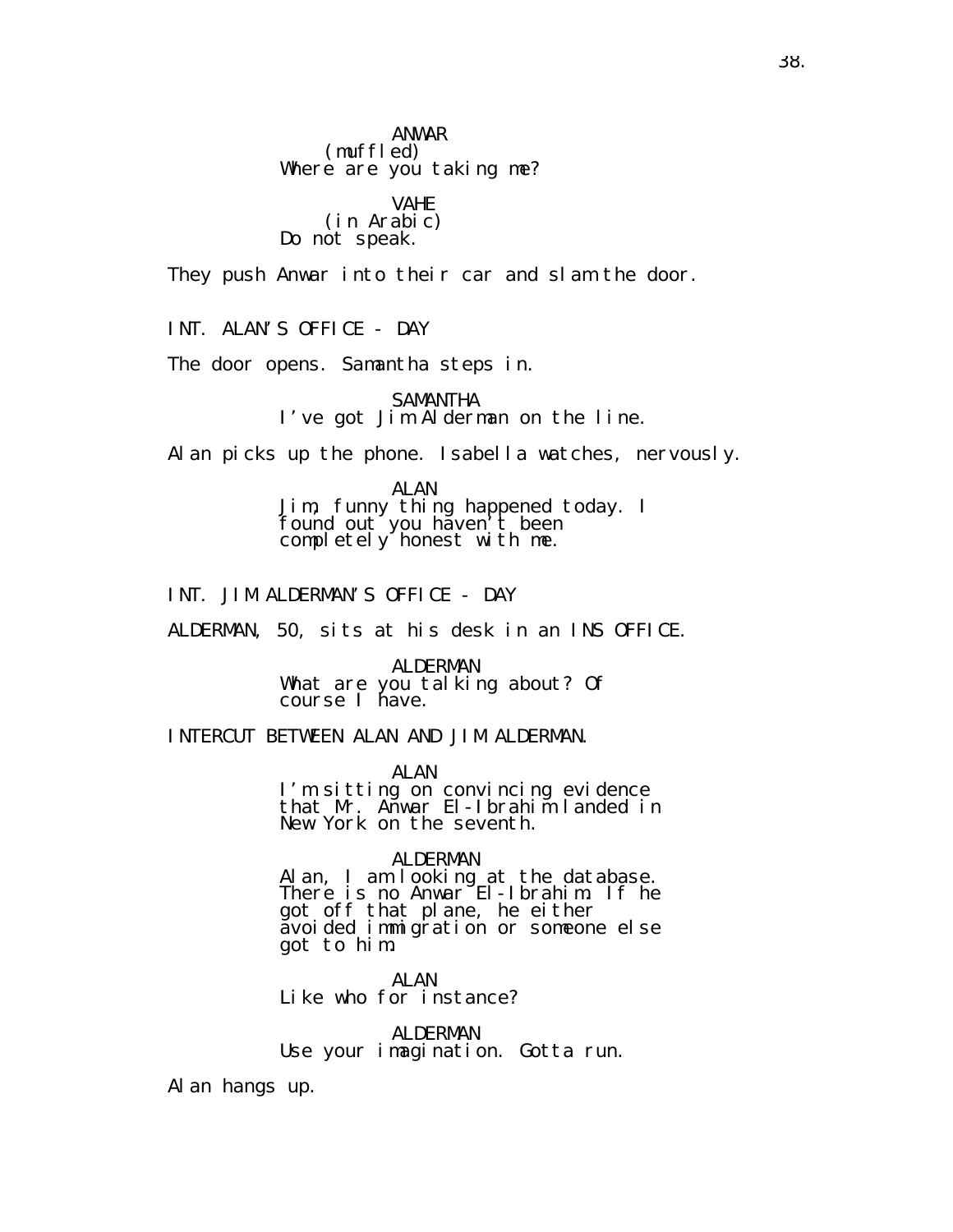ISABELLA What did he say?

ALAN Anwar got to JFK but didn't go through immigration.

ISABELLA How is that possible?

ALAN (on the intercom) Samantha, see if I can get a minute with Marsha Adams.

EXT. DETENTION CENTER, CELL, CAIRO - DAY

The hood is yanked off Anwar's head. He squints into focus.

THE BLURRED IMAGE OF ROMO backing out of the 7X7 foot cell and shutting the door.

Anwar is naked, alone. The grey stone room is windowless but for a small opening near the celling. There is no furniture, sink or toilet. Just a small hole in one corner and a Koran and praying mat in the other. A claustrophobic nightmare.

Anwar hyperventilates.

EXT. CAIRO MARKET - DAY (DESATURATED)

A narrow alley lined with colorful kiosks and tea houses. Khalid rides through on his bike. He makes a turn.

Bounces down A STAIRWAY

INTO ANOTHER ALLEY

…even narrower. Squalid. Khalid tosses his bike down beside a row of other bikes and descends a long flight of stairs that lead to a doorway.

He knocks. The door cracks open. A YOUNG MAN with a rifle slung over his shoulder steps aside. Khalid slips inside.

INT. HALLWAY OUTSIDE THE SPEAKER'S OFFICE, CAPITAL - DAY

Aides move in and out of the office. The door is marked "SPEAKER OF THE HOUSE"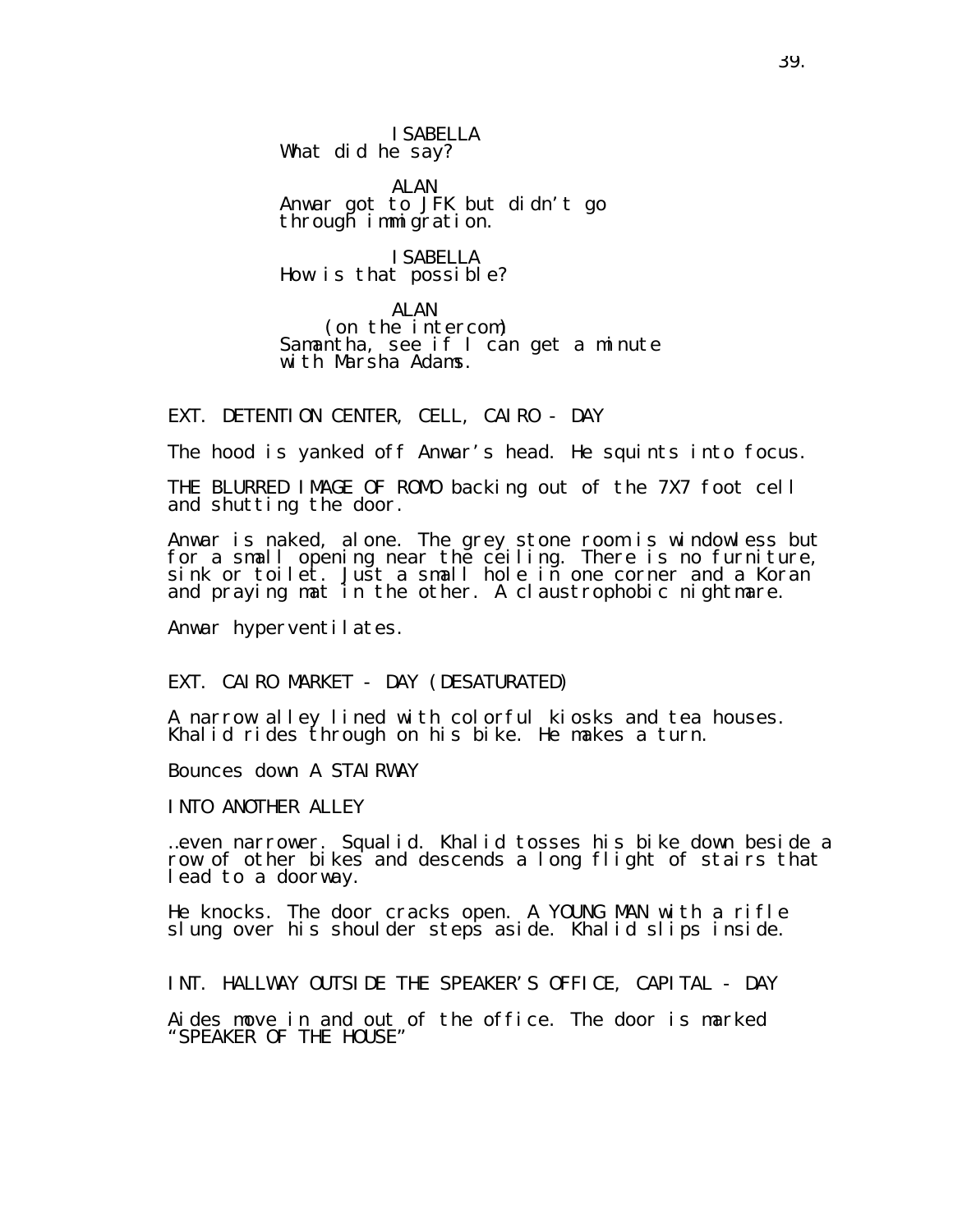Isabella waits.

INT. MARSHA ADAM'S OFFICE - CONTINUOUS

Simple and professional, with a view. MARSHA sits at her desk. She's 50, assertive, right where she wants to be.

Alan sits across from her.

MARSHA Seems like a law enforcement issue. Have you talked to the FBI?

ALAN They haven't heard of him. CIA?

MARSHA As we both know they aren't allowed to operate within our borders.

AI AN What a wonderful rule.

MARSHA I'm sorry I can't be of more help.

ALAN

If an agency were charged with securing someone without leaving any traces, who would you put your money on.

MARSHA I wouldn't want to speculate.

ALAN Between us.

MARSHA (hesi tates)

Corrine Whitman, NSA.

INT. EXTREMIST SAFE HOUSE - DAY (DESATURATED)

A one-room flat. There are twenty people, all men, seated. The room is strangely quiet. Two Gunmen cradling AK-47s stand aside an empty armchair at the top of the room.

Khalid is seated next to Omar.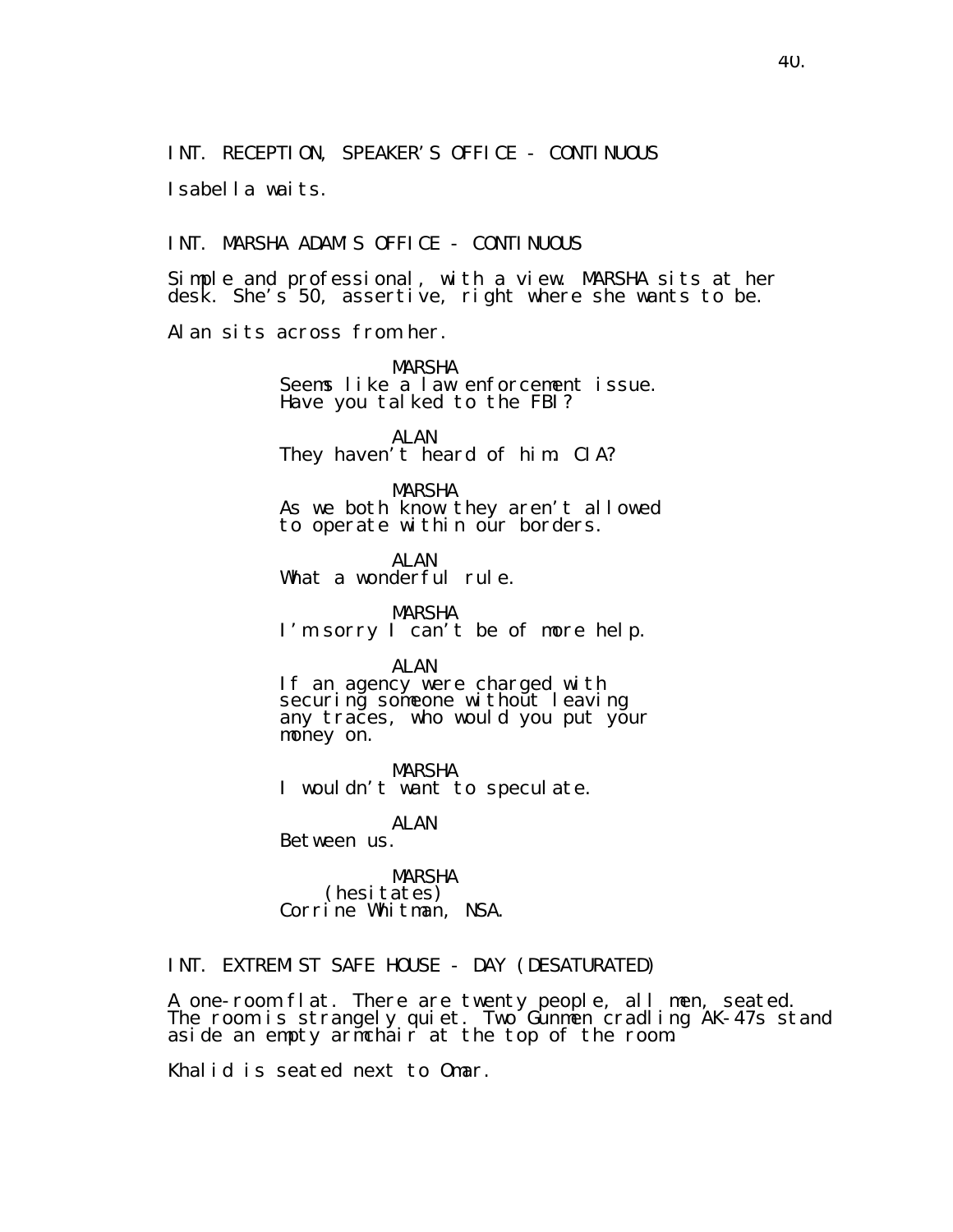# OMAR

Yes.

INT. ABASI'S OFFICE - DAY

Abasi is at his desk with a glass of bourbon. Douglas sits across from him.

> ABASI I'm very sorry about Dixon. They were after me.

Abasi sips his drink.

Douglas pulls a piece of paper from his pocket and places it on the desk.

> DOUGLAS Our list of questions.

Douglas slides it toward Abasi.

ABASI (slight sarcasm) Of course.

Romo rushes in and turns on the TV.

ROMO (in Arabic) Al Jaziera is running footage of the attack.

ON TV: A YOUNG AUSTRALIAN GIRL, 19, stands smiling in FRAME. She says something, inaudible. The SADAT STATUE iš behind her.

GUNSHOT!

The girl reacts, looks over her shoulder. The camera shakes.

ANOTHER GUNSHOT!

Pandemonium. Shaky camera. Flickering images of the plaza. Screams, horns, more GUNSHOTS.

AN EXPLOSION.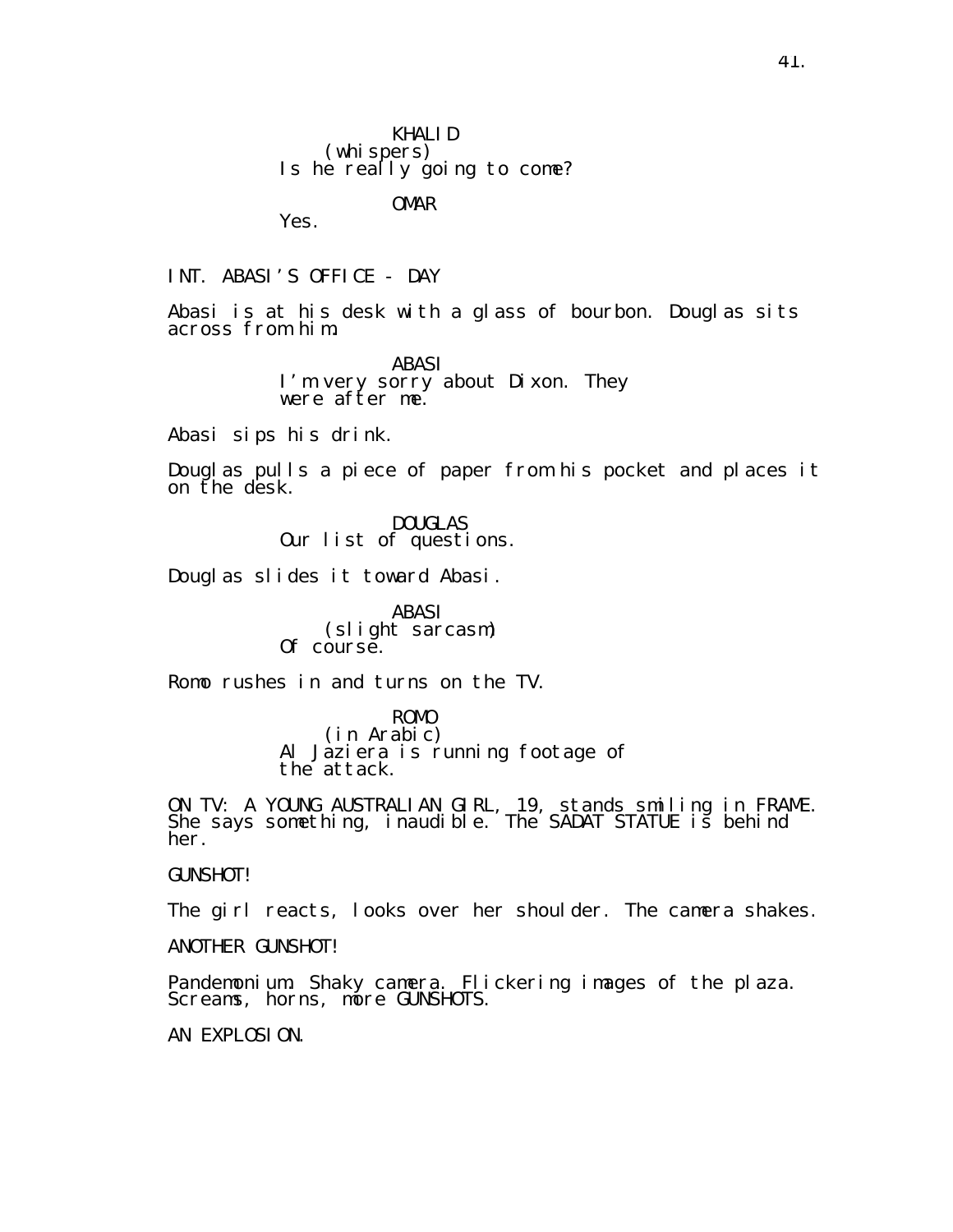AL JAZIERA SPOKESPERSON "Egyptian authorities have confirmed thirty-six casualties. Most of the victims…

ABASI

(in Arabic) Why the fuck didn't we get that. Get Ahmed on the phone. Tell him I want a copy of the entire tape immediately.

Romo exits.

DOUGLAS I'd like a copy as well.

IN ARABIC WITH ENGLISH SUBTITLES

ABASI (surprised) You're fluent?

DOUGLAS

Yes.

ABASI Are you staying to observe?

DOUGLAS

Absolutely.

ABASI

You are not to speak, no questions, no suggestions, no interference. Is that understood?

Abasi moves toward the door. Douglas follows.

DOUGLAS Hopefully we can get some answers out of this guy.

#### ABASI I'm sure of it.

INT. CORRINE WHITMAN'S NSA OFFICE - DAY

A PHONE RINGS.

Todd, her assistant, answers.

TODD Corrine Whitman's office.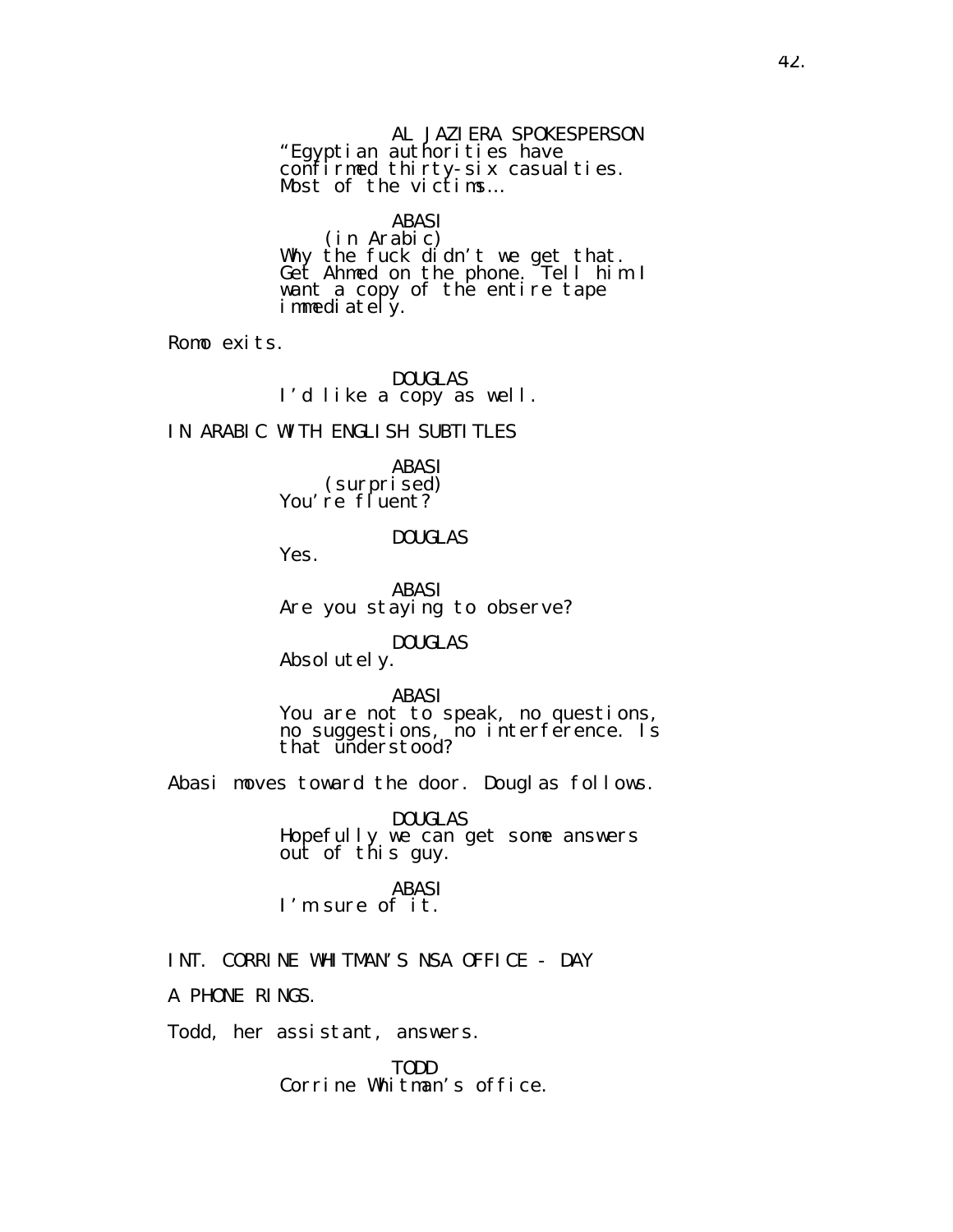INT. ALAN'S OFFICE - DAY

Alan and Isabella sit at his desk.

ALAN

It's Alan Smith from Senator Hawkins' office. I need to speak to her urgently.

INTERCUT BETWEEN ALAN AND TODD.

TODD I'm Todd Hamilton, Mrs. Whitman's executive assistant. Can I ask what this is in regards to?

ALAN Anwar El-Ibrahim.

TODD Please hold.

Alan puts the phone on speaker. MUZAK. They wait.

ALAN

It's called, "Extraordinary Rendition." It began under the Clinton Administration and took on a whole new life under Bush after 9/11. The US government has authorized thĕ seizure and transfer of foreign terrorism suspects to their countries of origin.

ISABELLA Where they're tortured?

ALAN Detained and interrogated more freely, often without legal protections.

ISABELLA (abrupt) Tortured, Alan. Don't sugar coat it for me. Do I need a lawyer?

ALAN Did Anwar ever apply for American ci ti zenshi p?

Isabella shakes her head "no".

ISABELLA Is that important?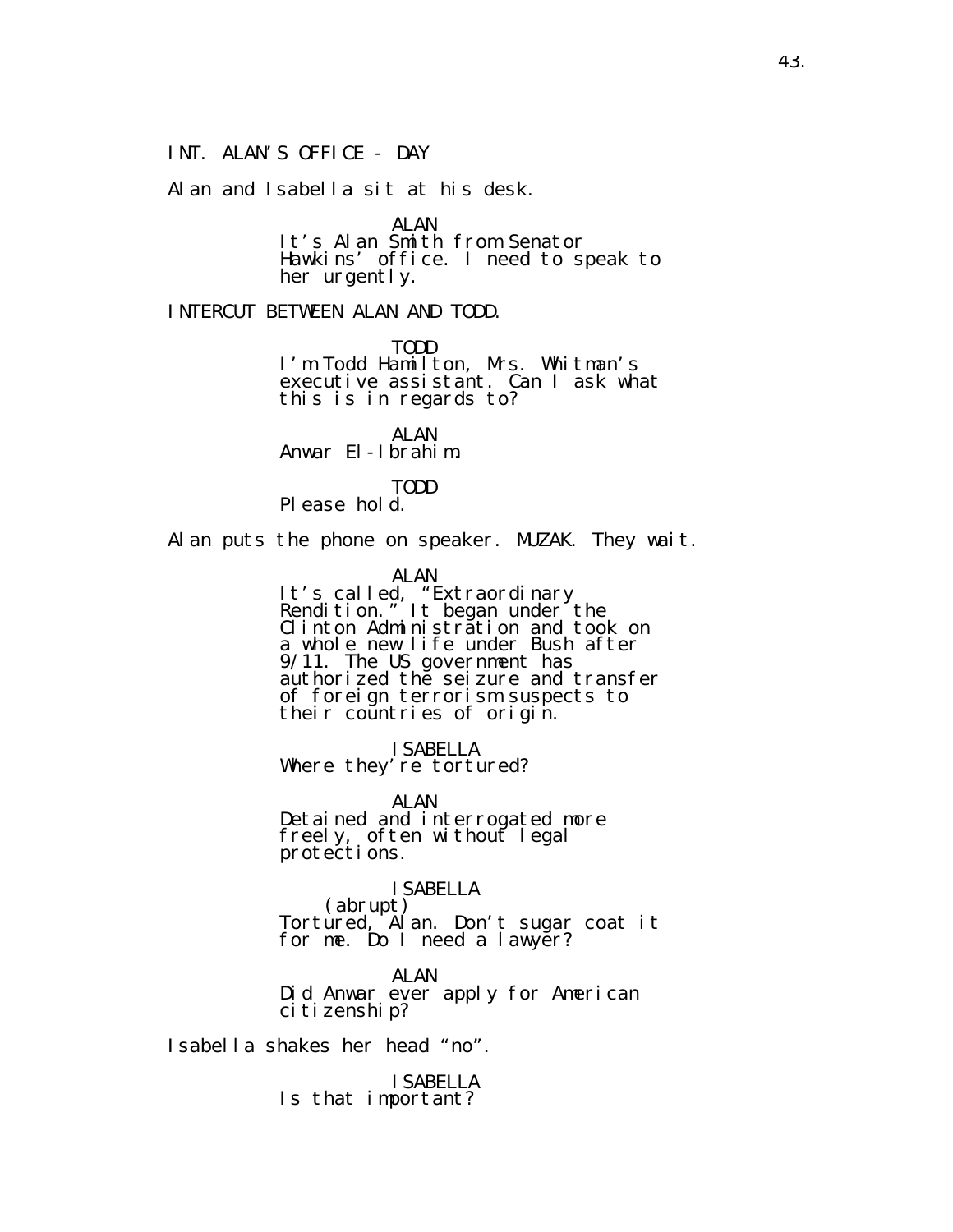ALAN

If we go public. The president and his people are going to come out swinging. Is there anything you want to tell me?

# ISABELLA

Like what?

ALAN Like anything. The FBI checks him out, promise me they're not going to find something.

#### ISABELLA

No, Alan.

TODD (speaker phone) Mrs. Whitman is unavailable. Please submit your inquiry in writing. Thank you.

Todd hangs up. Alan is silent.

ISABELLA What does that mean?

AI AN I think they have him.

INT. EXTREMIST SAFE HOUSE - DAY (DESATURATED)

SHEIK ALBAINI, 60, is helped into his chair by HAMADI, 40, bearded. Albaini looks like his posters we've seen before. He straightens his glasses and turns to his notes.

IN ARABIC WITH ENGLISH SUBTITLES

SHEIK ALBAINI For jihadists, the war against the Zionists and it's western whores is fundamentally religious. The war against the West represents the decisive battle between faith and infidelity, good and evil.

Khalid and Omar listen attentively.

SHEIK ALBAINI The killing of infidels is a religious duty required by Allah. If you meet those who reject, then strike the necks.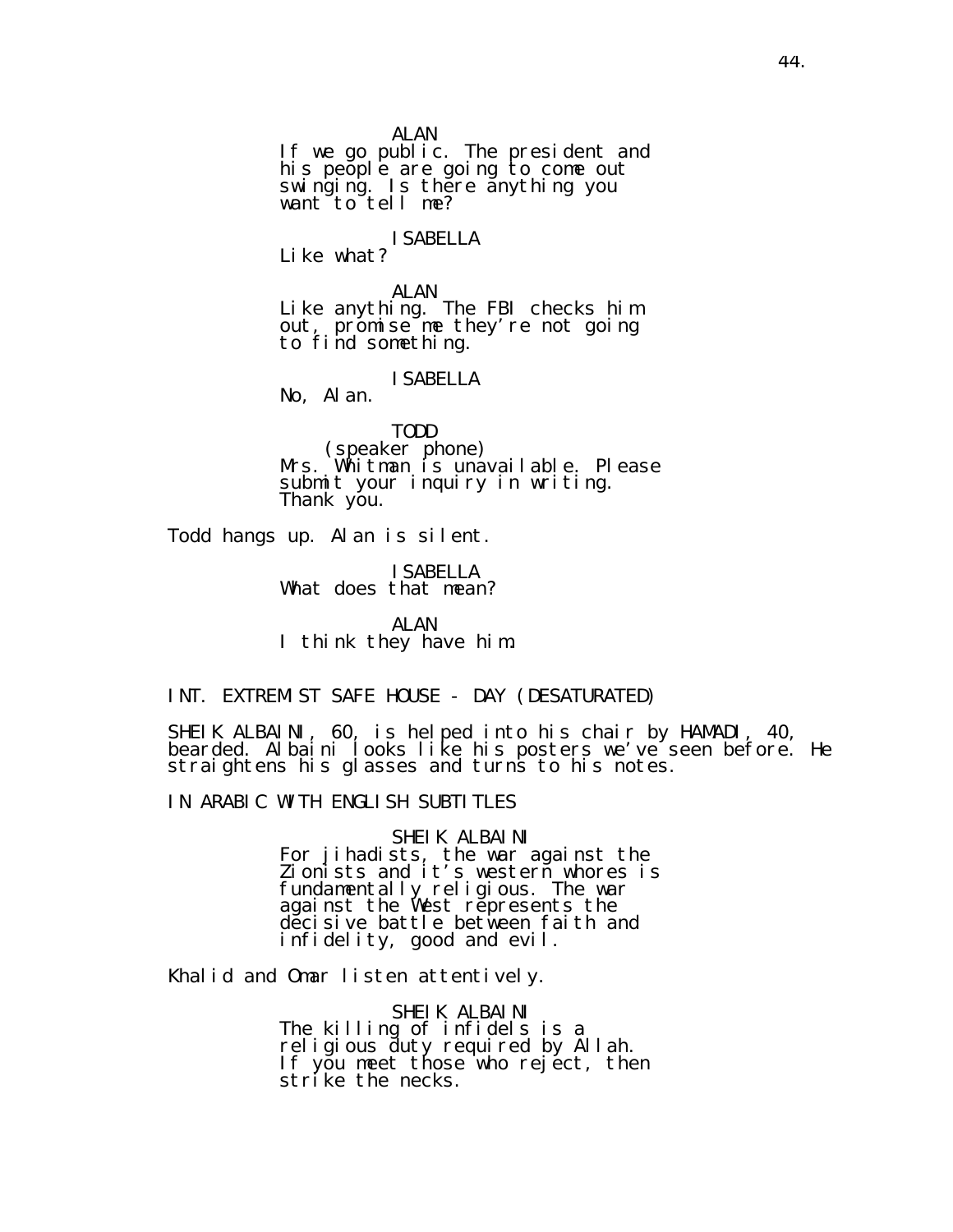INT. HALLWAY, MUKHABARAT DETENTION CENTER - DAY

Romo and another GUARD approach and pause at a cell door. The guard opens the cell. Anwar sits in the corner, terrified.

Romo throws clothes at Anwar.

SHEIK ALBAINI (V.O., SUBTITLED) This divine demand will not change with the passage of time or with the change of policies or administrations in the Western world. The purpose of jihad in Islam is to secure complete freedom for every man throughout the world, so that he may serve Allah and enjoy the justice of Islam. Western values are the lure of the Devil.

Anwar is moved down the hallway cuffed and shackled. They descend a flight of metal staiřs. They pass a SECURITY OFFICE. Two GUARDS are watching TV.

> SHEIK ALBAINI (V.O., SUBTITLED) True freedom for us is the absolute submission to Allah's law. Whatever delays the imposition of sharia exacerbates human suffering, and thus is evil.

A wide hallway. Sterile grey walls, florescent lights. Guards at a door. Anwar, Romo and the guard round the corner. Anwar pauses. Romo and the guard pull him towards the guarded door.

> SHEIK ALBAINI (V.O., SUBTITLED) This is why we have no option but to wrest aŭthority from all wicked governments.

They reach the door. Anwar is in tears bordering on panic.

INT. EXTREMIST SAFE HOUSE - DAY (DESATURATED)

Khalid's concentration is hypnotically focused on the Sheik.

SHEIK ALBAINI (V.O., SUBTITLED) There can be no compromise with the forces of Satan. The mixing and coexistence of the truth and falsehood is impossible.

Omar watches Khalid appreciatively.

Hamadi watches them both.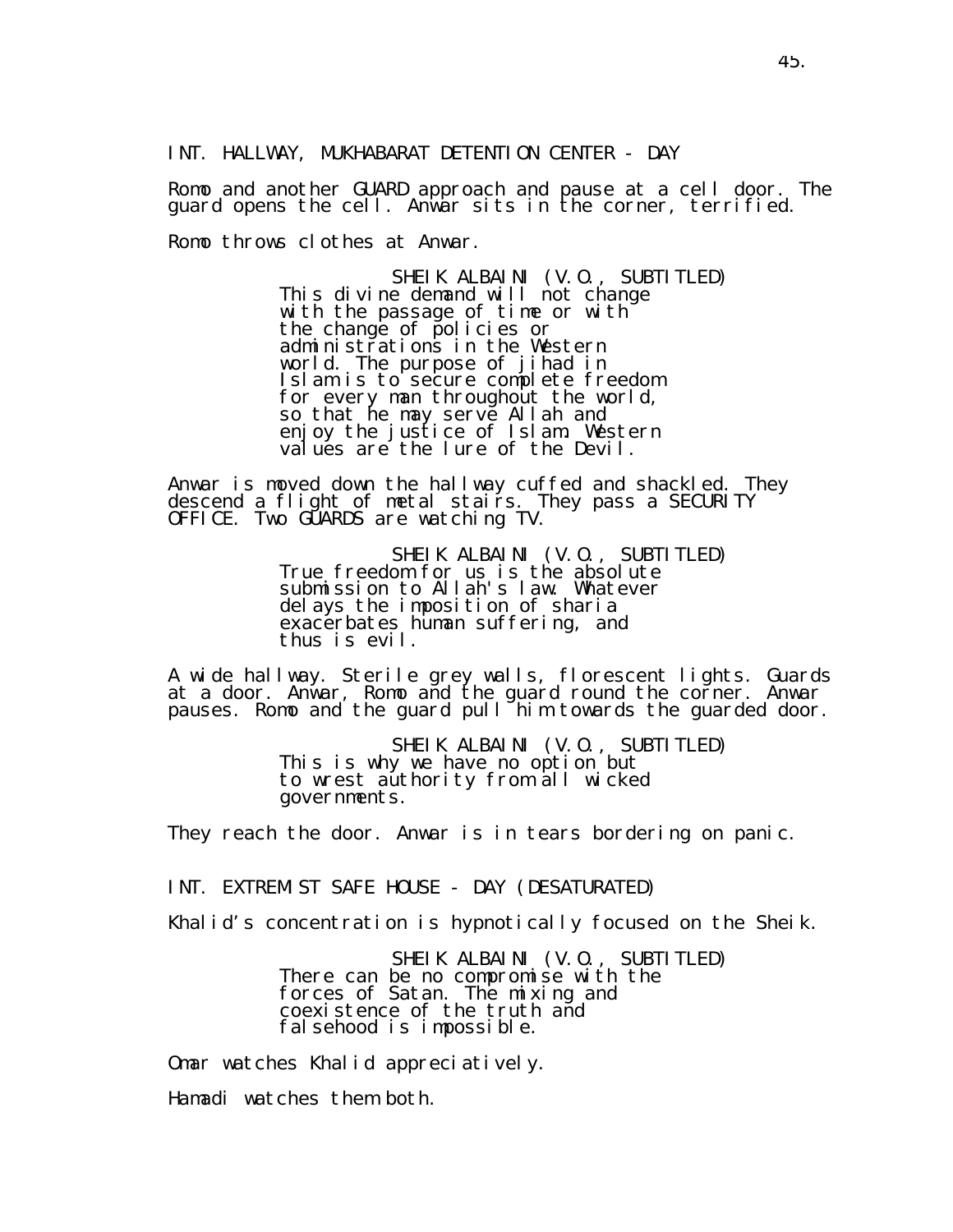EXT. INTERROGATION ROOM 17 - DAY

Abasi and Douglas approach the guarded door.

SOUND OF THE SOFT THUD OF SOMEONE BEING BEATEN INSIDE.

Douglas shift, uneasy. Abasi gestures to the guard. He opens the door.

INT. INTERROGATION ROOM 17 - CONTINUOUS

The room is Spartan, a table, two chairs, and a sink. Abasi and Douglas enter. Vahe step away from Anwar. He puts his coat on, straightens his shirt and tie.

Anwar is cuffed and shackled to the chair. Anwar's face is now bruised and bloodied from a fresh beating. He's weeping.

Douglas approaches Anwar. Abasi takes Douglas' arm and guides him towards the corner. Abasi sits across Anwar and sets his papers down. He looks at Anwar, astonished.

> ABASI My God, what has happened to you?

> ANWAR I have been beaten and kicked for no reason.

Abasi turns to Vahe.

ABASI (in ARABIC) Who's responsible for this?

Vahe's silent. Abasi pulls a handkerchief and gently wipes Anwar's face.

> ABASI I apologize. I will find out who is responsible and they will be puni shed.

Douglas drops back into a dark corner.

ANWAR Where am 1? I want to see a representative of the Canadian government.

ABASI Actually, the Canadians turned you over to us.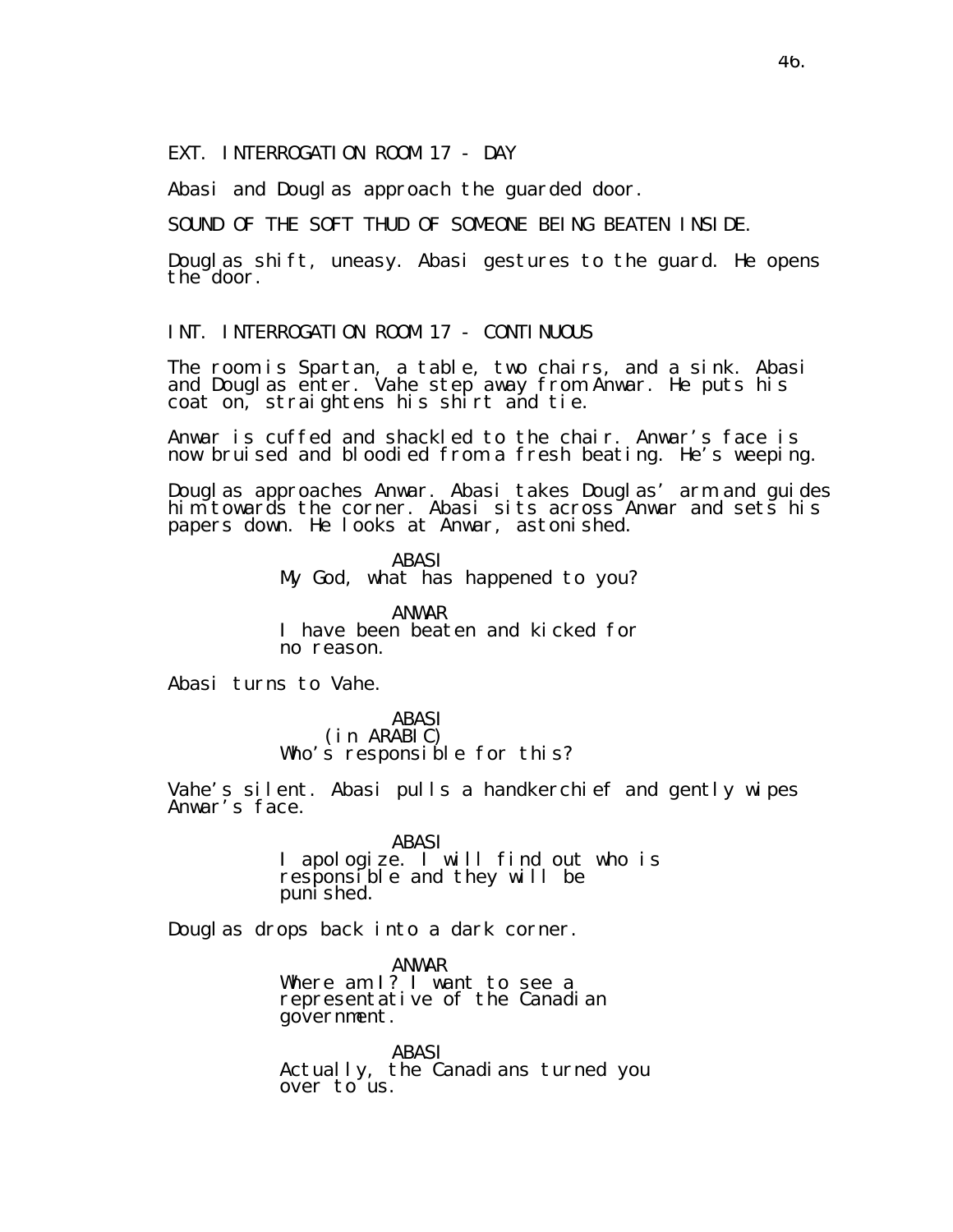ANWAR That's not possible.

ABASI (almost amused) Oh yes. I have a féw questions. If you answer honestly, we can get this cleared quickly.

ANWAR (to Douglas) Are you American?

Douglas remains in the shadows.

ANWAR I'm a Canadian citizen.

Abasi snaps his fingers in Anwar's face. Anwar turns back.

ABASI You're Egyptian. Subject to our laws.

ANWAR I was born in Egypt. I left when I was 18.

ABASI Your English is beautiful. What language do you speak with Rashid?

Anwar doesn't respond.

ABASI It doesn't matter. (in Arabic) I think you know who I'm talking about. Shall we stop the games?

ANWAR (sincere) No,  $\overrightarrow{I}$  don't.

Abasi smiles.

ABASI You're employed by the...

ANWAR …Organni Corporation.

ABASI What do you do for them?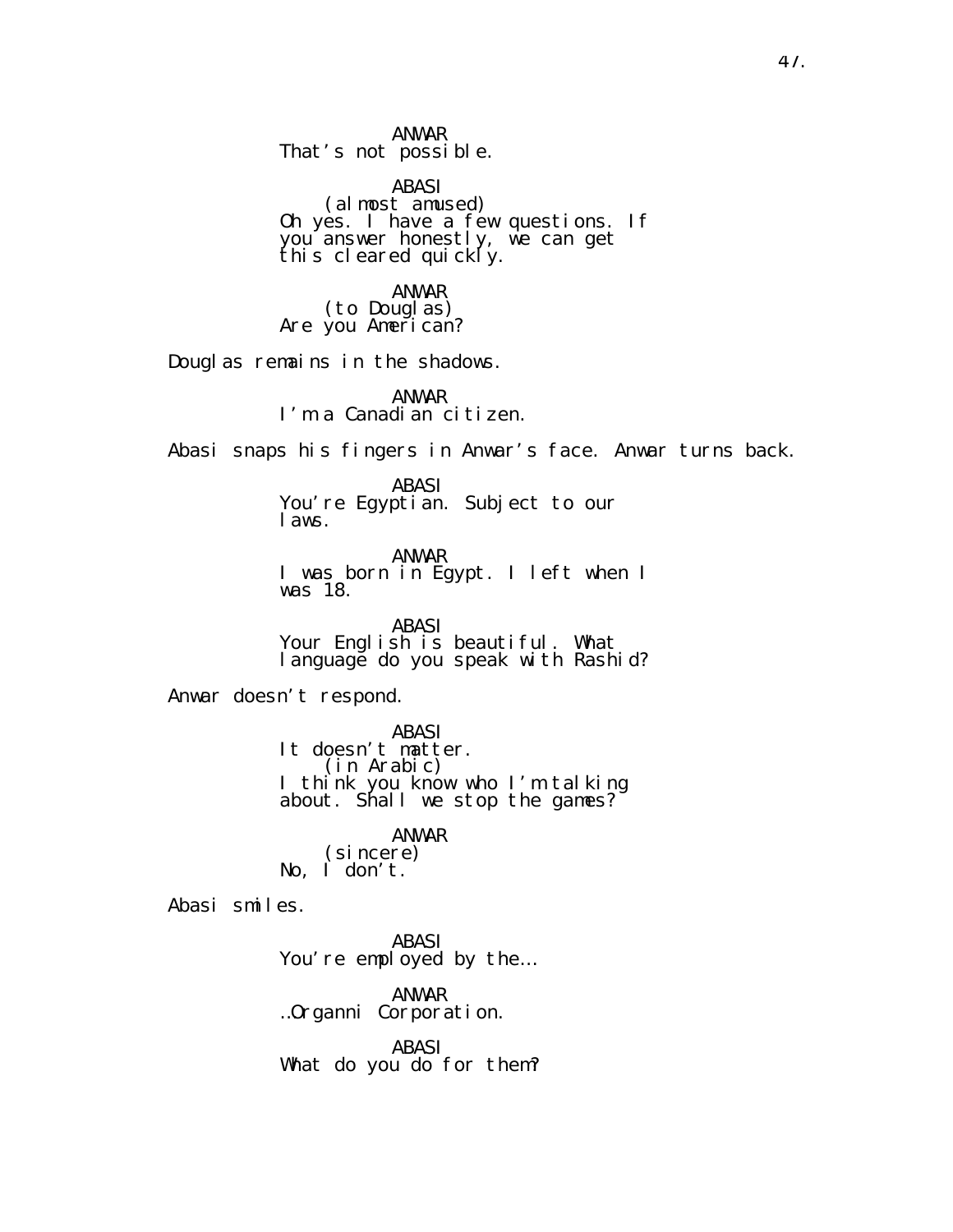ANWAR I'm an engineer.

ABASI What kind of engineer?

ANWAR

Chemical.

ABASI You're a chemist?

ANWAR A chemical engineer.

ABASI Is that why Rashid came to you? For your explosives expertise.

ANWAR I do not know Rashid.

Abasi pulls out a picture and slides it to Anwar.

ON PHOTO - A twelve-year-old wedding photo of Anwar and Isabella standing next to four Egyptian men.

Abasi points to one of the young men.

ABASI

Rashid.

ANWAR No, that's my cousin, Uway.

ABASI Uway? Well that makes all the difference in the world. You didn't realize you were aiding a terrorist.

ANWAR

What?

ABASI Tell me about the information you passed to Uway.

ANWAR I haven't talked to him in years.

Abasi loses all expression in his face. He slides the NSA cell phone intercept towards Anwar.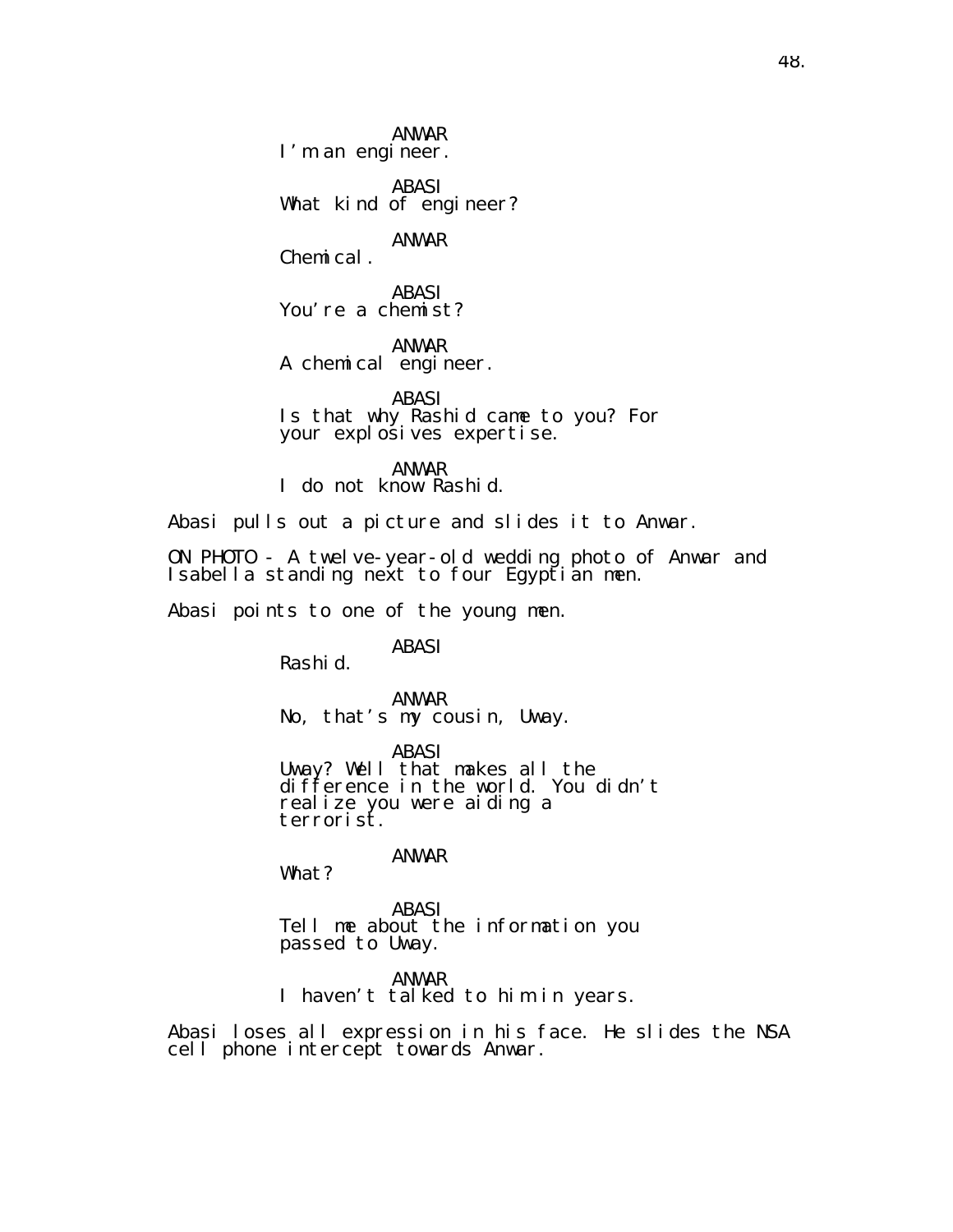ABASI

How do you explain the recent calls Rashid, Uway, made to you?

ANWAR

I don't know what you're talking about. I haven't tălked to or sĕen Uway since my wedding.

ABASI So these intercepts are lies?

ANWAR

Yes, I mean, I don't know. I get calls from relatives all the time asking for things. Wait, um…

Anwar tries to read the date of the calls.

ANWAR

My cousin, Hadi El-Mirbi, he called inquiring about his grandson attendinğ New York University.

Abasi writes the name down.

ANWAR

He's sixty-five years old.

ABASI

The criminal, Rashid, has been on a bombing campaign for two years. His explosives suddenly more powerful, more deadly. You have access to the materials, the know-how. This terrorist has made many calls to you recently. What are we to think?

Anwar is silent.

#### ABASI

What if I were to tell you that we have a signed confession from one of Rashid's lieutenants that you have been aiding them?

#### ANWAR

Then I'd say you were lying.

In a blur, Abasi hits Anwar so hard that his chair tips over. Vahe and Romo descend on Anwar like wolves. They kick and beat him mercilessly.

Douglas' horrified expression reflects the brutality of Anwar's beating.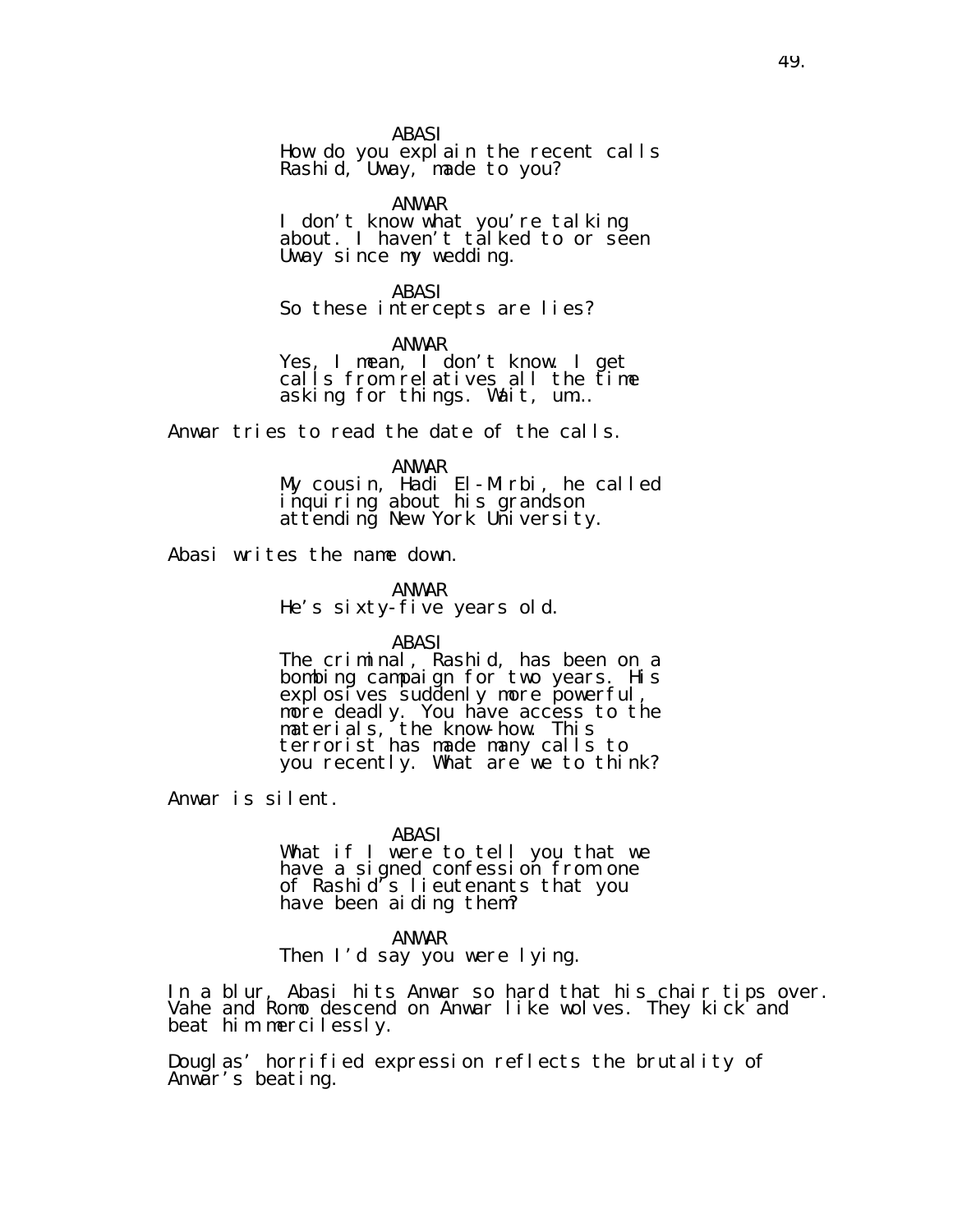THE UGLY SOUND OF A BONE BREAKING. ANWAR WAILS FOR MERCY.

Douglas drops back further into shadow.

INT. TOILET, DETENTION CENTER - LATER

Douglas enters and moves up to the sink, throws up. Anwar's cries echoing in his head. He throws cold water on his face.

Abasi steps in, moves up to an adjacent sink. He washes blood from his hands. Blood swirls in the sink and drains.

Douglas straightens, regains his composure.

ABASI Not exactly Kansas, hum?

DOUGLAS (restrained) Beating a man half to death is no way to gain his cooperation.

ABASI I don't want his cooperation, I want answers, to your questions.

DOUGLAS What answers do you get from a dead man?

Abasi dries his hands, annoyed.

ABASI

Why are you here? You know what we have to do, yet you flinch. (beat, heads for the door) Come with me.

INT. HALLWAY, MUKHABARAT DETENTION CENTER - CONTINUOUS

Abasi strides down a narrow passageway between cells. Dozens of them. Dank and dark. Douglas follows, reluctantly.

INSIDE A CELL

BLACK

A door opens. Abasi and Douglas stand in the doorway.

REVERSE

Abasi flips a light switch.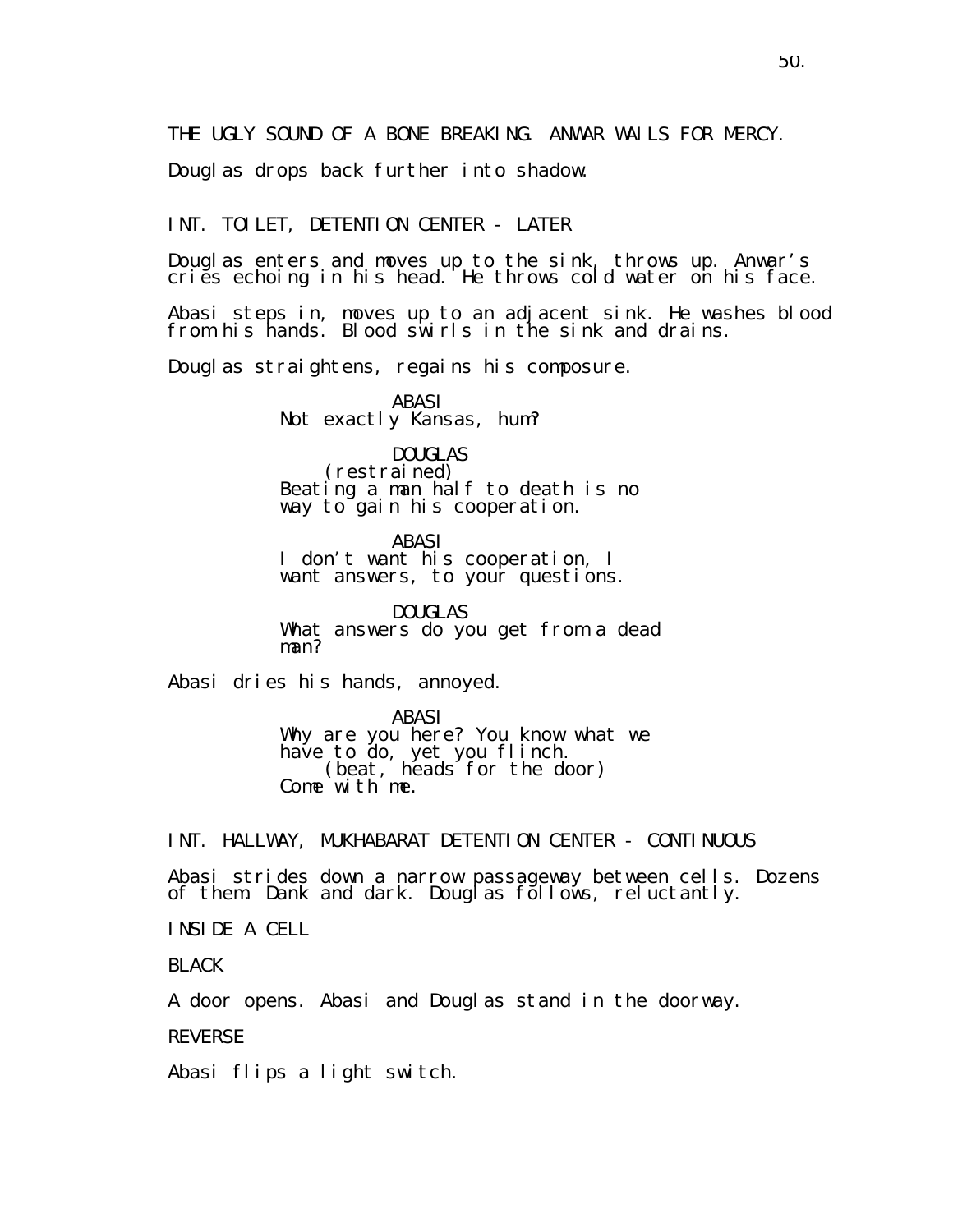SUDDEN BRIGHT LIGHT illuminates

A DETAINEE, 30, naked, bleeding and horribly bruised, laying in the fetal position in a corner. He flinches at the light.

Douglas covers his nose, the smell is disgusting.

ABASI 72 hours ago this man swore on the life of his children that he knew nothing about the El Gouna resort attack last month. Yesterday, he gave up the ringleaders.

Abasi gestures to the guard. He closes the cell door.

INT. EVIDENCE ROOM - CONTINUOUS

Abasi and Douglas enter. Dozens of weapons, IEDs, grenades, and suicide vests are carefully laid out.

> ABASI (picks up a vest) They were caught constructing these suicide vests.

The TRIGGER dangles from the vest. Abasi holds it.

ABASI They close the fool's hand around this pressure release trigger. They let go, it detonates. They change their minds? They get shot, detonation. No way out.

Abasi picks up a paper bag and empties some of its contents on the table: nails, glass, ball bearings, pieces of metal.

ABASI

For maximum carnage. (holds a piece of metal) This is what killed Dixon. And 36 other innocent people.

Abasi inches closer to Douglas, dripping with contempt.

ABASI You think you can get your answers with small talk and niceties? Then take him. Right now. I'll have him released into your custody.

Douglas is silent. At that moment, Abasi understands Douglas' confliction completely, and resents him for it.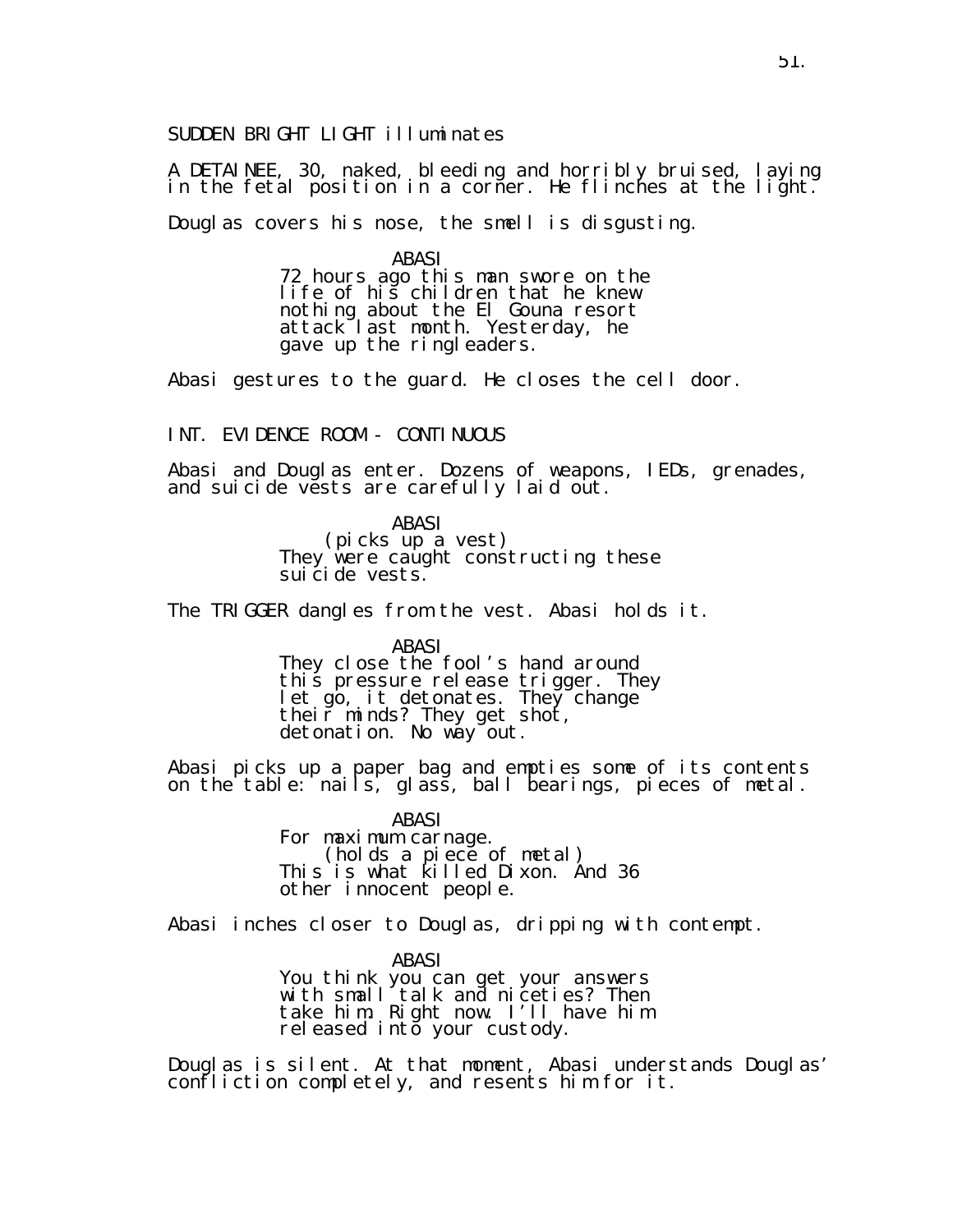# I'll take that as a, "no."

Abasi walks off. Douglas stands alone.

INT. HOTEL LOBBY, WASHINGTON DC - NIGHT

Alan and Isabella enter.

ALAN

It would be nice to know what their reasons were. They didn't just pick him up cause he was Egyptian. Maybe a friend or associate that has some contact with an extremist group? The Mosque he attends?

Alan looks to Isabella for an answer. He gets none.

ALAN I'm going to a pharmaceutical fundraiser tonight. There's a good chance Corrine Whitman will be there. (turns to Isabella) Izzie, I'm gonna do everything I can to help you. Do you hear me?

She seems in some discomfort.

ALAN What is it?

ISABELLA The baby's kicking me pretty good. Let me sit down fŏr a second.

Alan helps her to a sofa.

She takes a few deep breaths, calms.

ALAN Can I feel it?

ISABELLA

Sure.

Alan sits next to Isabella and gently puts his hand on her stomach. He feels the movement.

> AI AN That's amazing.

They exchange a smile.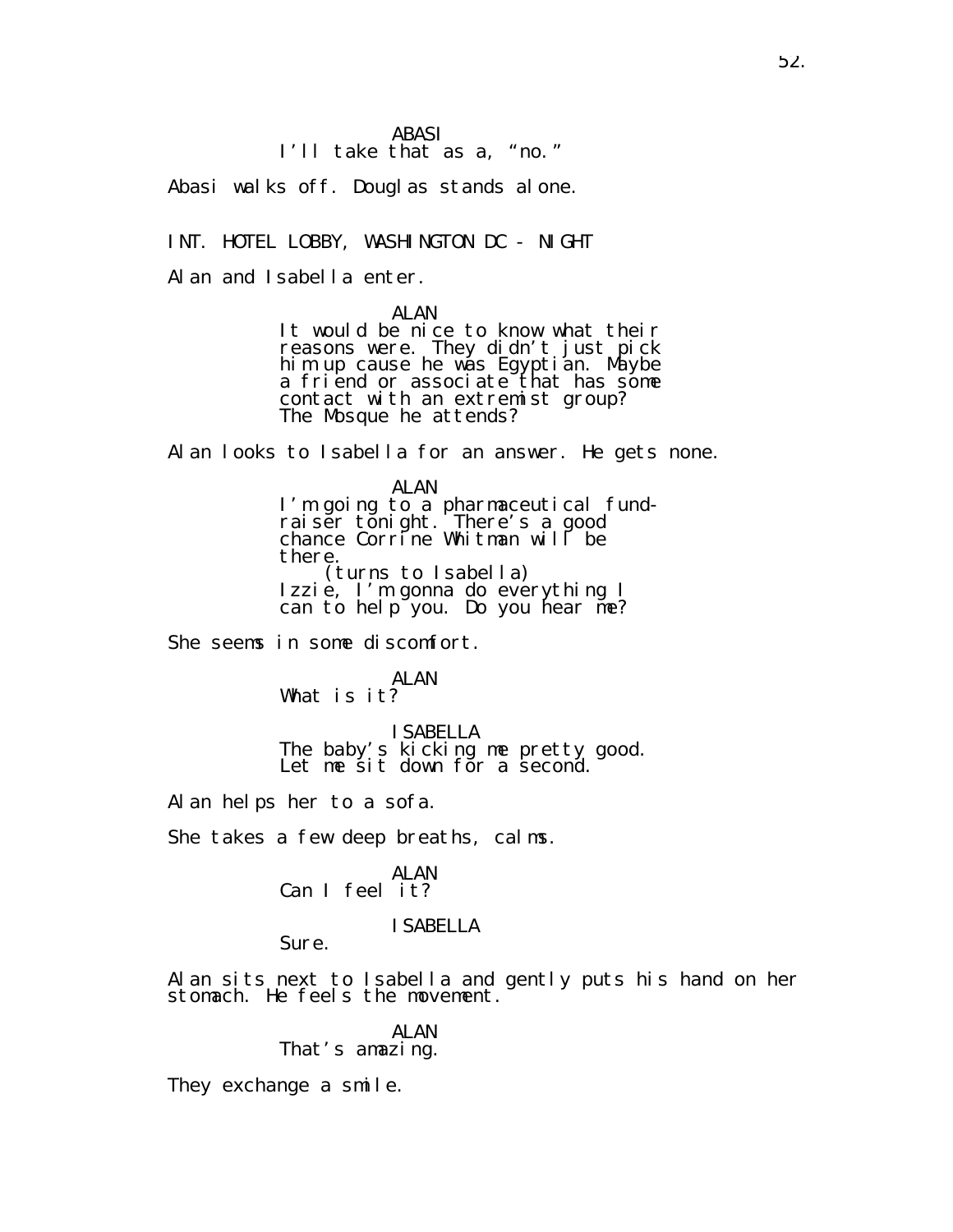ISABELLA I should've stayed in touch.

ALAN Yeah, maybe.

ISABELLA Whatever happened to Elizabeth?

AI AN You remember her?

ISABELLA She was cute, nice smile.

ALAN I haven't thought about her in years. She moved to San Francisco, lost contact.

ISABELLA You never got married.

ALAN Only to the job.

Isabella watches Alan. He feels a tinge of discomfort under her gaze. He glances at his watch.

> ALAN I should get going. You want me to help you ŭp tŏ yoŭr room.

> ISABELLA No, I'm fine. I'm just going to sit here for a few minutes.

Alan leans over and kisses her on the cheek.

ALAN Get some rest.

ISABELLA Call me if you find out anything?

ALAN Of course.

INT. ABASI AND SEMIA'S HOME, CAIRO - NIGHT

Abasi enters, hesitates. A moment. He slowly takes off his coat.

SEMIA (O.S.)

Abasi.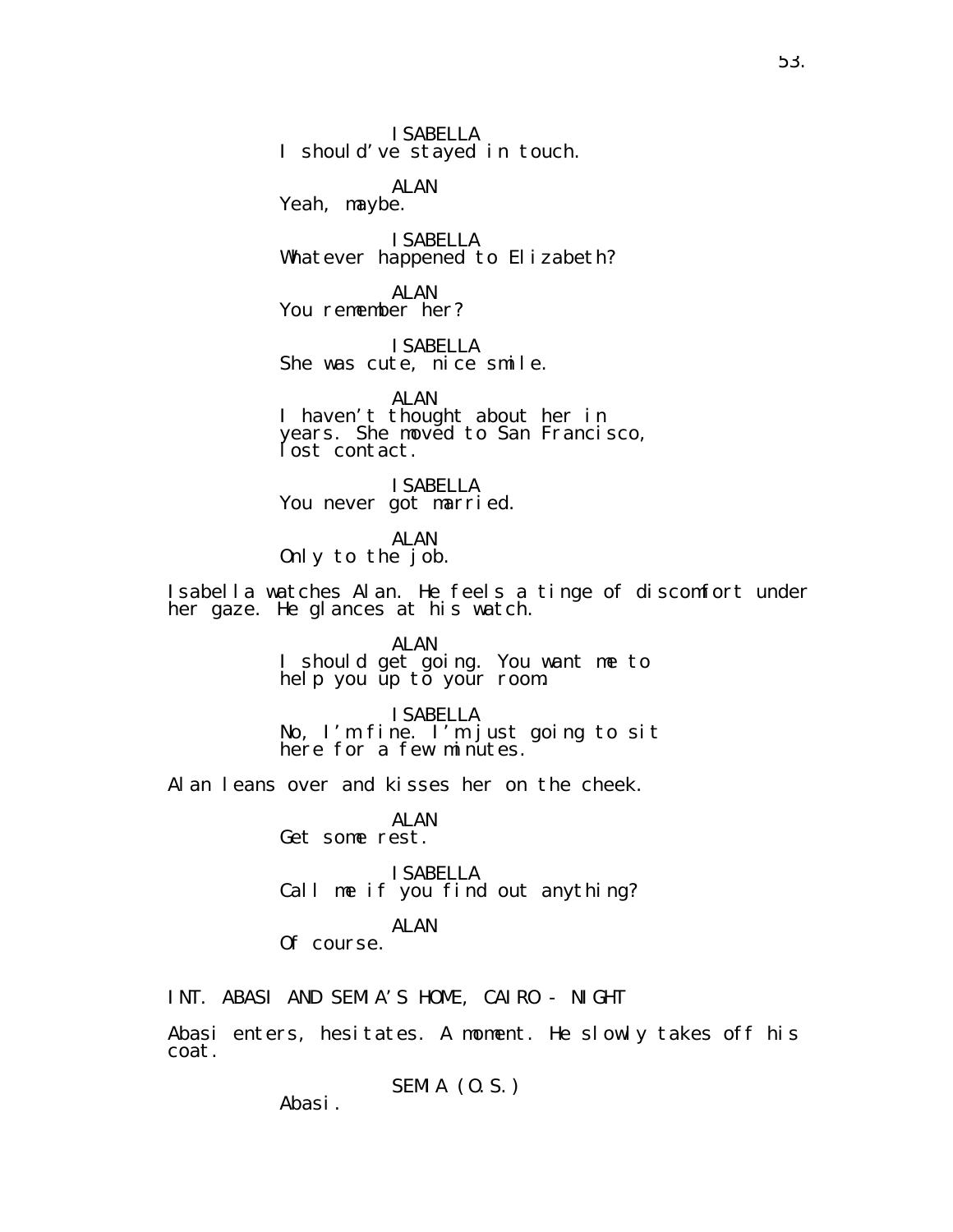INT. LIVING ROOM - CONTINUOUS

Semia sits with Layla. She's been crying. They stand as Abasi enters. He lights up upon seeing Layla.

IN ARABIC WITH ENGLISH SUBTITLES

ABASI Is Fatima here?

LAYLA

No.

Abasi tries to conceal his disappointment.

SEMIA There's a problem, Aba.

LAYLA I don't know where Fatima is.

ABASI She was staying with you.

LAYLA I went away for a few days. She's gone. I've looked everywhere.

ABASI You left her alone?

LAYLA She's 20. She gave me her word she'd be home by eight.

ABASI When was the last time you saw her?

LAYLA Three days ago.

Abasi pulls out his cell and starts a call.

LAYLA She's been seeing a boy. She said he was a school friend. Just a friend.

ABASI What's his name?

LAYLA I don't know if she's with him.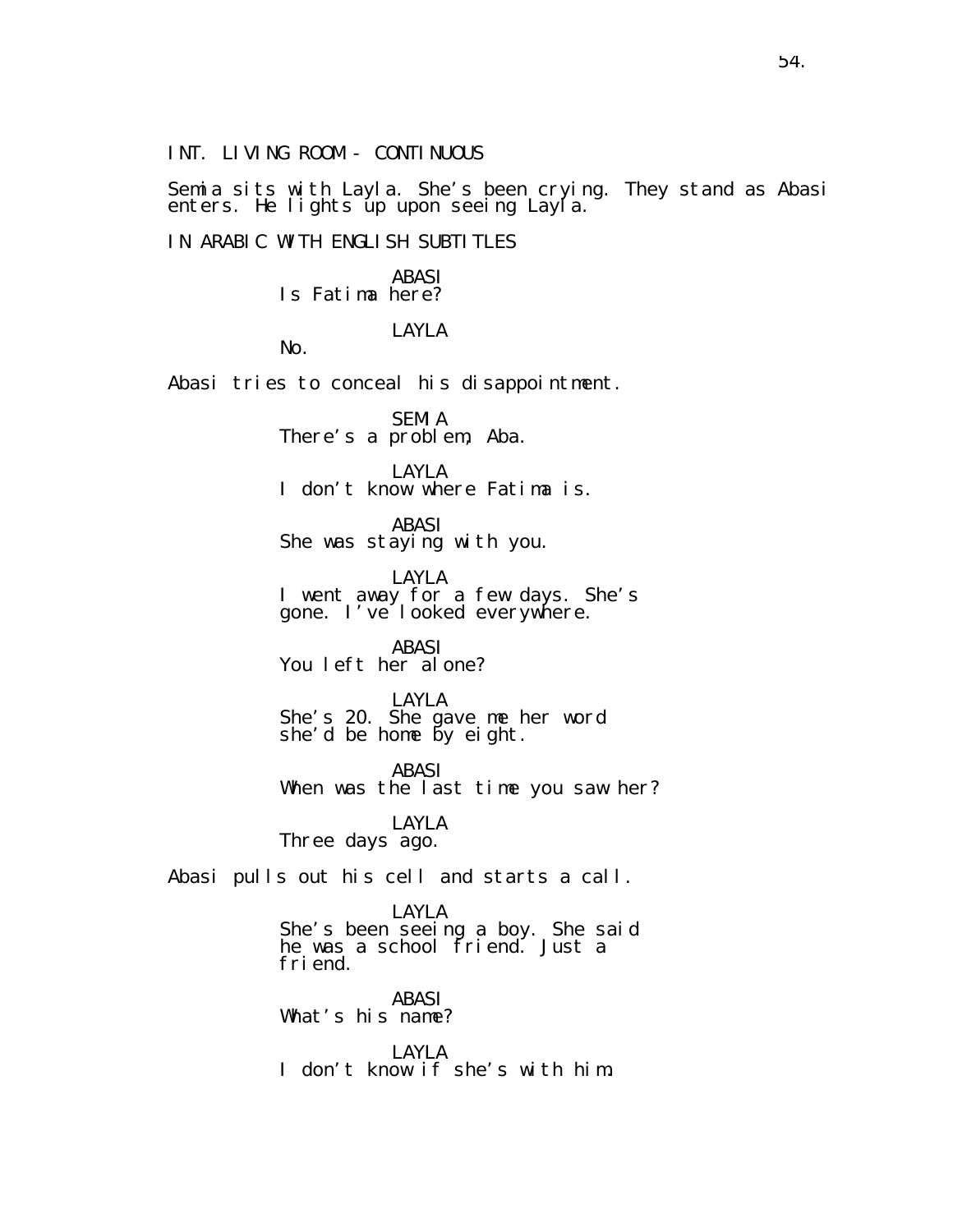ABASI What's his name?

LAYLA Khalid, I think. I don't know his family name.

Abasi writes the name down.

LAYLA Abasi, I'm sorry.

INT. DOUGLAS' HOUSE, CAIRO - NIGHT

The house is dark. Douglas arrives. He turns on a light.

There's a woman's COAT on the floor. Douglas picks it up and smells it. He looks toward the stairs.

**STAI RCASE** 

Douglas approaches. There's a SKIRT laying on the stairs.

INT. DOUGLAS' BEDROOM - CONTINUOUS

Douglas moves to the door and pushes it open.

Safiya lies in bed in a sheer negligé. She sees Douglas. She gets out of bed, walks up to him and embraces him warmly.

> DOUGLAS What? What is it?

Safiya kisses his neck, cheek, lips. They move slowly towards the bed. With each step he loses a jacket, shirt, pants.

They fall into bed, full of passion. Douglas lays on top of her, kissing her, grinding his body into her. She wraps her arms and legs around him.

He fumbles with his shorts, gets them down, and tries to insert himself. He buries his face into the nape of her neck, grunting.

He fails, lays motionless.

The passion has evaporated. Safiya gently pushes him off her. He stares up at the ceiling, somber.

#### SAFIYA I shouldn't have come?

He takes her hand and brings it to his lips.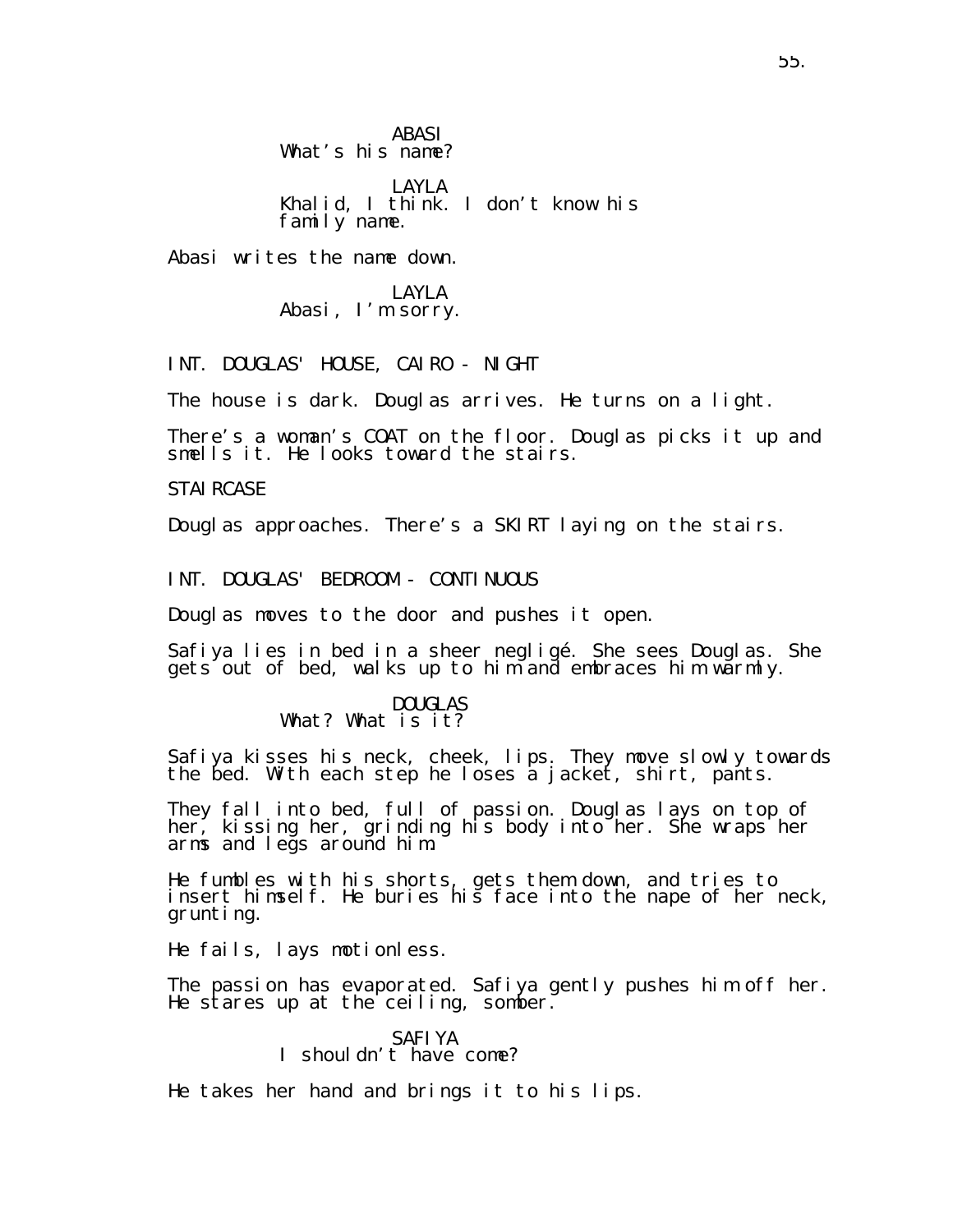SAFIYA Are you okay?

Douglas doesn't respond.

SAFIYA

Tell me?

DOUGLAS It's a nightmare.

SAFIYA What are you talking about?

DOUGLAS The Canadian detainee...

SAFIYA The one connected to Rashid Silimi?

DOUGLAS How do you know that?

Safiya doesn't answer.

DOUGLAS How did you know that?

Safiya looks at him sternly.

SAFIYA It's a poorly kept secret, Douglas. Everyone in the office knows you have someone with ties to Rashid.

Silence.

DOUGLAS There's no way he's going to survive this.

SAFIYA Has he told you anything?

DOUGLAS I don't know if he knows anything.

SAFIYA What's his name?

DOUGLAS Doesn't matter.

Safiya sits up.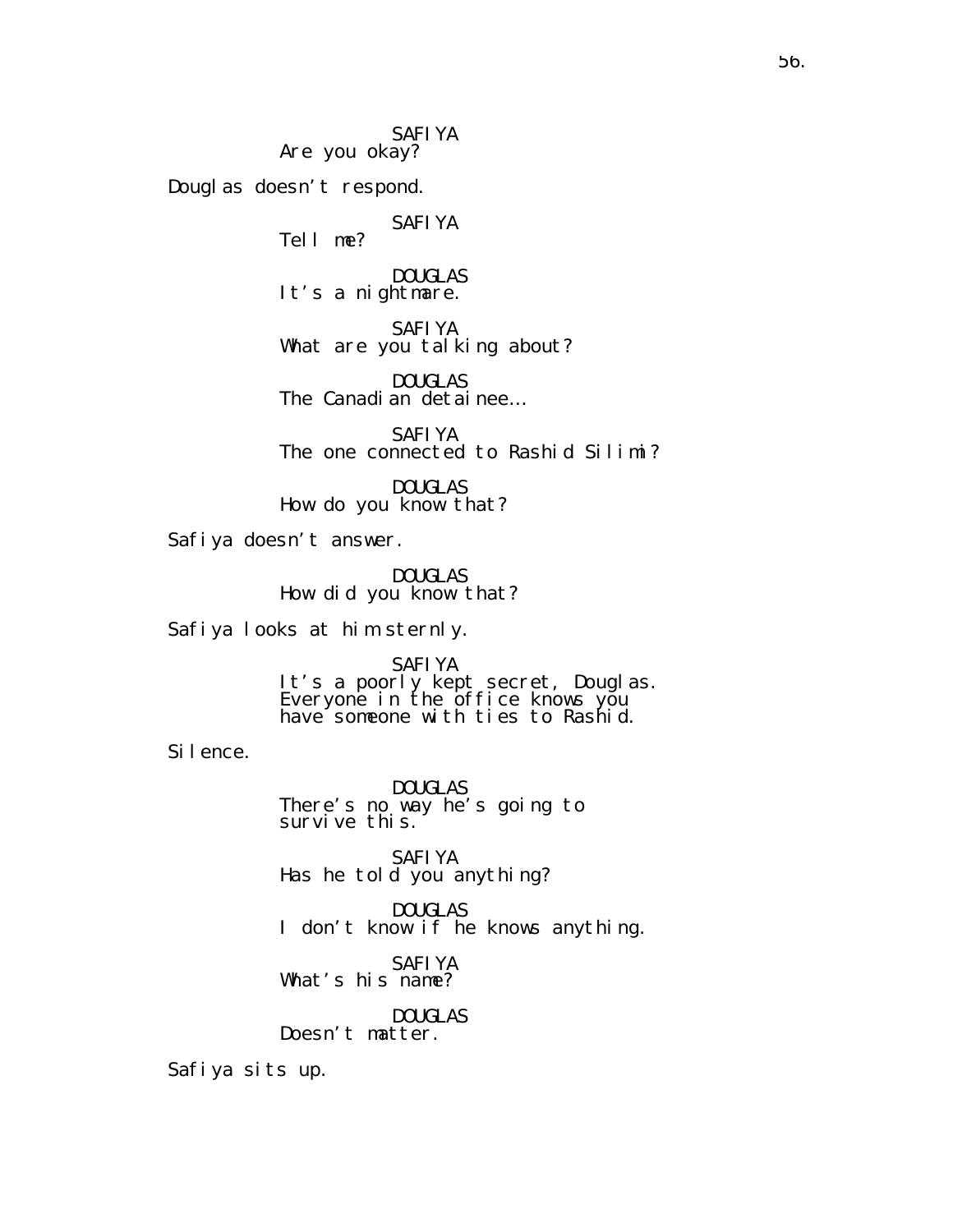SAFIYA You don't trust me.

DOUGLAS Is there a reason I shouldn't?

They stare at each other for a tense moment. Safiya gets out of bed and starts to dress.

> DOUGLAS Where are you going?

SAFIYA I'm going home.

DOUGLAS Come on, Safiya. Don't go.

Douglas gets out of bed.

SAFIYA This was a bad idea.

Safiya gathers her coat and purse. He moves towards her.

DOUGLAS You know that information is classified. Come here.

He moves towards her to kiss her. She hesitates, still hurt. Safiya softens.

They kiss.

EXT. KHALID'S HOME - NIGHT (DESATURATED)

Fatima waits on Khalid's stairs.

Khalid rides up on his bike. He locks it up in the garage and moves toward the stairs.

> KHALID (startled) What are you doing here?

FATIMA Where were you? You were supposed to meet me hours ago.

KHALID I had something I had to do.

FATIMA Why didn't you answer your cel I phone?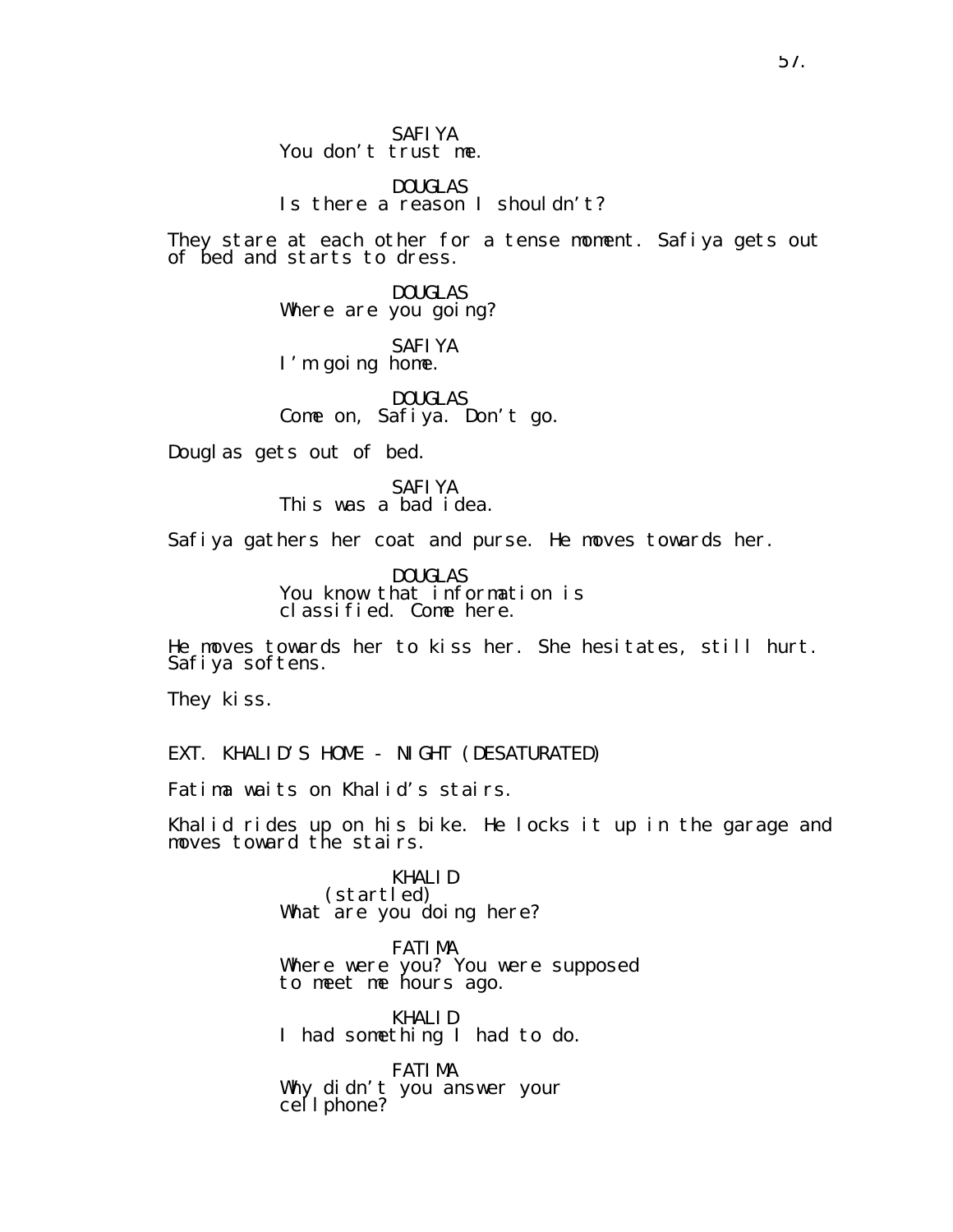KHALID I was busy.

FATIMA Seeing another girl?

KHALID No, don't be stupid.

Fatima doesn't believe him. She pushes by him to leave. He grabs her arm.

> FATIMA Then where were you?

KHALID I was with Omar.

#### FATIMA

Where?

KHALID The Old City.

FATIMA I don't believe you.

Fatima moves to leave. Khalid doesn't let her go.

FATIMA Let go of me.

KHALID We went to hear Sheik Albaini.

FATIMA Why, Khalid? You said you were done with that.

KHALID I am. I just wanted to hear him speak, that's all.

FATIMA Why didn't you tell me?

KHALID I didn't want to make you angry.

Fatima softens.

FATIMA I don't like it when you hold things from me.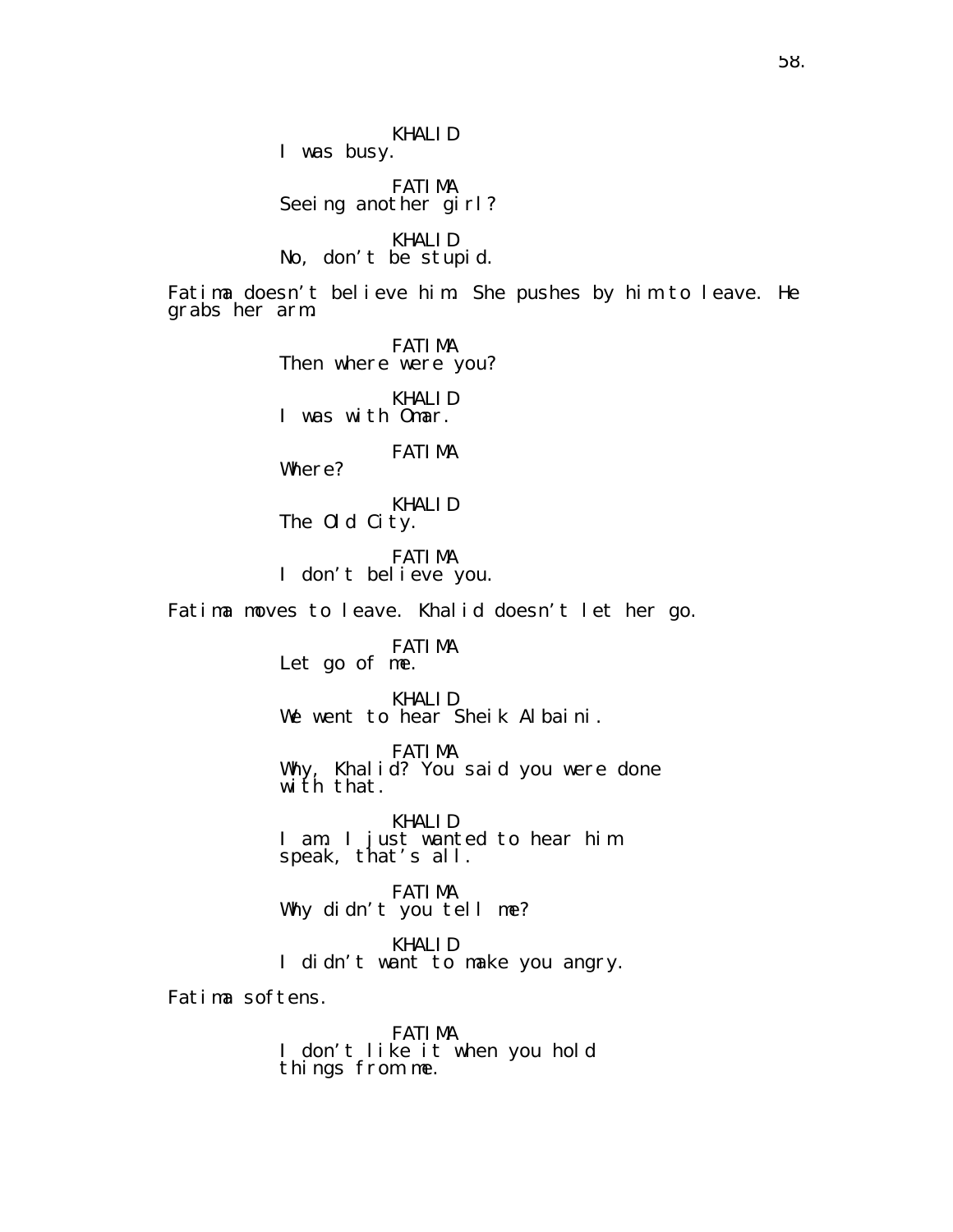KHALID

I'm sorry.

He kisses her forehead.

FATIMA

I should go.

KHALID

Stay here.

FATIMA No Khalid.

KHALID In separate bedrooms. It's too late for you to ride home.

He takes her hand and leads her inside. The door closes. Darkness.

INT. INTERROGATION ROOM - DAY

Black. Flickers of light. Blurry. Wavy.

CLOSE ON ANWAR'S FACE - he opens his eyes. He's underwater. Bubbles fall out of his mouth, his eyes becomes frantic.

He's pulled out of the water by Vahe. Abasi and Romo stand next to them. Anwar's unshaven, bruised and bloody. His hands are tied tight behind his back. He gasps for air before being shoved back into the water.

Douglas watches, stoic.

ABASI (casually, to Douglas) It takes a while to drown a man.

Abasi checks his watch, nods to Vahe.

Vahe brings Anwar up and sits him in the chair. Anwar coughs water/blood and cries.

> ANWAR Please, please, no more.

ABASI You think I like doing this? I'd much rather be at home with my children. You force me. Your cousin killed dozens of innocent people in an attempt on my life. I have to protect myself and my people.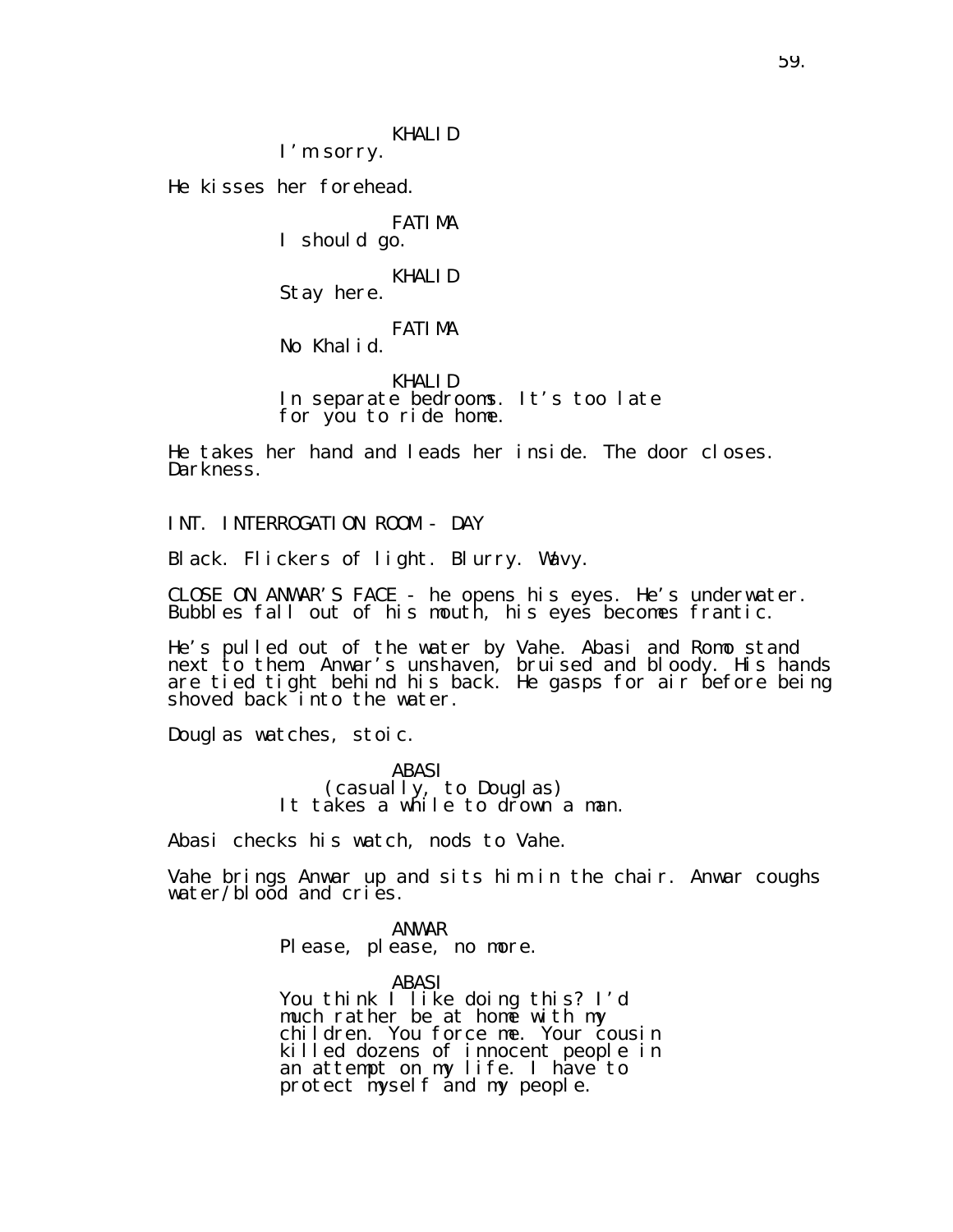I want to see my baby. Please, I don't know anything.

Abasi leans into him, teeth clenched.

ABASI

He calls you as recently as a week ago and you insult my intelligence by saying you know nothing?

VAHE A name, any associate of Rashid's.

ABASI Technical expertise you passed on to him?

ROMO (in Arabic) Answer him Anwar, please.

Abasi shoots Romo a look. Romo steps back, tentative.

ABASI (back to Anwar) Stop the charade, we all know you are not innocent.

Anwar looks up to Douglas dripping water and blood.

#### ANWAR And you are?

That hit home, you can see it on Douglas' face.

Vahe hits Anwar then shoves him back into the water.

DOUGLAS I want to talk to him.

Abasi looks at Douglas, amused by the request. Douglas is dead serious.

### DOUGLAS

Alone.

Abasi and Vahe exchange a look. Abasi gestures with a tip of his head. Vahe brings Anwar out of the water and practically throws him into a chair. Anwar gasps for air. Vahe handcuffs him…

> DOUGLAS No, leave him.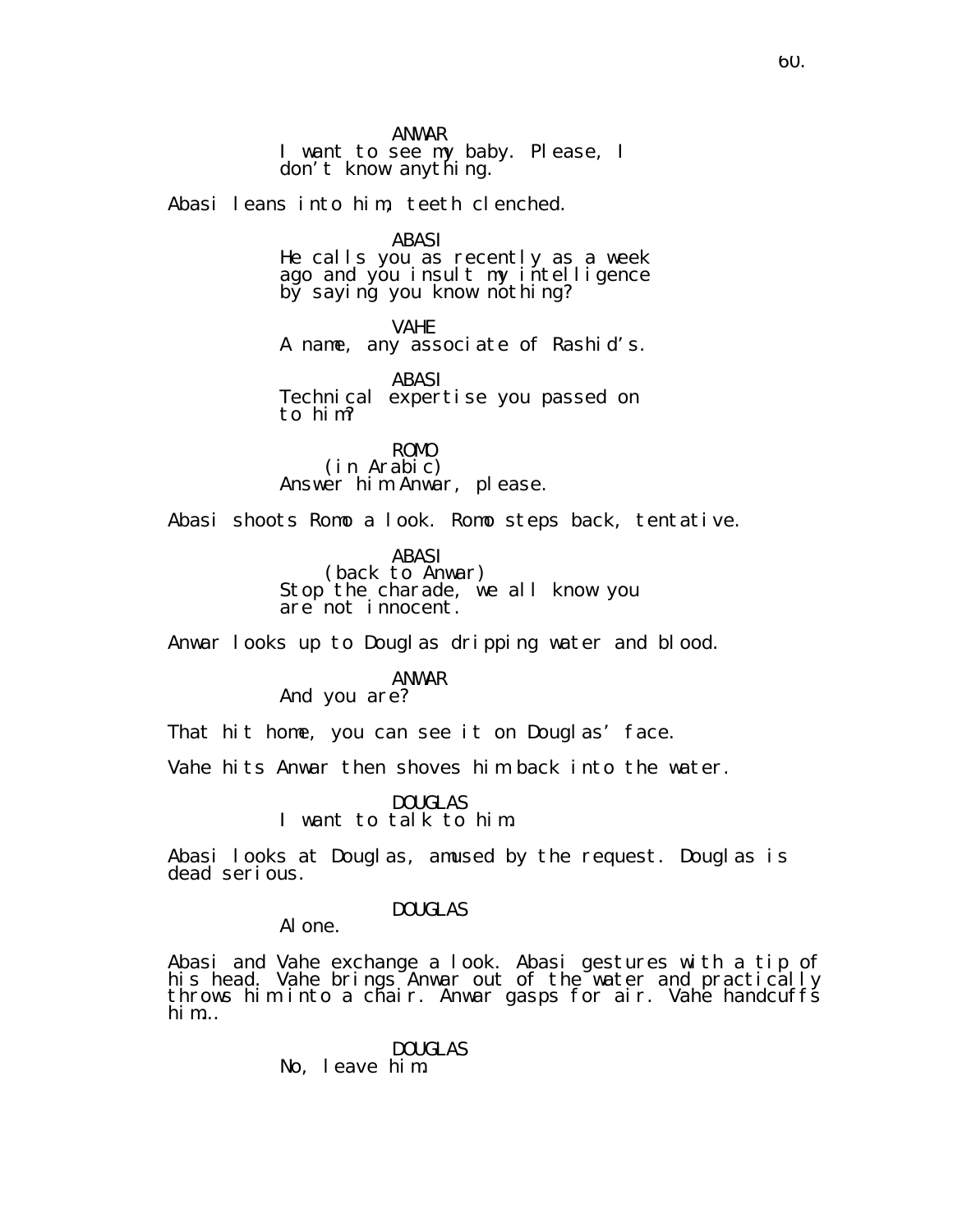Vahe looks to Abasi for guidance. Abasi gives the okay. Abasi, Romo, and Vahe exit.

Anwar looks around confused. He turns to Douglas.

#### ANWAR

Please, you have to help me. They're going to kill me. My wife's American. She's 7 months pregnant.

#### DOUGLAS

I want to see you get home to your wife. Whatever information you have on Rashid and his organization, give it up. If you cooperate, I can get you out of here.

ANWAR

(breaking down) Does my family know I'm here? Can you call my wife, tell her I'm alive…

DOUGLAS

Explain the phone calls to your cell and I'll call her right away.

ANWAR

I lived in New York City for six years. Did you know that? That's where I met my wife. Are you married? Children?

Douglas nods, "no."

ANWAR

I have a 7 year old son. He loves me to read to him before he goes to sleep. After five minutes, he dozes off. That's the most important five minutes of my day.

DOUGLAS

Terrorists love their children, too.

#### ANWAR

(terse) I'm not a terrorist! You think I would put my family in jeopardy for anything or anyone?

DOUGLAS I'm trying to help you, Anwar.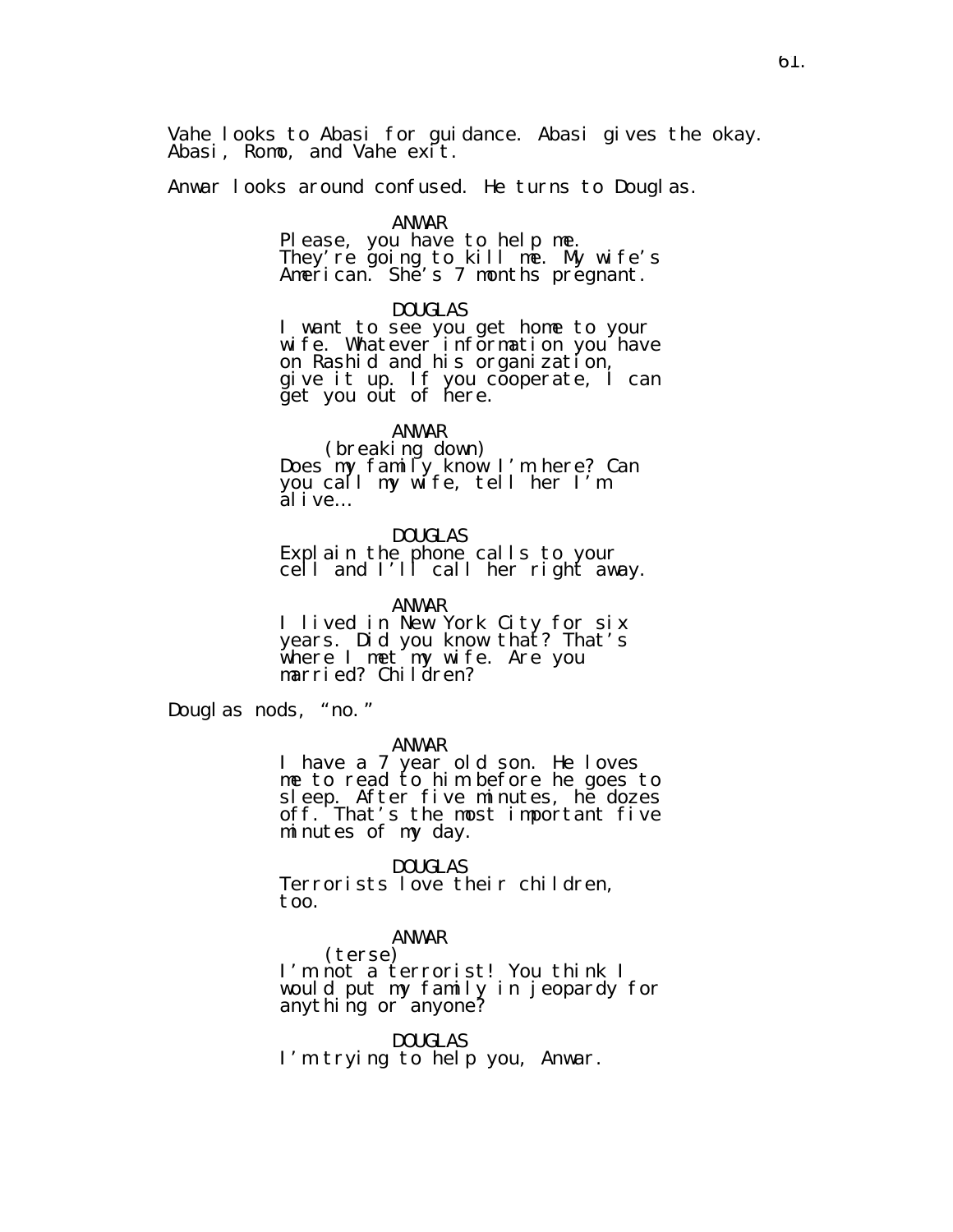ANWAR

(louder) I have something. Something of value. What do ỹou have? Hŭh? What do you have?

Douglas is silent.

ANWAR Nothing! You have nothing! You are nothing! But a torturer! A torturer!

INT. HALLWAY, DENTENTION CENTER - CONTINUOUS Douglas backs out of the interrogation room.

> ANWAR (O.S.) Torturer!

Romo shuts the door.

Abasi stands with a knowing look.

Douglas walks away.

EXT. MUKHABARAT DETENTION CENTER - DAY

Douglas' car and driver are waiting.

Douglas exits the building. He moves toward the car, pauses. He looks around as if to re-orient himself to his surroundings. He continues to his car and gets in.

INT. SEDAN, CAIRO STREET - DAY

Douglas and his driver. They're caught in traffic. The driver offers him a cigarette. Douglas takes one.

A KNOCKING ON DOUGLAS' SIDE WINDOW.

Douglas jumps, fearful.

It's just a KID looking to sell fruit. Douglas waves him off.

Douglas' cellphone RINGS. He answers.

DOUGLAS Douglas Freeman.

INTERCUT BETWEEN DOUGLAS AND CORRINE WHITMAN.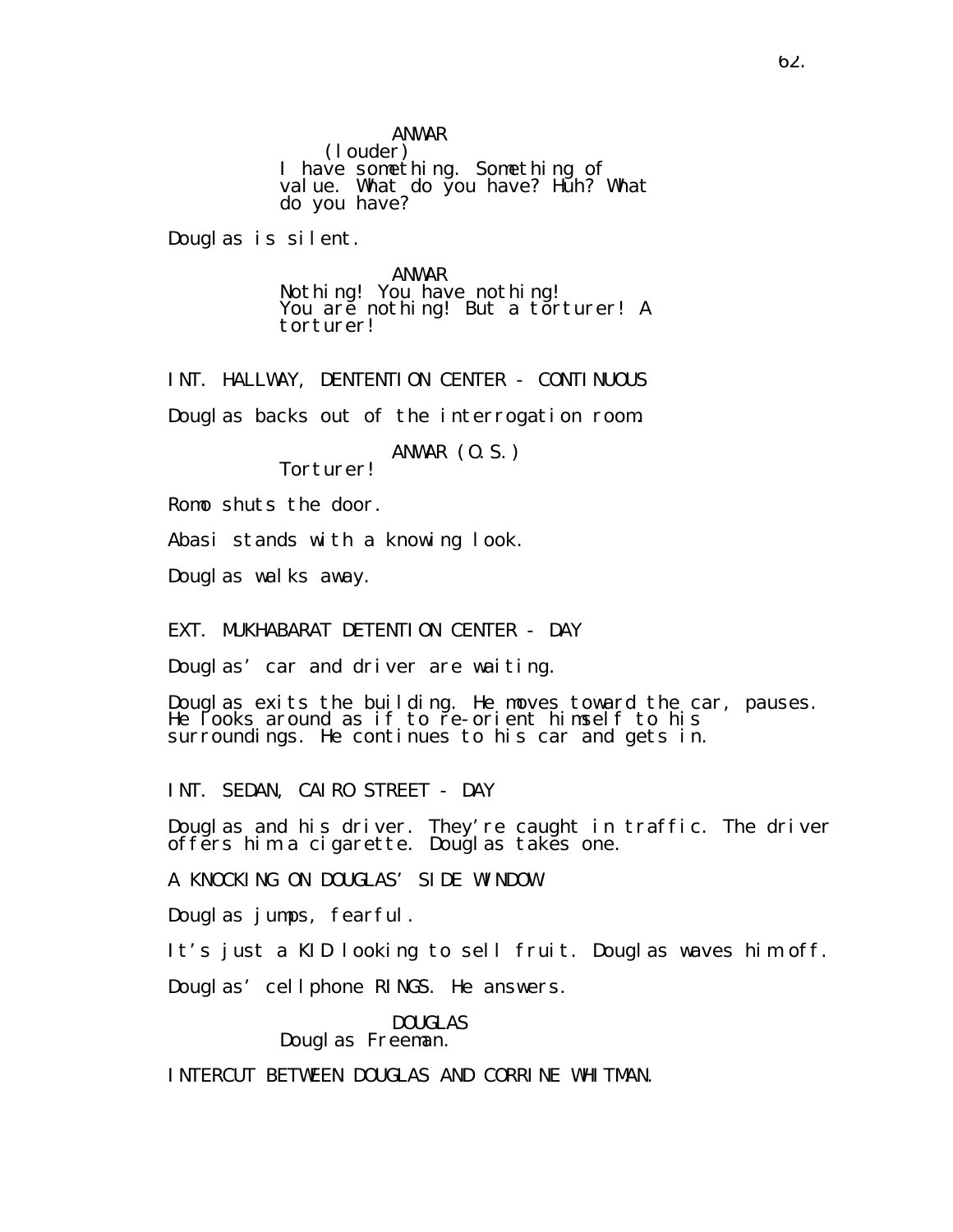Corrine is dressing for a formal affair in her bedroom.

CORRINE Corrine Whitman. Lee Mayer speaks very highly of you.

#### DOUGLAS

Thank you.

CORRINE How are things progressing with 7786?

DOUGLAS He's not cooperating.

CORRINE That's why he's there.

DOUGLAS

I don't think he has any relevant information. (pause) But we could still use him. He's perfectly positioned to slip into Rashid's inner circle. He's a relative, weapons expertise, a young family we could play off.

CORRINE

We need information now, Mr. Freeman, not in two years.

DOUGLAS

I understand that. But if we continue on our present course, we'll get nothing.

CORRINE Is this opinion shared by the Egypti ans?

Douglas doesn't answer right away.

# DOUGLAS

No.

CORRINE How many interrogations have you observed over your career.

DOUGLAS This is my first torture.

CORRINE I beg your pardon?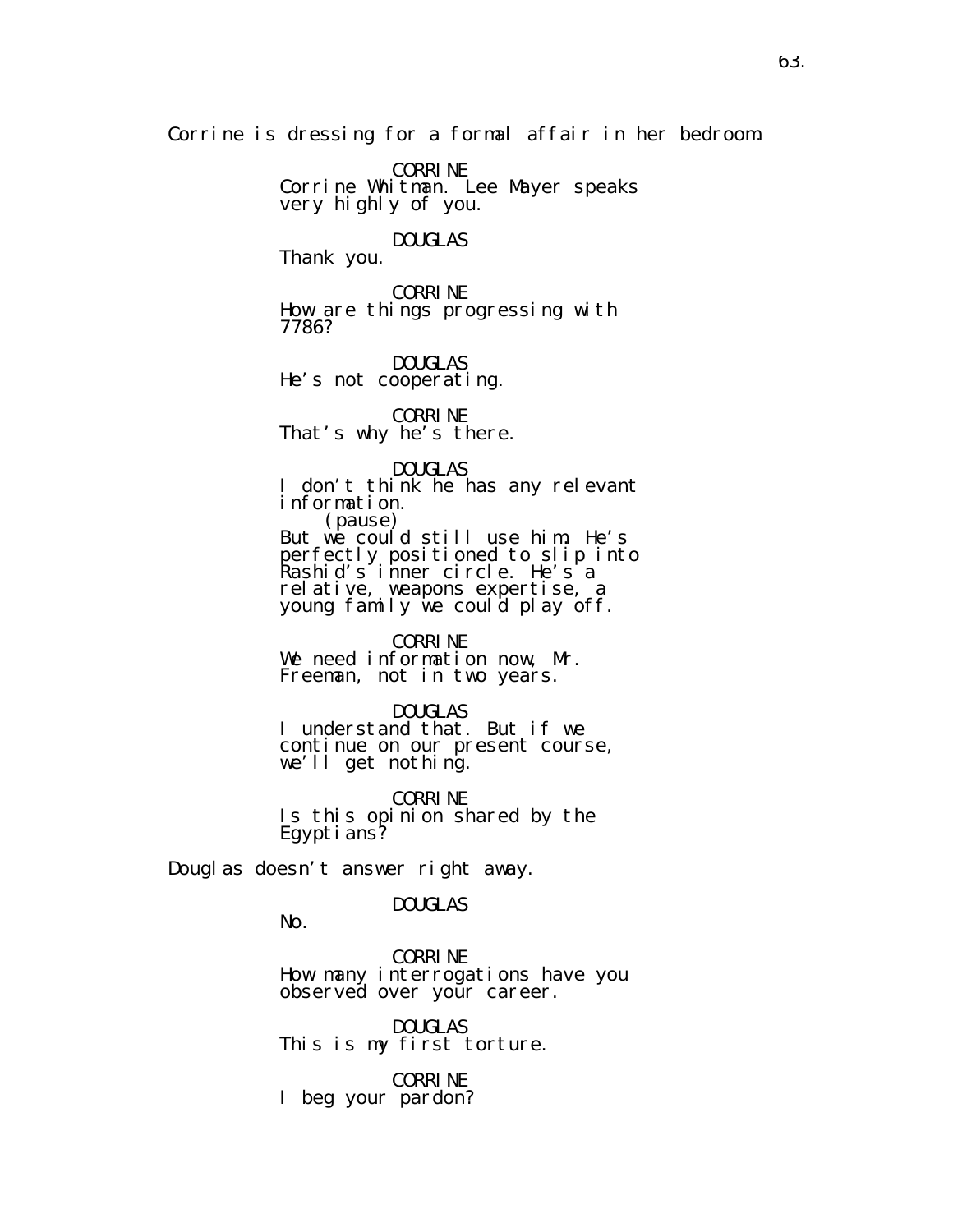DOUGLAS

He's being abused, ma'am, and the only thing we're gonna end up with is a dead body...

CLICK, DIAL TONE

Douglas looks at his phone. Shuts it. That was a fuck up.

INT. MUKHABARAT DETENTION CENTER, CAIRO - NIGHT

Anwar squats in the corner. He looks toward the KORAN sitting atop the praying mat.

The slit in the door squeaks open. A pita bread drops in. Anwar looks at it for what seems like a long time. He crawls to the door, picks it up and devours it.

Eyes appear in the slot. Anwar stumbles back and cowers in the corner. The door opens. Romo steps in.

> ROMO (in broken English) I'm not going to hurt you. I just want to talk.

Anwar looks at Romo warily as he continues eating.

ROMO I'm sorry for the things I do to you. I have no choice, it's my job.

ANWAR That supposed to make me feel better?

Romo kneels down, tries to smile.

ROMO I've been to America. Florida, Tampa, my aunt lives there.

ANWAR Good for you.

ROMO

I believe you. I believe you're telling the truth. But there is nothing I can do. They think you are lying.

ANWAR

You can contact my wife. She lives in toronto, Canada. I'll give you the number and you'll call her.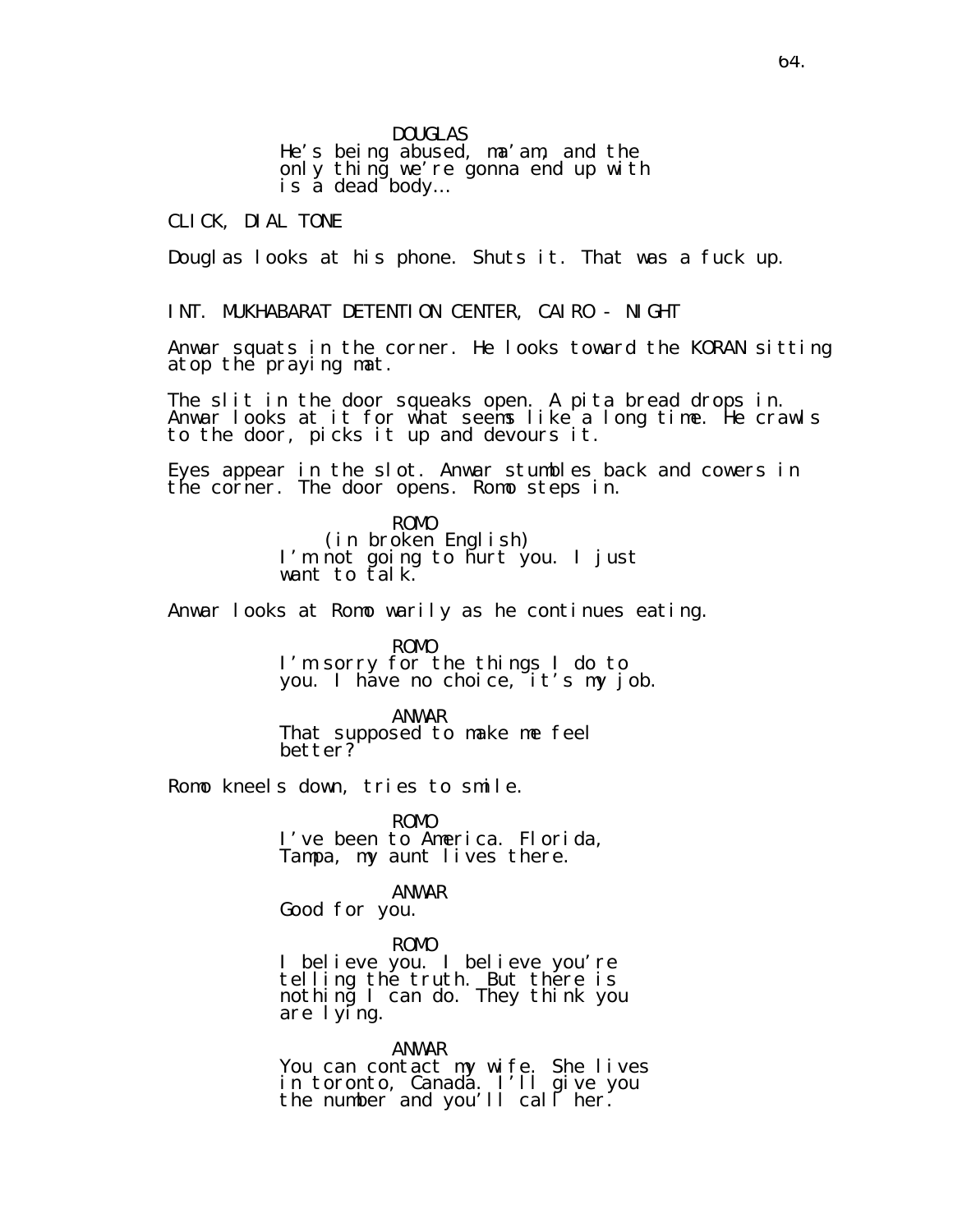A noise in the hallway freezes them both. It reminds Romo of his perilous situation. He stands.

> ROMO There is nothing your wife can do. You belong to Abasi now. There are men in thĕse cells that have been here for five, six years.

ANWAR You've got to help me. Please, I will pay you.

ROMO With what? You have nothing.

Anwar stands.

ANWAR I have money. Lots of money. Please, don't go.

Anwar grabs Romo's sleeve.

Romo looks down at Anwar's hand.

Anwar lets him go. Romo exits.

EXT. INTERSECTION, WASHINGTON DC - NIGHT

A black SUV pulls up to the red light.

INT. SENATOR HAWKIN'S BLACK SUV, WASHINGTON STREET - NIGHT

Senator Hawkins and Alan are dressed in evening suits and ties. Alan reads from his notes.

> ALAN They created a CIA front based in Richmond. The company has leased two jets from the Emiant company for the last eighteen months. I haven't been able to get the flight logs of the jets but I will.

HAWKI NS Have you checked him out?

ALAN A preliminary check shows no criminal record, FBI, Interpol cleared him. (MORE)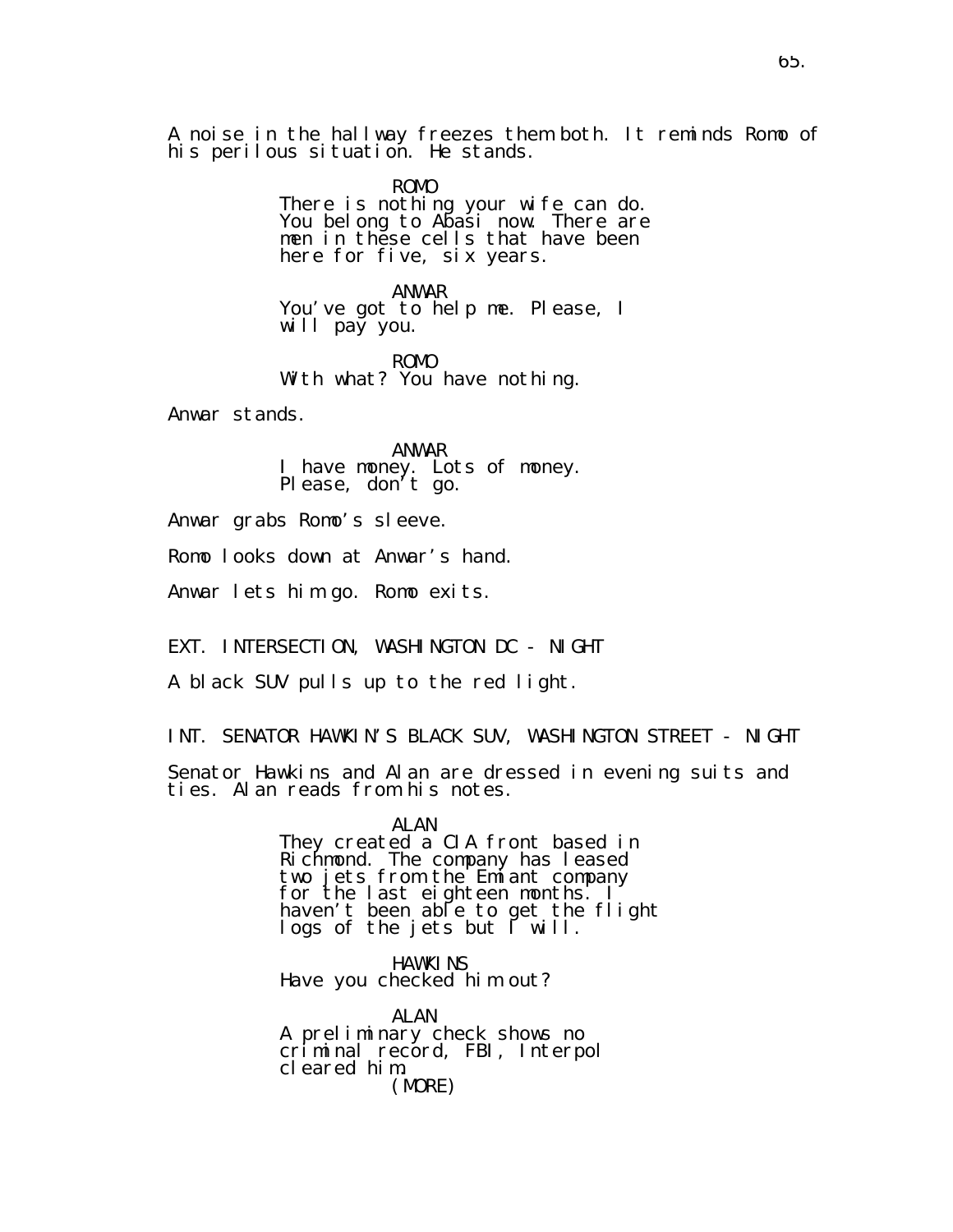He was cleared the last twelve times he entered the states. Randy's doing a more extensive search. ALAN (cont'd)

**HAWKINS** Could he be dirty?

ALAN

Does it make a difference? They just threw him on a plane and flew him out of the country. No legal process, outside review or family noti fi cati on.

(leans into the Senator) When this breaks public, you want to be on the right side of it.

EXT. SENATOR CUMMINGS HOME, GEORGETOWN - NIGHT

The house takes up a good portion of the block. Hawkins' SUV pulls into the driveway.

INT. SENATOR CUMMINGS HOME - CONTINUOUS

A money and influence power-party in full swing.

Hawkins and Alan move through the crowd. Several guests approach and greet the senator.

> ALAN (whispers to Hawkins) Derek Hansen, Exxon lobbyist.

Hawkins nods to Mr. Hansen. A WOMAN in her 40s approaches.

ALAN Sharon Lopez, Senior advisor for Hispanic Business Owners Associ ati on.

**HAWKINS** (to Sharon) Mrs. Lopez, nice to see you.

SHARON Senator. When are we gonna have our sit down? I've left messages.

ANOTHER ANGLE - LATER

Senator Hawkins and Alan listen to two military contractors debating their world views. Both men are in their forties.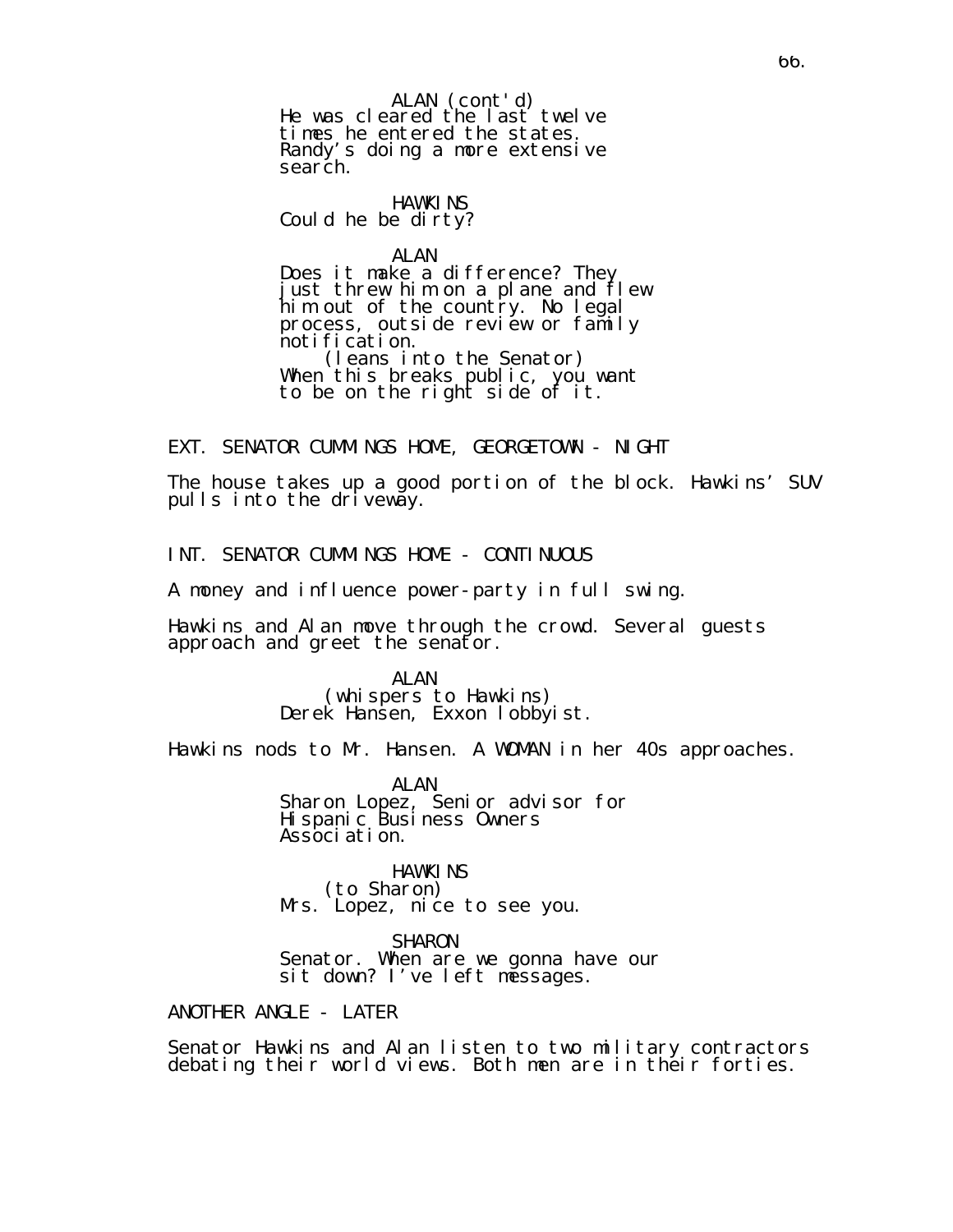# CONTRACTOR #1 What's a few F-16s. The technology

is two decades old.

# CONTRACTOR #2

That's not the point. They financed the Taliban, shielded Al-Queda and are known proliferators of WMDs.

CONTRACTOR #1 What does that have to do with the price of tea in China, Harry. Speaking of China, didn't you just sign a deal to provide software to Chinese aerospace.

# HAWKI NS Would you excuse me.

The senator walks off. Alan turns to the contractors, smiles.

ANOTHER ANGLE - Alan listens to an eager first term congressman.

> CONGRESSMAN Other than the "nuke 'em all" letters I receive, I get some heartfelt notes from mothers and grandmothers asking me a very simple question, "why are our boys still over there." I tell you, I am hard pressed for an answer.

Corrine and Lars enter and are greeted by the host, an ELDERLY COUPLE dressed to the nines. Alan watches them.

> ALAN Excuse me congressman, I just saw someone I need to speak to.

Corrine and Lars greet the other guests as they move towards the bar. Alan cuts her off and holds out his hand.

> ALAN Corrine Whitman, hi, Alan Smith, Senator Hawkin's office.

They shake.

CORRINE Mr. Smith, My husband, Lars.

Alan and Lars shake hands.

CORRINE How's the senator?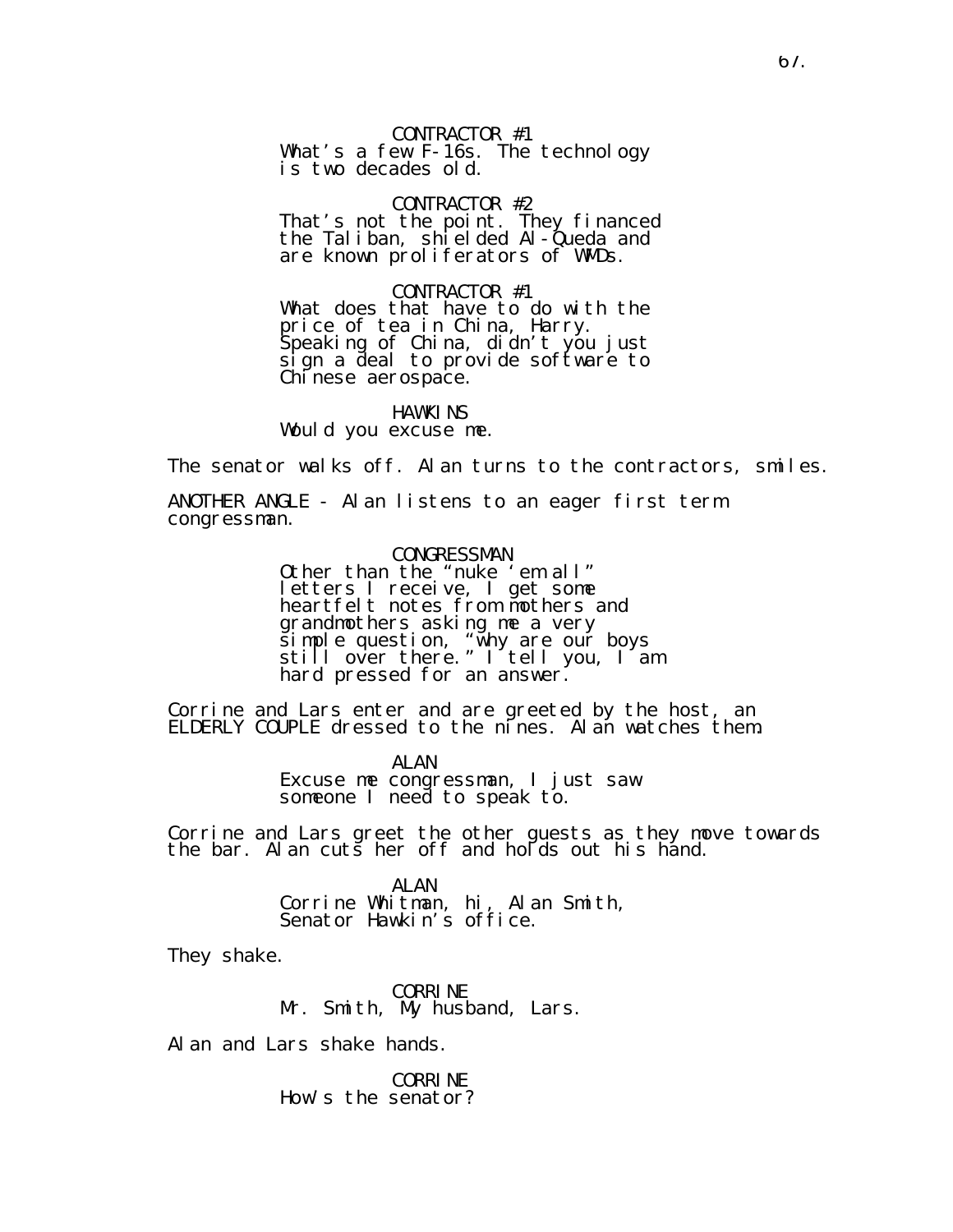ALAN Flush, twenty-five points up and not a contender in sight.

# CORRINE

Must be a nice view.

ALAN I was wondering if I might have a word with you?

INT. CORNER OF THE ROOM - CONTINUOUS

Corrine turns to Alan with a smile.

ALAN

I'm inquiring about a constituent's missing husband. Anwar El-Ibraham. Does that name sound familiar?

CORRINE

No, I'm afraid it doesn't.

ALAN

That's really odd because everyone keeps telling me that you have him. Or at least you had him before you rendered him to Egypt.

Corrine smiles like a cat with feathers on her whiskers.

CORRINE

Perhaps you should speak to the Egypti ans.

ALAN

Do you really want to see this on the evening news. Dedicated family man, pregnănt wife, NYU graduate, detained, rendered, no charges, no lawyer, squirreled away to Godknows-where. Gestapo tactics. Americans tend not to like that.

## CORRINE

Have you heard of Rashid Silimi? The man responsible for the bombing in Cairo last week. Killing an embassy diplomat…

ALAN

…a veteran CIA agent.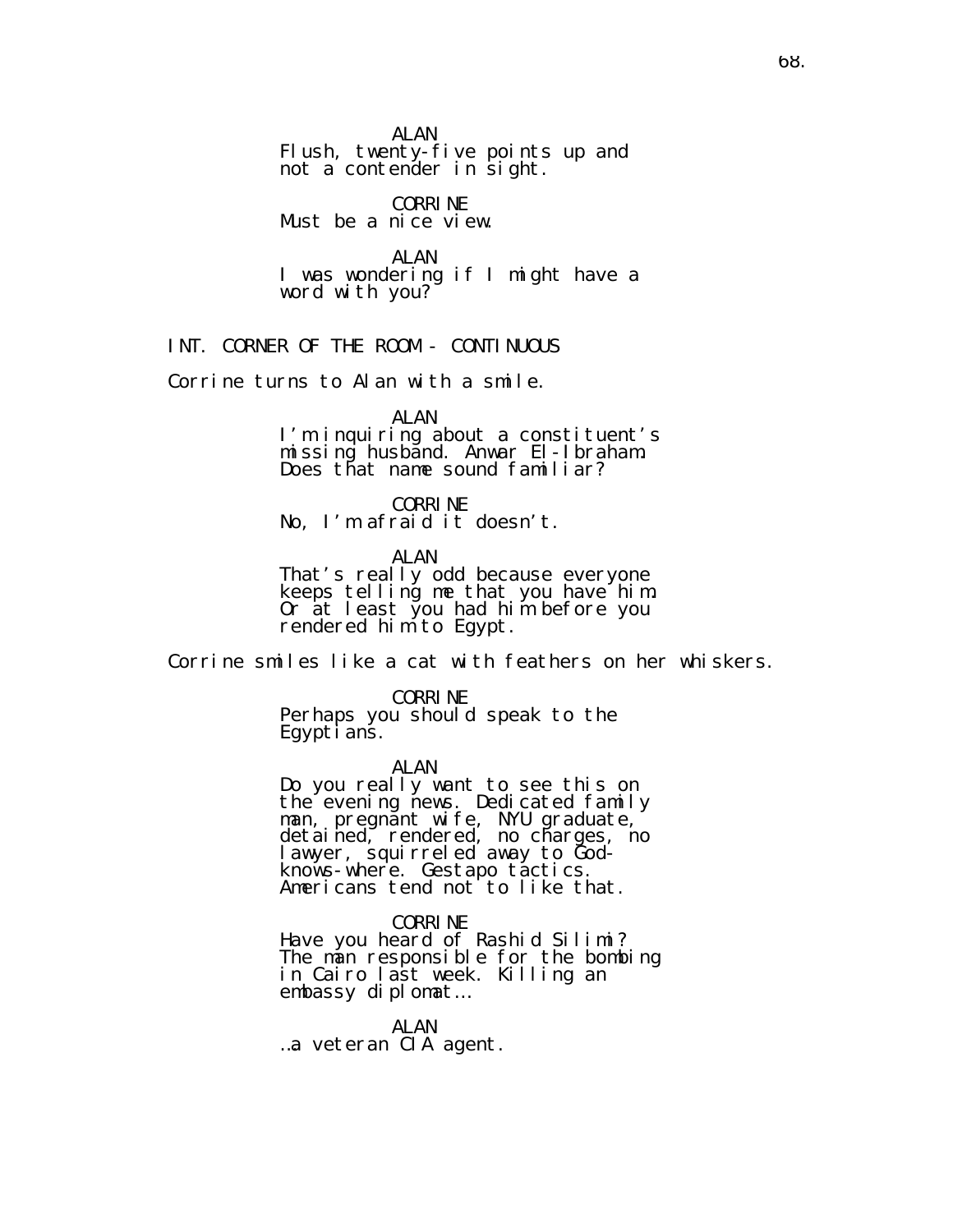# CORRINE

(shoot back) An American. We've established firm ties between Rashid and your constituent's husband. You and the senator wanna stretch your necks for a terrorist?

ALAN

No, but we would for the constitution, for due process.

Corrine sips her wine.

#### CORRINE

Say we did inconvenience a few people. Is that worth a few thousand American lives? Ten thousand?

ALAN Terror against terror.

CORRINE

What are you taking issue with? A particular man's disappearance or a national security policy?

ALAN

I'll have a copy of the Constitution sent over to your office, Mrs. Whitman. Mr. Ibrahim should be brought back here. If he's guilty, try him. If not, return him to his family.

#### CORRINE

Imagine, you and the senator all over the *evening news* defending a terror suspect. It could put all kinds of things that seemed safe and sure, suddenly in jeopardy.

#### ALAN

Is that a threat?

# CORRINE

You think I'm gonna stand by and let you throw up gorilla dust, confusing the American people? Rendition is a valuable weapon against terror. One the president supports vigorously. Do yourself a favor, stay the fuck out of my way. I have work to do protecting this country.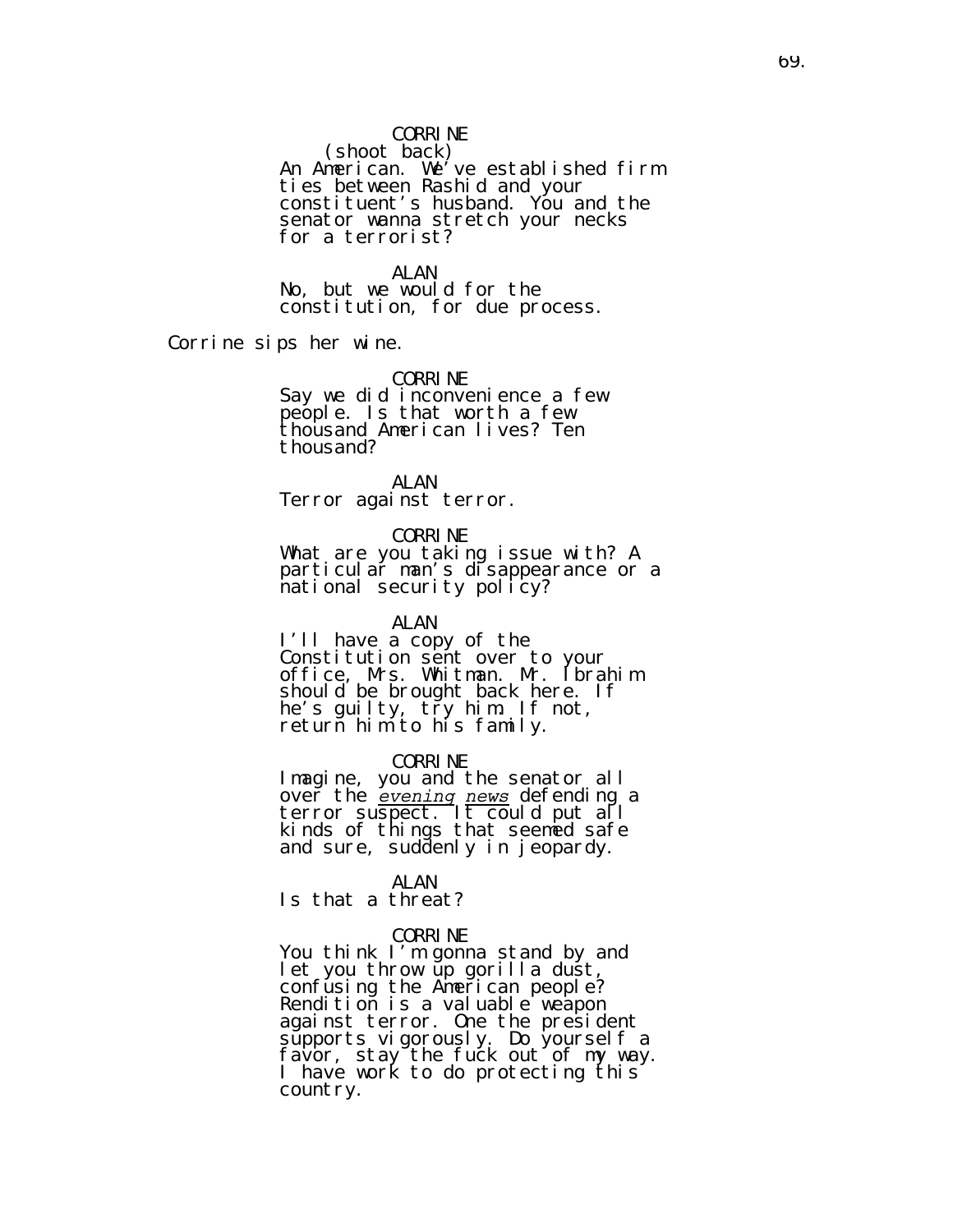Corrine walks off and joins the party.

INT. ABASI'S OFFICE - DAY

COMPUTER SCREEN:

Grainy tourist video footage of SADAT PLAZA, pre-bombing.

A YOUNG AUSTRALIAN GIRL, 19, stands smiling in FRAME. She says something, inaudible. The SADAT STATUE is behind her.

GUNSHOT ON TAPE!

The girl reacts, looks over her shoulder. The camera shakes.

ANOTHER GUNSHOT!

Pandemonium. Shaky camera. Flickering images of the plaza. Screams, horns, more GUNSHOTS.

AN EXPLOSION. SILENCE. Video hits the ground, continues filming on its side.

Vahe taps the computer. Abasi sits next to him.

The video IMAGES rewind.

IN ARABIC WITH ENGLISH SUBTITLES

VAHE Australian tourists. They didn't survi ve.

ABASI (off the monitor) Stop, right there. Play it. Slowly.

COMPUTER SCREEN - the rewind stops on the smiling Australian girl. It plays slow motion.

Abasi points to the fuzzy image of a man entering the center plaza behind the girl.

> ABASI That's him, heading right for me.

COMPUTER SCREEN - The man stops near the statue.

VAHE

He stopped.

COMPUTER SCREEN - the girl moves to her left, taking the MAN out of frame.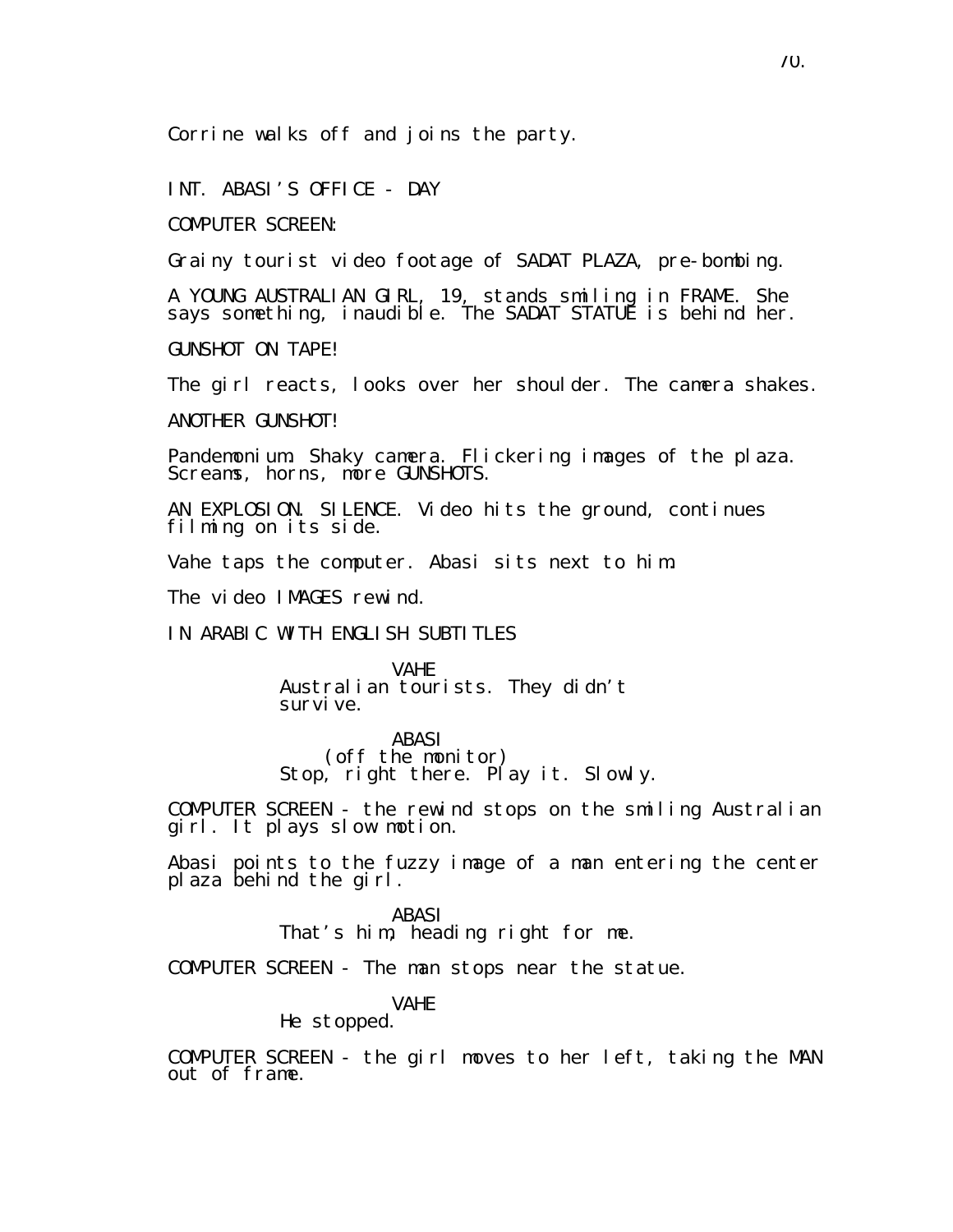# ABASI

Damn.

COMPUTER SCREEN - the girl moves, the MAN is back in frame, still near the statue.

SOUND FROM THE FOOTAGE - HORNS, A GUNSHOT.

Abasi and Vahe watch the footage intently. Abasi points.

ABASI

There.

COMPUTER SCREEN - PANDEMONIUM, shaking camera, the image freezes on the MAN. He's on his knees being held by someone.

Abasi and Vahe exchange a look.

VAHE An accomplice?

EXT. COURTYARD, EGYPTIAN MINISTRY OF THE INTERIOR - DAY

Fifty people, diplomats, foreign guests, drenched in flowers.

Two musicians play a soft piece on violins.

Douglas enters, disheveled. He scans the courtyard.

ACROSS THE COURTYARD

Fayet listens to a discussion between senior diplomats from France and Mexico.

> FRANCOIS We've been ordered to increase our security by thirty percent.

ALEJANDRO What does a thirty percent increase in French security mean anyway?

They both smile.

ALEJANDRO

You're just making yourself more of a target. Security is an illusion, like power.

FAYET There are tangible rewards to that illusion. It's not about invading countries, Alejandro, it's the sense of security in knowing that you can.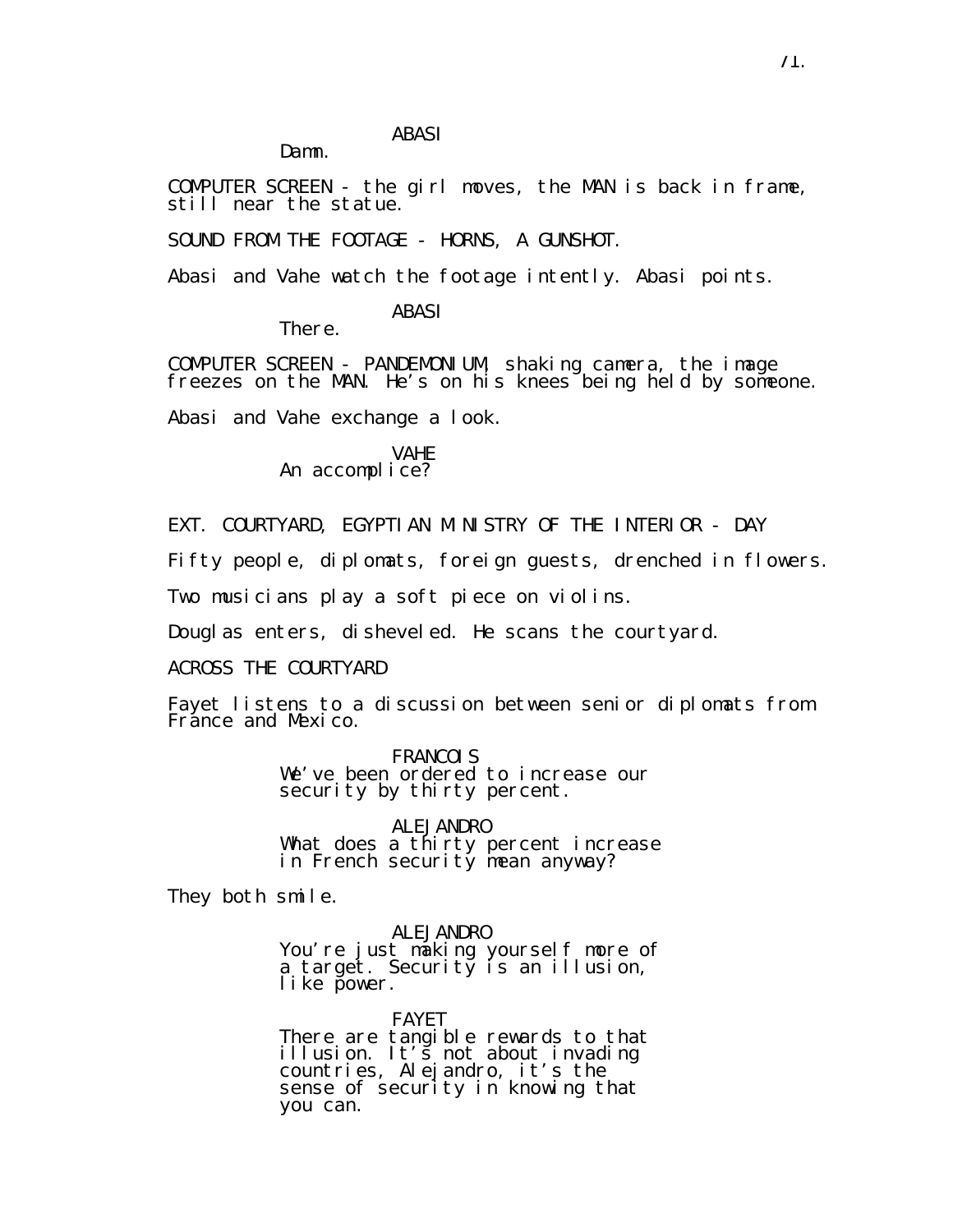Douglas interrupts awkwardly. Fayet is surprised.

DOUGLAS (to Fayet) Can I have a word with you?

FAYET Excuse me, Gentlemen.

Douglas and Fayet stroll off.

FAYET What are you doing here?

DOUGLAS I need everything you have on Anwar El-Ibrahim.

They enter bay doors leading to

FAYET'S OFFICE.

FAYET We have what you have.

DOUGLAS

It's nothing.

FAYET Is that what you came here to talk about?

DOUGLAS You requested his rendition.

FAYET You asked us to request his rendition. We're reliable partners in your war on terror. You want someone questioned, we do it.

DOUGLAS Rein in Abasi until I can get more…

FAYET …how am I supposed to do that?

DOUGLAS They're beating him to death.

FAYET You're just the observer.

DOUGLAS That's a coward's line and you know it.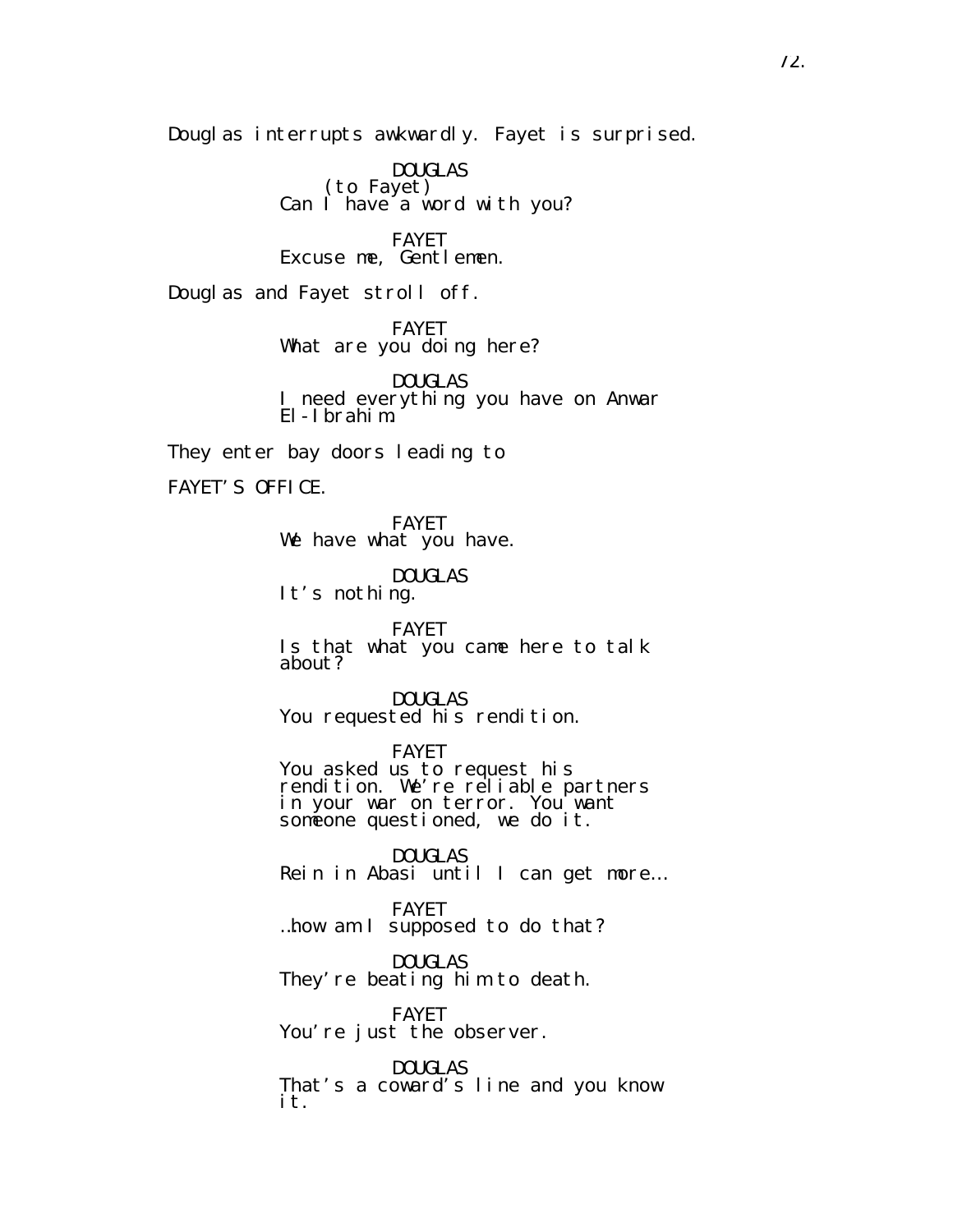FAYET

Douglas, this is your chance. People are watching you. Keep your mouth shut and do your job.

DOUGLAS It's not right, Fayet. I feel it, in my gut.

FAYET The guy's being questioned, it's tough, but that's how things are done.

DOUGLAS He doesn't fit the profile. No history of extremist participation or radícalization. No unusual travel, emails, money transfers. He's clean but for a few calls.

FAYET Maybe that's all he needed.

Fayet pulls an envelope out and hands it to Douglas.

FAYET Safiya's phone logs. Calls to an unlišted satellitĕ phone. It smells. We're checking on it.

Fayet moves toward the garden.

FAYET Come, join the party.

Douglas has been hit with a bag of bricks. He just stands there, silent.

EXT. COURTYARD, MINISTRY OF THE INTERIOR - CONTINUOUS

Douglas exits and moves toward his car.

FRAN CRUSHNER (O.S.) Mr. Freeman. Mr. Freeman.

Douglas turns to

FRAN CRUSHNER, 60, approaching with her hand held out.

FRAN CRUSHNER Fran Crushner, Washington Post.

They shake hands.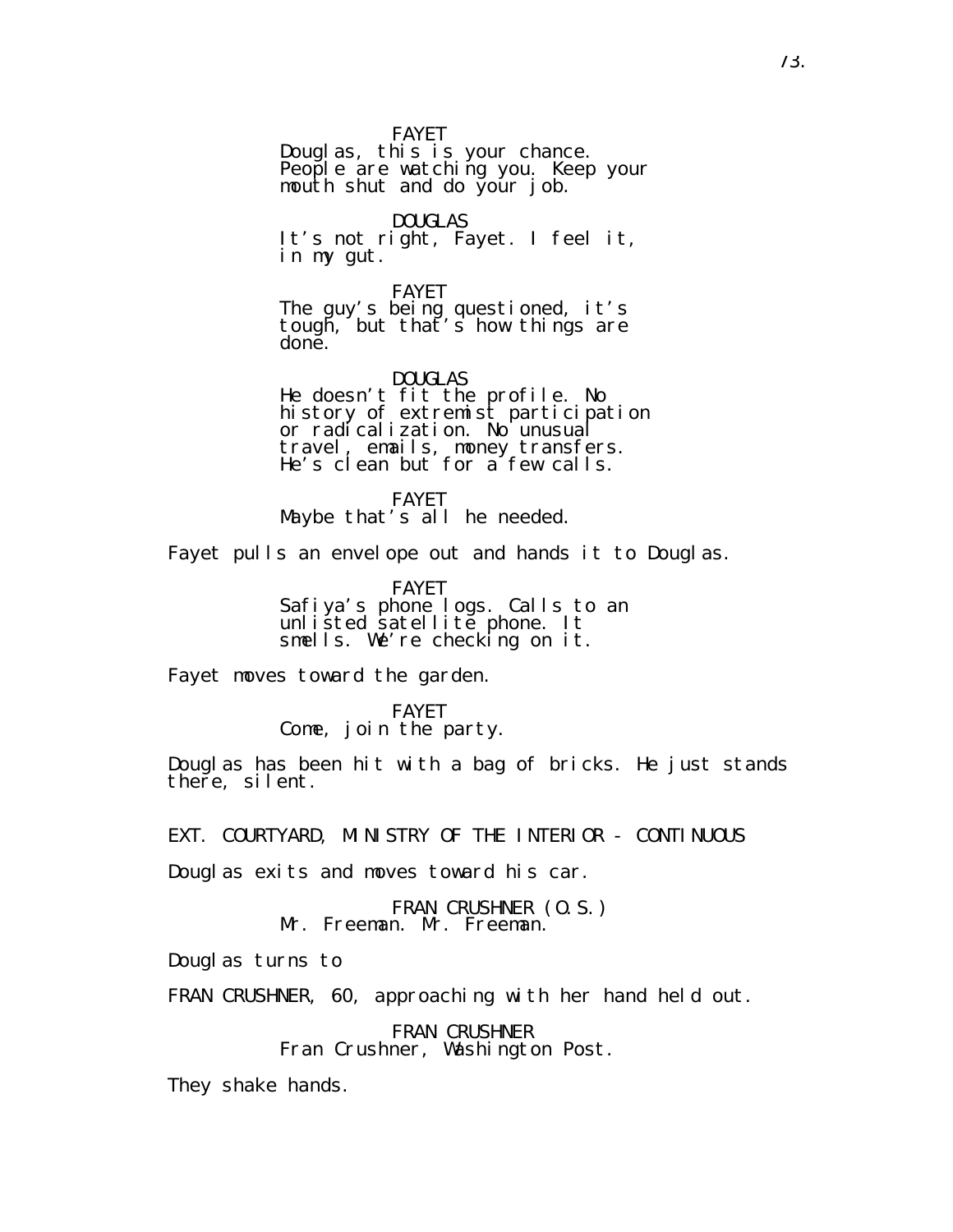FRAN You're stationed at the American embassy, right?

DOUGLAS Have we met before?

FRAN

I'm working on a story and I'm hoping you might be able to help me. My sources are telling me you guys are flying Guantanamo prisoners here for interrogation.

Douglas continues toward his car. His driver starts it up.

FRAN

Pakistan? Afghanistan? Jordan? Leased chartĕr jets, picking up suspects, flying them in for interrogation?

Douglas gets in. They drive off.

INT. STUDENT MEETING HALL - DAY (DESATURATED)

The room is crammed with over a hundred students, male/female, preparing for a protest. There's music, food and an upbeat mood.

Fatima is helping a group of girls make signs, effigies, and banners reading, "KAFAYA." SUBTITLED: "Enoŭgh.".

Khalid is crafting an effigy of UNCLE SAM. They look over at each other, smile.

Omar is taking pictures with his CAMERA PHONE.

FATIMA

Khalid?

OMAR (smiling) Fatima. Come, get in the picture.

Fatima stands next to Khalid.

OMAR

Smile.

Both do. Omar snaps a picture.

The hall bursts into a spontaneous chant, "KAFAYA!" The room is becoming more boisterous. Khalid becomes concerned.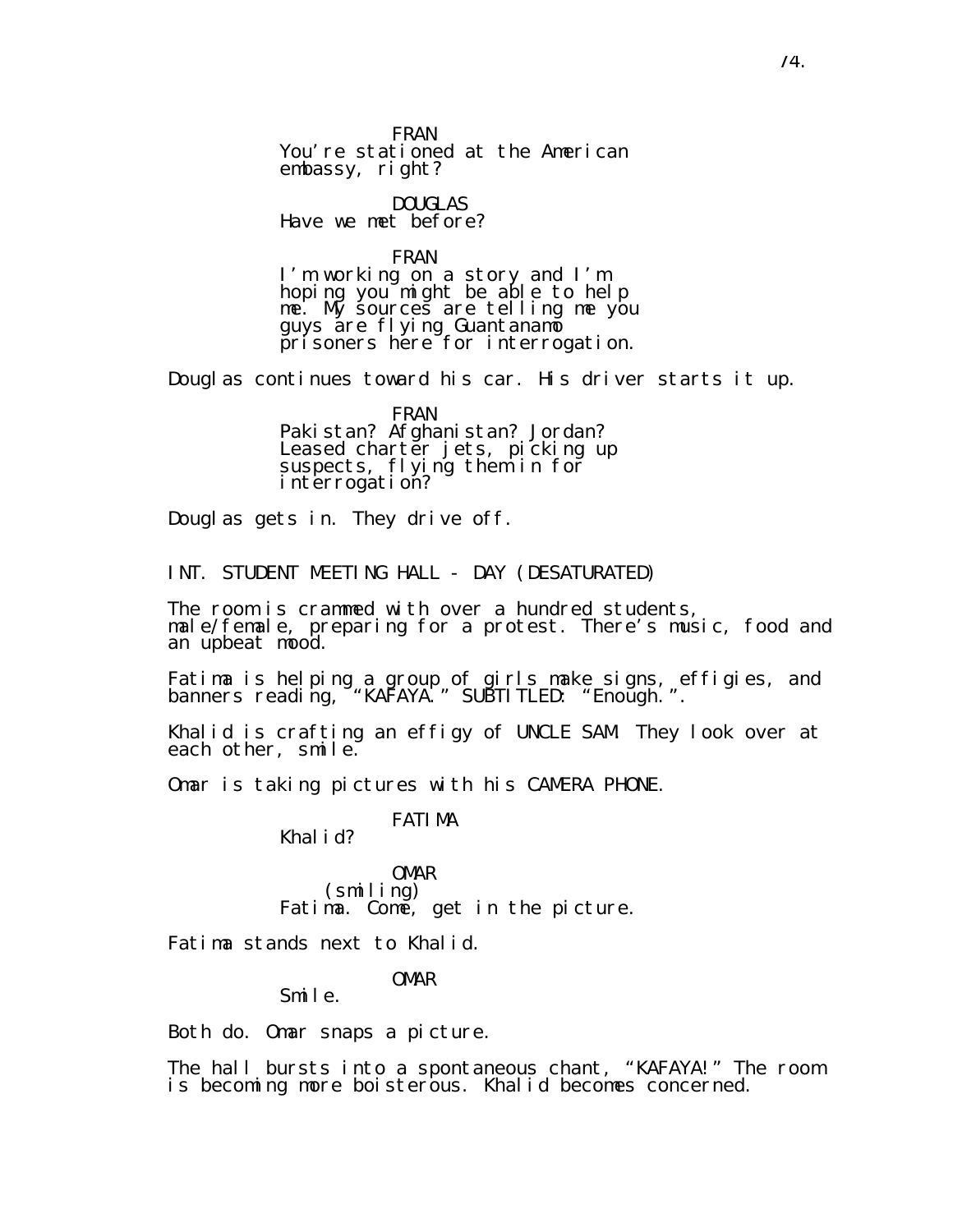There is a commotion outside.

Everyone moves to the windows.

Khalid?

THEIR POV - the police are entering the campus in masse.

# STUDENT #1

## Shut the door!

TWO ACTIVISTS quickly shut and lock the doors. There is a THUNDEROUS BANGING on the door. The students scramble.

#### FATIMA

Khalid takes her hand and pulls her toward the back. The doorway is packed with fleeing students. Khalid and Fatima squeeze through the doorway.

A long hallway leads to a back door. Khalid, Fatima and several students make a run for the door. It bursts open, more police in riot gear.

Khalid, Fatima and Omar are pushed towards the police by the stream of students behind them. Khalid is hit first. He´tries to defend himself, it's no use. Two, then three officers descend upon him with their batons.

Omar throws himself at the officers. The crush of students protect him from their attack. It's an all out fight.

Fatima crouches next to Khalid. He's bleeding and in agony. She opens the door next to them and pulls Khalid through it. Omar slips through the door and shuts it.

EXT. STREET, UNIVERSITY BUILDING - DAY (DESATURATED)

A quiet street outside the campus grounds. A side door opens. Omar, Fatima and Khalid exit.

Fatima and Omar help Khalid down the street. They disappear around the corner.

INT. ABASI'S OFFICE - DAY

Romo drops a file on Abasi's desk.

ROMO The kid's name is Khalid El-Emin.

Abasi and Vahe sit, wait.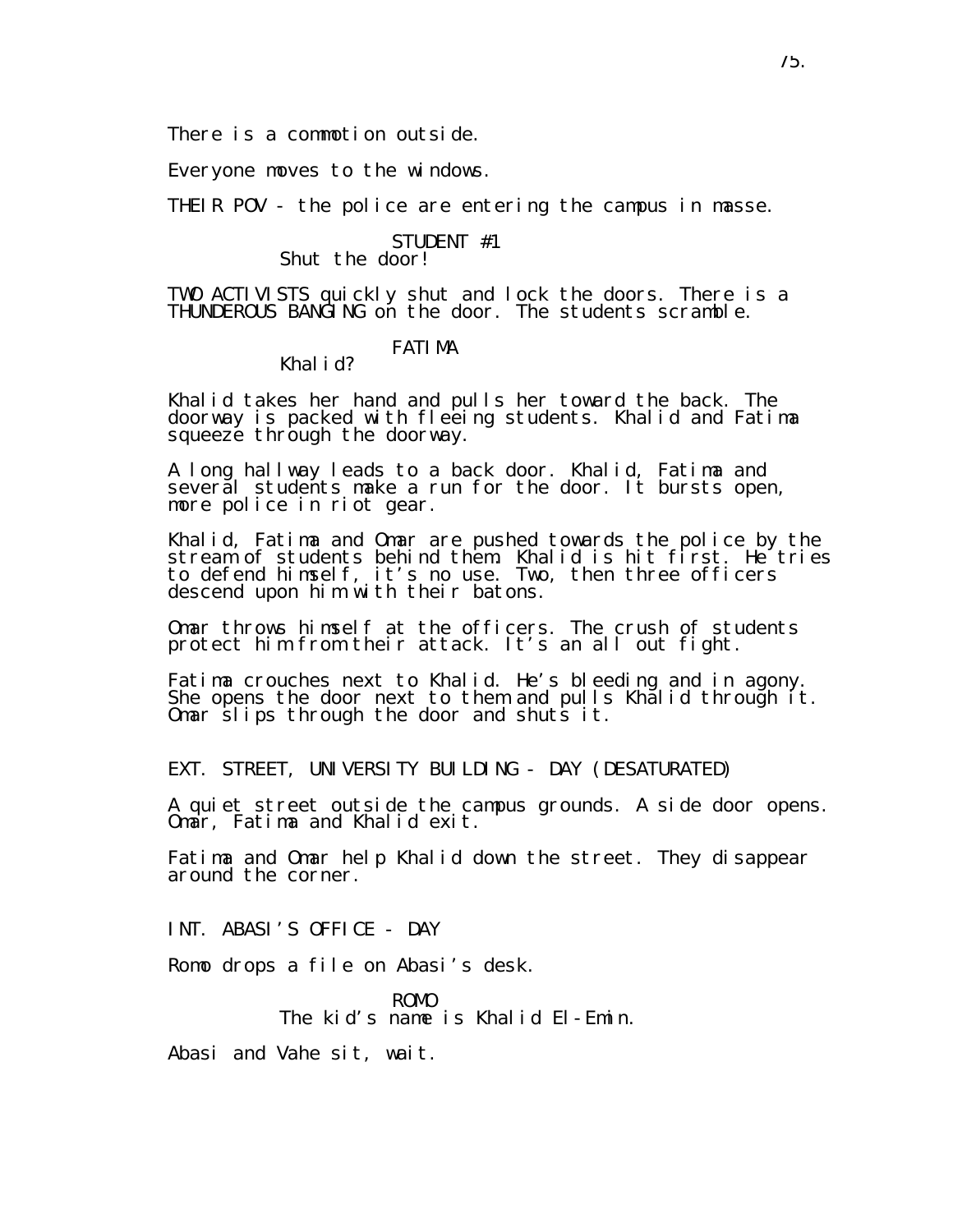Mostly minor arrests a few years ago, school protests. His father's iñ Germany. Mother's dead. His brother, Fadil, multiple arrests. We had him for a while. Current whereabouts unknown. The kid lives with his grandmother. They recently moved. We're trying to find their new address.

ABASI

Have you issued an arrest warrant?

ROMO

No, I wanted you to…

ABASI (raised voice) …what are you waiting for, idiot. Find him! Pick him up!

Romo tenses. He hates to be spoken to like this. He turns sharply and exits.

EXT. HAMADI'S HOUSE, CAIRO - DAY (DESATURATED)

A row house on a narrow cobblestone street. Omar leads Khalid and Fatima up to the front door. Khalid is barely conscious. Omar tries the door, it's locked. He knocks.

IN ARABIC WITH ENGLISH SUBTITLES

HAMADI (O.S.) Who is it?

OMAR It's me, Omar.

The door opens, Hamadi, Omar's uncle from the SHEIK ALBAINI'S SPEECH, stares at them harshly.

INT. HAMADI'S LIVING ROOM - CONTINUOUS (DESATURATED)

Omar, Fatima help Khalid inside.

OMAR The police stormed the student center.

Two armed men step out of the back room. Fatima becomes alarmed. Hamadi points to the door. The men move quickly to the door and window. All is secure.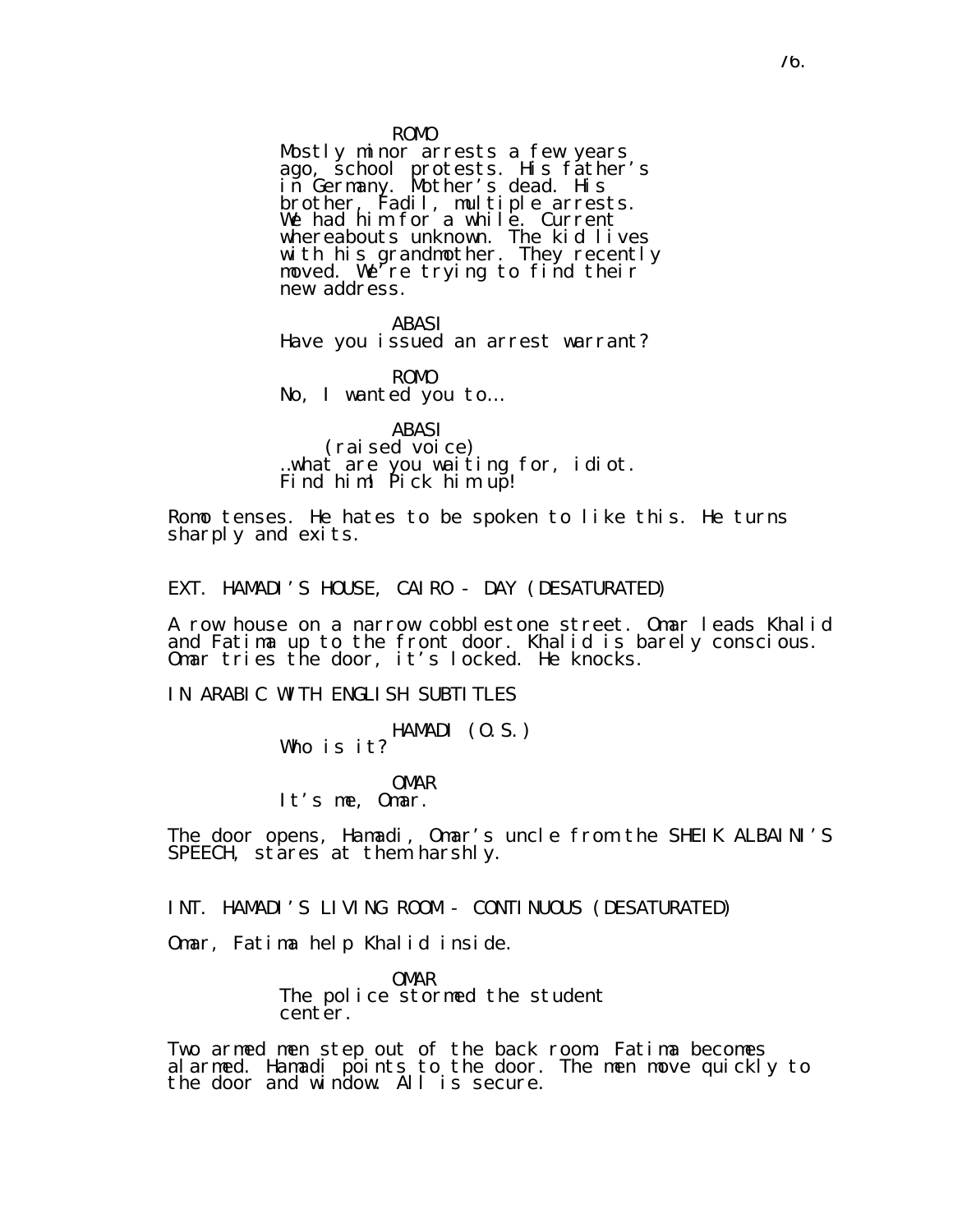HAMADI You should have gone home.

OMAR It's Khalid. HAMADI (stern) I know who he is. Lay him down. (re: to the sofa)

Over there.

Hamadi exits the bathroom.

Omar and Fatima help Khalid to a sofa. KHALID MOANS.

Hamadi enters with a towel and bandages. He examines Khalid.

HAMADI You're lucky it's not broken. (to Fatima) Go in the kitchen and make us some tea.

Fatima stands and exits to the kitchen.

**KITCHEN** 

Fatima finds the tea in the cabinet. She searches for the kettle.

She moves to the door. Stops as she overhears this whispered conversation:

> HAMADI …how could you bring her here?

Khalid's about to respond when her sees

Fatima at the door.

Hamadi and Omar turn to her.

FATIMA (awkward)

I need something to boil water.

HAMADI Under the sink.

Fatima hesitates then turns back to the kitchen.

EXT. WASHINGTON DC - MORNING

Sunrise. Establishing.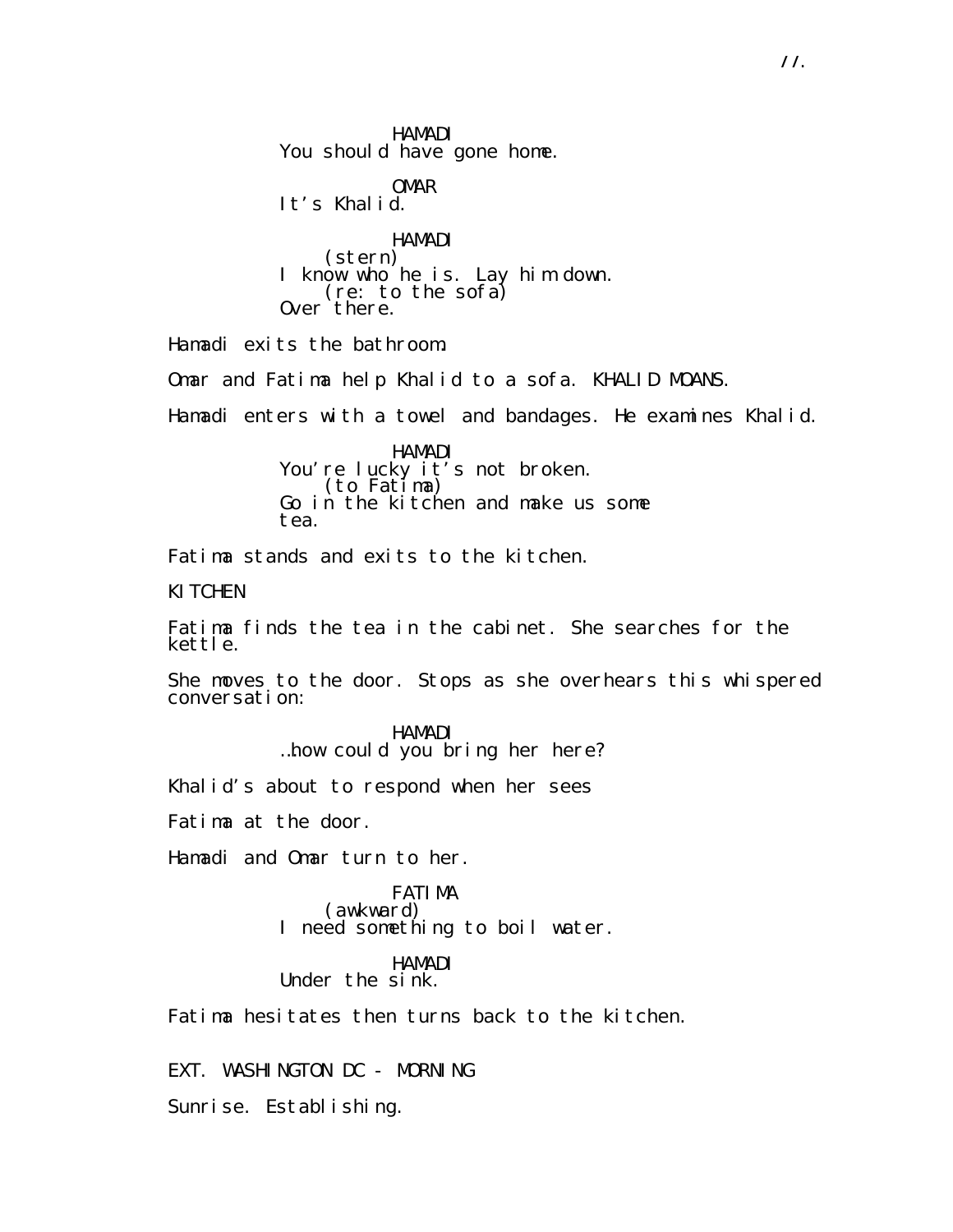EXT. ALAN SMITH'S HOME - MORNING

Alan rolls his bike out and locks the door.

A black SUV is parked directly in front of his house.

The rear window rolls down, it's Senator Hawkins. Alan isn't surprised. He moves toward the car.

ALAN

Senator.

**HAWKINS** Jump in, I'll give you a ride to work.

INT. HAWKIN'S SUV, STREET - MORNING

Alan and Hawkins sit in the back.

ALAN I had a conversation with Corrine Whitman.

**HAWKINS** What did she say?

ALAN She had the guy shipped off to Egypt and for me to fuck off.

HAWKI<sub>NS</sub> What's your next step?

ALAN I don't know.

**HAWKINS** I need to be proactive.

ALAN What do you mean?

#### HAWKI<sub>NS</sub>

I know you have a personal stake in this, Alan. But there are moments when you've gotta make the hard choice. You're a young man. Do you really wanna starť making lifelóng enemies in this town?

ALAN I know, but…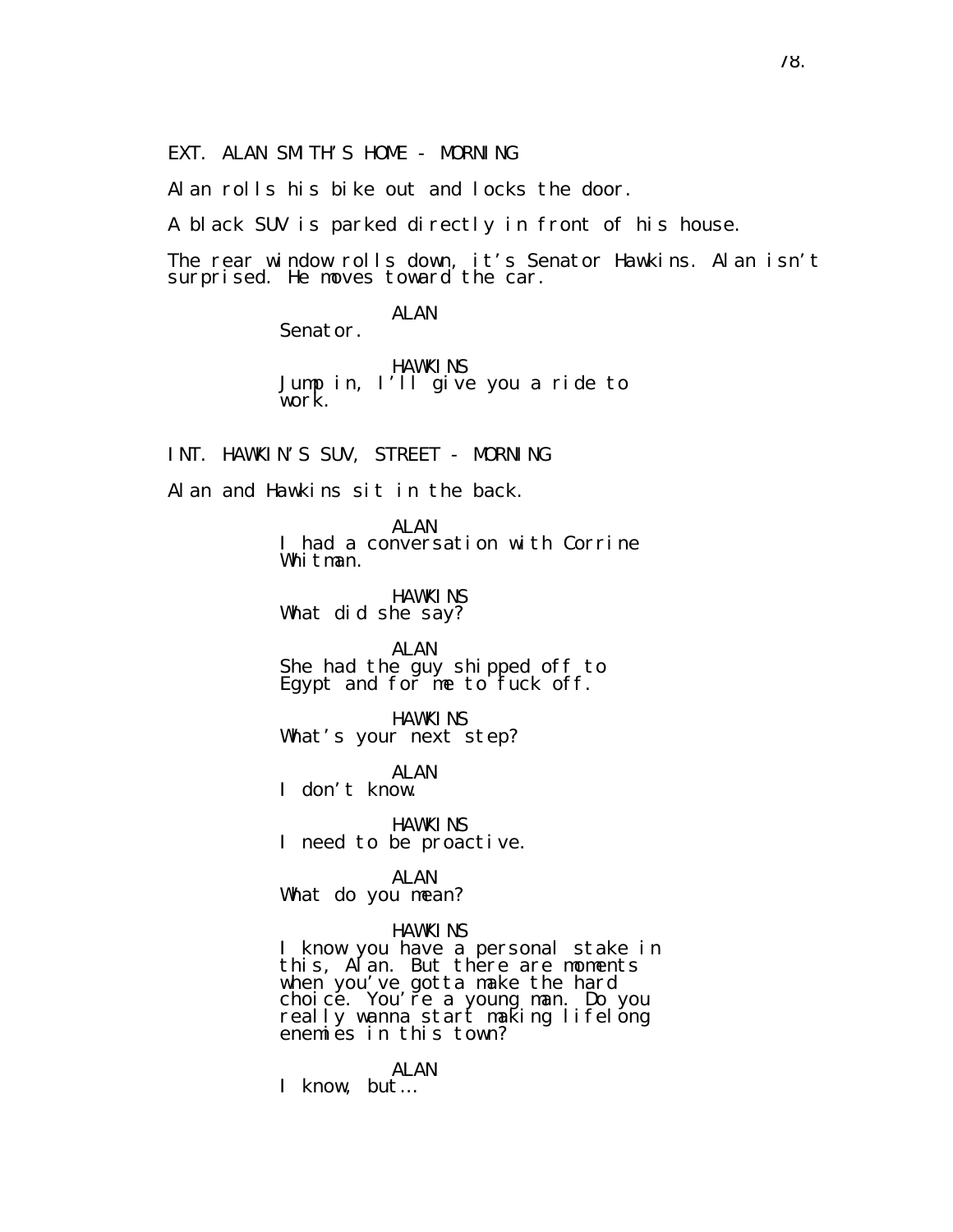Politics is about trade-offs. I don't need to tell you what my bill will mean to 30 million seniors around the country. Something we've both been working on for thrĕe years. We don't need any gorilla dust jeopardizing its chances.

Alan recognizes the "gorilla dust" phrase. He wilts, subtly.

ALAN

Something's gotten back to you?

**HAWKINS** If we're gonna get into a fight, let's make it the right fight, at the right time. A water tight case.

ALAN

I think this is water tight. I knew Anwar. He was a solid guy. A good student…

HAWKI NS I'm sure they said that about Mohammed Attă in Hamburg.

Alan sits quietly, numb.

**HAWKINS** 

Alan, you push this any harder, they're gonna scream "national secŭrity" at the top of their lungs. And we're gonna look like Bin-Laden-lovers.

Alan stares out of the window.

HAWKI<sub>NS</sub> You can't be sure the guy's not guilty. You need to back off.

INT. ALAN' OFFICE, THE CAPITOL BUILDING - DAY

Alan, sweating, enters his office and moves to his refrigerator. He takes out a bottle of water.

Randy follows him reading from a BLUE FILE.

RANDY …he was cleared by customs and the FBI to buy and sell hazardous chemicals for Organni. CIA talked to him two years ago. (MORE)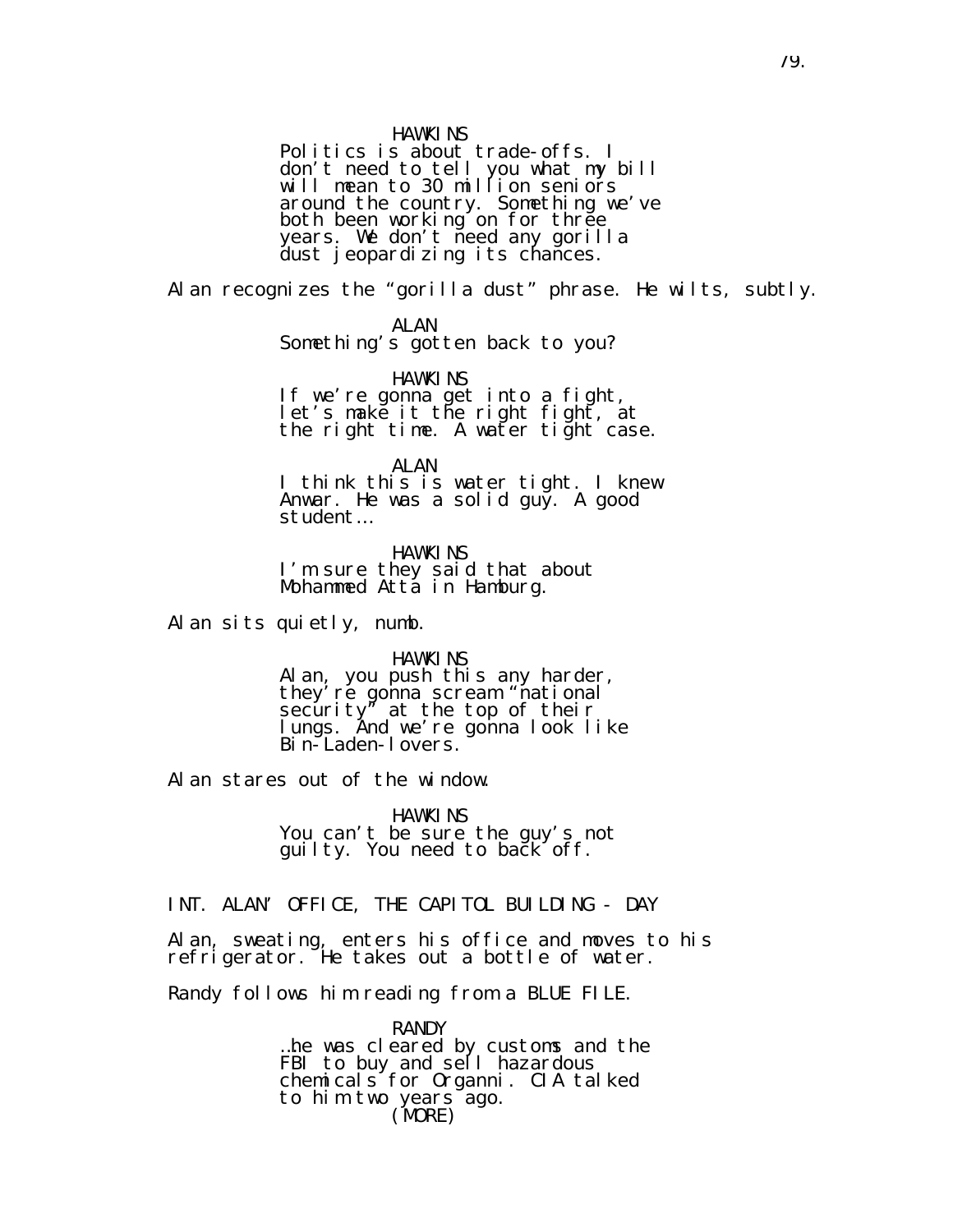He was given a pass. Some phone logs came up a few months ago. CIA looked into it, didn't find  $\breve{ }$ anything. Apparently Rashid roŭtinely gives out dozens of cell phones and continuously rotates them to extended family members in order to insulate himself from detection. RANDY (cont'd)

ALAN So they got nothing.

RANDY Almost nothing. Just those phone calls. This could go either way.

INT. KITCHEN, DOUGLAS' HOUSE - NIGHT

Douglas sits. On the table, a half empty bottle of bourbon and a glass. He's in a sour mood.

FOOTSTEPS

Safiya enters, cheerful.

SAFIYA Sorry I'm late.

She sees the bottle.

## SAFIYA

You okay?

She smiles, moves toward him. Douglas holds the phone logs he got from Fayet. He's slightly drunk.

# SAFIYA

# What's wrong?

Douglas holds up the phone log.

DOUGLAS You told me you were talking to your mother. That wasn't true.

He points to the phone log.

DOUGLAS It's an unregistered satellite phone.

Safiya steps close and looks at the phone log.

SAFIYA You got a record of my calls?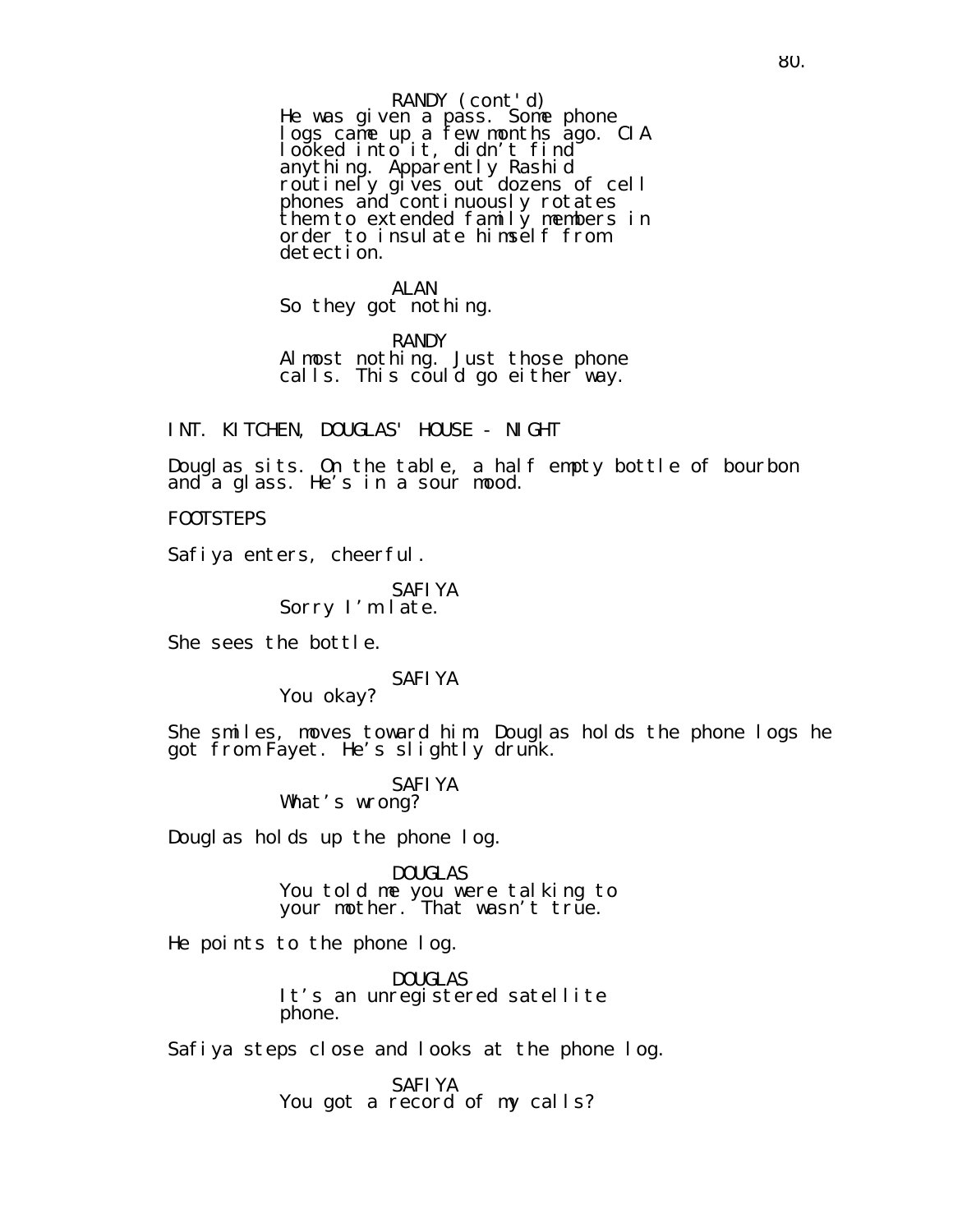DOUGLAS I need you to explain this, Safiya.

SAFIYA You're an asshole.

Douglas stands, intense.

DOUGLAS Who did you call?

Safiya turns to leave. He grabs her.

SAFIYA Let go of me!

DOUGLAS I trusted you. And you lied to me.

She shakes free from his hold.

SAFIYA That's my mother's phone number! She lives in a small village. No phone service but for one satellite

phone. They all share it. I don't know who it's registered to.

DOUGLAS

Bullshit.

Safiya holds out her phone.

SAFIYA (terse) Call.

She stares at him. She hits dial on the phone.

SOUND OF RINGING. A MAN ANSWERS.

MALE VOICE

Hello?

Douglas is unsure.

IN ARABIC WITH ENGLISH SUBTITLES

SAFIYA Hello, who is this?

BESHIR Beshir. Who are you calling for?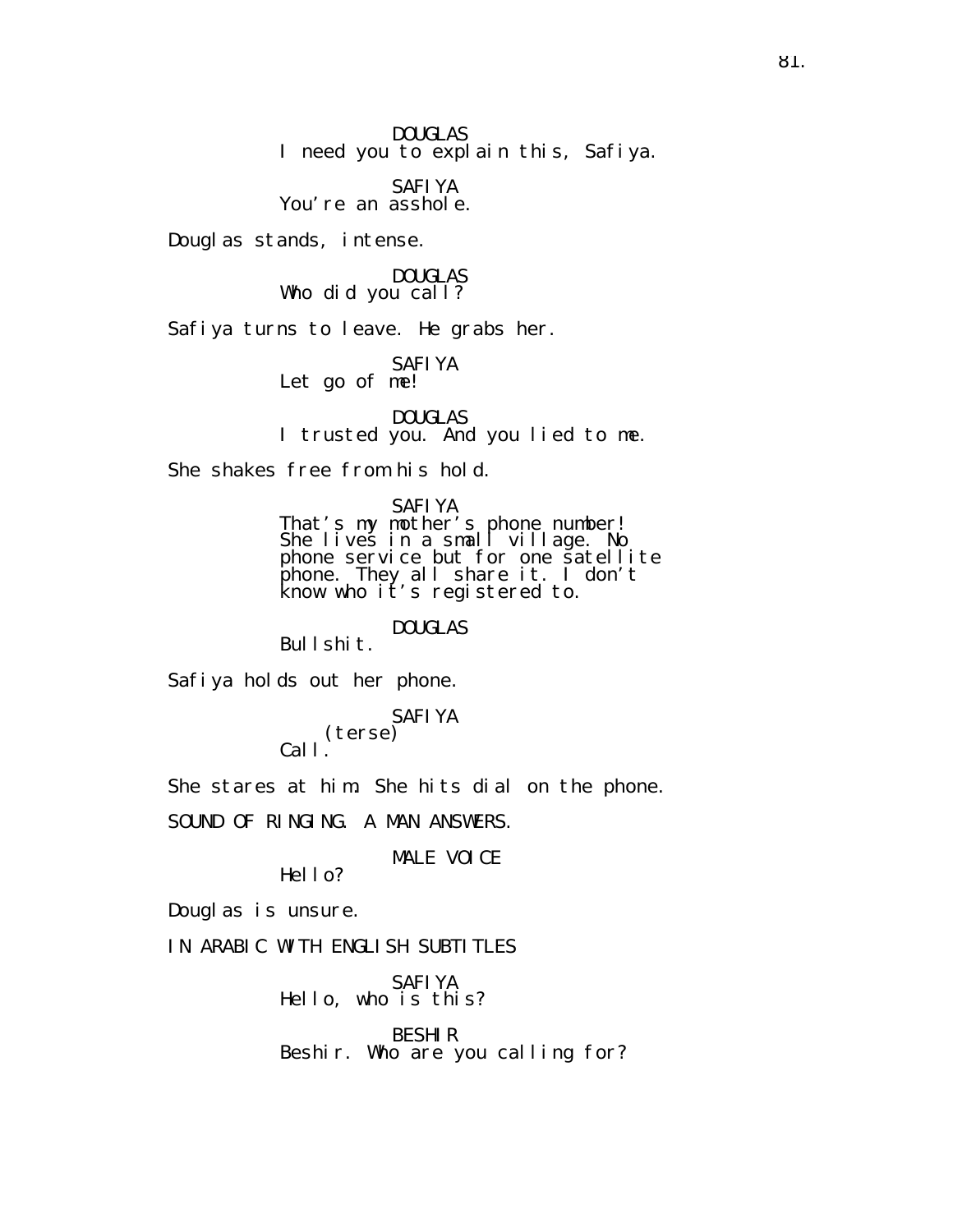SAFIYA This is Safiya Mussan. Is my mother there?

BESHIR No. Was she expecting your call?

SAFIYA It's okay. I'll call back at my usual time. Thank you.

Safiya closes the phone. THEY CONTINUE IN ENGLISH.

SAFIYA What did you think? I was an informant? A spy?

DOUGLAS (back pedaling) I'm sorry. I didn't…

Safiya walks out.

DOUGLAS Safi ya?

She's al ready gone.

INT. ANWAR'S CELL - NIGHT

BLACK

The SOUND of Anwar whimpering.

The light in his cell flickers on. Anwar is kneeling against the wall naked. The Koran sits untouched in the corner.

The door creaks open. Romo enters and holds a finger to his lips. He tosses Anwar pants and a shirt similar to that of the guard's uniform.

> ROMO Put them on, quickly.

Anwar does as instructed.

ROMO If we are caught, we will be shot. Do you understand?

Anwar nods his head as he buttons up the shirt.

ANWAR Just get me to the Canadian embassy.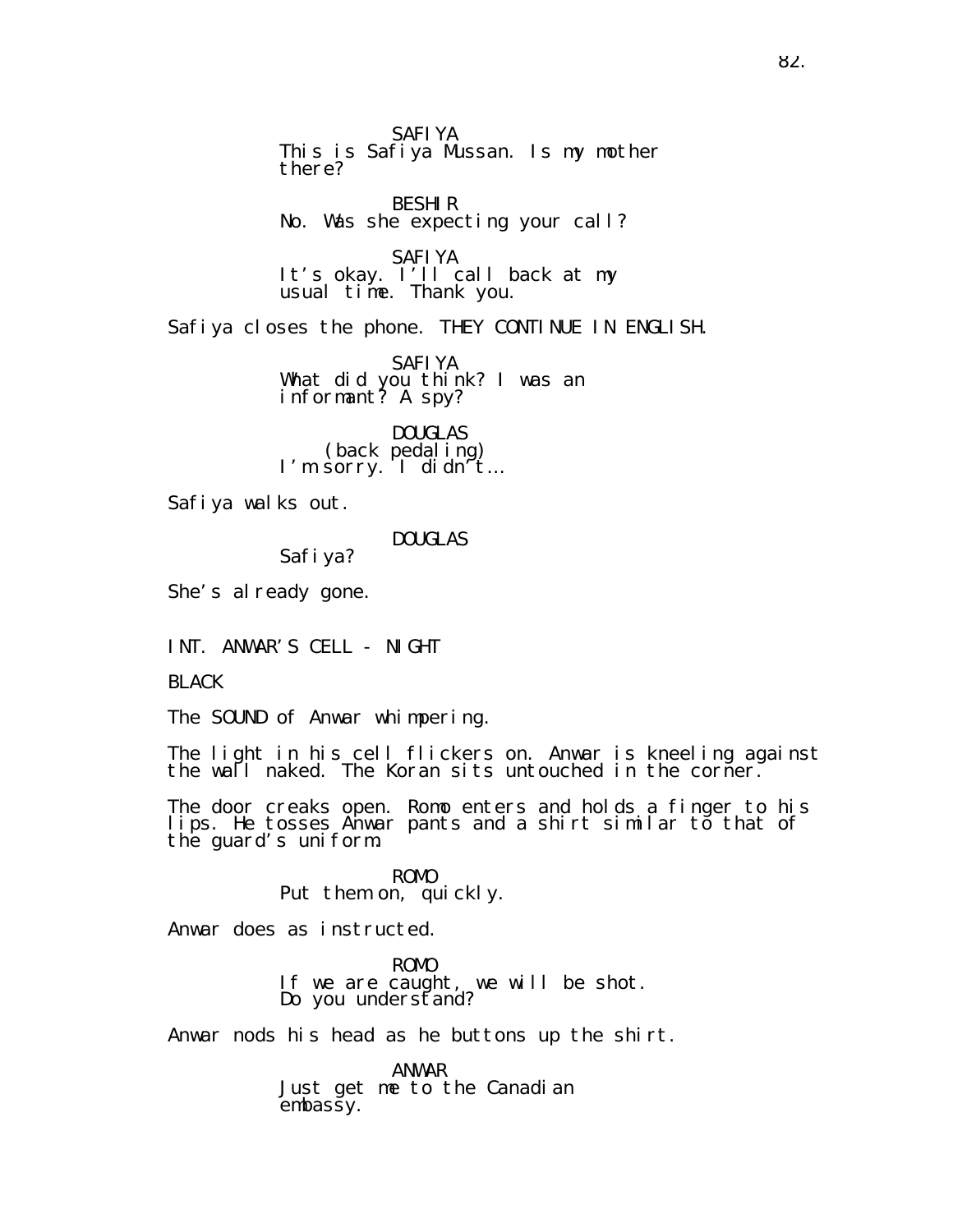Romo peeks out of the door. He motions for Anwar to follow him. They exit the cell.

INT. RECEPTION, ALAN'S OFFICE, WASHINGTON - DAY

Samantha sits at her desk.

Isabella enters.

**SAMANTHA** Good morning.

Samantha goes on the intercom.

**SAMANTHA** Alan, Isabella's here to see you.

INT. ALAN'S OFFICE - CONTINUOUS

Alan is at his desk. Isabella enters as Randy exits. They nod to each other. Alan smiles and points to a seat. ANWAR'S BLUE FILE is on his desk between them.

She sits, anxious.

ISABELLA How did it go? Was she there? Did you talk to her?

ALAN Yes, I did.

ISABELLA What did she say?

ALAN

I'm sorry, Izzie. They claim to have documentation showing contact between Anwar and a terrorist group in Cairo.

ISABELLA What? And you believe them?

ALAN That's not the point. I'm not the right person to be looking into this for you.

ISABELLA (starting to cry) Alan, I swear̃ to yoŭ, Anwar is not a terrorist. Aren't people innocent until proven guilty anymore? (MORE)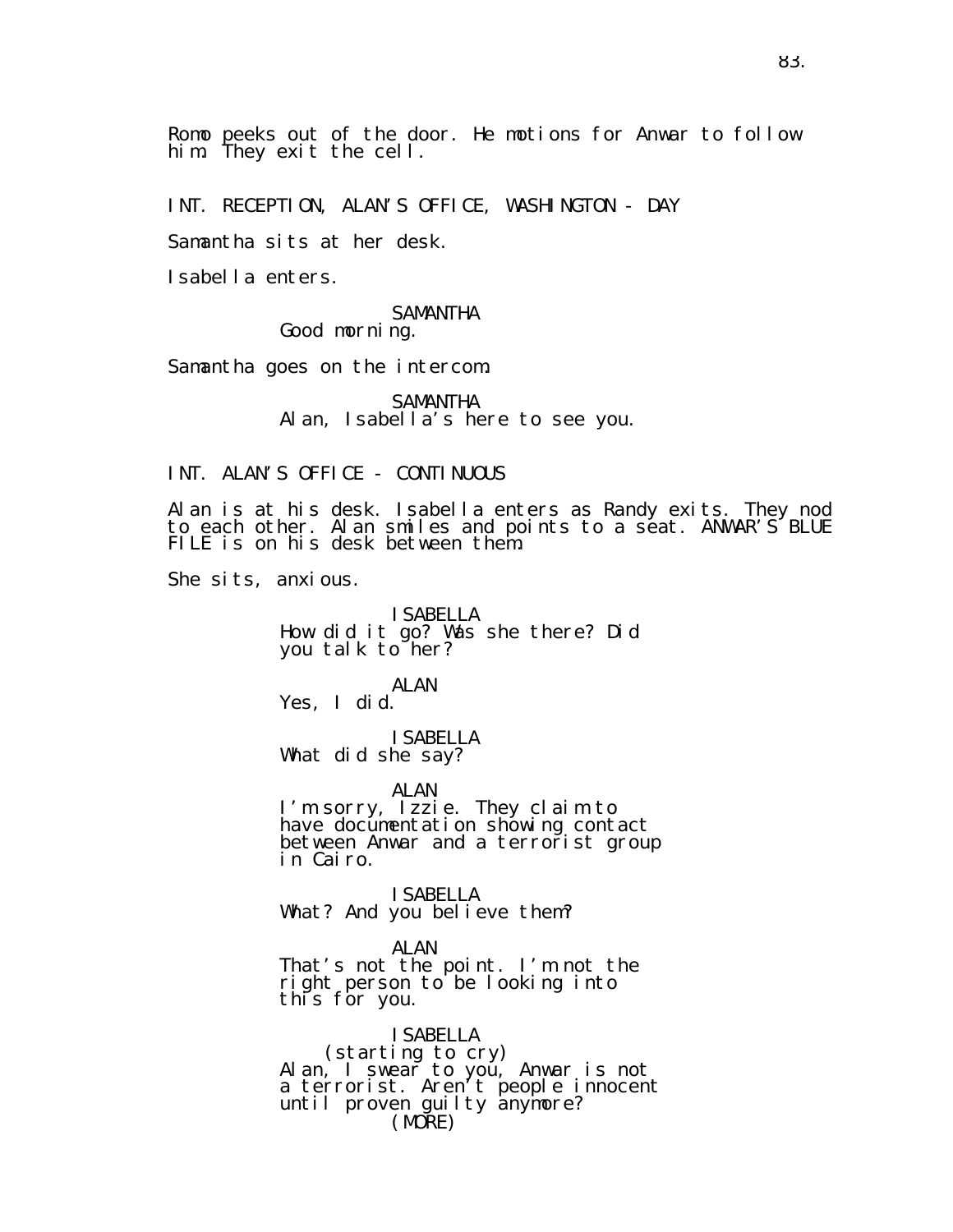What if you passing through Moscow got picked up by the KGB and sent ŏff to Iran for trial. What would you say then? ISABELLA (cont'd)

ALAN Izzie, I think you should go home and take care of your baby. (writes on a pad) Here... Here are the names of two great attorneys that really know ťheir way aroúnd Washingtoń.

Isabella goes numb, total disillusionment.

ISABELLA "I'm gonna do everything I can to help you." That's what you said, Alan.

Alan can't look her in the eyes. He holds out the list.

ALAN I'm sorry, Isabella.

Isabella stares at Alan for a moment, TOO HURT TO SPEAK.

She stands and exits without taking the names. Alan leans back in his chair, exhausted, ashamed.

INT. HALLWAY, MUKHABARAT DETENTION CENTER, CAIRO - NIGHT Romo and Anwar exit the cell and move quickly down the hall.

INT. STAIRWELL - CONTINUOUS

Romo and Anwar stop halfway down the staircase.

SOUND of approaching footsteps descending.

Romo pushes Anwar into a dark recessed doorway.

Two soldiers coming up the stairs, walk by talking.

Romo leans back pushing Anwar against the door. It closes, makes a loud CLICKING SOUND.

Romo turns sharply to Anwar.

The soldiers stop on hearing the CLICKING SOUND.

Romo steps out of the recessed doorway.

IN ARABIC WITH ENGLISH SUBTITLES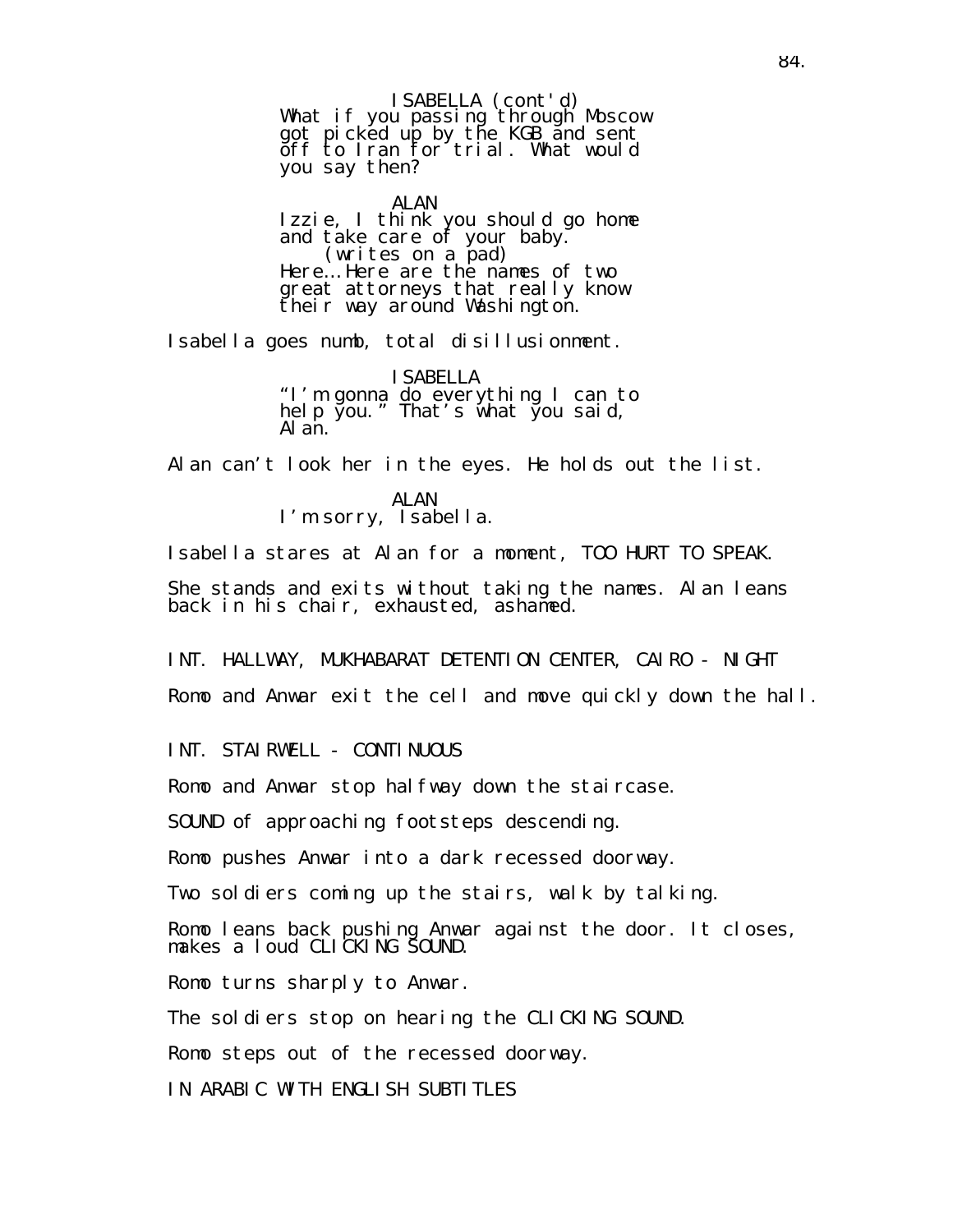SOLDIER #1 Was that you?

SOLDIER #2 What are you doing here? I thought you were off tonight?

ROMO Forgot my cellphone in the change room. Now it's gone.

SOLDIER #1 You can't leave anything in here. Whatever it is, it<sup> $7$ </sup>ll sprout legs and walk away.

They share a laugh. The soldiers turn and continue upstairs.

INT. DOORWAY - CONTINUOUS

Romo grabs Anwar and pulls him down the stairs.

INT. BASEMENT - CONTINUOUS

A huge unkept room filled with washing machines, rusting equipment and furniture.

Romo and Anwar enter.

ROMO They've seen me. They'll know I got you out.

ANWAR It's okay. Just get me to the Canadian embassy. I'll take care of you.

ROMO You think I'll be safe at the Canadian embassy? Every Egyptian guard there works for Abasi.

Romo paces back and forth. He stops, a decision made.

ROMO I've got to put you back. Sorry.

ANWAR No, you can't do that.

ROMO I can do what I want. You have no way to protect me.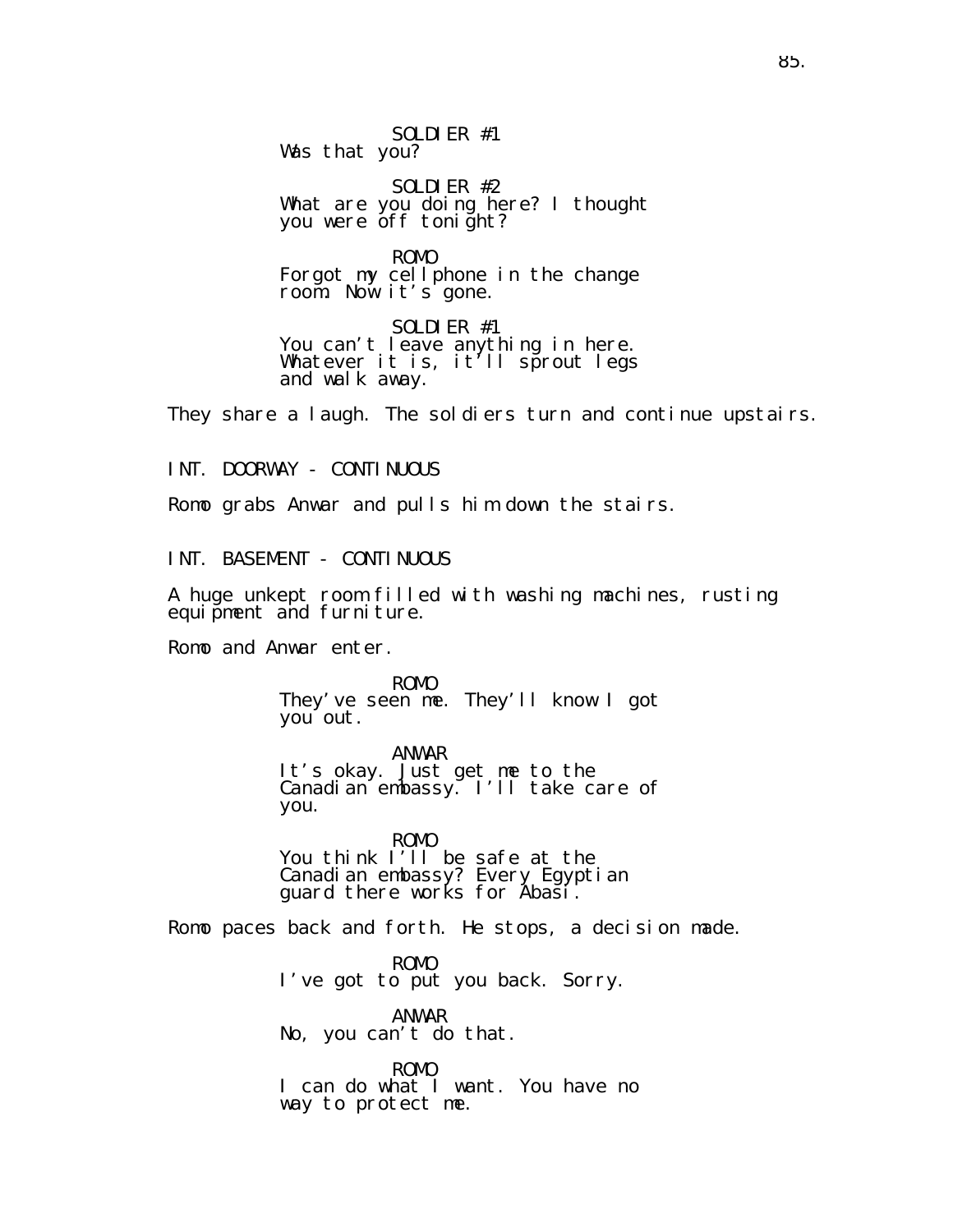ANWAR

Listen to me. We'll get out of the country.

ROMO

How?

ANWAR I don't know, there must be a way.

Romo grabs Anwar and moves him toward the door.

### ANWAR

No, please.

ROMO How are you going to protect me. How will you get money? Do you have anyone thát căn help ŭs?

ANWAR Wait, let me think.

ROMO We need someone to get us out of the country. Who do you know? Who do you know! Tell me!

Anwar breaks down, drops to his knees crying.

ANWAR

I can't think. My cousins live in Giza, I'm not sure. I haven't seen them in years. But we can go there.

ROMO Where in Giza?

ANWAR I don't know. Please, I've never been there. Please, just let me out of here.

Romo's demeanor hardens. He pulls a concealed weapon and presses the barrel to Anwar's forehead. He cocks the hammer.

ROMO

Where in Giza?!

Anwar sobs. He closes his eyes in expectation of the bullet.

ANWAR

I really don't know.

Romo hits ANWAR HARD IN THE FACE with the pistol.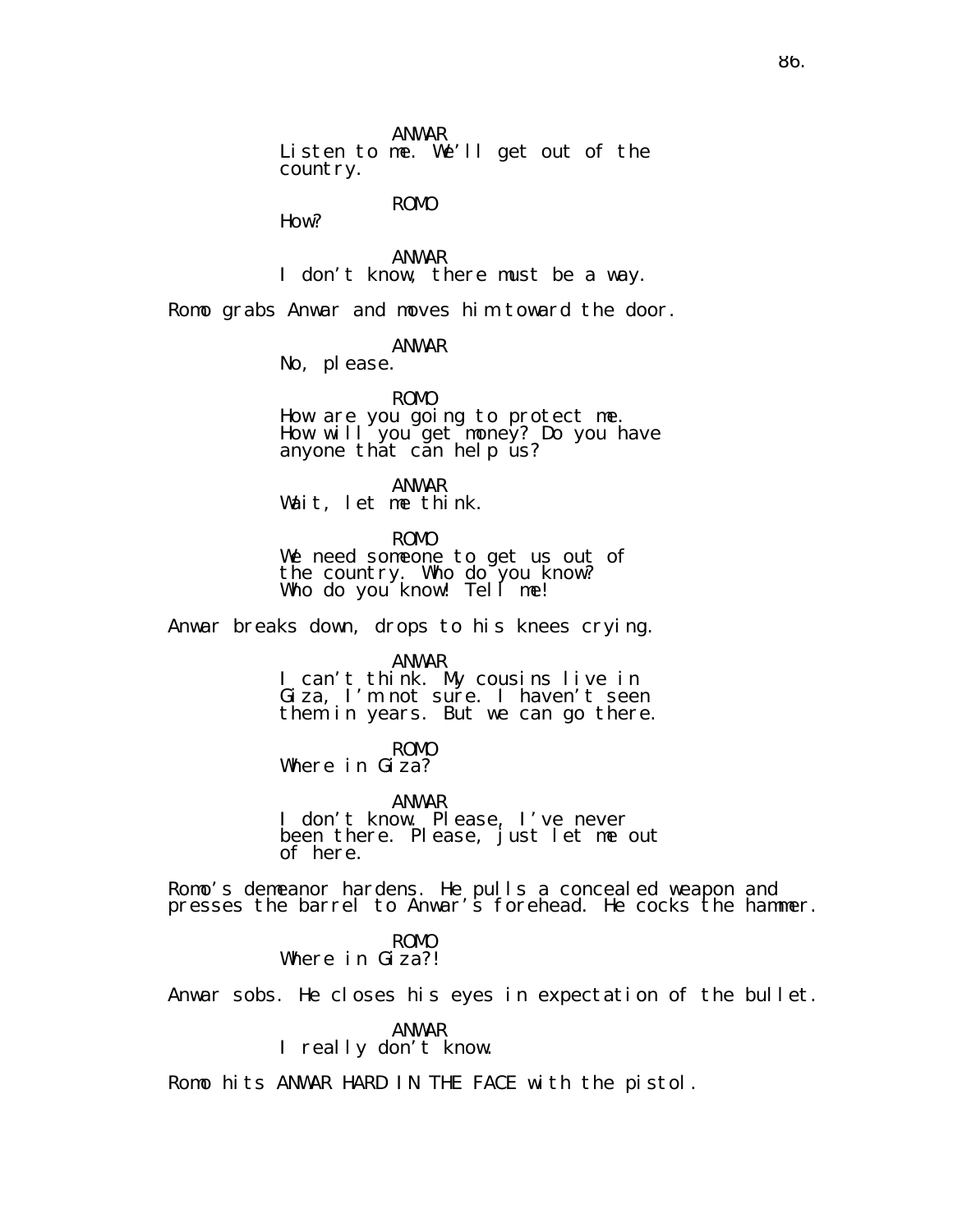Abasi, Vahe and several guards step out of the dark corners.

Anwar looks at them, then back up to Romo. The whole thing was a con.

He lunges at Romo. Romo pivots and knocks Anwar to the floor unconsci ous.

EXT. FBI BUILDING, WASHINGTON DC - DAY

A taxi pulls up. Isabella exits and moves to the entrance.

TITLE CARD: "FBI BUILDING, WASHINGTON DC"

INT. RECEPTION, FBI - CONTINUOUS

Isabella walks up to the receptionist.

ISABELLA I'd like to speak with Director Thomas.

RECEPTIONIST Do you have an appointment?

Isabella shakes her head, "no."

RECEPTIONIST Can I ask what this is…

ISABELLA

A kidnapping.

The receptionist studies her for a moment then picks up the tel ephone.

INT. FBI OFFICE - DAY

Isabella sits across two FBI agents.

ISABELLA My husband has been kidnapped by the US government and taken to Egypt. This is my passport. His name is Anwar El-Ibrahim.

The agents check the passport and exchange a look.

EXT. JUSTICE DEPARTMENT - DAY

Isabella enters the building.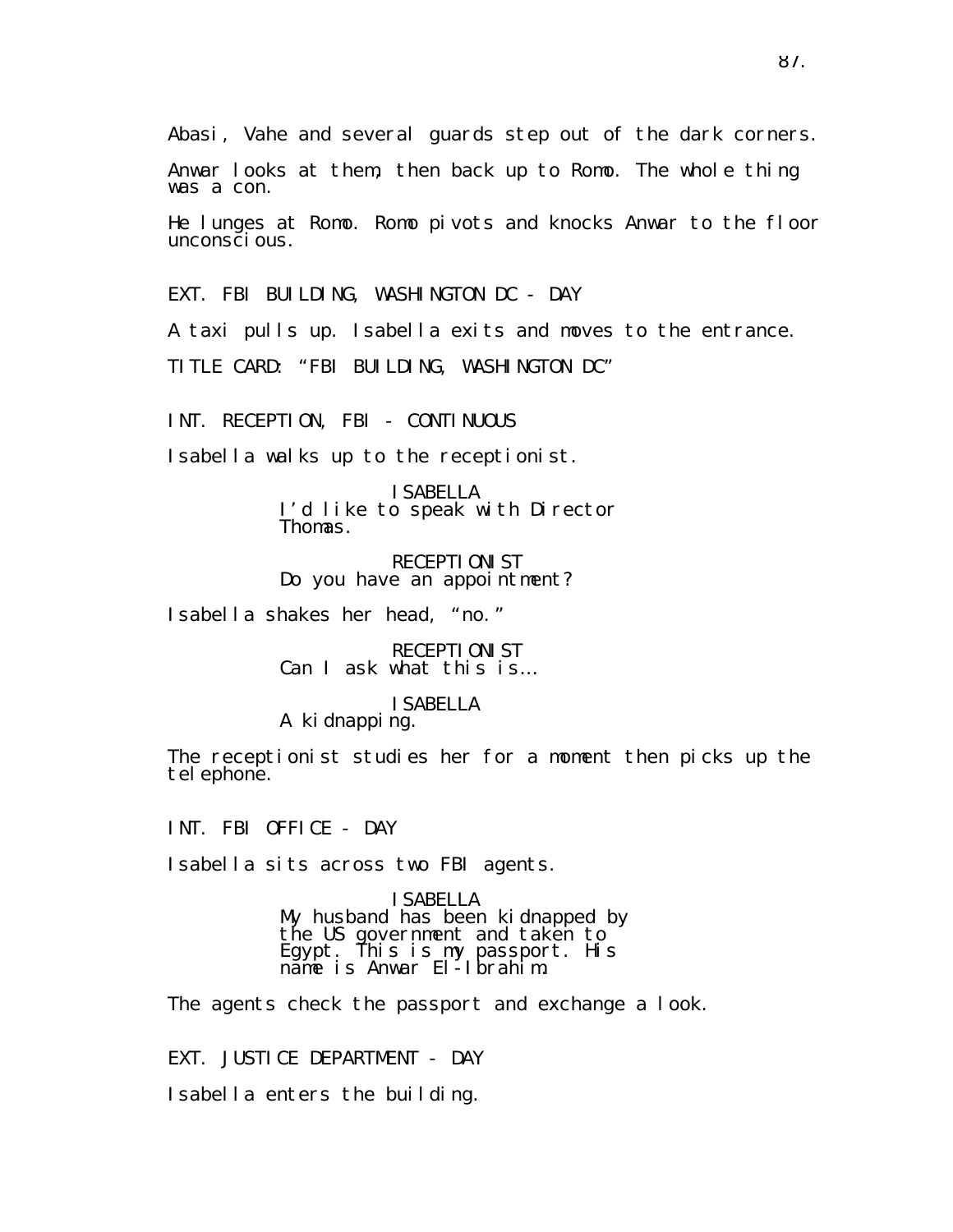TITLE CARD: "U.S. JUSTICE DEPARTMENT, WASHINGTON DC"

INT. OFFICE, THE JUSTICE DEPARTMENT - CONTINUOUS

Isabella sits across a Justice Department ADMINISTRATOR.

#### ISABELLA

The Egyptian authorities are nei ther confirming nor denying they have him. That′s ăn admissíon that ́ he was extradited without a hearing or counsel.

ADMINISTRATOR We can't confirm that.

INT. STATE DEPARTMENT - DAY

TITLE CARD: U.S. STATE DEPARTMENT"

Isabella sits in front of another anonymous bureaucrat. She pushes a statute book towards the official.

> ISABELLA The War Crimes Act of 1996, 18 USC section 2340 prohibits the government from extraditing a suspect to a country where there is a strong belief the suspect will be tortured. (beat) He's being tortured. You're breaking the law.

OFFICIAL You don't know where he is, how do you know he's being tortured?

EXT. STATE DEPARTMENT - DAY

Isabella exits, stressed. Suddenly, she stops, holds her stomach, a bad cramp. She slouches in pain.

INT. HOSPITAL CORRIDOR - CONTINUOUS

Isabella is moved down the hallway on a gurney. The OVERHEAD LIGHTS reflect in her eyes.

INT. EXAMINATION ROOM, HOSPITAL - DAY

Isabella lays in bed. A young DOCTOR looks over her chart.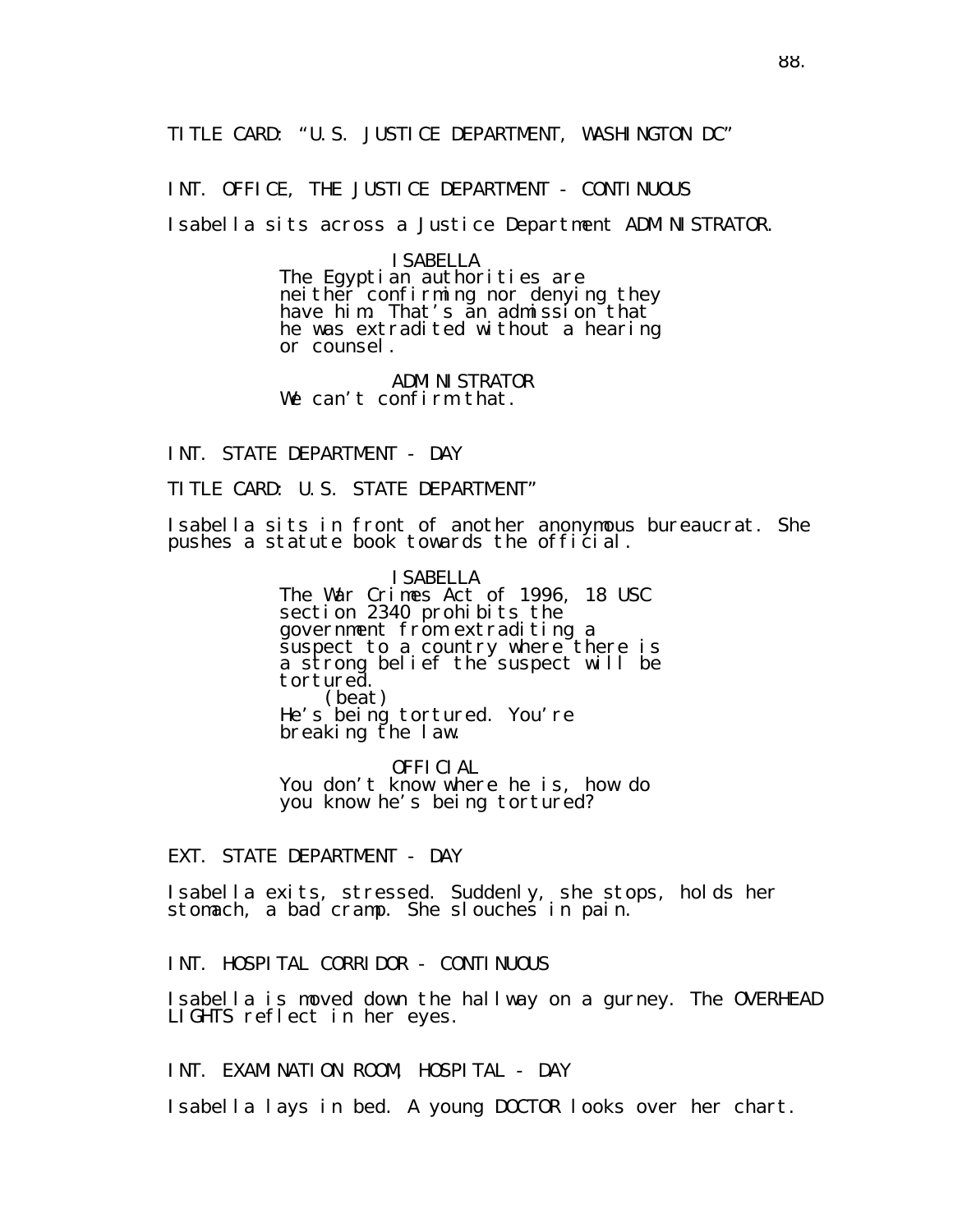DOCTOR How are you feeling?

ISABELLA Better. I think I was just tired.

DOCTOR

You need to take things easy. Too much exertion and you risk a premature delivery.

INT. INTERROGATION ROOM - DAY

Anwar is strapped to the wall. Wires are taped to his body. They lead to a small metal box attached to a car battery.

Romo flips a switch. ANWAR JERKS VIOLENTLY. His screams are muffled by a gag. Romo flips the switch back. Anwar relaxes, pleads through the gag.

Douglas watches. He looks terrible: bags under his eyes, unwashed and stressed.

Abasi checks his watch. He nods to Romo.

He flips the switch again. Anwar's body seizes.

Douglas looks away.

Romo switches the power off. Abasi gestures to Anwar. Romo steps up and removes the gag. Blood everywhere.

> ANWAR No more! Please!

> > ABASI

You're doing this to yourself, Anwar. We′rĕ trying tŏ save lives. Lives that you would help destroy.

ANWAR

(whimpering) Please. I'm begging you.

ABASI

If you died here, today, right now, who would miss you? Your wife would eventually remarry. Your son would learn to call another man, "father."

ANWAR

Pl ease.

Abasi, annoyed, nods to Romo.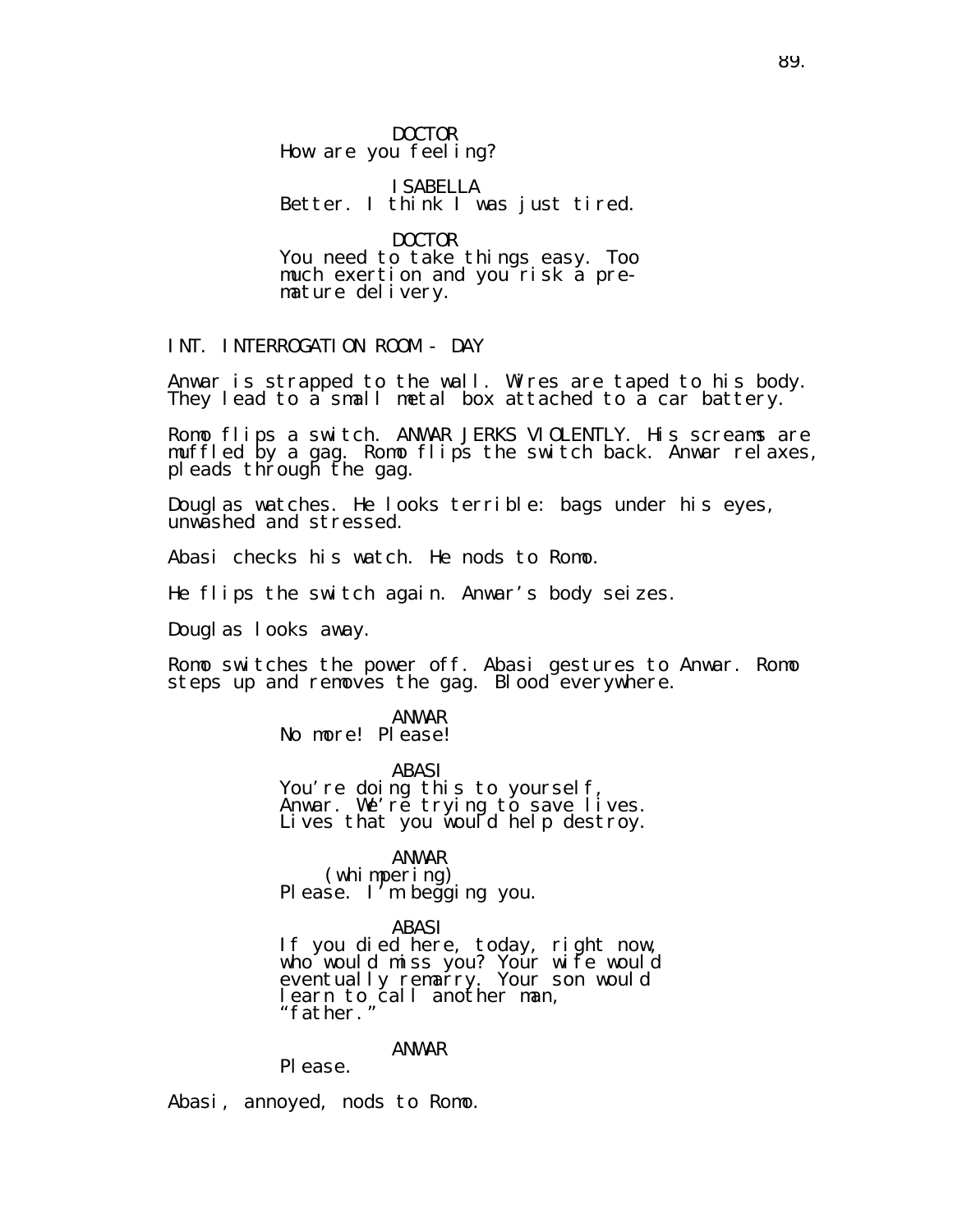Romo steps up, switches on the power.

ANWAR JERKS VIOLENTLY.

**SCREAMS** 

Douglas flinches.

DOUGLAS Al right, enough.

Abasi shoots Douglas a look.

ABASI This is my interrogation. You observe. Nothing more. (to Romo) Put the gag on.

Romo moves toward Anwar with the gag.

ANWAR No, please wait! He contacted me a year ago.

Silence.

Douglas is stunned.

Abasi smiles, finally. He snaps his fingers.

Romo lets Anwar down. They sit him in a chair.

IN ARABIC WITH ENGLISH SUBTITLES

ABASI How did Rashid Silimi contact you?

ANWAR He called me, on my cell.

Abasi looks at Douglas, smug.

ABASI

Why?

ANWAR Information.

ABASI What information?

ANWAR Chemical composition to increase explosive power. Detonation devices. Raw materials.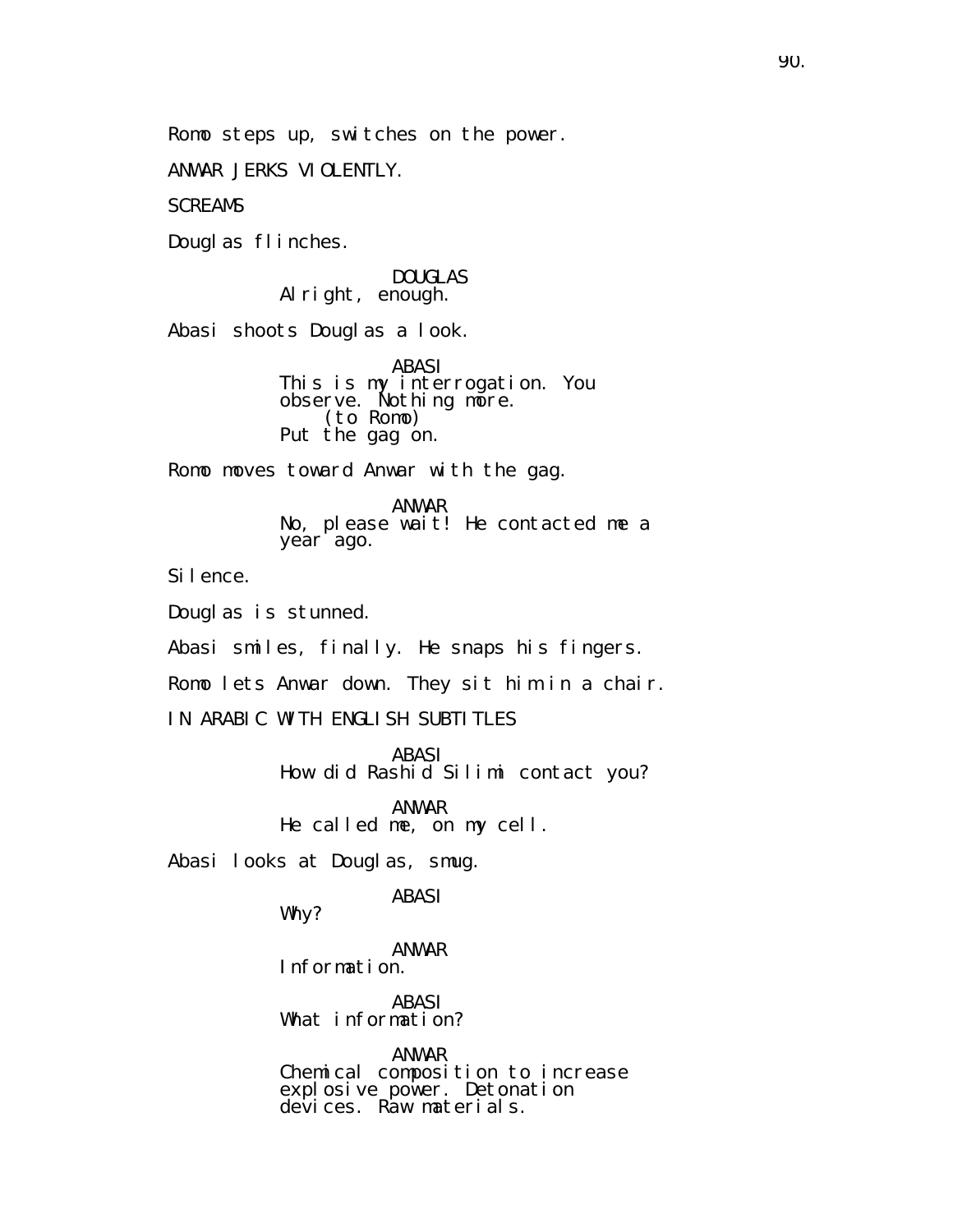ABASI Did you give him that information?

> ANWAR (pauses)

Yes.

ABASI Did you ever speak with any of his ai des?

Anwar doesn't answer. Abasi leans across the table and hits Anwar hard in the face.

> DOUGLAS Give him a chance to answer!

Abasi slides a note pad towards Anwar.

## ABASI

Names!

Anwar starts to write.

Douglas studies him, deep in thought.

DOUGLAS Did he pay you?

Anwar pauses, looks up to Douglas.

ANWAR

Yes.

DOUGLAS How much?

ANWAR (hesitates) Fifty thousand.

DOUGLAS Where's the money?

ANWAR We hadn't figured out how to do the transfer without my being detected.

DOUGLAS You trusted him to owe you the money?

ANWAR He's my cousin.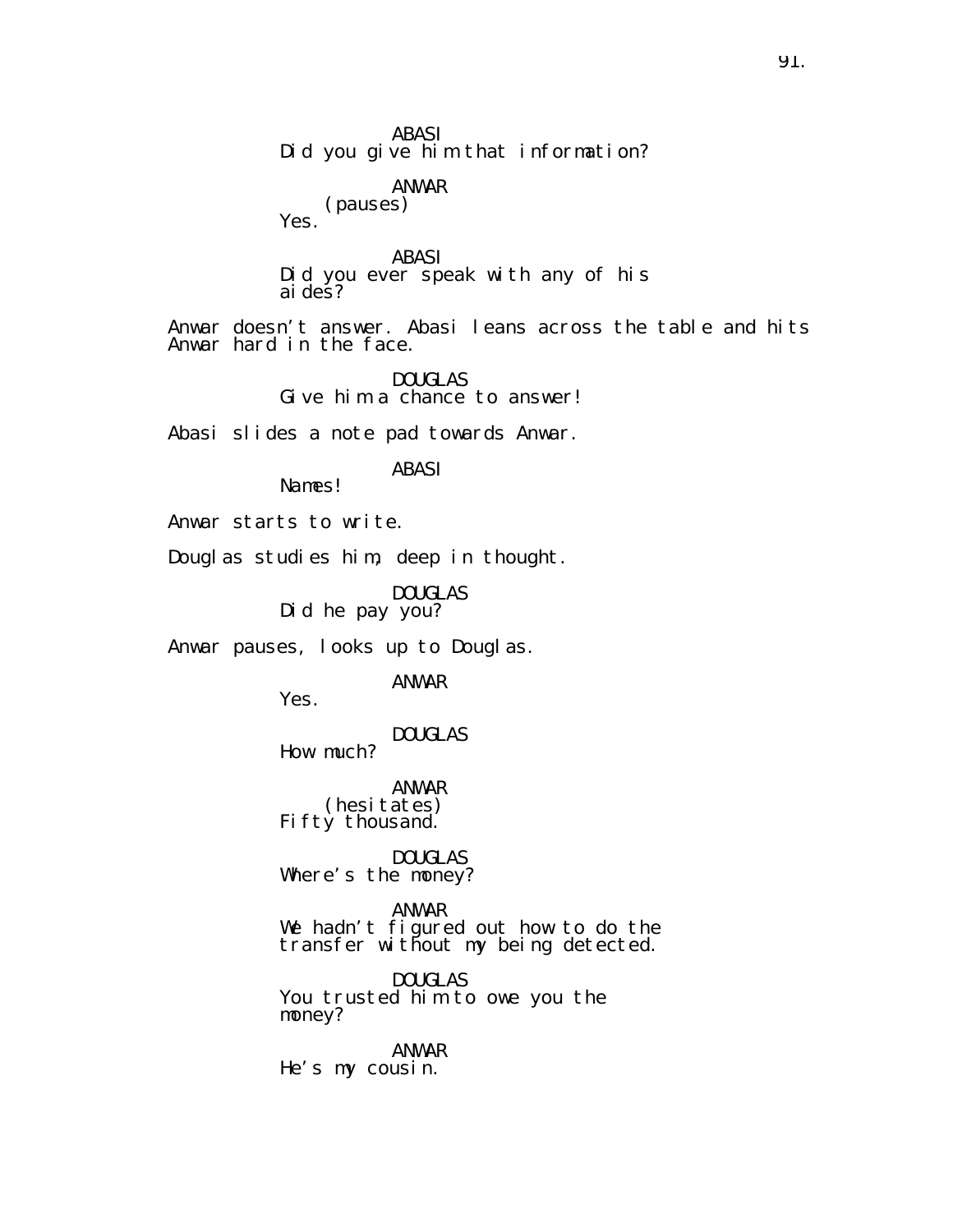INT. HALLWAY, MUKHABARAT DETENTION CENTER - CONTINUOUS

Douglas, Abasi and Romo enter from the interrogation room. Douğlas seems dejected.

Abasi's looking over the list of names.

ROMO (to Douglas) You look surprised.

ABASI You shouldn't be. These pigs lie. That's what they do.

Abasi slips the list into his pocket.

DOUGLAS Can I get a copy of that?

Abasi hands the list to Romo.

ABASI Make a copy.

Romo exits.

Vahe approaches holding a cellphone and carrying a small backpack.

VAHE

Boss, I have something for you to see.

They turn away from Douglas. Vahe shows Abasi something on the cellphone. Abasi tenses.

> ABASI Where is he?

#### VAHE

19.

Abasi and Vahe walk off. Douglas watches them.

INT. INTERROGATION ROOM 19 - DAY

An intense Abasi enters carrying the backpack.

A young man sits cuffed and shackled in the room.

It's Omar. He's been beaten severely.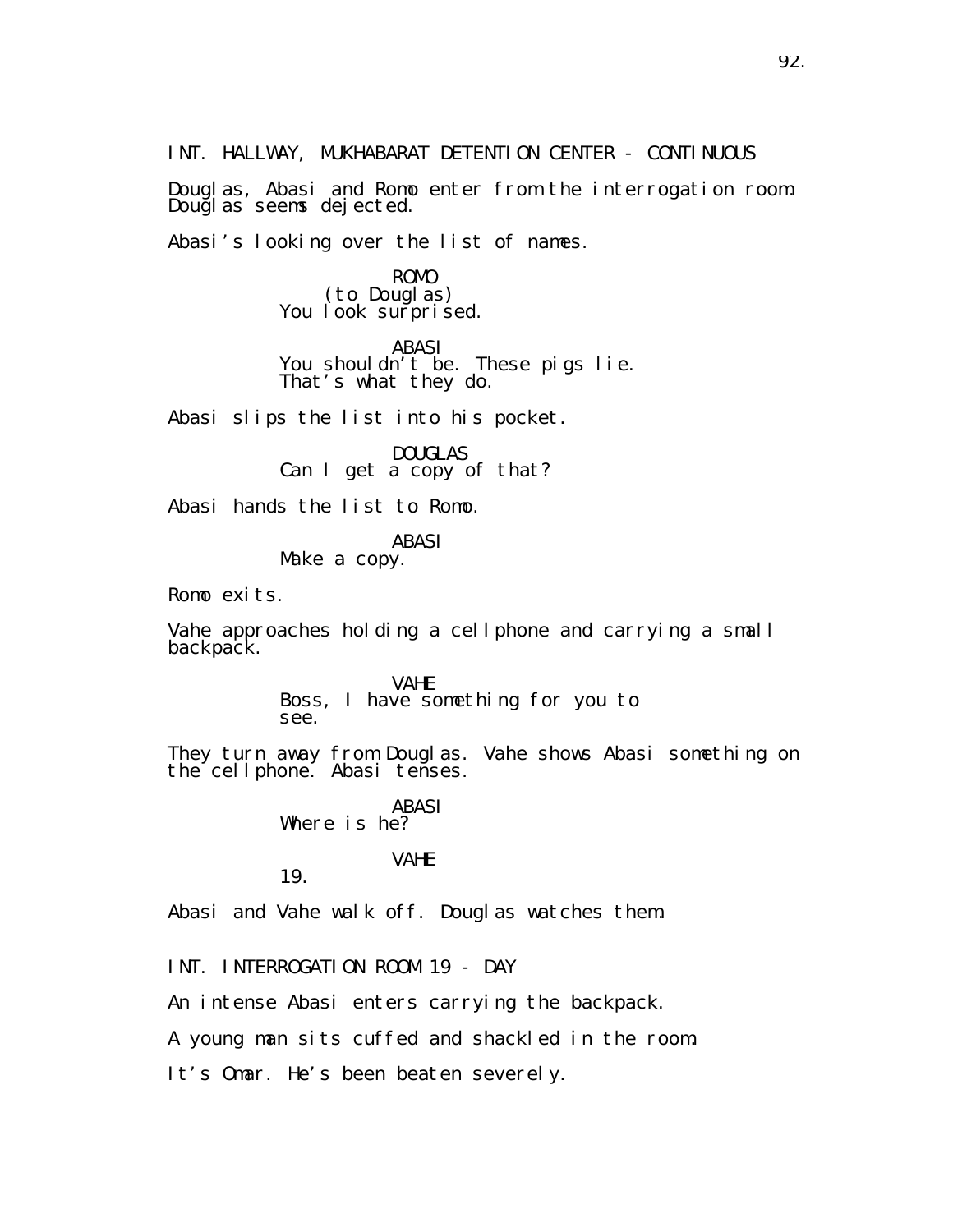IN ARABIC WITH ENGLISH SUBTITLES

ABASI Omar Ismiri?

OMAR

Yes.

ABASI Any relation to Hamadi Ismiri?

OMAR My uncle.

ABASI You know who I am?

Omar nods, "yes."

Abasi sets the backpack on the table.

ABASI This your backpack?

Omar tries to focus on the bag. He nods, "yes."

ABASI And your phone?

Omar nods through tears. Abasi shoves the camera phone at Omar.

> ABASI Who is this girl?

On the screen of the phone is a digital photograph of Fatima and Khalid taken by Omar on the night of the student protest.

OMAR

Fatima.

ABASI And you know her from…

OMAR

School.

ABASI And the boy with her?

OMAR Khalid El-Emin.

ABASI When was the last time you saw her?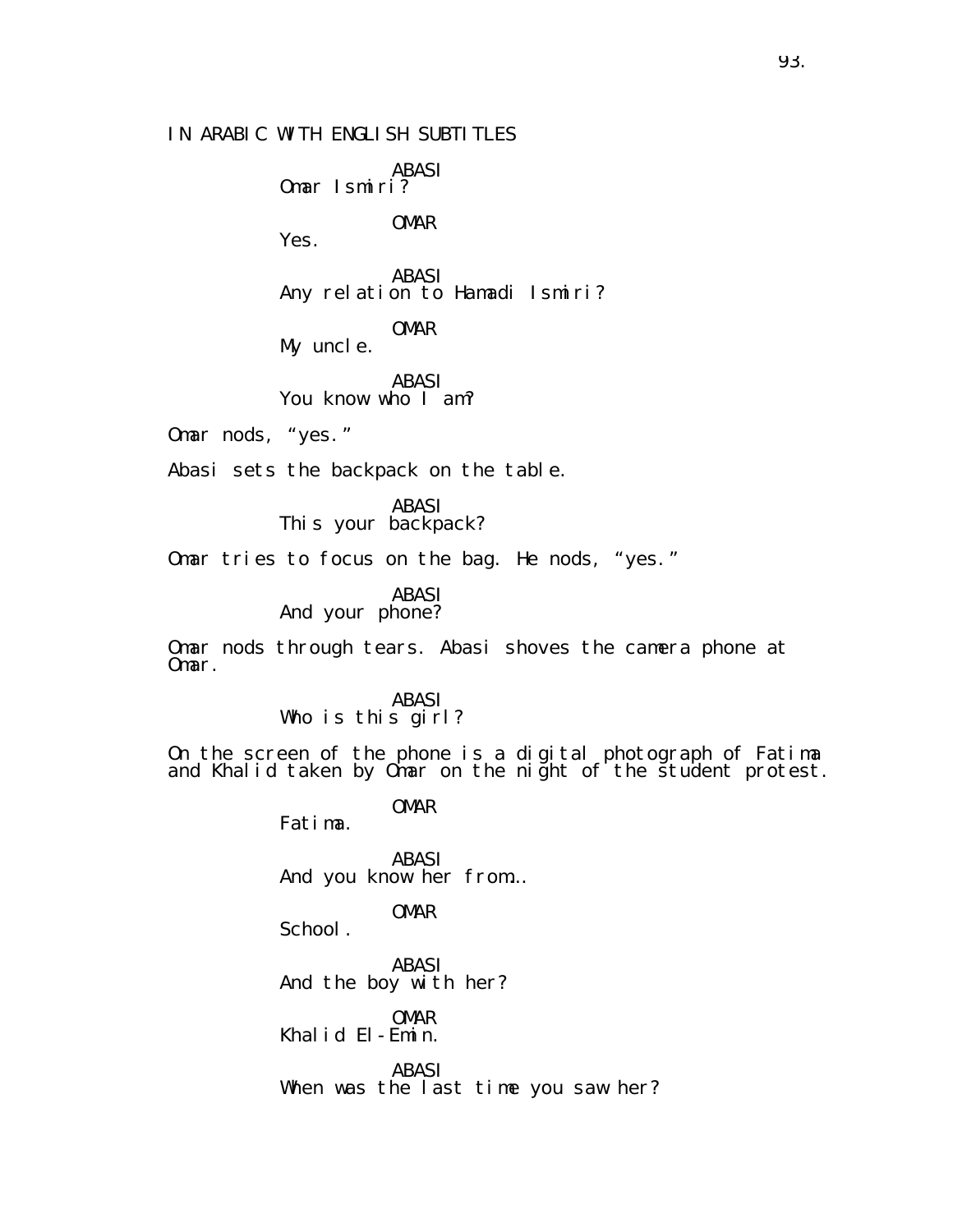OMAR A few days ago. ABASI Who was she with? OMAR Khalid. ABASI Where? OMAR She was helping make signs for the student protest. ABASI Good. Where are they now? OMAR I don't know. ABASI I am going to ask you one more time. OMAR (crying) He lives with his grandmother on Albuti, number thirty-six or seven. Abasi stares at Omar. Determines he's telling the truth. ABASI Have you seen your uncle, Hamadi, recently? Omar nods, "yes." ABASI Very good. You'll be kind enough to give me his address. INT. HALLWAY - CONTINUOUS Abasi and Vahe move down the hall. Abasi hands him a note. ABASI I want you on his uncle, Hamadi.

Vahe nods and quickly walks off.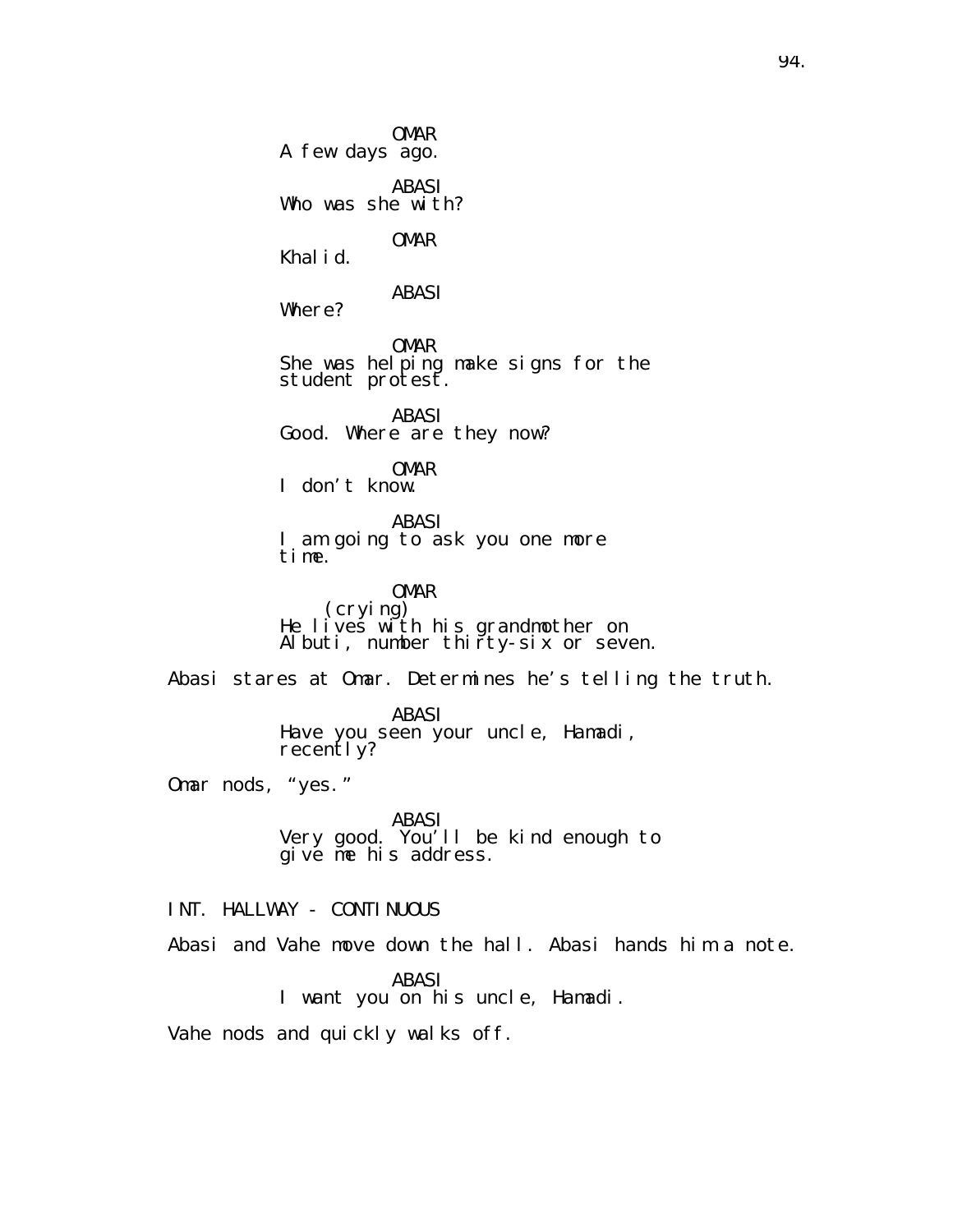INT. ALAN'S OFFICE - NIGHT

Alan at his desk, aggravated and absorbed in his thoughts.

He reaches for his briefcase, opens it. He pulls Anwar's BLUE FILE. He turns on the shredder and shreds all the documents.

INT. DOUGLAS' HOME OFFICE - NIGHT

Douglas works on his computer. He types a name off Anwar's confession list. He hits the ENTER button:

ON SCREEN: NSA DATABASE. "NO INFORMATION" bold.

Douglas types in another name.

ON SCREEN: "NO INFORMATION"

Douglas leans back in his chair. Thinks.

EXT. KHALID'S HOME - NIGHT

Abasi parks an unmarked van a short distance from the house. Romo sits in the passenger seat.

Khalid's house is dark. They check their watches.

EXT. CAIRO STREET - NIGHT (DESATURATED)

A poorly lit corner. A bus pulls up.

Fatima and Khalid exit. He takes Fatima's hand and leads her through a vacant lot.

SOUND OF A DISTANT BARKING DOG.

INT. SECURITY VAN - NIGHT

Abasi sits looking out of the tinted window.

EXT. KHALID'S BACKYARD - NIGHT (DESATURATED)

Khalid and Fatima enter the backyard through a rear gate.

They take a staircase up to the second floor. They enter.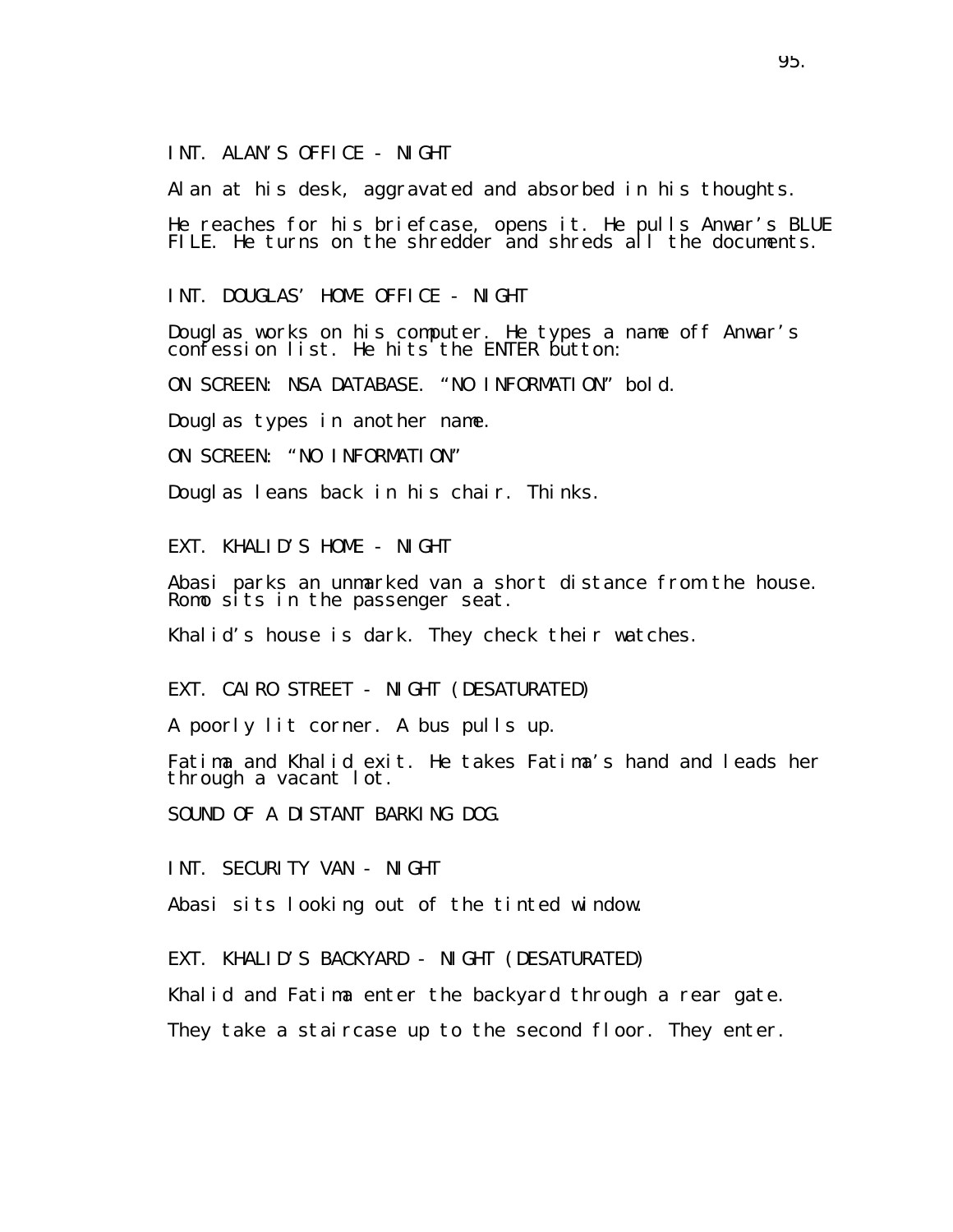INT. SECURITY VAN - NIGHT

Abasi sits back with his arms folded. He turns toward the monitor. He straightens, looks out of the window.

ARABIC WITH FNGLISH SUBTITLES

ABASI You sleep, I'll watch first.

Romo leans back in his seat.

INT. KHALID'S BEDROOM - NIGHT (DESATURATED)

Khalid and Fatima enter quietly. He shuts the door without making a sound.

Khalid turns to Fatima. The combination of street and moonlight casts eerie shadows on his face.

Fatima reaches for a light.

KHALID

Don't

She pulls away. Khalid takes her hand and leads her to the bed. He sits, she sits next to him. They lay down together in an embrace.

Fatima lays her head on his chest.

FATIMA (whispers) I love you.

Khalid stares at the ceiling. He's lost, even afraid.

INT. ANWAR'S CELL - NIGHT

Anwar sits in the corner meticulously fashioning a noose out of his torn prison clothes.

INT. FATIMA'S BEDROOM, ABASI AND SEMIA'S HOME - NIGHT

The door opens. Semia enters, turns on a small light. Pop posters, pictures, stuffed animals, colorful wallpaper and bedding. Everywhere, Fatima's personal things, beloved objects from more innocent times.

Semia sits on the bed and clutches a pillow.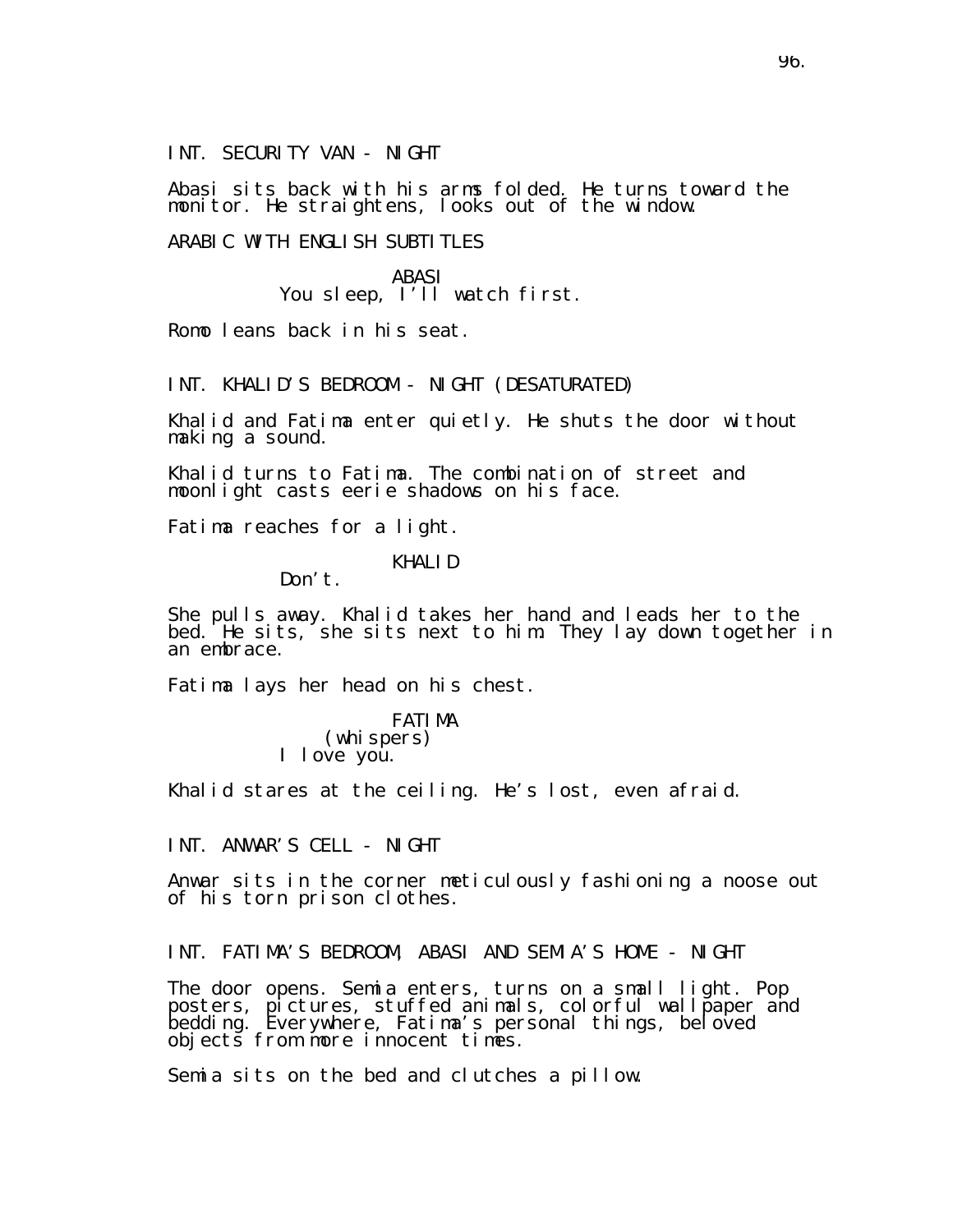INT. KHALID'S BEDROOM - NIGHT (DESATURATED) Dimly lit. Fatima and Khalid sleep fully clothed. INT. DOUGLAS' HOME OFFICE - NIGHT Douglas sleeps in front of his computer. He wakes, suddenly. He stretches, groggy, stands, moves toward the door. He pauses, turns, sits at his desk. He types. ON SCREEN: GOOGLE SEARCH ENGINE: "Hosny Abd Rabboh." Douglas types the rest of their names. Hits ENTER. Douglas stares at the screen, astounded. EXT. CAIRO, EGYPT - DAWN Sunrise. INT. FAYET'S HOME - MORNING Elegant and tasteful. Fayet sleeps next to his WIFE, 45. THE DOOR BELL RINGS AND AGAIN. His wife wakes. WI FF Fayet, the door. FAYET (wakes) What? Fayet checks the nightstand clock: "5:18 AM." EXT. FAYET'S HOME, HALL - CONTINUOUS The doorbell rings again. Fayet peeks through the shades.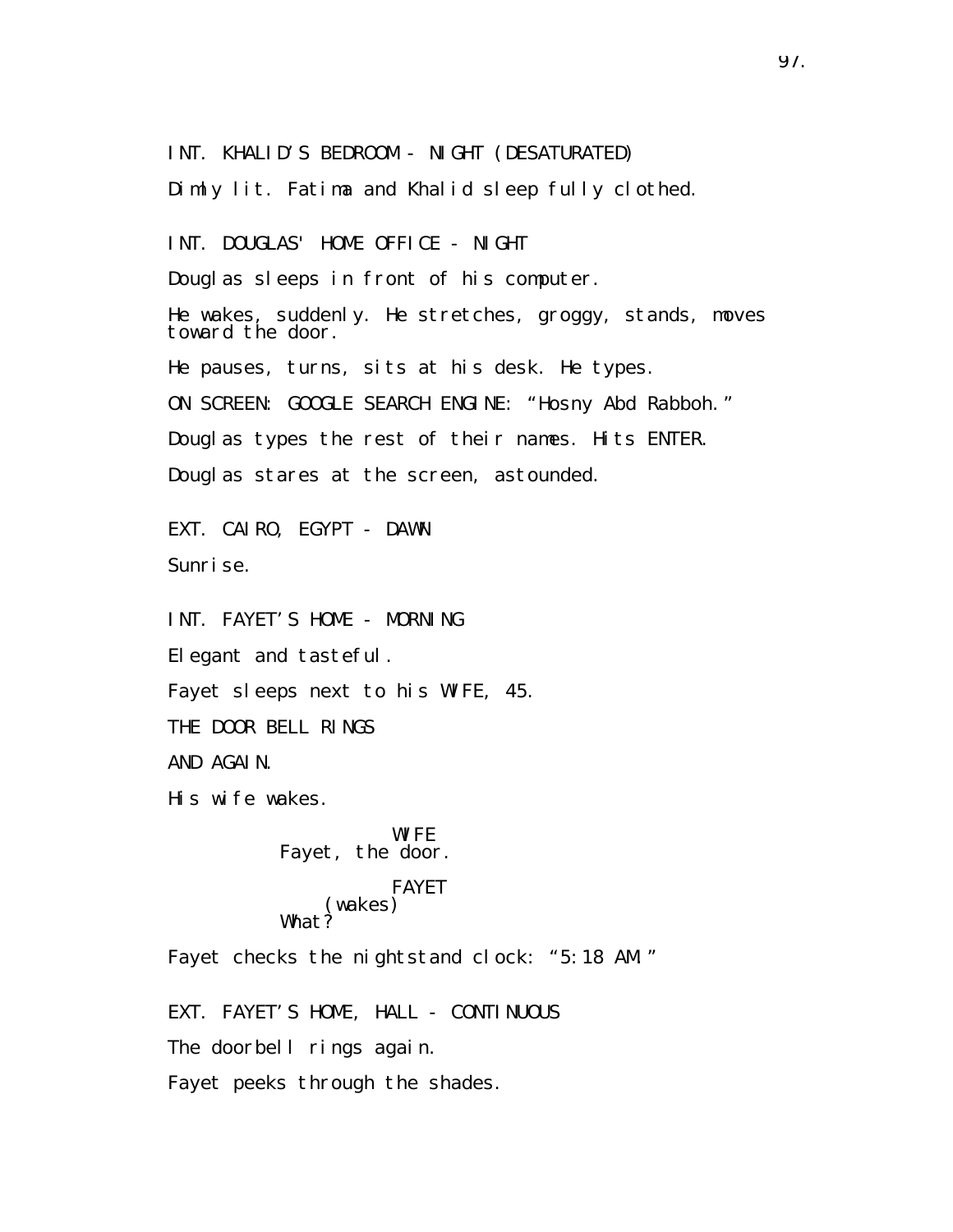Douglas stands on the porch. Fayet opens the door.

FAYET

Douglas, it's 5 in the morning.

Douglas enters without a word.

INT. KITCHEN - CONTINUOUS

Douglas places a printed page on the kitchen table:

A PHOTO of an Egyptian soccer team in 70's kit.

DOUGLAS The 1977 Egyptian soccer team.

Fayet looks at the photo.

## FAYET

Okay…

DOUGLAS These are the men Anwar confessed were members of the El-Hazim Brigade.

FAYET This is why you've gotten me out of bed? To show me he′s a liar?

DOUGLAS He said he was paid 50 thousand dollars.

FAYET That's a big incentive.

DOUGLAS He makes 225 thousand a year. You think he's gonna risk his family, his life for 50 thousand?

Fayet has no answer.

DOUGLAS He knows nothing. He's innocent.

FAYET How do I know that? Lying doesn't make him innocent! It makes him a liar.

DOUGLAS He has a wife, a child, a mother, a father, relatives, friends. (MORE)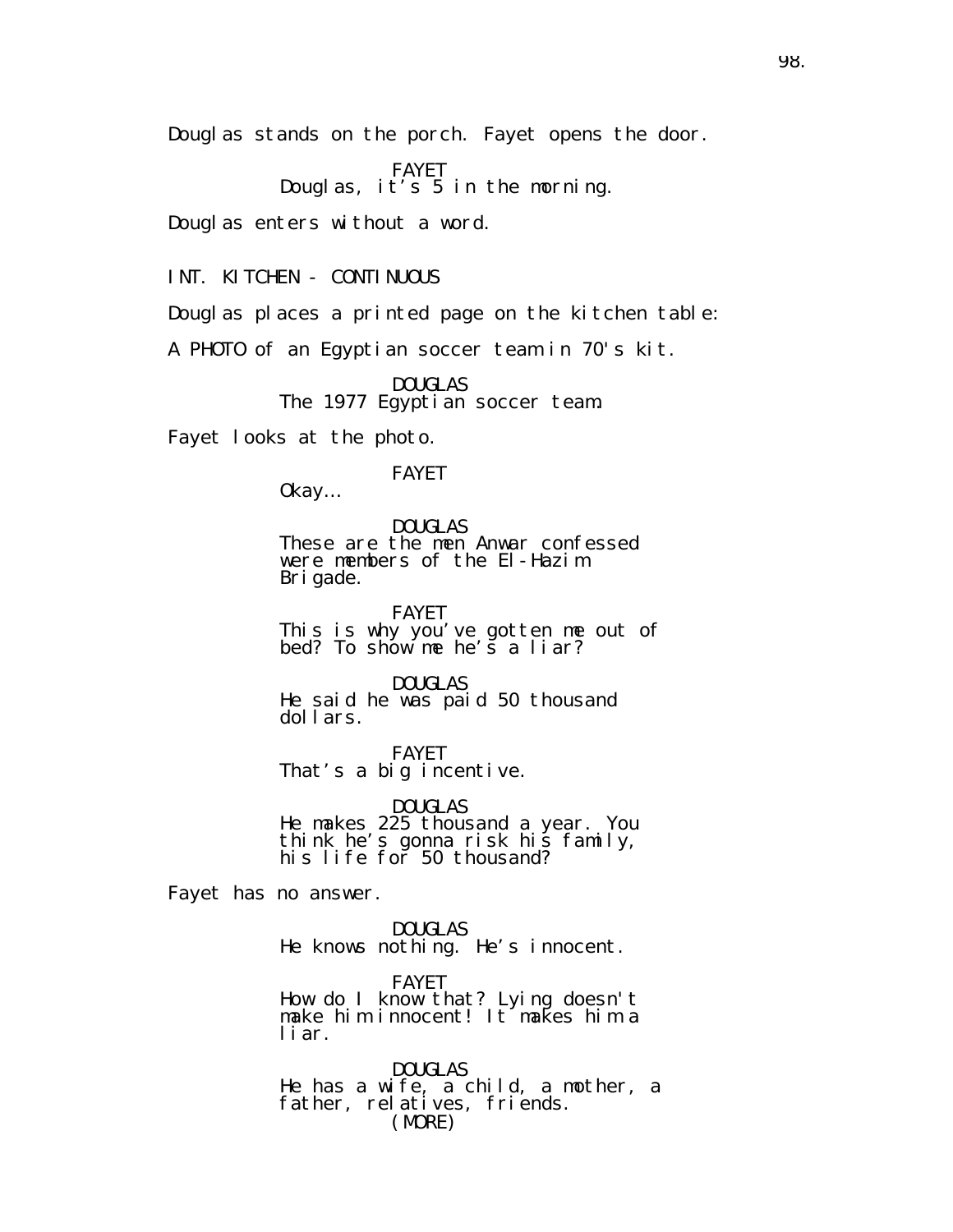For every <u>one</u> we torture, we create ten, a hundred, a thousand new enemies of the west. It's like a fucking virus, spreading. Where does it stop? DOUGLAS (cont'd)

Silence for a beat. Then Fayet speaks very calmly.

FAYET

My friend, if you don't have the stomach for this, then you should ask to be reassigned. I can't help you.

Douglas pulls out a set of official looking documents and sets them on the table.

#### FAYET What is that?

Douglas takes out a pen and holds it out to Fayet.

DOUGLAS His release forms. I need you to sign them.

FAYET Have you lost your mind? I'm not going to sign that.

DOUGLAS Yes you are. We brought him to you. He's my responsibility. I'm instructing you to sign this rel ease. (pause) PI ease.

Fayet holds Douglas' look.

FAYET You know what this will mean? For you?

DOUGLAS

I do.

A final beat. Then Fayet signs the papers.

DOUGLAS

Thank you.

Douglas slips the document into his jacket pocket.

FAYET Good-bye Douglas.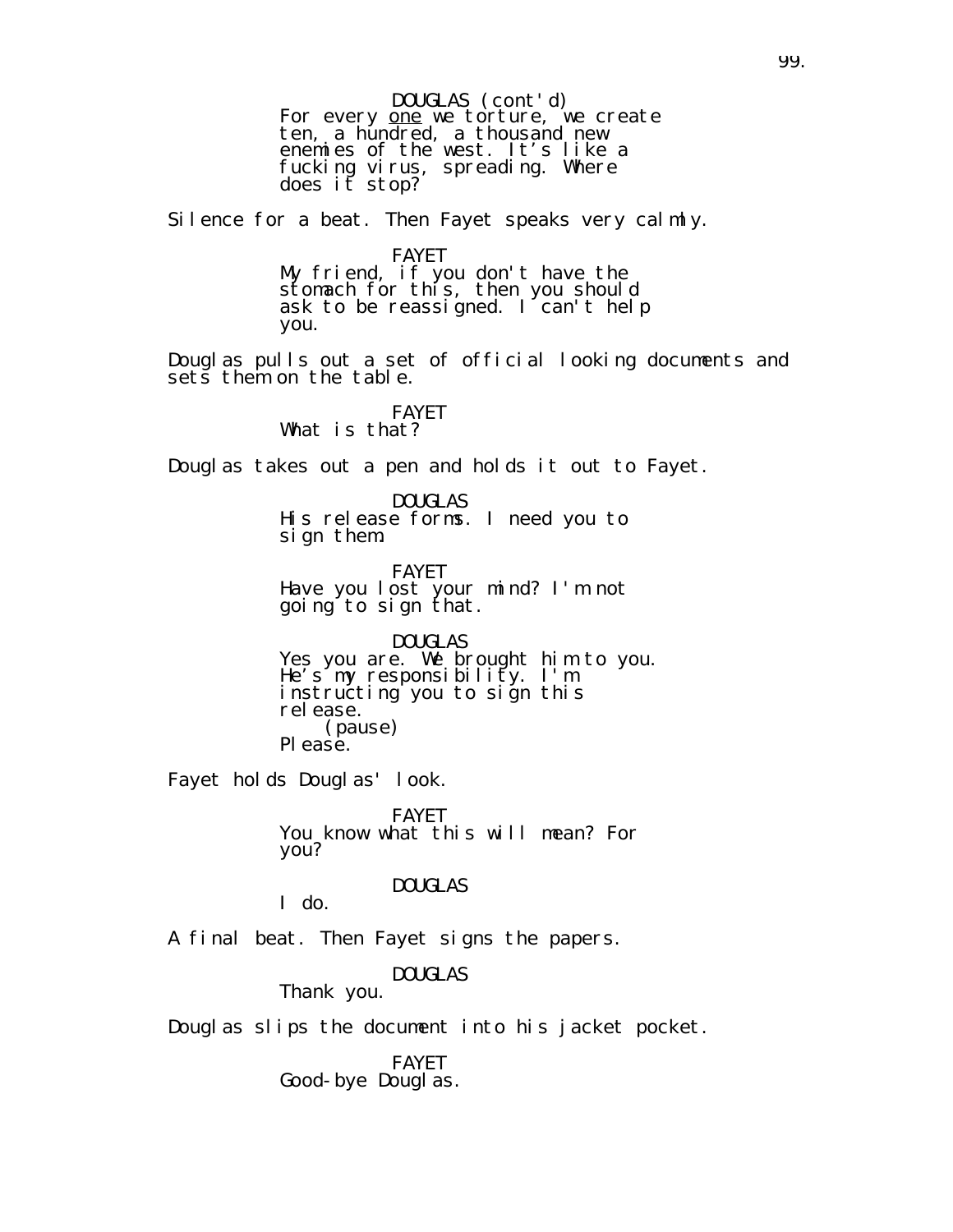EXT. RESIDENTIAL STREET, CAIRO - DAY

Douglas enters his car.

INSIDE CAR

His driver moves into traffic. He pulls his cell and dials.

DOUGLAS (on his cell) Fran Crushner, Washington Post?

FRAN (O.S.) Yes, who is this?

DOUGLAS Douglas Freeman. You have a pencil and paper.

FRAN (O.S.)

Go.

DOUGLAS Anwar El-Ibrahim. Egyptian, lives in Toronto, works fŏr Organni, disappeared from JFK.

FRAN (O.S.) I don't understand?

DOUGLAS He's in Egypt.

Dougl as hangs up.

INT. HALLWAY OUTSIDE SENATOR HAWKINS' OFFICE - NIGHT

Alan approaches.

"SENATOR CRAIG HAWKINS" labeled on the door.

He opens the office door.

There is a celebration in progress: about 20 people, Lobbyists, staffers, congressmen, and Senator Hawkins, seated, smiling.

Alan stands at the door, watching. A somber mood.

A staffer approaches with a fresh glass of champagne.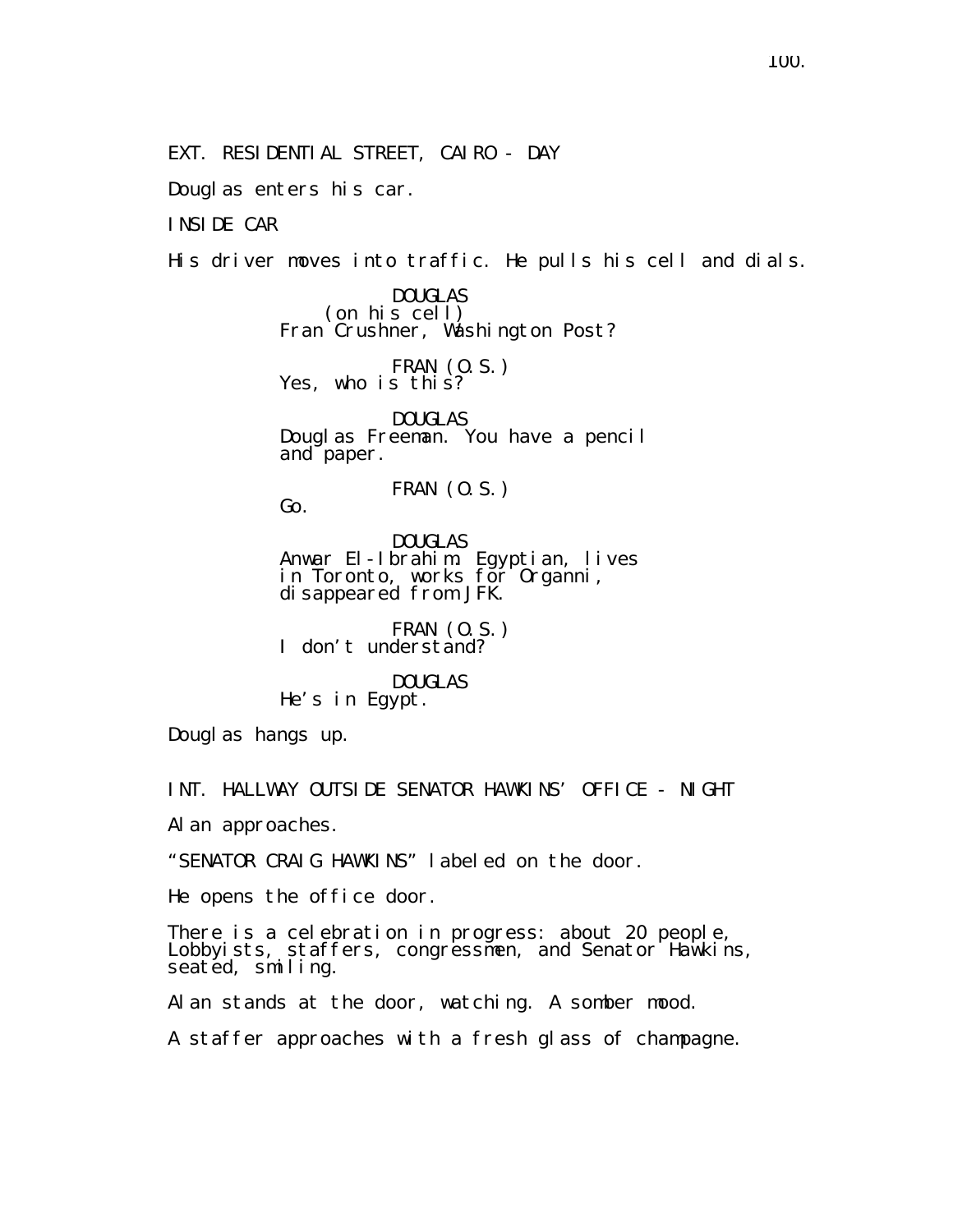#### **STAFFER** Congratulations, Alan. (offers the glass) You really pulled this one off.

Other staffers approach and pat him on the back. A smile slides on Alan's face. He takes the glass

### ALAN

Thank you. Thank you very much.

and joins the party.

INT. ISABELLA'S HOTEL - NIGHT

Isabella folds clothes into her suitcase.

She sits on the bed. It's all too much. She breaks down, begins to sob.

Her cellphone rings. She wipes her eyes, reaches for the phone.

ISABELLA

Hello?

FRAN Isabella El-Ibrahim?

ISABELLA

Yes.

FRAN Fran Crushner, Washington Post. I think we need to talk.

EXT. KHALID'S STREET - DAY

Abasi's van still parked near Khalid's house.

IN THE VAN

Abasi's asleep. Romo watches the house.

INT. KHALID'S BEDROOM - DAY (DESATURATED)

Fatima wakes with a start. THE ROOM IS SUN DRENCHED. Khalid is gone. She gets out of bed fully dressed. She moves to the door and cracks it open.

> FATIMA Khalid. Khalid.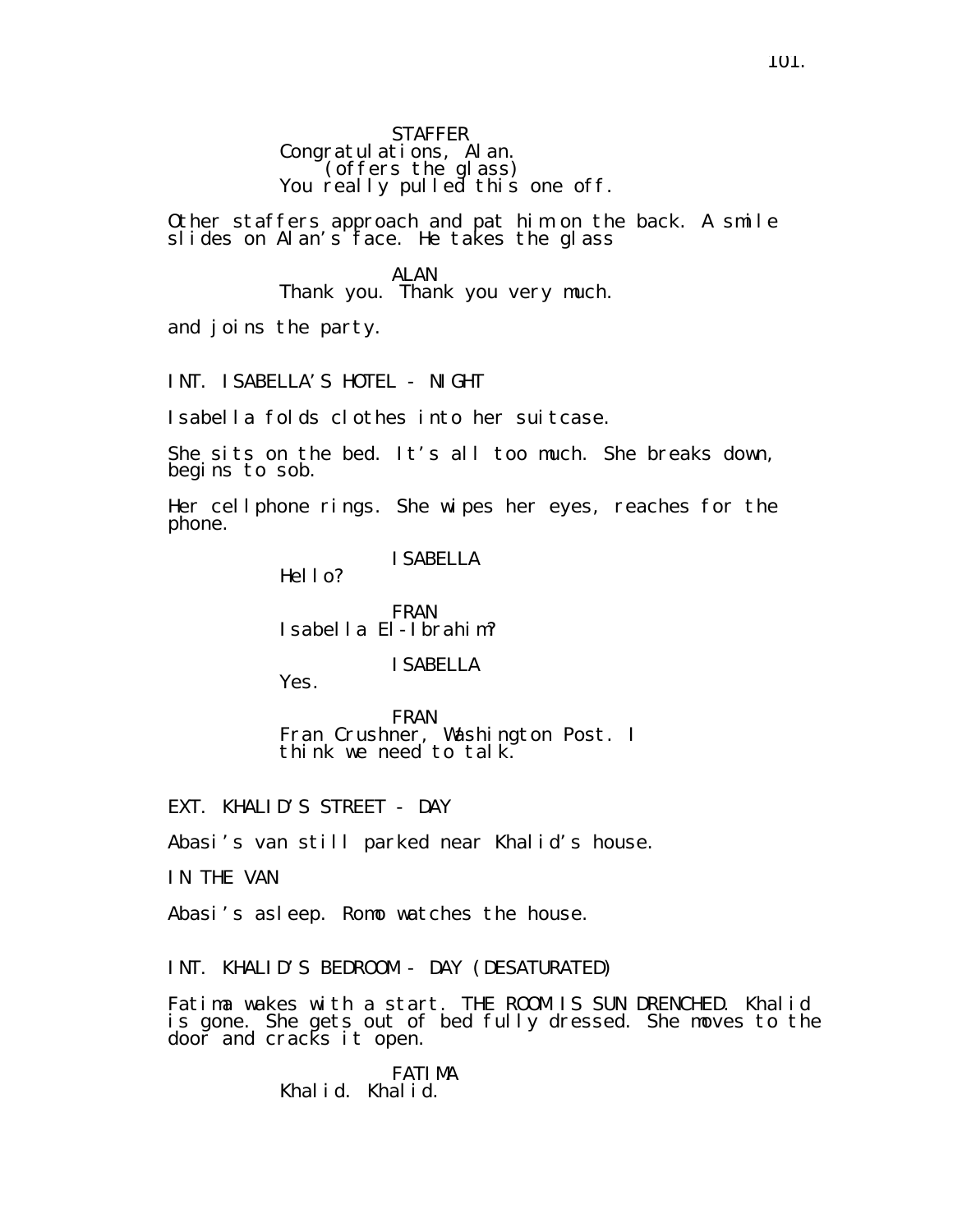INT. KHALID'S HALLWAY - CONTINUOUS (DESATURATED)

Fatima enters and looks around the apartment. It's empty.

EXT. MUKHABARAT DETENTION CENTER - DAY

Douglas' car pulls up. Douglas gets out and enters.

INT. DENTENTION CENTER - DAY

Two guards step up to Anwar's cell and open the door. Anwar lays on the floor holding an open Koran.

Anwar stirs, cowers in the corner clutching the Holy book. Douglas steps in carrying street clothes. He's showered, perfect suit and tie and clean shaven.

> DOUGLAS Hurry up, put these on.

INT. KHALID'S BEDROOM - DAY (DESATURATED)

Fatima notices Khalid's wallet on the nightstand. She picks it up, sits and opens it. Nothing interesting. She sets it down.

She opens the nightstand drawer, goes through it.

She pulls out A JOURNAL. She opens it.

ON JOURNAL:

Personal thoughts intermixed with drawings and glued in photographs.

A PHOTO - Khalid, 7, his brother, 12, their mother and father. All smiling.

A PHOTO - A FEW YEARS LATER, the father and the two boys, the smiles have faded.

A PHOTO - Khalid and his brother, older, bearded, serious.

A PHOTO - Khalid, shaved, with his grandmother, morose.

An INVITATION to the memorial service for FADIL EL-EMIN, Khalid's brother. There's a picture of Fadil.

Fatima quickly closes the book. She looks into the drawer, pulls out an envelope. She opens it: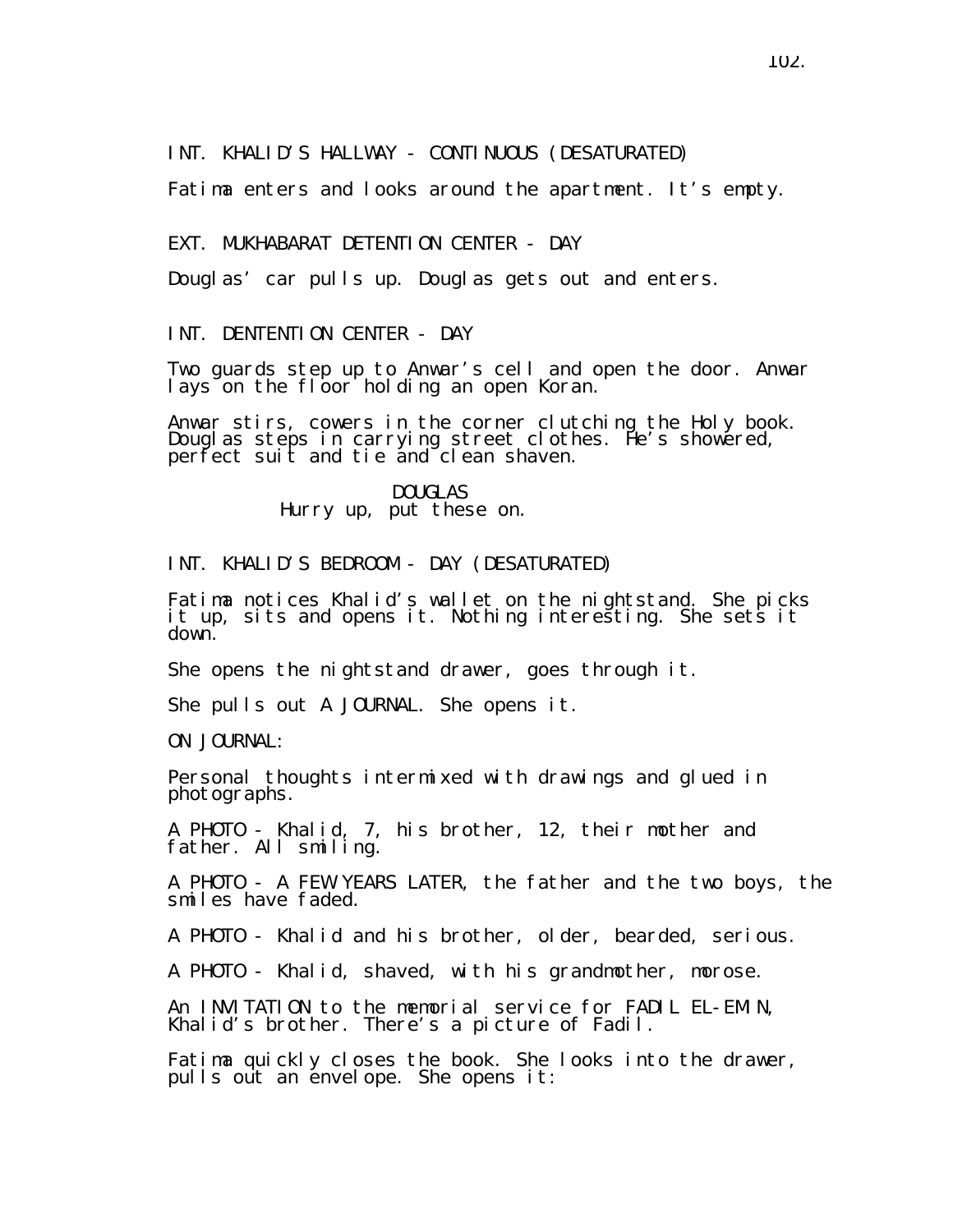A torn section of a tourist map. SADAT PLAZA circled in a RED PEN, "8:30," marked in the corner.

A GROUP OF PHOTOS: A distant surveillance shot of ABASI at the teahouse at SADAT PLAZA.

Fatima squints to make out his face.

A CLOSER IMAGE of Abasi laughing with the owner of the teahouse.

Fatima lets out a GASP.

More photos. All are of Abasi at the teahouse on different days. She drops the pictures, takes out her cell and flips it open.

> KHALID'S VOICEMAIL "This is Khalid, leave a message and I will call you back. Allah is great. (BEEP)"

VEHICLE SOUNDS FROM THE STREET.

Fatima rushes to the window.

THROUGH THE WINDOW -

HABIBAH, 70, Khalid's grandmother, is getting out of a TAXI with her suitcase. She~starts toward the house.

Fatima hurries from the room.

INT. SECURITY VAN ACROSS THE STREET FROM KHALID'S HOME - DAY

Abasi and Romo watch the house.

THEIR POV -

Habibah, lays her BICYCLE against the fence and locks it. She's carrying two bags of groceries. She moves up the stai rs.

#### ABASI Give her a minute.

They check their weapons.

EXT. REAR OF KHALID'S HOME - DAY (DESATURATED)

Fatima exits the back door, runs down the stairs and disappears through the alley.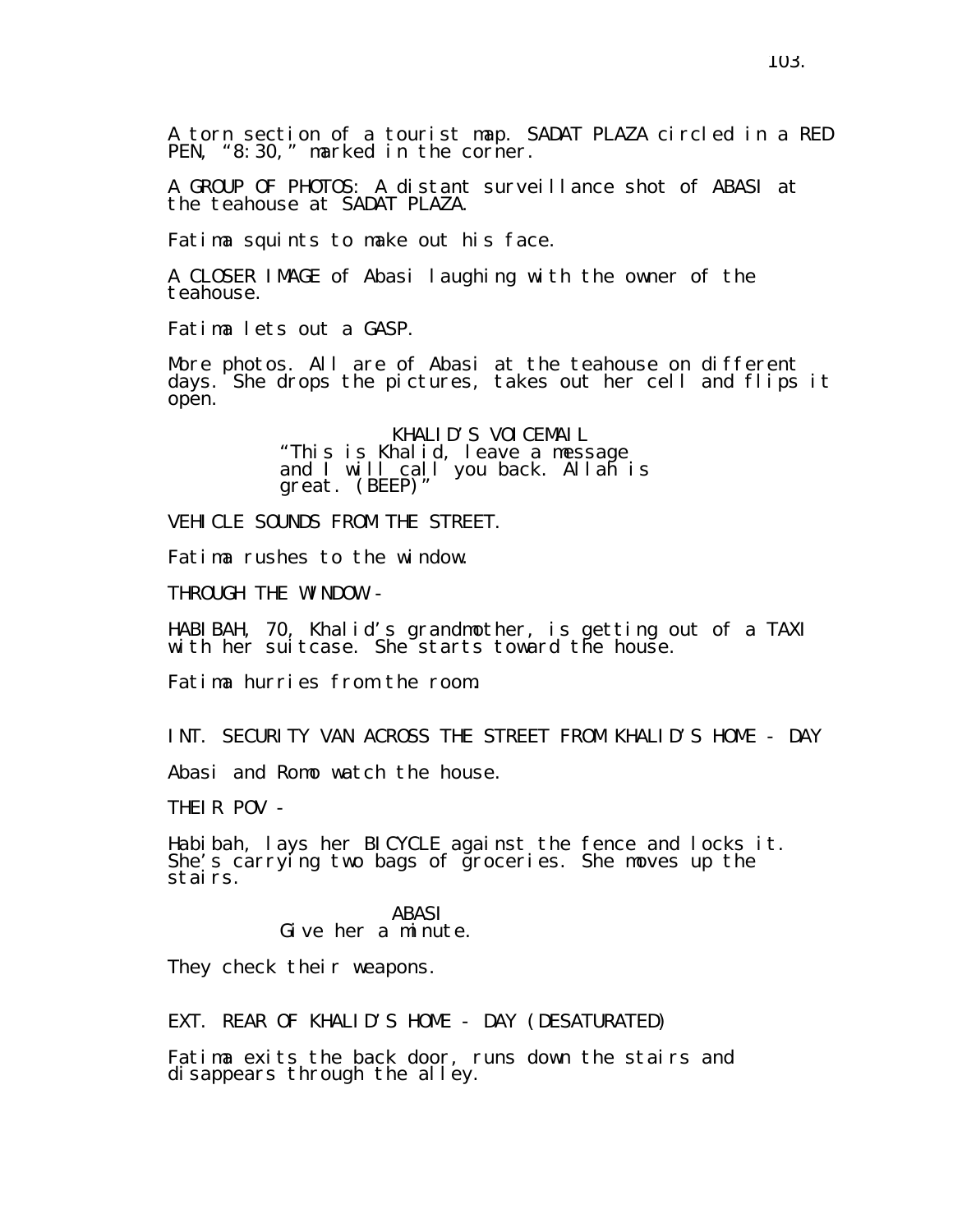EXT. CAIRO STREET - DAY (DESATURATED)

Fatima exits the alley and flags down a taxi. She enters, they drive off.

INT. ANWAR'S CELL - DAY

Anwar buttons his shirt, almost dressed. Douglas and the guard stand on either side of him.

> ANWAR Why are you doing this?

DOUGLAS You're a bad liar, Anwar. Let's go.

The door swings open, a UNIFORMED GUARD enters.

IN ARABIC WITH ENGLISH SUBTITLES

GUARD #1 What's going on?

Anwar stumbles back, terrified.

DOUGLAS (firmly) This man iš being released into my custody, immediately.

Douglas hands the guard the release papers.

GUARD #1 Abasi hasn't signed this.

DOUGLAS (points to the release papers) You see that signature? That's your Deputy Interior Minister. You have a problem? (pulls his cell) Lets call him, right now.

Guard #1 stares at Douglas. Beat. He turns to leave.

DOUGLAS

Hey.

Douglas gestures to the release papers. Guard #1 hands them back and exits.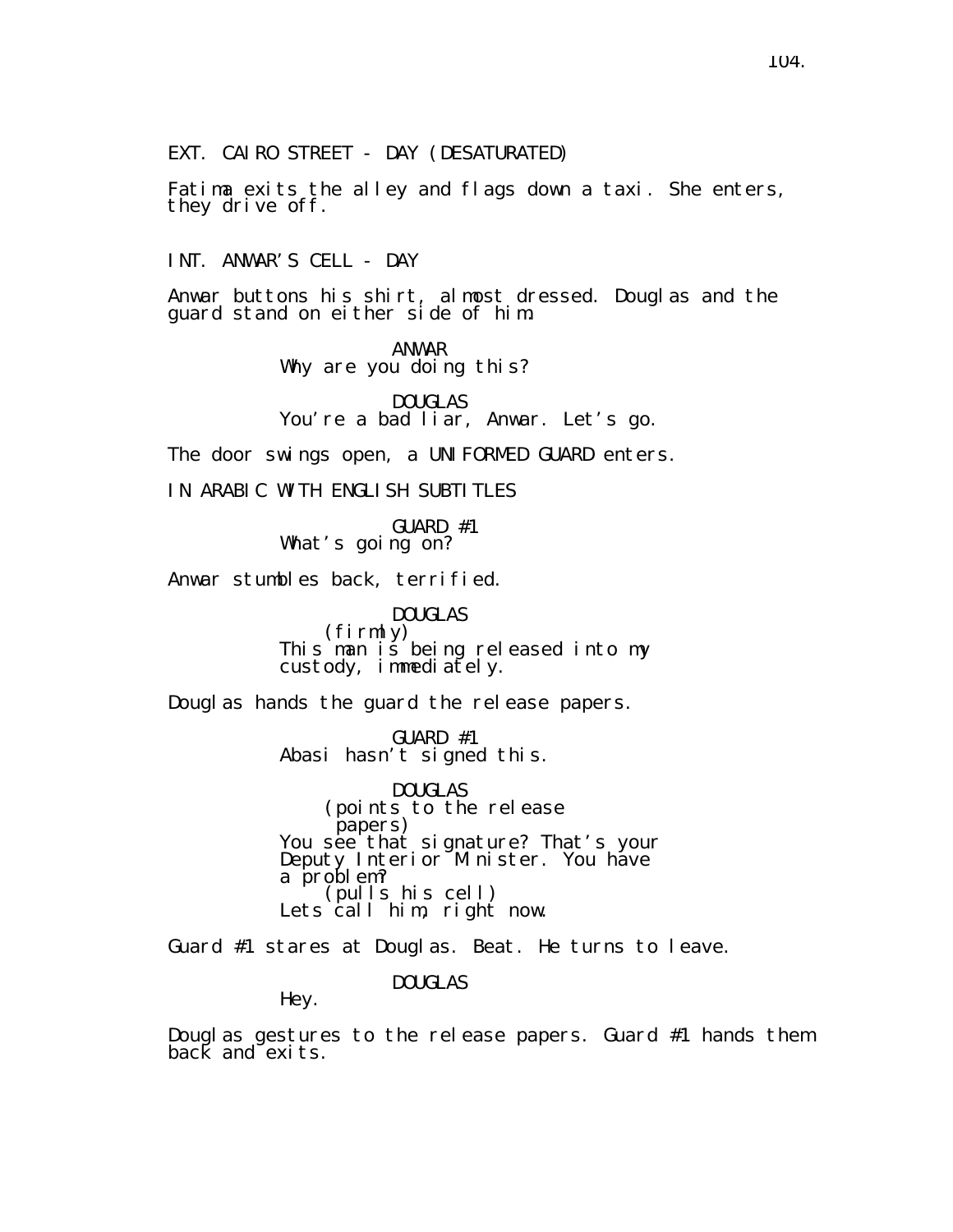DOUGLAS (to Anwar) Qui ckl y.

INT. HOTEL, WASHINGTON DC - NIGHT

Isabella stands in line to check out.

She holds her stomach.

A WOMAN in line behind her steps up.

WOMAN Ma'am, are you alright?

EXT. MUKHABARAT DETENTION CENTER - CONTINUOUS

Two Egyptian police guards approach Douglas' car and lean down to the driver.

The driver holds up his security pass.

POLI CEMAN (in Arabic) You can't wait here. Move on.

The driver moves the car.

EXT. SADAT PLAZA, CAIRO - DAY (DESATURATED)

Fatima's taxi pulls up to the intersection.

The plaza is jammed with early morning traffic. The statue of PRESIDENT SADAT gleams proudly in the morning sun.

There's no evidence of a recent bombing. All seems normal.

Fatima gets out of the cab and steps up to the corner.

FATIMA'S POV -

The TEAHOUSE. No Abasi.

Nearby, A RUNDOWN POLICE SEDAN. TWO POLICE OFFICERS SIT INSIDE SIPPING COFFEE.

She looks to her left:

A CARPET VENDOR beats a Persian rug.

Fatima turns just in time to see…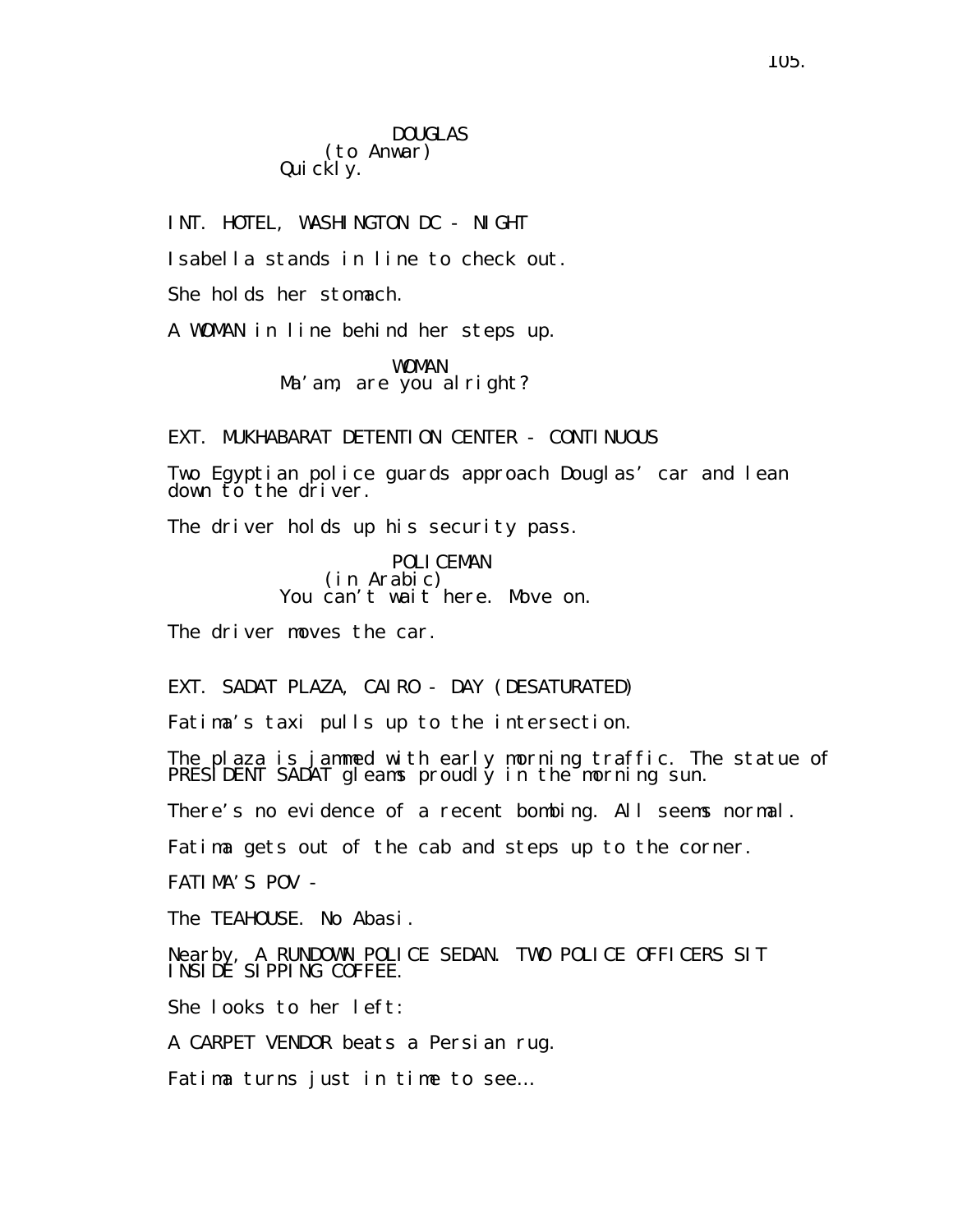### FATIMA

## Khalid!

Too late, he's already gone.

The car enters the turnabout and parks on the far side of the plaza.

Fatima moves to cross the street towards him, when she sees -

Her father's black Mercedes pulling up at the teahouse.

Vahe and Romo get out. They open the back door. Abasi gets out and crosses to the teahouse.

The ELDERLY OWNER greets him warmly.

Fatima takes a step back behind a telephone pole blocking Abasi's potential view of her.

She turns back to Khalid.

An approaching armored BLACK SUV, the type typically used by foreign diplomats. The SUV enters the plaza slowly, stuck in the heavy traffic. ITS SIDE WINDOW IS OPEN.

A BUSINESSMAN on an old Vespa cuts through traffic.

A short distance ahead of the SUV - Khalid is getting out of the car and trying to cross traffic towards Abasi.

Fatima is confused.

KHALID IS WEARING A LARGE BLUE JACKET THAT'S AT LEAST TWO SIZES TOO BIG FOR HIM.

The realization crosses Fatima's face like death in slow motion.

> FATIMA (under her breath) No.

INT. HOSPITAL DELIVERY ROOM - NIGHT

Isabella is rushed in. She's prepped for delivery.

INT. DETAINEE AREA, MUKHABARAT DETENTION CENTER - DAY

Douglas and Anwar walk down a flight of stairs and through -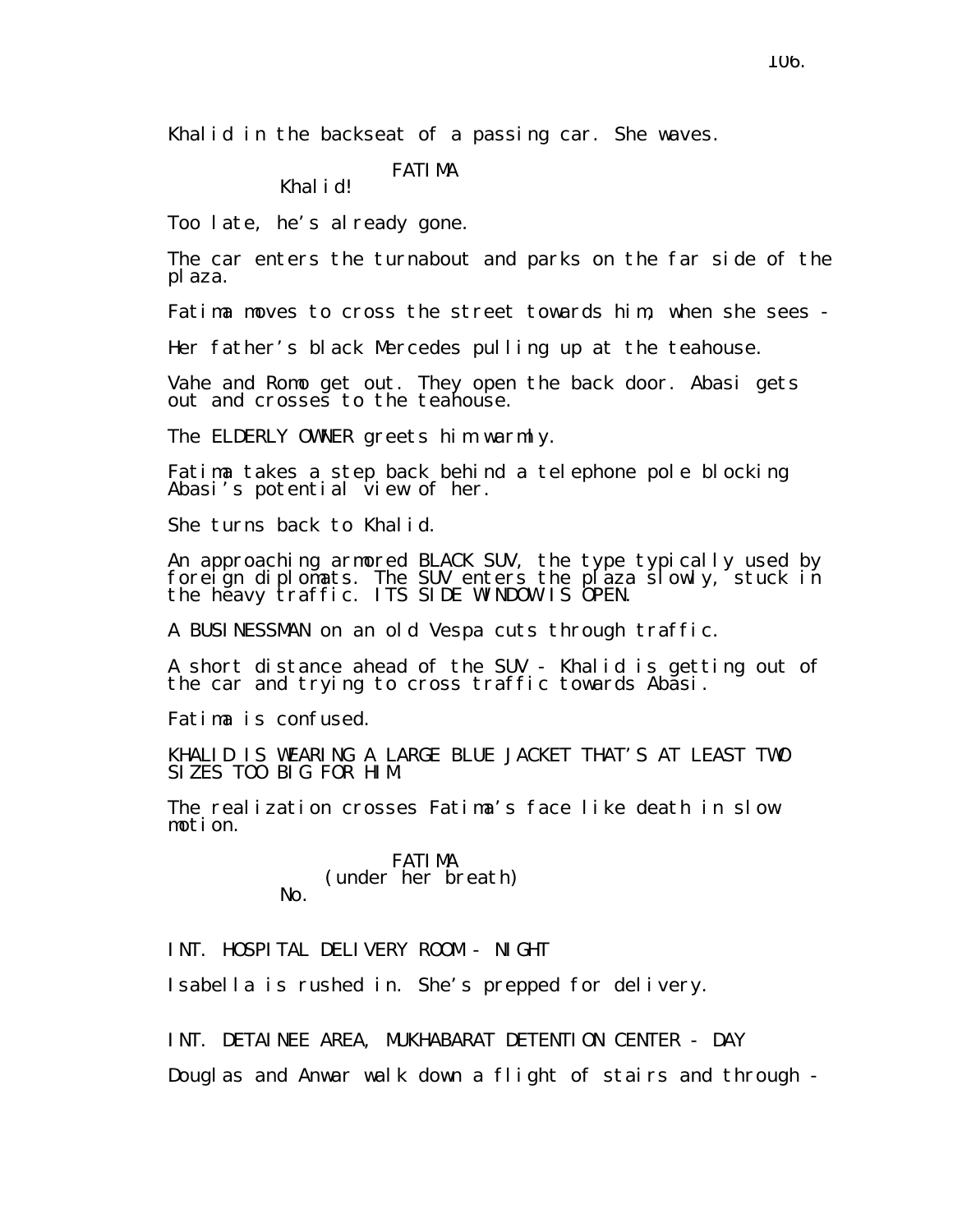It seems a mile away.

Anwar slows, fearful. Douglas takes his arm and moves him along.

## DOUGLAS

Come on.

Douglas shows the release papers to the GUARDS AT THE EXIT. Theỹ scrutinize the papers closely. Anwar looks down, terri fi ed.

INT. ABASI'S OFFICE, MUKHABARAT DETENTION CENTER - DAY

Guard #1 approaches Abasi's FEMALE ASSISTANT.

GUARD #1 Was there a scheduled prisoner release today?

## ABASI ASSISTANT

No.

EXT. KHALID AND HABIBAH'S HOUSE - DAY

Abasi and Romo run through the driveway and up the stairs. They pound on the front door.

> ABASI Open up, police!

Romo kicks the door in.

INT. KHALID AND HABIBAH'S HOME - CONTINUOUS

Habibah presides over a MEMORIAL OF WILTING FLOWERS in the center of the living room. She turns to Abasi calmly, unafraid.

Abasi stares at the memorial. His face loses all expression.

EXT. SADAT PLAZA, CAIRO - DAY (DESATURATED)

Fatima crosses the street towards Khalid.

HORNS BLARE! DRIVERS SCREAM obscenities.

Di xon and Douglas' BLACK SUV inches forward.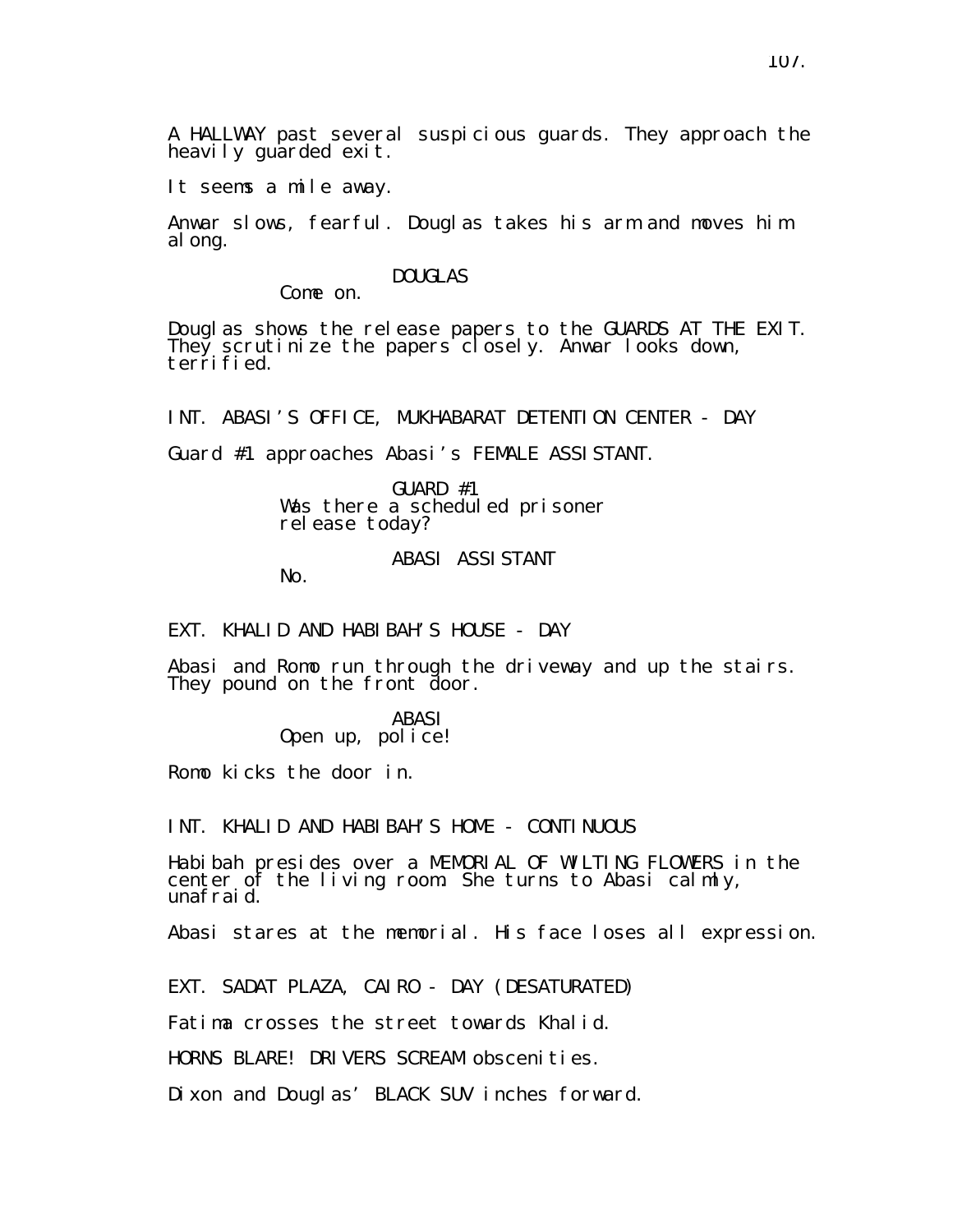Fatima navigates the heavy traffic as she crosses.

## IN ARABIC WITH ENGLISH SUBTITLES

#### FATIMA

# Khalid! No! He's my father!

The symphony of horns is deafening. Fatima waves her arms. Khalid has reached the center statue. He sees her. He's stunned. He waves her away.

### FATIMA

He's my father!

Khalid can't hear what she is saying. He's conflicted, overwhelmed. Khalid STOPS, takes off his jacket to reveal a massive bomb vest. He tries to take it off.

ON CAR PARKED ON THE FAR END OF THE TURNABOUT. The back window lowers. Hamadi, Omar's cousin, levels an AK-47 at KHALID.

HAMADI FIRES!

Khalid turns to Hamadi, confused.

HAMADI FIRES AGAIN.

Khalid is hit in the neck. He drops to his knees. Dazed, dying.

Pandemonium. Pedestrians scramble in every direction. The two police officers in the patrol car exit with their weapons drawn.

A GUNFIGHT

Abasi's security men rush Abasi into his car.

DIXON AND DOUGLAS' SUV frantically tries to get out of the packed plaza. They hit the car in front of them.

Fatima runs up to Khalid and takes him into her arms. He's bleeding profusely from the neck.

### FATIMA (hysterical) Khal i d! Khal i d!

Khalid looks up at her, blood pouring out of his mouth.

THE TRIGGER TO THE EXPLOSIVES IS IN HIS CLENCHED HAND.

Fatima cries uncontrollably.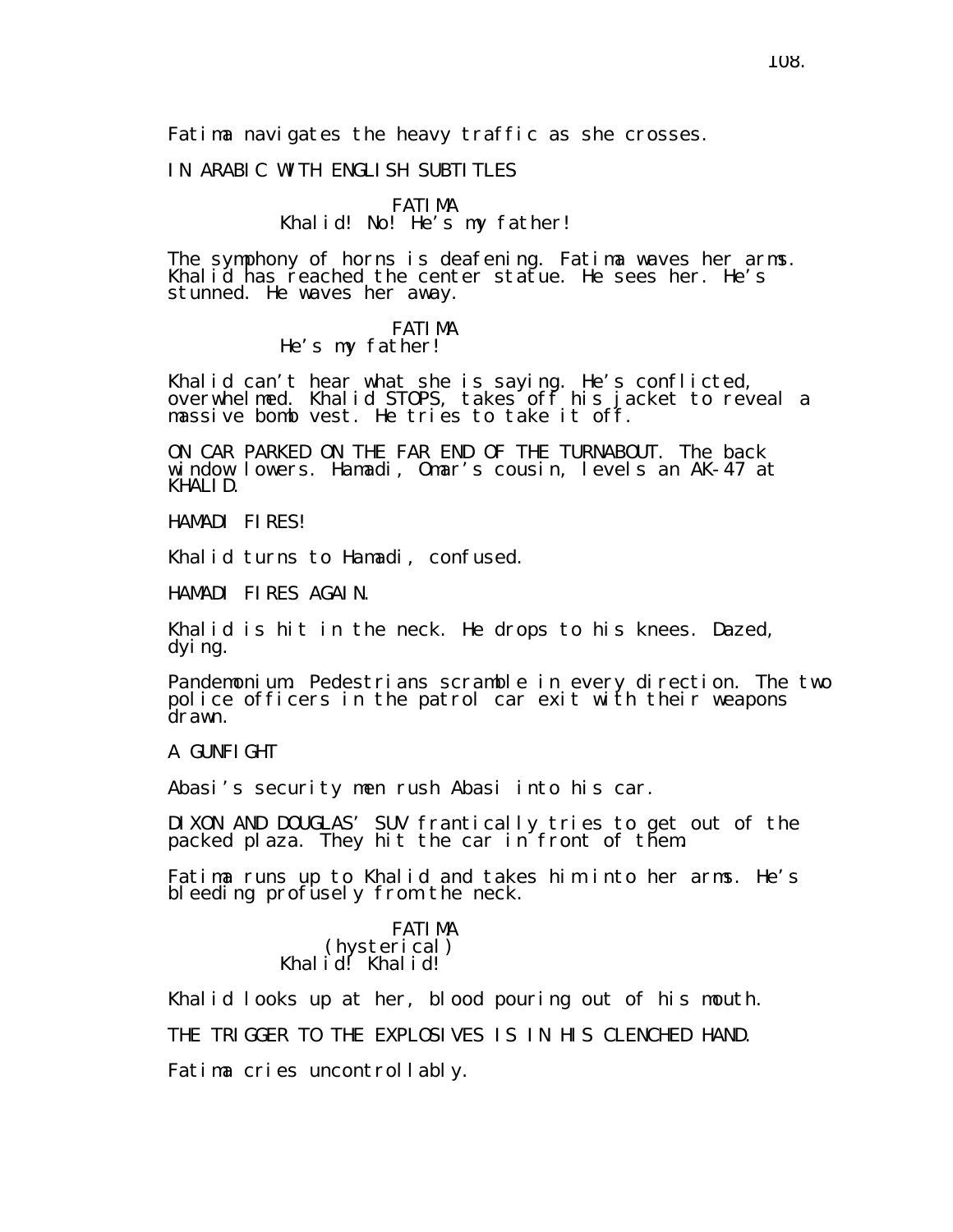Khalid dies. His hand relaxes. There's a CLICK. Khalid explodes into a MASSIVE FIRE BALL.

WHITE

QUI ET

SOUND OF A WOMAN SCREAMING

FADE UP

to Isabella's face. She's giving birth.

EXT. MUKHABARAT DETENTION CENTER - DAY

Douglas and Anwar exit the building. His car is gone.

DOUGLAS

Fuck.

Douglas barely controls his panic. He takes Anwar by the arm and leads him down the sidewalk.

EXT. HAMADI, OMAR'S UNCLE'S ROW HOUSE - DAY

(THE HOUSE OMAR TOOK KHALID TO FOR MEDICAL HELP AFTER THE STUDENT PROTEST.)

Vahe and members of the security police exchange fire with the occupants inside. A fierce firefight.

INT. DETAINEE AREA, MUKHABARAT - DAY

Guard #1 runs up to the guards near Anwar's open cell.

GUARD #1 Where are they?!

GUARD #2 They' re gone.

EXT. MUKHABARAT DETENTION CENTER, CAIRO - DAY

Douglas waves down a taxi. They get in.

EXT. MUKHABARAT DETENTION CENTER - CONTINUOUS

Several SECURITY MEN scramble out of the building.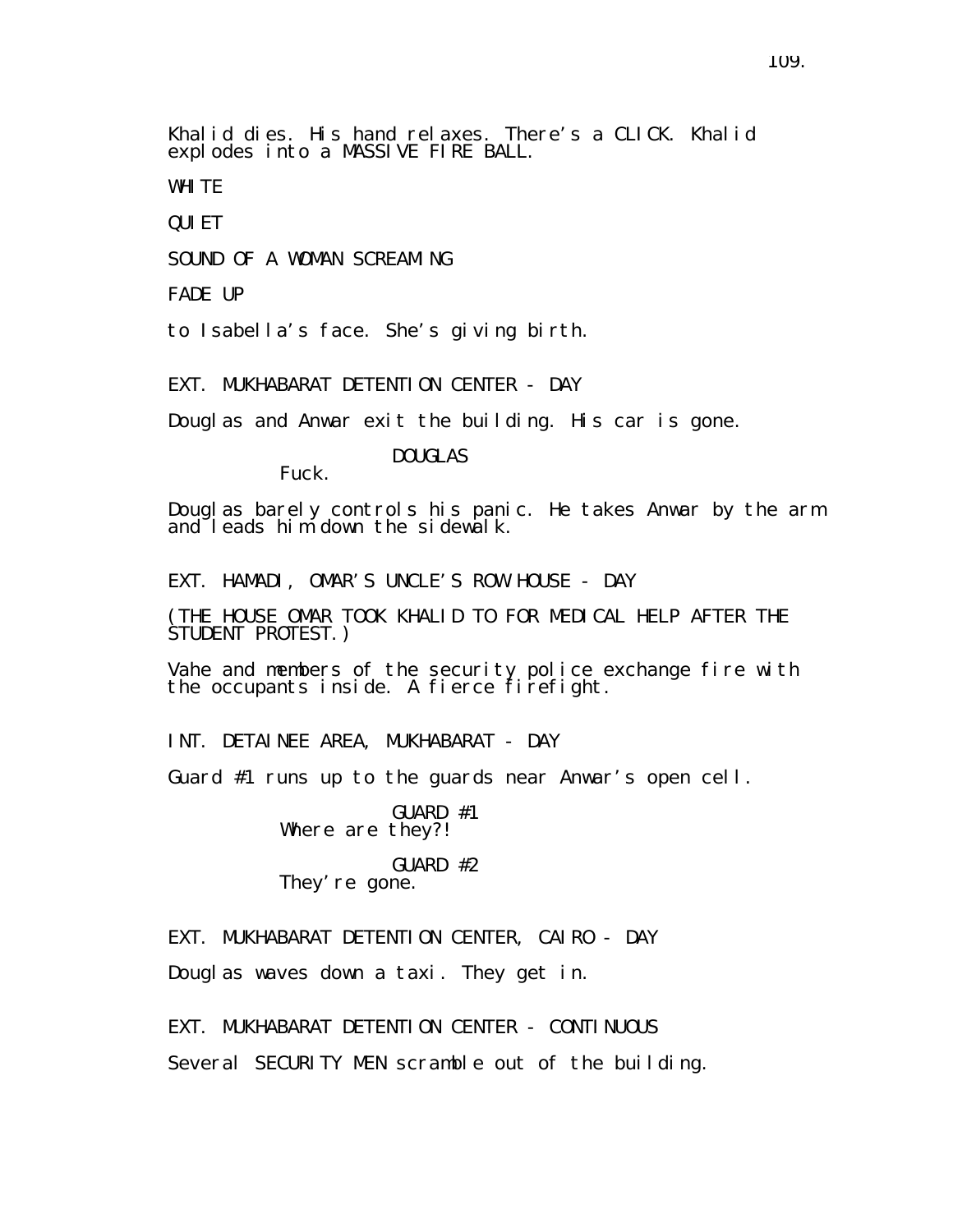INT. TAXI - CONTINUOUS

Douglas and Anwar sit in the back.

The taxi enters traffic. They drive away from the Mukhabarat.

INT. KHALID AND HABIBAH'S HOME - DAY

Abasi moves by Habibah and up to the memorial. There is a picture of KHALID in the center of the wilting flower arrangement.

ABASI When did he die? HABIBAH Allah is great. Abasi turns to her sharply, about to strike.

> ABASI When, old woman!?

> > HABIBAH

A week ago.

EXT. KHALID AND HABIBAH'S HOME - CONTINUOUS

Abasi and Romo exit the house. Abasi's consumed with grief.

ABASI I want the dental records of all the unidentified female victims of the Sadat bombing.

He wipes his eyes. He knows what the answer is.

INT. TAXI - DAY

Douglas and Anwar sit in the back.

TAXI Alexandria is 3 hours. You want to go that far, you pre-pay. Three hundred dollars.

Douglas hands him a wad of bills and leans back in his seat.

ANWAR Where are we going?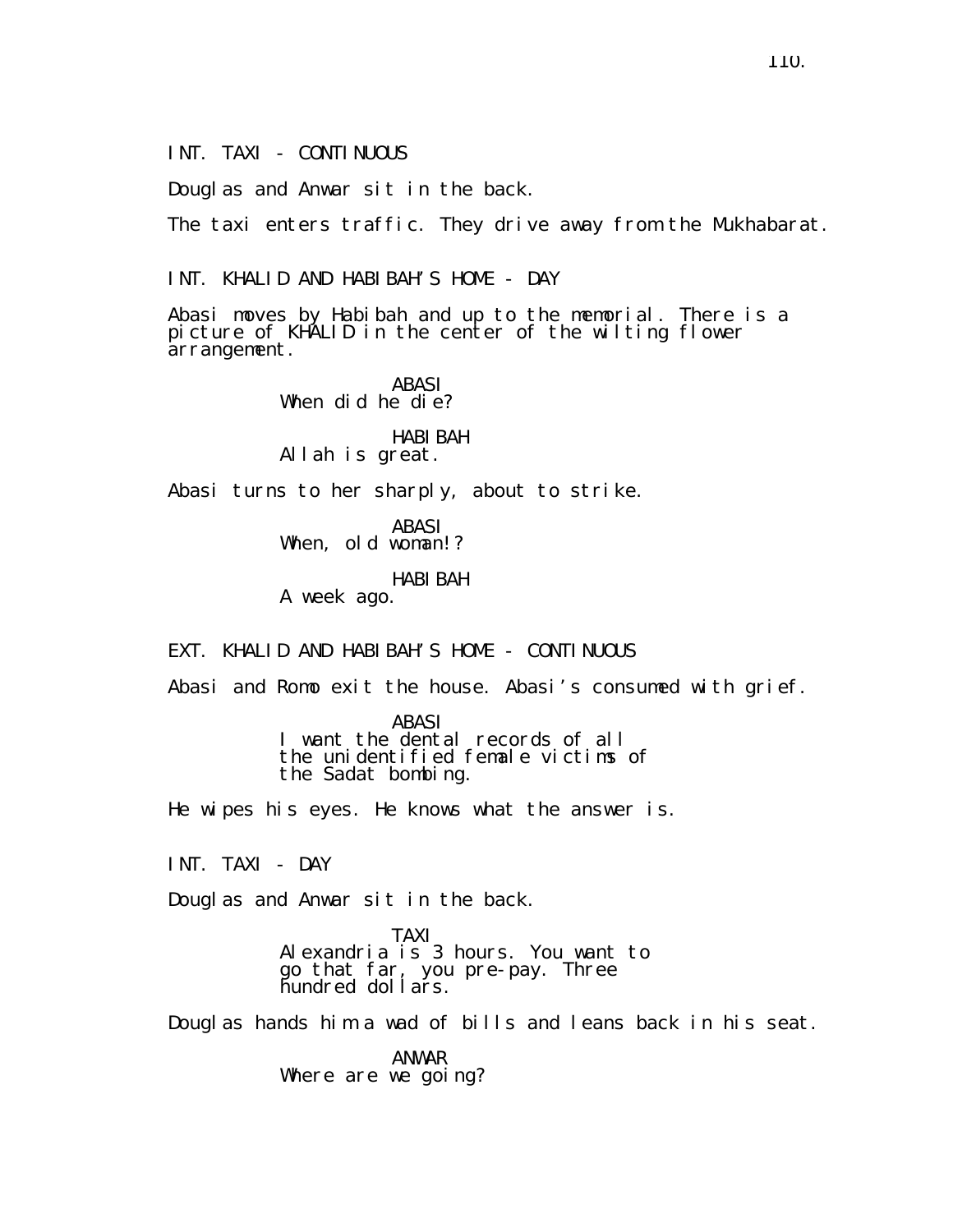INT. HAMADI, OMAR'S UNCLE'S HOUSE - DAY

Vahe and Abasi's security men storm the house with their weapons drawn. Three bodíes lay dead at the door. Vahe continues into the kitchen.

INT. KITCHEN - CONTINUOUS

More dead suspects lay on the floor. Vahe checks them.

He rolls a body over. It's Hamadi, OMAR'S UNCLE, dead, multiple bullet wounds.

INT. ABASI AND SEMIA'S HOME - NIGHT

Abasi arrives home.

Semia moves up to the kitchen door. Abasi drops his head. In a moment, Semia understands the meaning of his silence.

> SEMIA No! No! No!

She charges Abasi and pounds on his chest with her fist. She falls into his arms. They weep uncontrollably.

EXT. TAXI - NIGHT

Douglas' taxi speeds along the highway.

EXT. ALEXANDRIA SEAPORT - CONTINUOUS

A busy international port. Cruise ships, tankers, military vessels, cargo ships, all things that float.

Douglas' taxi pulls up to a mid-sized Greek cargo ship.

INT. TAXI - CONTINUOUS

Douglas hands Anwar an American passport, tickets and cash.

DOUGLAS Your name is Ayman El-Tabei.

ON PASSPORT: There's a photo of Anwar.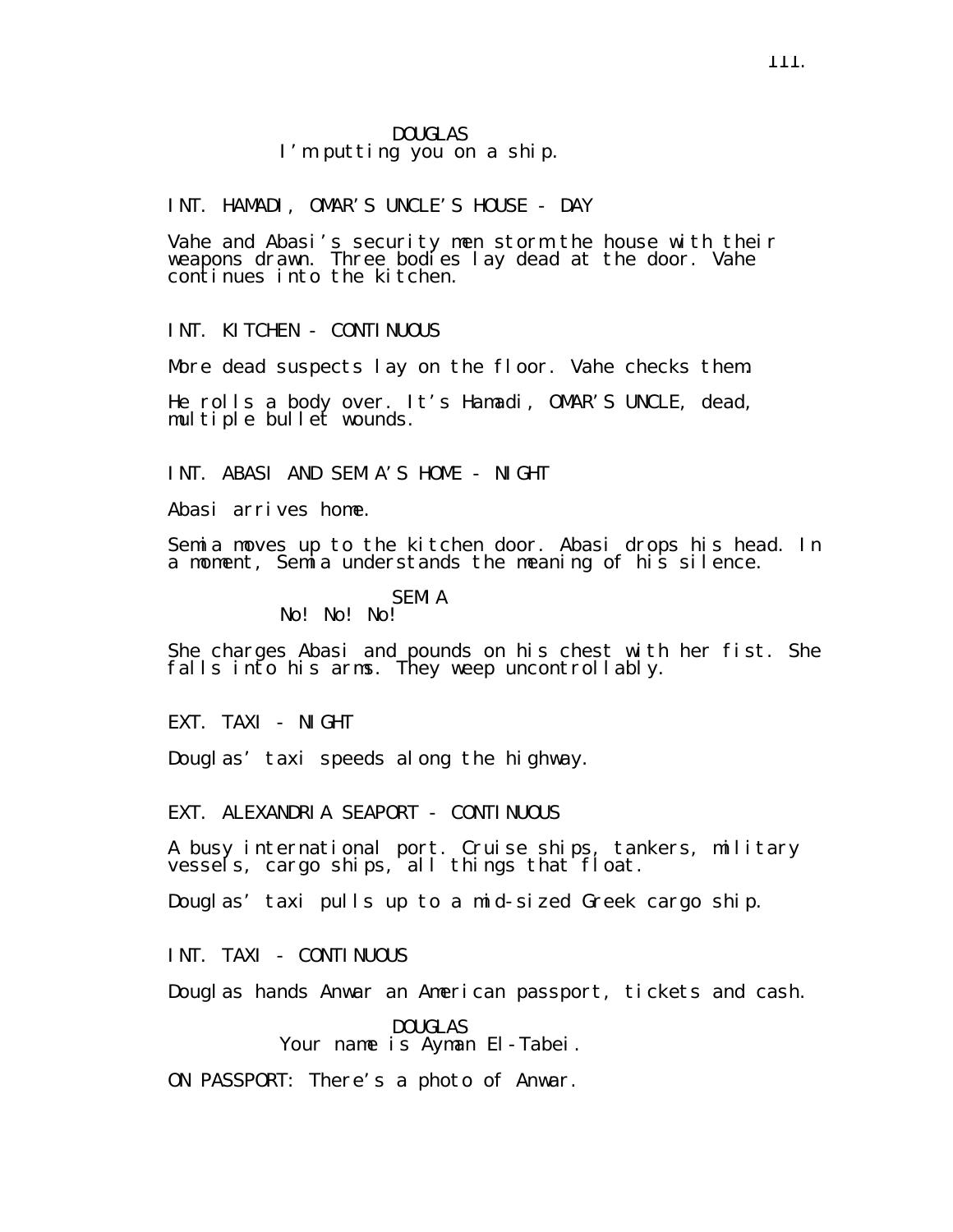The captain's name is Wolin. He'll get you to Bari. There, you'll take a train to Milan, where you'll board a plane to Toronto. Don't talk to anyone, don't call anyone, don't do añything until you gĕt back home.

ANWAR (wipes his eyes) Thank you.

DOUGLAS There's a medic on board. He'll treat your wounds. Go on.

Anwar gets out of the car and moves toward the ship.

INT. CORRINE'S OFFICE, NSA, WASHINGTON - DAY

Corrine reads the morning Washington Post paper.

A front page story details America's policy of "Extraordinary Rendition." There's a small photo of Anwar in the article.

Her intercom buzzes. Corrine doesn't respond. It BUZZES again. She ignores it.

INT. DOUGLAS' TAXI - NIGHT

Douglas rides in the passenger seat. They're on the highway heading back to Cairo.

Douglas has the window down, the wind blowing in his face.

He loosens his tie. He's calm, reflective.

His driver offers him a cigarette, declined.

Douglas' PHONE RINGS. He answers

DOUGLAS Douglas Freeman.

LEE MAYER What the fuck are you doing? I just got a call from the Minister of the Interior. Do you have the Canadian?

DOUGLAS

I'm done.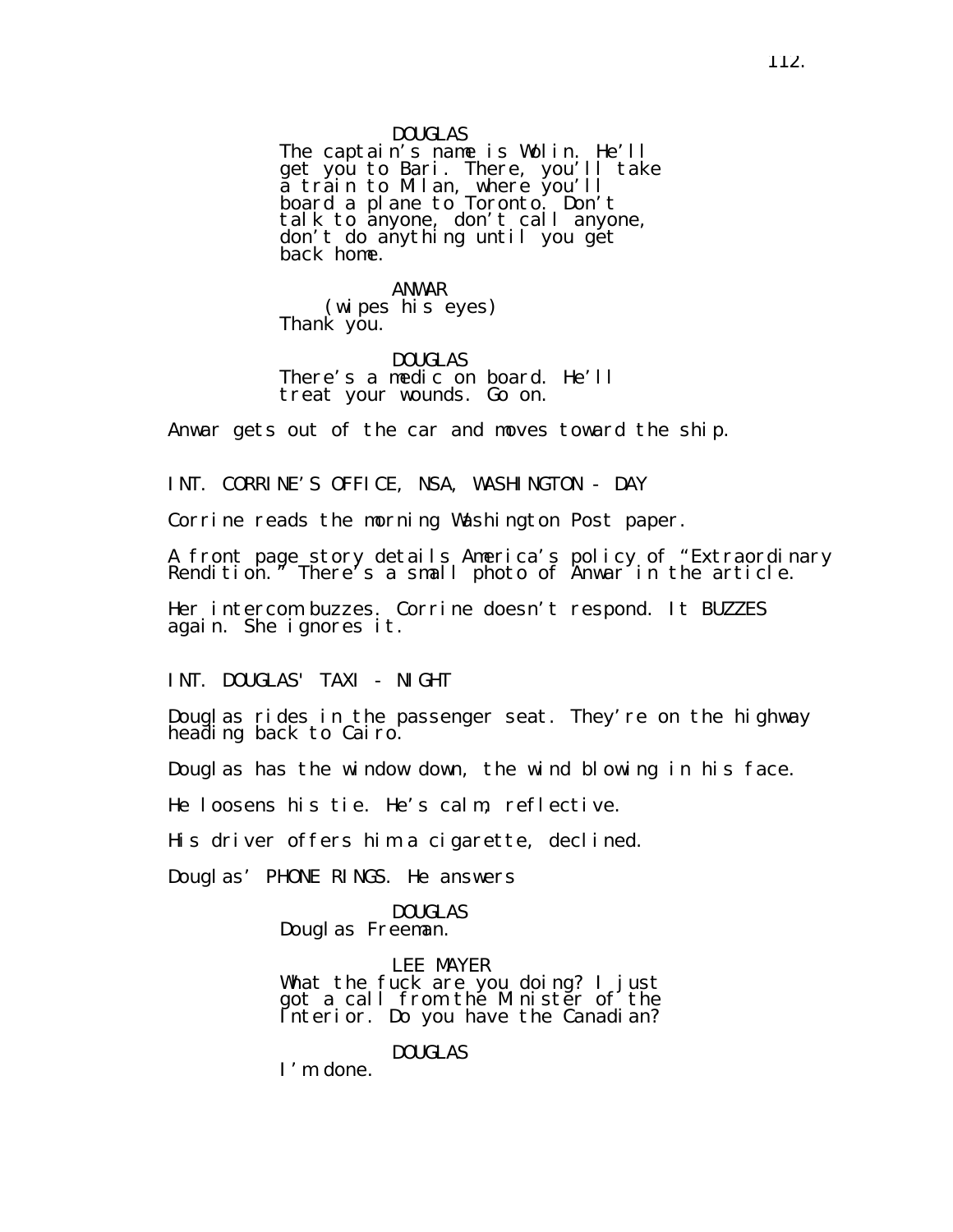DOUGLAS

Lee…

LEE MAYER …Listen to me, Douglas. You're making a mistake. Whatever you think you're doing...

DOUGLAS

Lee?

LEE MAYER

What?

DOUGLAS

I'm done.

Silence. Douglas hits "END CALL." He turns back to the desert, thinking.

EXT. EGYPTIAN HIGHWAY - NIGHT

Douglas' car speeds down the highway.

INT. BEDROOM, DOUGLAS' HOUSE - DAY

Douglas packs his suitcase.

He hears A RING at the door.

Stops packing. Unsure of who it could be.

INT. HALLWAY, DOUGLAS' HOUSE - CONTINUOUS

Douglas approaches his door.

Checks through the peephole. Steps back. Hesitates.

Then opens the door.

Safiya stands on the threshold.

For a moment neither speaks. Then:

SAFIYA What did you do, Douglas?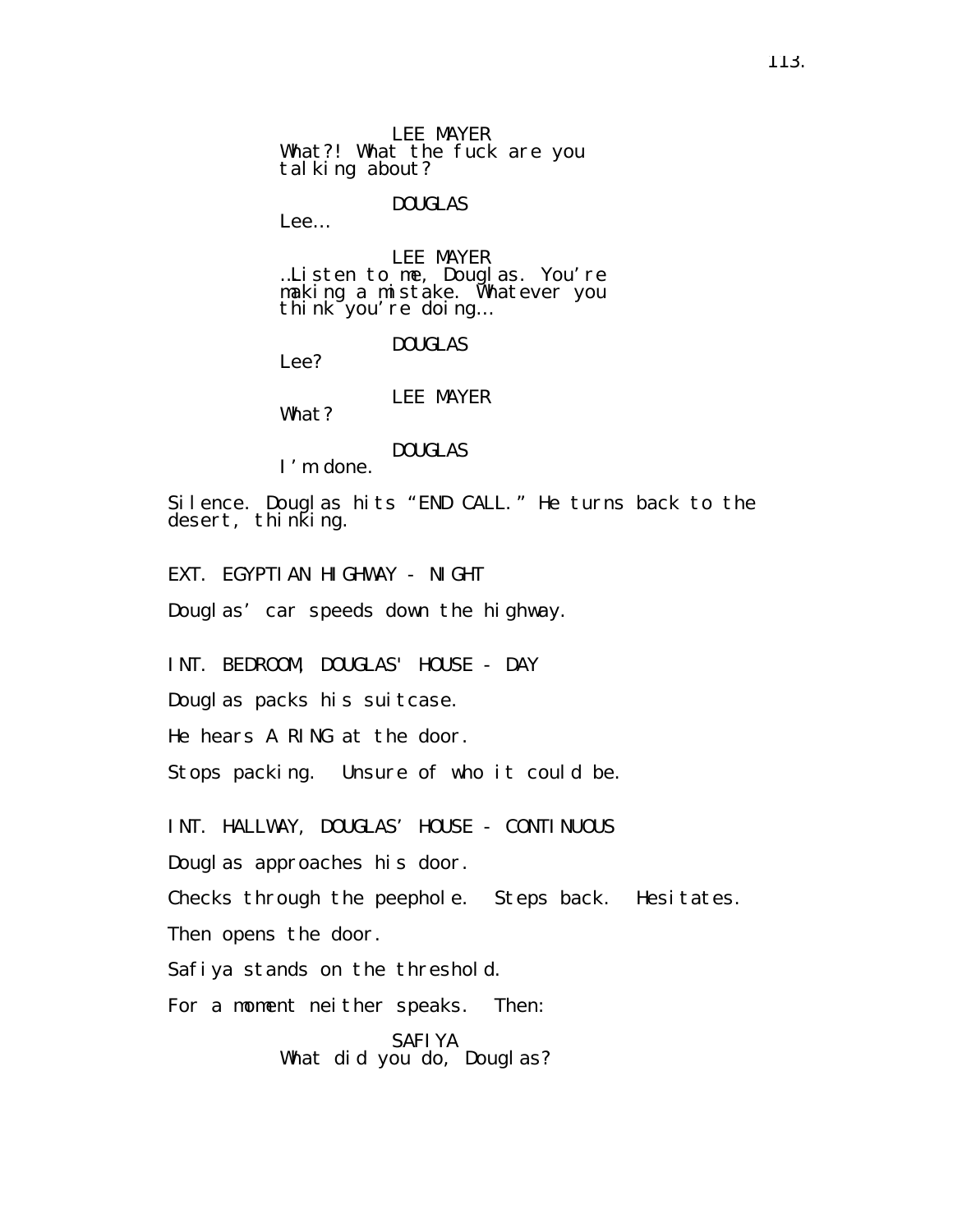DOUGLAS I told them I was done.

Silence for a moment.

Safiya glances around, shifts awkwardly.

SAFIYA Can I come in?

He hesitates.

DOUGLAS Where'd you park?

SAFIYA Does it matter?

He smiles briefly.

She smiles softly.

He steps aside to allow her to enter.

After a beat, she goes in.

Douglas swings the door closed on us.

EXT. ANWAR AND ISABELLA'S HOUSE, TORONTO - DAY

A quiet afternoon. A few kids playing. A guy washing his car.

CNN TALKING HEAD (V.O.) "The Egyptian authorities have now concluded that the Cairo bombing was in fact a suicide bombing. The man has been identified as Khalid El-Emin, a radical member of the El-Hazim Brigade."

INT. KITCHEN, ANWAR AND ISABELLA'S HOUSE, TORONTO - DAY The morning sun shines in. CNN plays on the TV.

> CNN TALKING HEAD (V.O.) "Egyptian officials say several people have been arrested following the deadly explosion. Terrorism experts have predicted there will be more attacks in the region. The death toll has been revised up from 36 to 38. One American. (MORE)